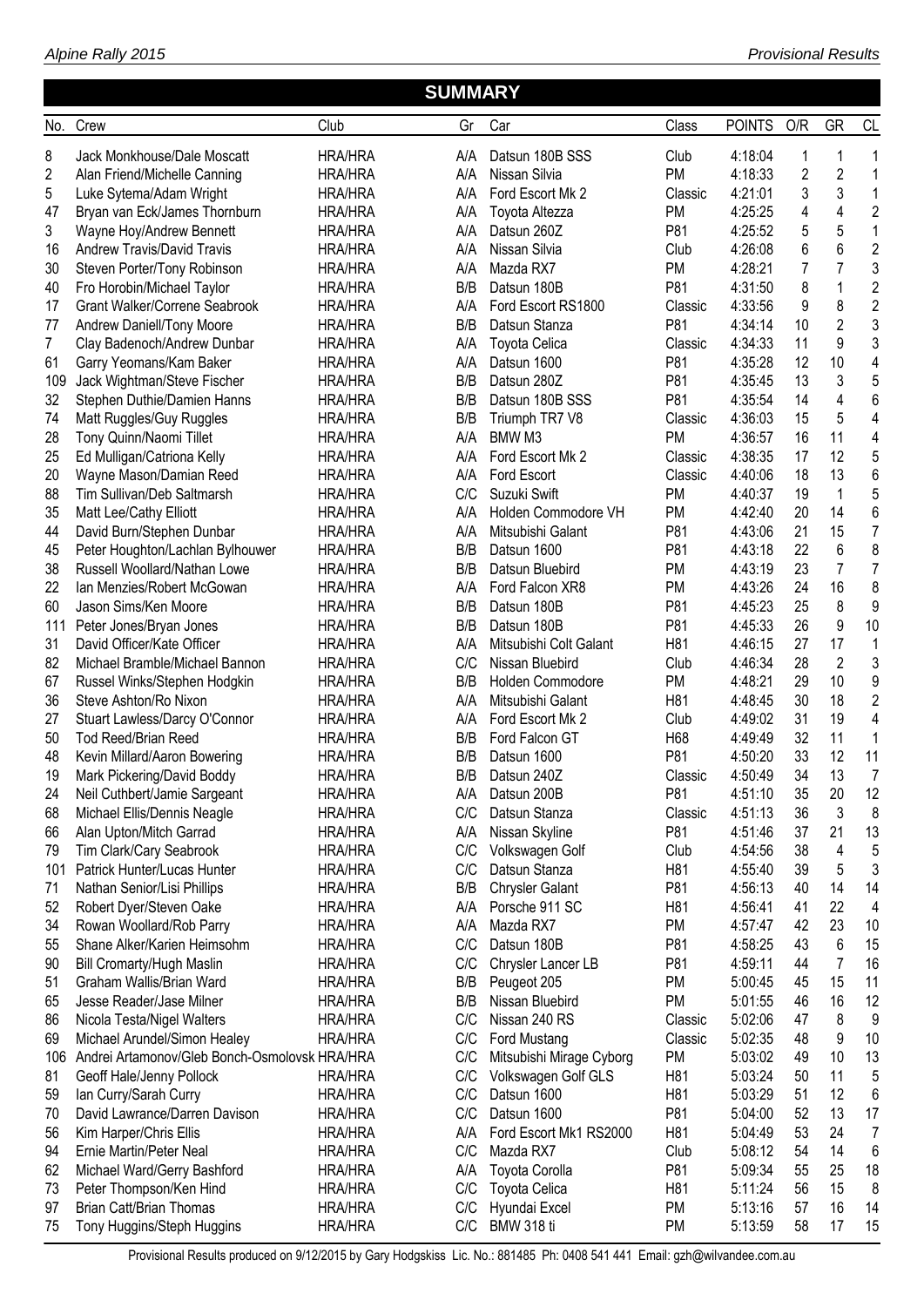| Alpine Rally 2015 |  |
|-------------------|--|
|                   |  |

|   | <b>SUMMARY</b> |     |  |
|---|----------------|-----|--|
|   |                |     |  |
| . | $\sim$<br>$-$  | $-$ |  |

| No.          | Crew                                                           | Club           | Gr  | Car                             | Class           | <b>POINTS</b>             | O/R | GR | CL             |
|--------------|----------------------------------------------------------------|----------------|-----|---------------------------------|-----------------|---------------------------|-----|----|----------------|
| 41           | Jeff Davies/Dane Booker                                        | <b>HRA/HRA</b> | A/A | Datsun 1600                     | P81             | 5:15:15                   | 59  | 26 | 19             |
| 80           | Richard Carter/Callum Oakey                                    | <b>HRA/HRA</b> | C/C | Datsun Stanza                   | Club            | 5:15:47                   | 60  | 18 | $\overline{7}$ |
| 96           | Gary Howard/Michael Loxton                                     | <b>HRA/HRA</b> | C/C | Toyota Celica RA 40             | P81             | 5:21:09                   | 61  | 19 | 20             |
| 91           | David Allwright/Sam Allwright                                  | <b>HRA/HRA</b> | C/C | Holden Commodore VN             | <b>PM</b>       | 5:24:44                   | 62  | 20 | 16             |
| 92           | Ian Morris/Alex Molocznyk                                      | <b>HRA/HRA</b> | C/C | Alfa Romeo GTV                  | Classic         | 5:28:36                   | 63  | 21 | 11             |
| 93           | Simon Ilsley/Rob McKenzie                                      | <b>HRA/HRA</b> | C/C | Toyota Celica                   | P81             | 5:29:14                   | 64  | 22 | 21             |
| 87           | <b>Ted Perkins/Joel Perkins</b>                                | <b>HRA/HRA</b> | C/C | Ford Cortina GT                 | H68             | 5:30:17                   | 65  | 23 | $\overline{2}$ |
|              | 112 Michael Valantine/Timothy Valantine                        | <b>HRA/HRA</b> | B/B | Datsun 1600                     | P81             | 5:36:38                   | 66  | 17 | 22             |
| 98           | Colin McLean/Craig McLean                                      | <b>HRA/HRA</b> | C/C | <b>Toyota Corolla</b>           | P81             | 5:40:20                   | 67  | 24 | 23             |
| 100          | Kim Day/Alison Lawarik                                         | <b>HRA/HRA</b> | C/C | Toyota Celica                   | Club            | 5:57:01                   | 68  | 25 | 8              |
| 104          | John Ellis/Adrian Sietsma                                      | <b>HRA/HRA</b> | C/C | Fiat 1500 Mk III                | H68             | 5:57:05                   | 69  | 26 | 3              |
| 18           | Neil Schey/Scott Middleton                                     | <b>HRA/HRA</b> | A/A | Ford Escort RS1800              | Classic         | 6:40:06                   | 70  | 27 | 12             |
| 14           | Carl Stewart/Anna Ritson                                       | <b>HRA/HRA</b> | A/A | Datsun 1600                     | Club            | 7:19:58                   | 71  | 28 | 9              |
|              | <b>3 Major Controls missed</b>                                 |                |     |                                 |                 |                           |     |    |                |
|              | 103 Murray Rogers/Debra Hedwards                               | <b>HRA/HRA</b> | B/B | Holden Commodore VH             | <b>PM</b>       | 4:45:53                   | 72  | 18 | 17             |
|              |                                                                |                |     |                                 |                 |                           |     |    |                |
| 83           | <b>5 Major Controls missed</b><br>Tony Jordan/Richard Davidson | <b>HRA/HRA</b> | C/C | Triumph 2500                    | P81             | 4:21:42                   | 73  | 27 | 24             |
|              |                                                                |                |     |                                 |                 |                           |     |    |                |
|              | Did not finish                                                 |                |     |                                 |                 |                           |     |    |                |
| 29           | Neville Whittenbury/Dave Rudham                                | <b>HRA/HRA</b> | A/A | Datsun 180B                     | Club            | Insufficient distance (Y) |     |    |                |
| 105          | <b>Gary Carruthers/Stuart Carruthers</b>                       | <b>HRA/HRA</b> | C/C | Ford Falcon XR GT               | H68             | Insufficient distance (Y) |     |    |                |
| 11           | Jesse Robison/David McShane                                    | <b>HRA/HRA</b> | A/A | Datsun 1600                     | Club            | No reason given (Srv)     |     |    |                |
| 72           | Matt Love/Joshua Love                                          | <b>HRA/HRA</b> | B/B | Mazda RX7                       | Classic         | No reason given (SS17)    |     |    |                |
| 85           | Peter Bottomley/Ray Baker                                      | <b>HRA/HRA</b> | C/C | Porsche 911                     | H <sub>81</sub> | Off road (SS17)           |     |    |                |
| 63           | Aiden Peart/Kimberley O'Halloran                               | <b>HRA/HRA</b> | B/B | Datsun 260Z                     | P81             | Electrical (SS15)         |     |    |                |
| 110          | Brian Canny/Doug Norman                                        | <b>HRA/HRA</b> | C/C | Porsche 944                     | <b>PM</b>       | No reason given (SS15)    |     |    |                |
| $\mathbf{1}$ | Jeffrey David/Grant Geelan                                     | <b>HRA/HRA</b> | A/A | Porsche 911                     | Classic         | Damaged steering (SS14)   |     |    |                |
| 46           | Brett Ross/Jason Hague                                         | <b>HRA/HRA</b> | B/B | Holden Commodore VS             | PM              | No reason given (SS14)    |     |    |                |
| 89           | Scott Anderson/Michael Stratte                                 | <b>HRA/HRA</b> | C/C | Holden Commodore VK             | <b>PM</b>       | No reason given (SS14)    |     |    |                |
| 23           | Ian Hill/Phillip Bonser                                        | <b>HRA/HRA</b> | A/A | Ford Escort BDA                 | Classic         | No reason given (R)       |     |    |                |
| 21           | Barry Lowe/Helen Lowe                                          | <b>HRA/HRA</b> | A/A | Holden Commodore                | Classic         | Broken diff housing (Q)   |     |    |                |
| 15           | Kade Barrett/David Guest                                       | <b>HRA/HRA</b> | A/A | Plymouth Fire Arrow replica     | Club            | Hit tree (SS12)           |     |    |                |
| 58           | Alex Kovacevic/Kate Cotter                                     | <b>HRA/HRA</b> | B/B | Fiat 131 Abarth                 | Classic         | Rear suspension (P)       |     |    |                |
| 64           | Ian Reddiex/Mike Mitchell                                      | <b>HRA/HRA</b> | B/B | <b>Toyota Celica</b>            | P81             | Steering idler broken (P) |     |    |                |
| 43           | Jamie Waterhouse/Arron Topliff                                 | <b>HRA/HRA</b> | B/B | Datsun 120Y                     | Club            | Hit tree (SS10)           |     |    |                |
| 49           | Doug Fernie/Geoff Floyd                                        | <b>HRA/HRA</b> | B/B | Datsun P510 Bluebird            | H68             | Engine (DB45)             |     |    |                |
| 95           | Rob Cranston/Russell Opie                                      | <b>HRA/HRA</b> | C/C | Toyota Celica RA 28 GT Repli PM |                 | No reason given (DB45)    |     |    |                |
| 53           | Peter Leicht/Malcolm Budd                                      | <b>HRA/HRA</b> | B/B | Datsun 1600                     | P81             | Engine bearing (H)        |     |    |                |
| 6            | Michael Conway/Jennifer Cole                                   | <b>HRA/HRA</b> | A/A | Ford Escort RS1800              | Club            | Off road damage (DB34)    |     |    |                |
| 9            | <b>Brett Middleton/Andrew Benefield</b>                        | HRA/HRA        | A/A | Honda Civic                     | PM              | Gearbox (SS5)             |     |    |                |
| 37           | Joel Wald/Tracey Dewhurst                                      | <b>HRA/HRA</b> | A/A | Datsun Stanza                   | H81             | Electrical (SS5)          |     |    |                |
| 42           | Hayden Taylor/Lee Tierney                                      | <b>HRA/HRA</b> | B/B | Datsun Bluebird                 | <b>PM</b>       | Rolled (SS5)              |     |    |                |
| 4            | Michael Boaden/Nicholas Corliss                                | <b>HRA/HRA</b> | A/A | Ford Escort                     | Classic         | Engine (SS4)              |     |    |                |
| 39           | Simon Gardiner/Katie Fletcher                                  | <b>HRA/HRA</b> | B/B | Datsun P510                     | P81             | Off road (SS4)            |     |    |                |
| 102          | Lee Peterson/Daniel Willson                                    | <b>HRA/HRA</b> | A/A | Nissan Sunny GTi                | PM              | Mechanical (DB23)         |     |    |                |
| 33           | Troy Brendel/Samantha Brendel                                  | <b>HRA/HRA</b> | B/B | Ford Escort Mk 2                | H81             | Engine (C)                |     |    |                |
| 10           | Brian Semmens/Dan Parry                                        | <b>HRA/HRA</b> | A/A | Nissan 200SX RV S12             | <b>PM</b>       | Rolled (SS3)              |     |    |                |
| 78           | Bruce Field/Lyn Wilson                                         | <b>HRA/HRA</b> | C/C | Mercedes-Benz 280               | Classic         | No reason given (SS2)     |     |    |                |
| 84           | Michael Trucano/Heli Thaw                                      | <b>HRA/HRA</b> | C/C | Datsun Sunny                    | P81             | Hit tree (SS2)            |     |    |                |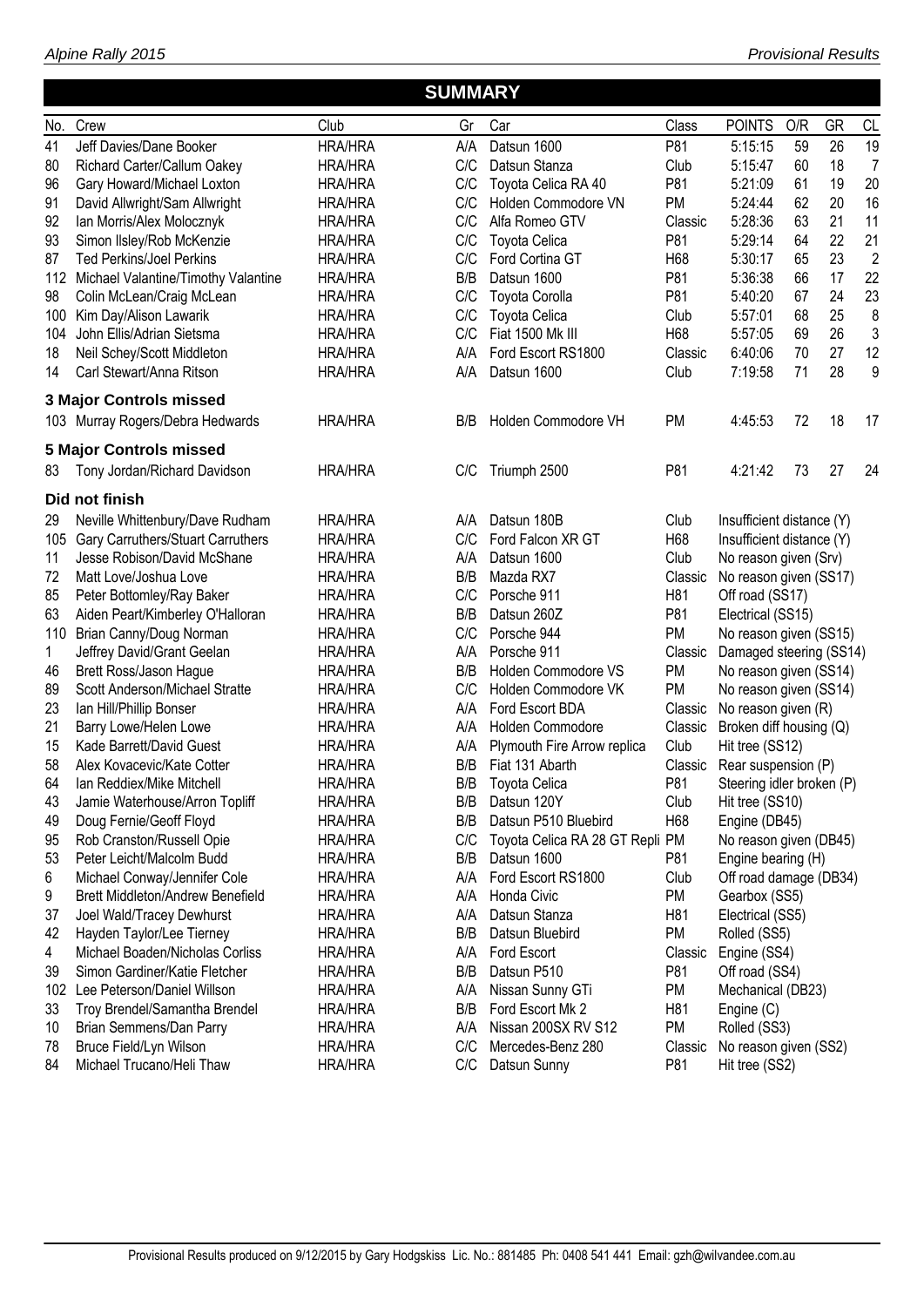|                           |                 |         |                          |                 | <b>STAGE BY STAGE SCORES</b> |                 |                          |                  |                |                          |                 |                       |                 |         |
|---------------------------|-----------------|---------|--------------------------|-----------------|------------------------------|-----------------|--------------------------|------------------|----------------|--------------------------|-----------------|-----------------------|-----------------|---------|
| No. Crew                  | SS <sub>1</sub> | Div 1   | A                        | SS <sub>2</sub> | B                            | SS <sub>3</sub> | C                        | Div <sub>2</sub> | <b>DB23</b>    | D                        | SS <sub>4</sub> | E                     | SS <sub>5</sub> | F       |
| J.David/G.Geelan          | 0:55            | 0:00:55 | $\blacksquare$           | 9:59            | $\Delta \phi$                | 23:52           | $\blacksquare$           | 0:33:51          |                | $\blacksquare$           | 7:07            | $\blacksquare$        | 28:13           |         |
| 2 A.Friend/M.Canning      | 0:54            | 0:00:54 | $\sim$                   | 10:06           | $\sim$                       | 23:28           | $\blacksquare$           | 0:33:34          |                | $\blacksquare$           | 7:10            | $\blacksquare$        | 28:24           |         |
| 3 W.Hoy/A.Bennett         | 0:54            | 0:00:54 | $\sim$                   | 10:04           | $\sim$                       | 24:46           | $\sim$                   | 0:34:50          | $\sim$         | $\blacksquare$           | 7:08            | $\sim$                | 28:38           |         |
| 4 M.Boaden/N.Corliss      | 0:56            | 0:00:56 | $\blacksquare$           | 10:29           | $\sim$                       | 24:12           | $\blacksquare$           | 0:34:41          |                |                          | <b>DNF</b>      |                       |                 |         |
| 5 L.Sytema/A.Wright       | 0:55            | 0:00:55 | $\blacksquare$           | 9:56            | $\sim$                       | 23:38           | $\overline{a}$           | 0:33:34          |                | $\sim$                   | 7:13            | $\blacksquare$        | 28:20           |         |
| 6 M.Conway/J.Cole         | 0:53            | 0:00:53 | $\sim$                   |                 | $\star$                      |                 | 2:06:00                  | 2:06:00          | $\sim$         | $\blacksquare$           | 7:24            | $\blacksquare$        | 29:03           |         |
| 7 C.Badenoch/A.Dunbar     | 0:57            | 0:00:57 | $\sim$                   | 10:47           | $\Delta$                     | 24:54           | $\blacksquare$           | 0:35:41          |                | $\sim$                   | 7:56            | $\blacksquare$        | 30:39           |         |
| 8 J.Monkhouse/D.Moscatt   | 0:54            | 0:00:54 | $\blacksquare$           | 9:38            | $\blacksquare$               | 24:01           |                          | 0:33:39          |                |                          | 7:09            | $\blacksquare$        | 28:16           |         |
| 9 B.Middleton/A.Benefield | 0:57            | 0:00:57 | $\overline{\phantom{a}}$ | 10:00           | $\sim$                       | 24:27           |                          | 0:34:27          |                |                          | 7:23            |                       | <b>DNF</b>      |         |
| 10 B.Semmens/D.Parry      | 0:57            | 0:00:57 | $\blacksquare$           | 9:54            | $\blacksquare$               | <b>DNF</b>      |                          | <b>DNF</b>       |                |                          |                 |                       |                 |         |
| 11 J.Robison/D.McShane    | 0:58            | 0:00:58 |                          | $\star$         | $\star$                      | $\star$         | $\star$                  | 0:00:00          | $\star$        | $\star$                  | $\star$         | $\star$               | $\star$         | 1:41:00 |
| 14 C.Stewart/A.Ritson     | 0:54            | 0:00:54 |                          | 10:02           | $\sim$                       | 24:19           | ÷.                       | 0:34:21          | $\overline{a}$ | $\sim$                   | 7:08            | $\blacksquare$        | 28:42           |         |
| 15 K.Barrett/D.Guest      | 0:53            | 0:00:53 |                          | 9:48            | $\sim$                       | 23:34           |                          | 0:33:22          |                |                          | 6:59            |                       | 27:43           |         |
| 16 A.Travis/D.Travis      | 0:59            | 0:00:59 | $\sim$                   | 10:19           | $\equiv$                     | 24:34           | $\blacksquare$           | 0:34:53          | $\mathbf{r}$   | $\sim$                   | 7:24            | $\sim$                | 28:27           |         |
| 17 G.Walker/C.Seabrook    | 0:53            | 0:00:53 | $\blacksquare$           | 10:12           | $\sim$                       | 24:21           |                          | 0:34:33          |                | $\sim$                   | 7:19            | $\blacksquare$        | 33:58           |         |
| 18 N.Schey/S.Middleton    | 1:02            | 0:01:02 |                          | 9:54            | $\blacksquare$               | 23:57           |                          | 0:33:51          |                |                          | 7:20            | $\blacksquare$        | 28:03           |         |
| 19 M.Pickering/D.Boddy    | 0:59            | 0:00:59 | $\sim$                   | 11:00           | $\sim$                       | 27:23           |                          | 0:38:23          |                | $\sim$                   | 7:37            | $\tilde{\phantom{a}}$ | 32:01           |         |
| 20 W.Mason/D.Reed         | 0:56            | 0:00:56 | $\sim$                   | 10:25           | $\sim$                       | 24:18           | $\overline{\phantom{a}}$ | 0:34:43          | $\sim$         | $\blacksquare$           | 7:25            | $\blacksquare$        | 29:21           |         |
| 21 B.Lowe/H.Lowe          | 1:03            | 0:01:03 | $\sim$                   | 11:10           | $\sim$                       | 25:29           | $\blacksquare$           | 0:36:39          | $\sim$         | $\overline{\phantom{a}}$ | 7:53            | $\blacksquare$        | 30:05           |         |
| 22 I.Menzies/R.McGowan    | 1:00            | 0:01:00 | $\sim$                   | 10:26           | $\blacksquare$               | 24:34           | $\blacksquare$           | 0:35:00          |                | $\blacksquare$           | 7:21            | $\blacksquare$        | 40:00M          |         |
| 23 I.Hill/P.Bonser        | 0:59            | 0:00:59 | $\mathbf{r}$             | 10:26           | $\blacksquare$               | 24:14           | $\blacksquare$           | 0:34:40          |                | $\sim$                   | 7:21            | $\blacksquare$        | 28:34           |         |
| 24 N.Cuthbert/J.Sargeant  | 1:13            | 0:01:13 | $\sim$                   | 18:27LM         | 3:27                         | 27:51L          | 3:27                     | 0:53:12          | $\sim$         | $\sim$                   | 7:29            | $\blacksquare$        | 29:08           |         |
| 25 E.Mulligan/C.Kelly     | 0:56            | 0:00:56 | $\blacksquare$           | 10:27           | $\blacksquare$               | 26:17           | $\blacksquare$           | 0:36:44          |                | $\blacksquare$           | 7:35            | $\blacksquare$        | 29:38           |         |
| 27 S.Lawless/D.O'Connor   | 1:03            | 0:01:03 | $\sim$                   | 10:14           | $\blacksquare$               | 25:45           |                          | 0:35:59          |                | $\blacksquare$           | 7:47            | $\blacksquare$        | 29:39           |         |
| 28 T.Quinn/N.Tillet       | 0:56            | 0:00:56 | $\sim$                   | 10:22           | $\sim$                       | 26:28           |                          | 0:36:50          |                | $\sim$                   | 7:15            | $\mathbf{r}$          | 28:43           |         |
| 29 N.Whittenbury/D.Rudham | 0:56            | 0:00:56 | $\sim$                   | 10:23           | $\blacksquare$               | $\star$         | $\star$                  | 0:10:23          | $\star$        | $\star$                  | $\star$         | $\star$               | $\star$         | $\star$ |
| 30 S.Porter/T.Robinson    | 0:55            | 0:00:55 | $\sim$                   | 10:04           | $\blacksquare$               | 24:24           | $\mathbf{r}$             | 0:34:28          |                | $\sim$                   | 7:09            | $\blacksquare$        | 27:58           |         |
| 31 D.Officer/K.Officer    | 1:00            | 0:01:00 | $\blacksquare$           | 10:56           | $\sim$                       | 25:58           | $\blacksquare$           | 0:36:54          |                |                          | 8:00            |                       | 30:52           |         |
| 32 S.Duthie/D.Hanns       | 1:00            | 0:01:00 | $\sim$                   | 10:41           | $\blacksquare$               | 24:39           | $\blacksquare$           | 0:35:20          |                |                          | 7:32            |                       | 29:29           |         |
| 33 T.Brendel/S.Brendel    | 0:59            | 0:00:59 | $\sim$                   | 11:07           | 3:00 <sup>E</sup>            | 26:18           | <b>DNF</b>               | <b>DNF</b>       |                |                          |                 |                       |                 |         |
| 34 R.Woollard/R.Parry     | 0:55            | 0:00:55 | $\sim$                   | 9:57            | $\blacksquare$               | 24:13           | $\sim$                   | 0:34:10          | $\sim$         | $\sim$                   | 7:13            | $\blacksquare$        | 28:03           | $\sim$  |
| 35 M.Lee/C.Elliott        | 0:58            | 0:00:58 |                          | 10:55           |                              | 26:31           |                          | 0:37:26          |                |                          | 7:56            |                       | 30:20           |         |
| 36 S.Ashton/R.Nixon       | 1:11            | 0:01:11 |                          | 15:00M          |                              | 25:36           |                          | 0:40:36          |                |                          | 7:53            | $\blacksquare$        | 31:05           |         |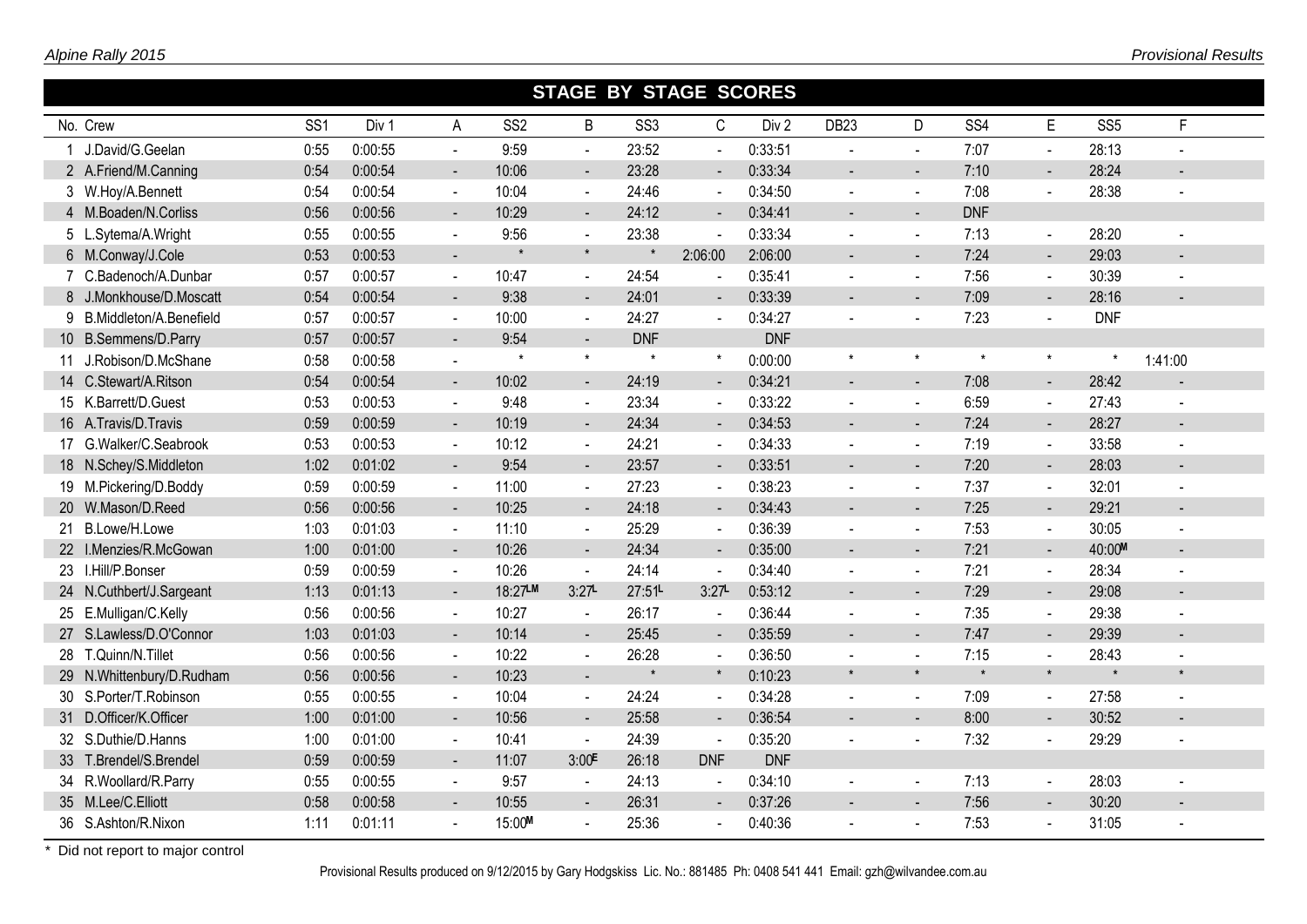|                           |                 |         |                          |                 |                          | <b>STAGE BY STAGE SCORES</b> |                |                  |                  |                |                 |                          |                 |                |
|---------------------------|-----------------|---------|--------------------------|-----------------|--------------------------|------------------------------|----------------|------------------|------------------|----------------|-----------------|--------------------------|-----------------|----------------|
| No. Crew                  | SS <sub>1</sub> | Div 1   | A                        | SS <sub>2</sub> | B                        | SS <sub>3</sub>              | $\mathsf C$    | Div <sub>2</sub> | DB <sub>23</sub> | D              | SS <sub>4</sub> | E                        | SS <sub>5</sub> | F              |
| 37 J.Wald/T.Dewhurst      | 1:07            | 0:01:07 | $\blacksquare$           | 10:31           | $\overline{a}$           | 25:48                        |                | 0:36:19          |                  | $\blacksquare$ | 7:40            |                          | <b>DNF</b>      |                |
| 38 R.Woollard/N.Lowe      | 0:58            | 0:00:58 | $\sim$                   | 11:47           | $\blacksquare$           | 25:33                        |                | 0:37:20          |                  | $\blacksquare$ | 7:41            |                          | 29:34           |                |
| 39 S.Gardiner/K.Fletcher  | 1:00            | 0:01:00 | $\blacksquare$           | 10:27           | $\blacksquare$           | 26:19                        | $\blacksquare$ | 0:36:46          | $\sim$           | $\blacksquare$ | <b>DNF</b>      |                          |                 |                |
| 40 F.Horobin/M.Taylor     | 0:59            | 0:00:59 | $\blacksquare$           | 10:06           | $\blacksquare$           | 24:30                        |                | 0:34:36          | $\mathbf{r}$     | $\blacksquare$ | 7:21            | $\blacksquare$           | 28:47           |                |
| 41 J.Davies/D.Booker      | 0:58            | 0:00:58 | $\sim$                   | 10:19           | $\sim$                   | 24:52                        | $\blacksquare$ | 0:35:11          | $\sim$           | $\blacksquare$ | 7:23            | $\blacksquare$           | 29:09           |                |
| 42 H.Taylor/L.Tierney     | 0:57            | 0:00:57 | $\blacksquare$           | 9:55            | $\sim$                   | 24:31                        | $\blacksquare$ | 0:34:26          | $\mathbf{r}$     | $\blacksquare$ | 7:13            | $\blacksquare$           | <b>DNF</b>      |                |
| 43 J.Waterhouse/A.Topliff | 1:01            | 0:01:01 | $\blacksquare$           | 10:07           | $\overline{\phantom{a}}$ | 24:42                        |                | 0:34:49          |                  | ۰              | 7:29            | $\blacksquare$           | 28:36           |                |
| 44 D.Burn/S.Dunbar        | 0:59            | 0:00:59 | $\mathbf{r}$             | 10:32           | $\blacksquare$           | 25:11                        | $\sim$         | 0:35:43          |                  | $\blacksquare$ | 7:37            | $\sim$                   | 30:23           |                |
| 45 P.Houghton/L.Bylhouwer | 1:12            | 0:01:12 | $\blacksquare$           | 10:51           | $\blacksquare$           | 25:57                        |                | 0:36:48          |                  | $\blacksquare$ | 7:51            | $\blacksquare$           | 30:13           |                |
| 46 B.Ross/J.Hague         | 1:04            | 0:01:04 | $\sim$                   | 10:55           | $\sim$                   | 25:48                        |                | 0:36:43          |                  | $\blacksquare$ | 7:34            | $\sim$                   | 30:14           |                |
| 47 B.van Eck/J. Thornburn | 0:58            | 0:00:58 | $\blacksquare$           | 10:07           | $\sim$                   | 24:01                        |                | 0:34:08          |                  | $\blacksquare$ | 7:17            | $\blacksquare$           | 28:41           |                |
| 48 K.Millard/A.Bowering   | 0:57            | 0:00:57 | $\blacksquare$           | 11:04           | $\sim$                   | 26:51                        |                | 0:37:55          |                  | $\overline{a}$ | 7:52            | $\sim$                   | 30:39           |                |
| 49 D.Fernie/G.Floyd       | 1:01            | 0:01:01 | $\blacksquare$           | 10:48           | ۰                        | 26:44                        |                | 0:37:32          | $\sim$           | $\blacksquare$ | 8:01            | $\blacksquare$           | 38:19           |                |
| 50 T.Reed/B.Reed          | 1:12            | 0:01:12 | $\blacksquare$           | 10:45           | $\sim$                   | 25:34                        |                | 0:36:19          |                  | $\mathbf{r}$   | 8:05            | $\blacksquare$           | 30:42           |                |
| 51 G.Wallis/B.Ward        | 1:02            | 0:01:02 | $\blacksquare$           | 11:20           | $\overline{\phantom{a}}$ | 27:35                        |                | 0:38:55          |                  | $\blacksquare$ | 8:11            | $\blacksquare$           | 31:15           |                |
| 52 R.Dyer/S.Oake          | 0:58            | 0:00:58 | $\blacksquare$           | 11:01           | $\blacksquare$           | 26:26                        |                | 0:37:27          |                  | $\blacksquare$ | 12:00M          | $\blacksquare$           | 30:44           |                |
| 53 P.Leicht/M.Budd        | 0:56            | 0:00:56 | $\blacksquare$           | 10:25           | $\overline{\phantom{a}}$ | 25:29                        | $\blacksquare$ | 0:35:54          |                  | $\blacksquare$ | 7:33            | $\overline{\phantom{a}}$ | 37:37           |                |
| 55 S.Alker/K.Heimsohm     | 1:03            | 0:01:03 | $\blacksquare$           | 11:25           | $\sim$                   | 29:02                        |                | 0:40:27          |                  | $\blacksquare$ | 8:28            | $\blacksquare$           | 33:19           |                |
| 56 K.Harper/C.Ellis       | 1:00            | 0:01:00 | $\blacksquare$           | 11:20           | $\blacksquare$           | 27:34                        | $\blacksquare$ | 0:38:54          |                  | $\blacksquare$ | 8:11            | $\blacksquare$           | 31:57           |                |
| 58 A.Kovacevic/K.Cotter   | 1:00            | 0:01:00 | $\blacksquare$           | 11:07           | $\blacksquare$           | 26:56                        | $\sim$         | 0:38:03          |                  | $\blacksquare$ | 8:07            | $\blacksquare$           | 39:45           |                |
| 59 I.Curry/S.Curry        | 1:03            | 0:01:03 | $\blacksquare$           | 11:21           | $\blacksquare$           | 28:46                        |                | 0:40:07          |                  | $\blacksquare$ | 8:11            | $\blacksquare$           | 32:29           |                |
| 60 J.Sims/K.Moore         | 0:57            | 0:00:57 | $\blacksquare$           | 10:33           | $\sim$                   | 26:10                        | $\sim$         | 0:36:43          |                  | $\blacksquare$ | 7:46            | $\blacksquare$           | 30:09           |                |
| 61 G.Yeomans/K.Baker      | 0:58            | 0:00:58 | $\blacksquare$           | 10:13           | $\blacksquare$           | 24:51                        | $\sim$         | 0:35:04          |                  | $\overline{a}$ | 7:23            | $\blacksquare$           | 29:23           |                |
| 62 M.Ward/G.Bashford      | 1:10            | 0:01:10 | $\blacksquare$           | 15:00M          | $\blacksquare$           | 28:05                        |                | 0:43:05          |                  | $\blacksquare$ | 8:23            | $\blacksquare$           | 32:40           |                |
| 63 A.Peart/K.O'Halloran   | 0:59            | 0:00:59 | $\sim$                   | 10:46           | $\sim$                   | 26:12                        |                | 0:36:58          |                  | $\blacksquare$ | 7:49            | $\blacksquare$           | 29:57           |                |
| 64 I.Reddiex/M.Mitchell   | 0:59            | 0:00:59 | $\blacksquare$           | 10:37           | $\sim$                   | 25:02                        |                | 0:35:39          |                  | $\blacksquare$ | 7:42            | $\blacksquare$           | 30:00           |                |
| 65 J.Reader/J.Milner      | 1:00            | 0:01:00 | $\blacksquare$           | 10:49           | $\blacksquare$           | 33:00M                       |                | 0:43:49          |                  | $\sim$         | 7:37            | $\blacksquare$           | 29:53           |                |
| 66 A.Upton/M.Garrad       | 1:01            | 0:01:01 | $\blacksquare$           | 11:01           | $\blacksquare$           | 27:56                        |                | 0:38:57          | $\blacksquare$   | $\blacksquare$ | 8:04            | $\blacksquare$           | 32:02           | $\blacksquare$ |
| 67 R.Winks/S.Hodgkin      | 0:57            | 0:00:57 |                          | 10:13           | $\overline{\phantom{a}}$ | 25:54                        |                | 0:36:07          |                  |                | 7:34            |                          | 29:54           |                |
| 68 M.Ellis/D.Neagle       | 1:01            | 0:01:01 | $\blacksquare$           | 11:13           | $\sim$                   | 26:21                        |                | 0:37:34          |                  | $\blacksquare$ | 8:02            | $\blacksquare$           | 30:45           |                |
| 69 M.Arundel/S.Healey     | 0:59            | 0:00:59 | $\overline{\phantom{a}}$ | 11:35           | $\overline{\phantom{a}}$ | 27:59                        | $\blacksquare$ | 0:39:34          |                  | $\blacksquare$ | 8:04            | $\overline{\phantom{a}}$ | 32:05           |                |
| 70 D.Lawrance/D.Davison   | 0:59            | 0:00:59 | $\sim$                   | 11:18           | $\blacksquare$           | 27:35                        |                | 0:38:53          |                  |                | 8:17            | $\blacksquare$           | 31:28           |                |
| 71 N.Senior/L.Phillips    | 1:03            | 0:01:03 |                          | 11:24           |                          | 26:45                        |                | 0:38:09          |                  |                | 8:05            | $\blacksquare$           | 31:32           |                |

Provisional Results produced on 9/12/2015 by Gary Hodgskiss Lic. No.: 881485 Ph: 0408 541 441 Email: gzh@wilvandee.com.au

I

п

Г

I

П

Г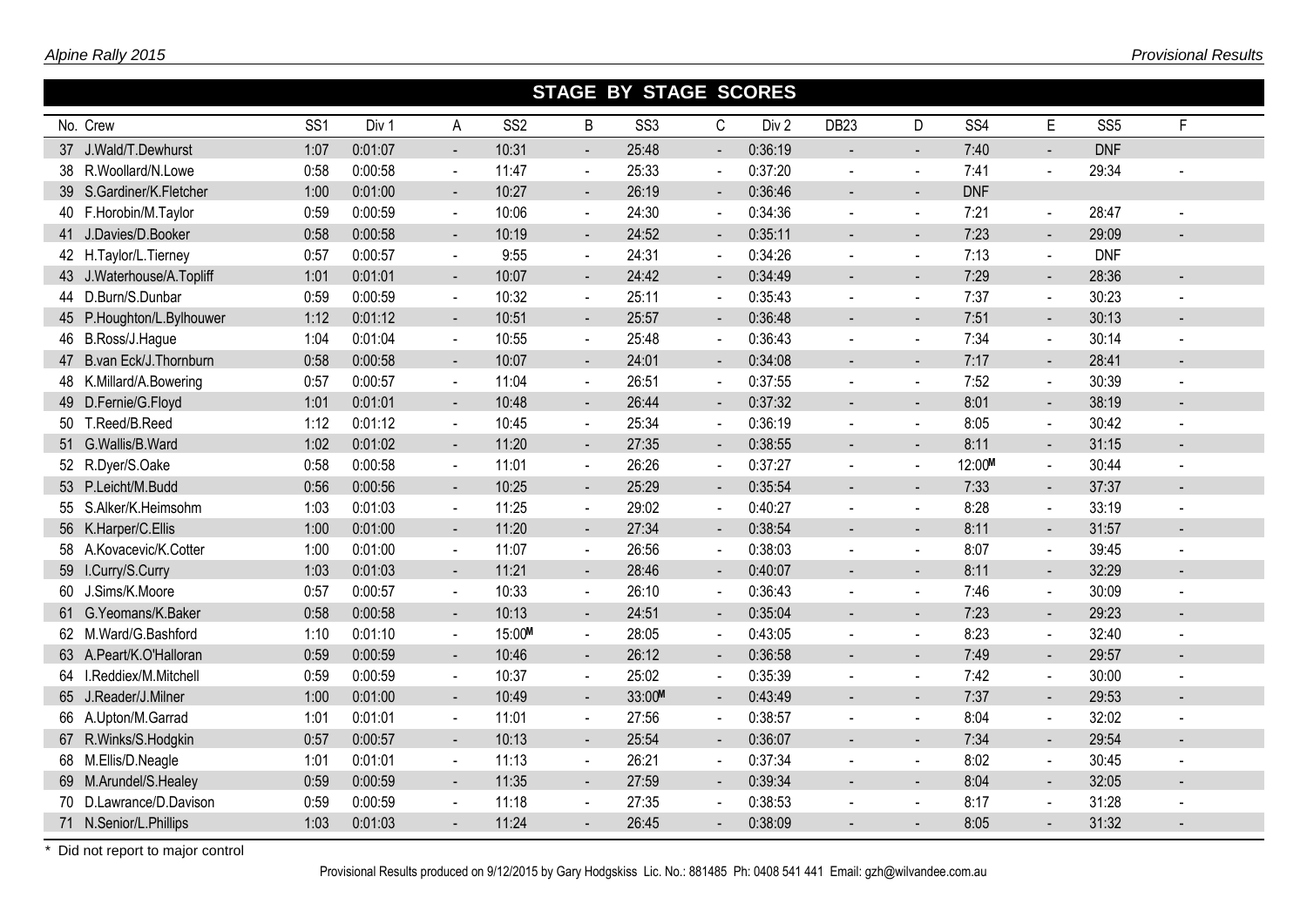|                                |                 |         |                             |                 | <b>STAGE BY STAGE SCORES</b> |                 |                |            |                  |                |                 |                              |                 |                |
|--------------------------------|-----------------|---------|-----------------------------|-----------------|------------------------------|-----------------|----------------|------------|------------------|----------------|-----------------|------------------------------|-----------------|----------------|
| No. Crew                       | SS <sub>1</sub> | Div 1   | A                           | SS <sub>2</sub> | B                            | SS <sub>3</sub> | C              | Div 2      | DB <sub>23</sub> | D              | SS <sub>4</sub> | E                            | SS <sub>5</sub> | F              |
| 72 M.Love/J.Love               | 1:04            | 0:01:04 | $\mathbf{u}$ .              | 11:49           | $\blacksquare$               | 28:02           | $\blacksquare$ | 0:39:51    |                  | $\mathbf{r}$   | 7:58            | $\blacksquare$               | 1:02:05LM       | 13:05          |
| 73 P.Thompson/K.Hind           | 1:12            | 0:01:12 | $\sim$                      | 12:19           | $\blacksquare$               | 28:50           | $\blacksquare$ | 0:41:09    |                  |                | 8:31            | $\blacksquare$               | 33:15           |                |
| 74 M.Ruggles/G.Ruggles         | 0:56            | 0:00:56 | $\sim$                      | 10:15           | $\mathbf{r}$                 | 25:01           | $\sim$         | 0:35:16    | $\sim$           | $\blacksquare$ | 7:20            | $\blacksquare$               | 29:42           |                |
| 75 T.Huggins/S.Huggins         | 1:07            | 0:01:07 | $\sim$                      | 12:03           | $\mathbf{L}^{\mathcal{A}}$   | 29:13           |                | 0:41:16    |                  |                | 8:27            |                              | 33:15           |                |
| 77 A.Daniell/T.Moore           | 1:06            | 0:01:06 | $\mathbf{r}$                | 9:57            | 2:00                         | 26:44L          | 2:00           | 0:40:41    |                  |                | 7:10            | $\overline{a}$               | 28:14           |                |
| 78 B.Field/L.Wilson            | 1:01            | 0:01:01 | $\sim$                      | <b>DNF</b>      |                              |                 |                | <b>DNF</b> |                  |                |                 |                              |                 |                |
| 79 T.Clark/C.Seabrook          | 0:59            | 0:00:59 | $\mathcal{L}_{\mathcal{A}}$ | 10:48           | $\omega$ .                   | 28:03           | $\overline{a}$ | 0:38:51    |                  | $\sim$         | 7:40            | $\overline{a}$               | 30:08           |                |
| 80 R.Carter/C.Oakey            | 0:58            | 0:00:58 | $\blacksquare$              | 11:22           | $\blacksquare$               | 28:19           |                | 0:39:41    |                  |                | 8:07            | $\qquad \qquad \blacksquare$ | 32:27           |                |
| 81 G.Hale/J.Pollock            | 0:58            | 0:00:58 | $\blacksquare$              | 12:05           | $\blacksquare$               | 27:50           |                | 0:39:55    |                  | $\blacksquare$ | 8:26            | $\blacksquare$               | 32:33           |                |
| 82 M.Bramble/M.Bannon          | 0:59            | 0:00:59 | $\blacksquare$              | 11:25           | $\blacksquare$               | 26:45           |                | 0:38:10    |                  |                | 7:50            | $\blacksquare$               | 30:19           |                |
| 83 T.Jordan/R.Davidson         | 1:02            | 0:01:02 | $\sim$                      | 10:54           | $\blacksquare$               | 26:50           |                | 0:37:44    |                  |                | 8:02            |                              | 31:26           |                |
| 84 M.Trucano/H.Thaw            | 1:23            | 0:01:23 |                             | <b>DNF</b>      |                              |                 |                | <b>DNF</b> |                  |                |                 |                              |                 |                |
| 85 P.Bottomley/R.Baker         | 0:57            | 0:00:57 | $\blacksquare$              | 11:07           | $\blacksquare$               | 27:21           |                | 0:38:28    |                  |                | 7:55            | $\blacksquare$               | 30:21           |                |
| 86 N.Testa/N.Walters           | 1:00            | 0:01:00 | $\sim$                      | 11:37           | $\blacksquare$               | 27:21           | $\blacksquare$ | 0:38:58    | $\blacksquare$   |                | 8:09            | $\blacksquare$               | 31:46           |                |
| 87 T.Perkins/J.Perkins         | 1:01            | 0:01:01 | $\sim$                      | 11:53           | $\blacksquare$               | 30:09           |                | 0:42:02    |                  | $\sim$         | 8:29            | $\blacksquare$               | 33:52           |                |
| 88 T.Sullivan/D.Saltmarsh      | 0:57            | 0:00:57 | $\sim$                      | 10:48           | $\blacksquare$               | 25:29           | $\blacksquare$ | 0:36:17    |                  | $\sim$         | 7:56            | $\overline{\phantom{a}}$     | 30:03           |                |
| 89 S.Anderson/M.Stratte        | 1:05            | 0:01:05 | $\sim$                      | 11:03           | $\blacksquare$               | 27:03           |                | 0:38:06    |                  | $\blacksquare$ | 7:38            | $\blacksquare$               | 30:24           |                |
| 90 B.Cromarty/H.Maslin         | 1:02            | 0:01:02 | $\sim$                      | 11:25           | $\blacksquare$               | 27:25           | $\blacksquare$ | 0:38:50    | $\blacksquare$   | $\overline{a}$ | 8:24            | $\blacksquare$               | 31:40           |                |
| 91 D.Allwright/S.Allwright     | 1:07            | 0:01:07 | $\sim$                      | 12:29           | $\blacksquare$               | 29:36           |                | 0:42:05    |                  | $\sim$         | 8:52            | $\overline{a}$               | 34:27           |                |
| 92 I.Morris/A.Molocznyk        | 1:18            | 0:01:18 | $\sim$                      | 12:27           | $\mathbf{r}$                 | 29:32           | $\blacksquare$ | 0:41:59    | $\sim$           | $\sim$         | 8:34            | $\sim$                       | 40:00M          |                |
| 93 S.IIsley/R.McKenzie         | 1:08            | 0:01:08 | $\blacksquare$              | 12:19           | $\omega$                     | 30:59           | $\blacksquare$ | 0:43:18    |                  | $\sim$         | 8:56            | $\blacksquare$               | 35:10           |                |
| 94 E.Martin/P.Neal             | 1:02            | 0:01:02 | $\sim$                      | 15:00M          | $\blacksquare$               | 28:41           |                | 0:43:41    |                  | $\sim$         | 7:50            | $\blacksquare$               | 31:27           |                |
| 95 R.Cranston/R.Opie           | 1:05            | 0:01:05 | $\mathbf{r}$                | 12:54           | $\mathbf{r}$                 | 31:25           |                | 0:44:19    |                  | $\sim$         | 9:31            | $\blacksquare$               | 37:09           |                |
| 96 G.Howard/M.Loxton           | 1:14            | 0:01:14 | $\blacksquare$              | 12:33           | $\blacksquare$               | 29:46           |                | 0:42:19    |                  | $\sim$         | 8:54            | $\blacksquare$               | 34:30           |                |
| 97 B.Catt/B.Thomas             | 1:03            | 0:01:03 | $\sim$                      | 11:53           | $\blacksquare$               | 28:39           |                | 0:40:32    |                  |                | 8:34            |                              | 34:06           |                |
| 98 C.McLean/C.McLean           | 1:17            | 0:01:17 | $\sim$                      | 12:39           | $\blacksquare$               | 32:00           | $\blacksquare$ | 0:44:39    |                  |                | 9:19            |                              | 36:02           |                |
| 100 K.Day/A.Lawarik            | 1:21            | 0:01:21 | $\sim$                      | 13:13           | $\blacksquare$               | 33:00M          |                | 0:46:13    |                  |                | 10:03           | $\blacksquare$               | 37:42           |                |
| 101 P.Hunter/L.Hunter          | 1:05            | 0:01:05 | $\sim$                      | 11:15           | $\blacksquare$               | 28:04           | $\blacksquare$ | 0:39:19    | $\blacksquare$   |                | 8:06            |                              | 31:45           |                |
| 102 L.Peterson/D.Willson       | 0:57            | 0:00:57 | $\sim$                      | 15:00M          | 19:48L                       | 45:30           | 24:48          | 1:45:06    | <b>DNF</b>       |                |                 |                              |                 |                |
| 103 M.Rogers/D.Hedwards        | 1:00            | 0:01:00 | $\sim$                      | 11:01           | $\blacksquare$               | 26:42           | $\blacksquare$ | 0:37:43    |                  |                | 7:59            | $\blacksquare$               | 31:19           |                |
| 104 J.Ellis/A.Sietsma          | 1:07            | 0:01:07 | $\sim$                      | 14:21           | $\blacksquare$               | 33:00M          |                | 0:47:21    |                  |                | 9:51            | $\blacksquare$               | 37:44           | $\blacksquare$ |
| 105 G.Carruthers/S.Carruthers  | 1:03            | 0:01:03 |                             |                 | $\star$                      | $\star$         | $\star$        | 0:00:00    |                  |                | $\star$         | $\star$                      | $\star$         | 11:00          |
| 106 A.Artamonov/G.Bonch-Osmolo | 1:01            | 0:01:01 |                             | 11:29           | $\blacksquare$               | 26:48           |                | 0:38:17    |                  |                | 8:11            |                              | 31:37           |                |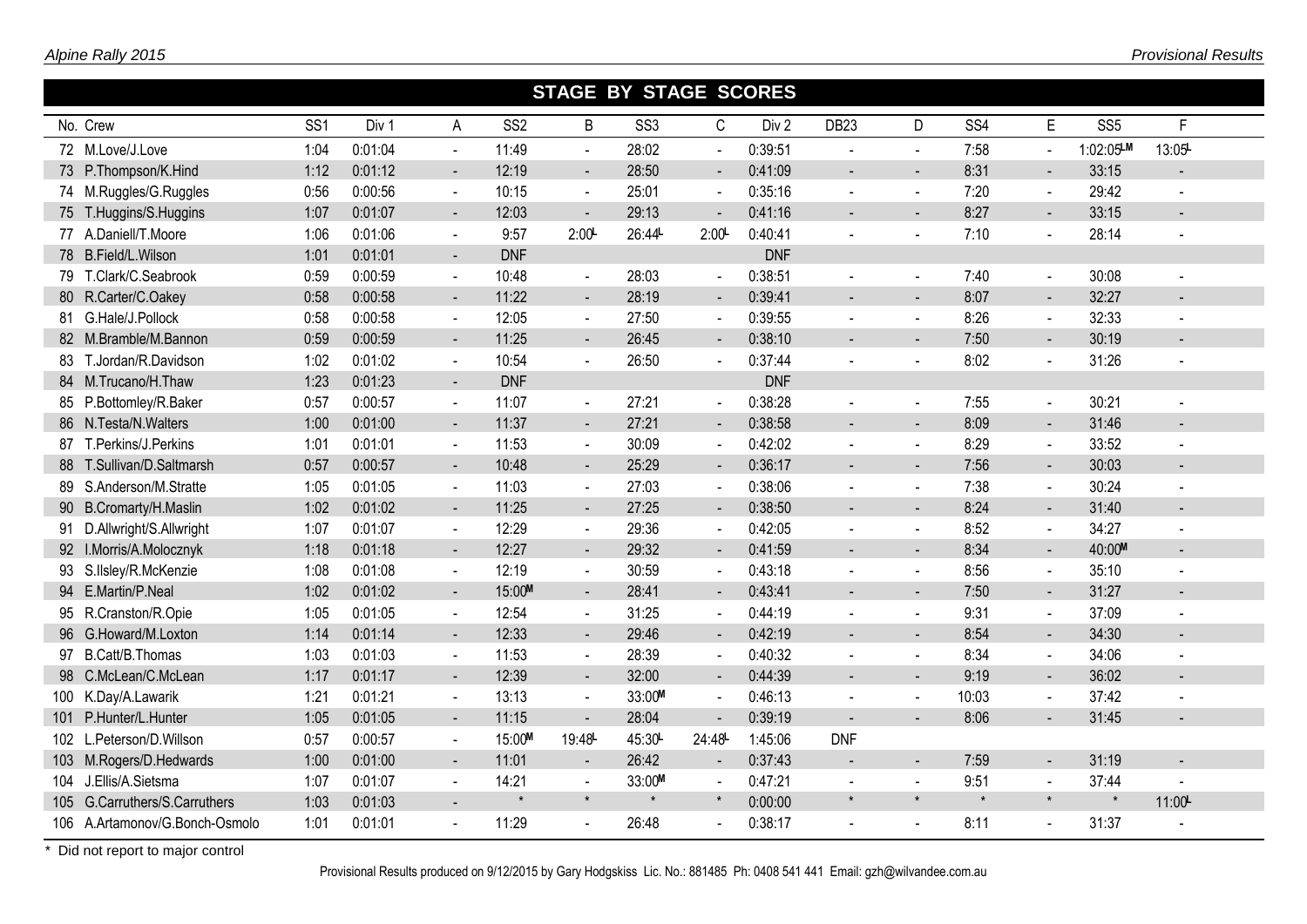|                               |                 |         |                |                 | <b>STAGE BY STAGE SCORES</b> |       |                          |         |                          |                          |                 |                          |                 |                          |  |
|-------------------------------|-----------------|---------|----------------|-----------------|------------------------------|-------|--------------------------|---------|--------------------------|--------------------------|-----------------|--------------------------|-----------------|--------------------------|--|
| No. Crew                      | SS <sub>1</sub> | Div 1   |                | SS <sub>2</sub> | B                            | SS3   |                          | Div 2   | DB <sub>23</sub>         |                          | SS <sub>4</sub> |                          | SS <sub>5</sub> |                          |  |
| 109 J. Wightman/S. Fischer    | 1:00            | 0:01:00 |                | 9:57            | $\qquad \qquad$              | 24:14 | $\overline{\phantom{a}}$ | 0:34:11 | $\qquad \qquad$          | $\overline{\phantom{0}}$ | 7:18            | $\qquad \qquad$          | 28:45           | $\overline{\phantom{a}}$ |  |
| 110 B.Canny/D.Norman          | 1:02            | 0:01:02 |                | 12:03           |                              | 29:22 |                          | 0:41:25 | $\,$ $\,$                |                          | 8:19            | -                        | 32:21           | $\overline{\phantom{a}}$ |  |
| 111 P.Jones/B.Jones           | 1:06            | 0:01:06 | $\blacksquare$ | 10:35           | $\qquad \qquad$              | 25:59 | $\overline{\phantom{a}}$ | 0:36:34 | $\qquad \qquad$          | $\overline{\phantom{0}}$ | 7:48            | $\overline{\phantom{a}}$ | 30:30           | $\overline{\phantom{a}}$ |  |
| 112 M. Valantine/T. Valantine | 0:59            | 0:00:59 |                | 10:22           |                              | 24:38 |                          | 0:35:00 | $\overline{\phantom{0}}$ |                          | 7:20            |                          | 29:24           | $\overline{\phantom{a}}$ |  |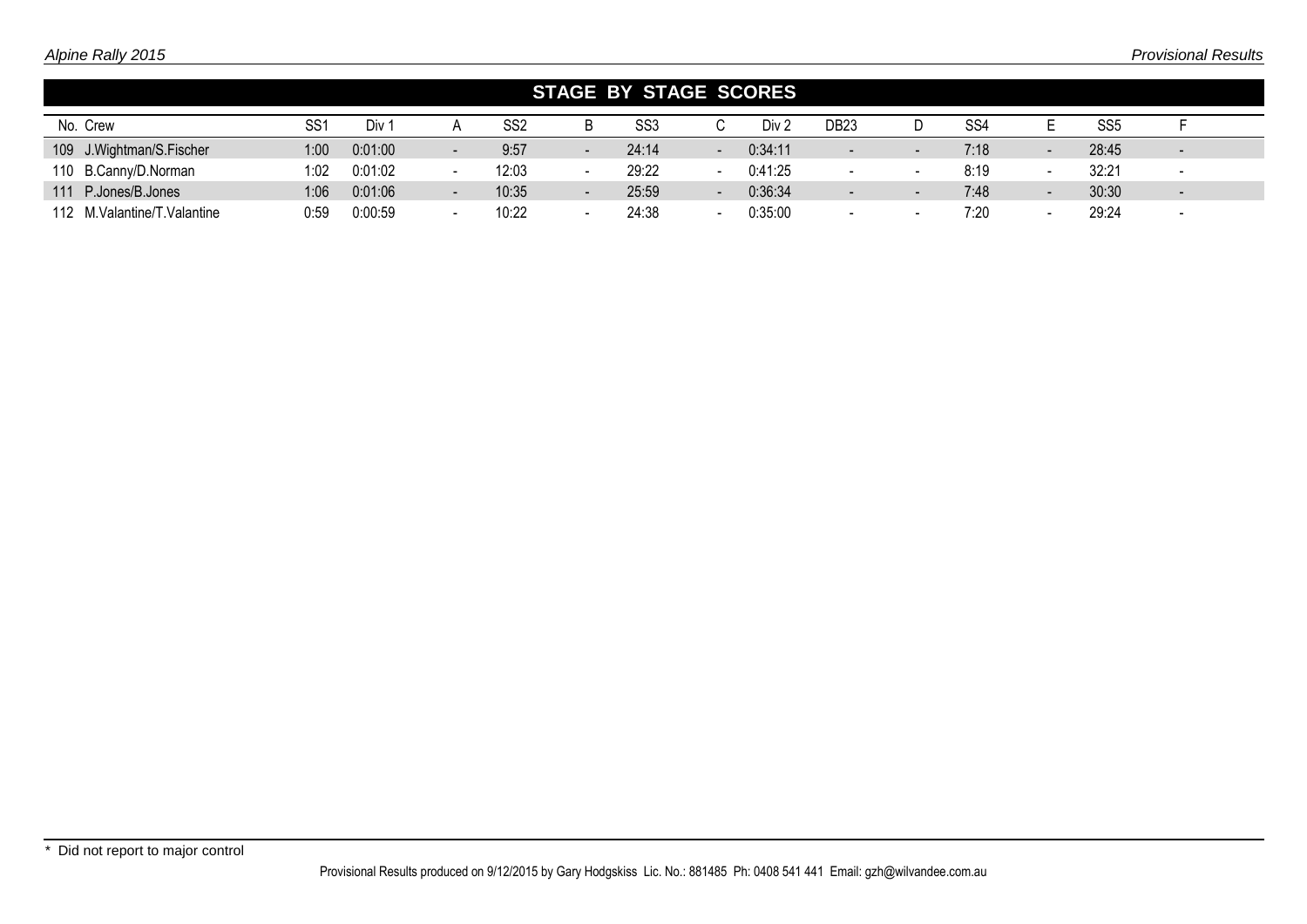|   |                           |                |                          |                 |                          |                 |                          | <b>STAGE BY STAGE SCORES</b> |                |                |       |                          |                  |                |                |             |                          |             |
|---|---------------------------|----------------|--------------------------|-----------------|--------------------------|-----------------|--------------------------|------------------------------|----------------|----------------|-------|--------------------------|------------------|----------------|----------------|-------------|--------------------------|-------------|
|   | No. Crew                  | <b>DB34</b>    | G                        | SS <sub>6</sub> | H                        | SS <sub>7</sub> |                          | Div <sub>4</sub>             | <b>DB45</b>    | J.             | SS9   | $\mathsf{L}$             | Div <sub>5</sub> | <b>DB56</b>    | М              | <b>SS10</b> | N                        | <b>SS11</b> |
|   | J.David/G.Geelan          |                | $\sim$                   | 14:35           | $\mathbf{r}$             | 17:46           | $\omega$                 | 0:32:21                      | $\blacksquare$ |                | 24:20 | $\sim$                   | 0:24:20          | $\blacksquare$ |                | 12:21       |                          | 4:31        |
|   | 2 A.Friend/M.Canning      |                |                          | 14:18           | $\blacksquare$           | 17:32           | $\blacksquare$           | 0:31:50                      | $\blacksquare$ |                | 23:41 | $\blacksquare$           | 0:23:41          | $\sim$         |                | 11:55       | $\sim$                   | 4:37        |
|   | 3 W.Hoy/A.Bennett         | $\blacksquare$ |                          | 14:44           |                          | 17:40           | $\blacksquare$           | 0:32:24                      | $\blacksquare$ |                | 24:04 | $\blacksquare$           | 0:24:04          | $\sim$         |                | 12:38       | $\blacksquare$           | 4:47        |
|   | 4 M.Boaden/N.Corliss      |                |                          |                 |                          |                 |                          |                              |                |                |       |                          |                  |                |                |             |                          |             |
|   | 5 L.Sytema/A.Wright       | $\sim$         | $\sim$                   | 14:36           | $\sim$                   | 17:27           | $\blacksquare$           | 0:32:03                      | $\blacksquare$ |                | 23:47 | $\overline{a}$           | 0:23:47          |                | $\sim$         | 12:19       |                          | 4:48        |
|   | 6 M.Conway/J.Cole         | <b>DNF</b>     |                          |                 |                          |                 |                          | <b>DNF</b>                   |                |                |       |                          |                  |                |                |             |                          |             |
|   | 7 C.Badenoch/A.Dunbar     |                |                          | 15:57           | $\sim$                   | 19:07           | $\blacksquare$           | 0:35:04                      | $\blacksquare$ |                | 25:37 | $\blacksquare$           | 0:25:37          |                | $\mathbf{r}$   | 13:18       | $\sim$                   | 5:11        |
|   | 8 J.Monkhouse/D.Moscatt   |                |                          | 14:25           | $\sim$                   | 17:28           | $\blacksquare$           | 0:31:53                      |                |                | 23:52 |                          | 0:23:52          |                |                | 12:20       |                          | 4:40        |
| 9 | B.Middleton/A.Benefield   |                |                          |                 |                          |                 |                          |                              |                |                |       |                          |                  |                |                |             |                          |             |
|   | 10 B.Semmens/D.Parry      |                |                          |                 |                          |                 |                          |                              |                |                |       |                          |                  |                |                |             |                          |             |
|   | 11 J.Robison/D.McShane    | $\sim$         | 2:00E                    | 24:00M          | $\blacksquare$           | 18:00           | $\blacksquare$           | 0:44:00                      | $\blacksquare$ | $\blacksquare$ | 23:29 | $\sim$                   | 0:23:29          | $\blacksquare$ | $\mathbf{r}$   | 15:19       | $\sim$                   | 5:07        |
|   | 14 C.Stewart/A.Ritson     |                |                          | 14:50           | $\blacksquare$           | 18:09           | $\overline{\phantom{a}}$ | 0:32:59                      | $\blacksquare$ |                | 23:58 | $\overline{\phantom{a}}$ | 0:23:58          | $\blacksquare$ |                | 12:59       | $\blacksquare$           | 5:03        |
|   | 15 K.Barrett/D.Guest      |                |                          | 14:31           |                          | 17:16           | $\blacksquare$           | 0:31:47                      | $\blacksquare$ |                | 23:40 | ÷,                       | 0:23:40          |                |                | 12:42       |                          | 4:52        |
|   | 16 A.Travis/D.Travis      |                |                          | 14:54           | $\sim$                   | 17:40           | $\blacksquare$           | 0:32:34                      | $\blacksquare$ | $\blacksquare$ | 24:19 | $\blacksquare$           | 0:24:19          | $\sim$         |                | 13:13       | $\overline{\phantom{a}}$ | 4:57        |
|   | 17 G.Walker/C.Seabrook    |                |                          | 15:01           |                          | 17:49           | $\blacksquare$           | 0:32:50                      | $\blacksquare$ |                | 24:36 | $\blacksquare$           | 0:24:36          |                |                | 13:22       | $\sim$                   | 5:59        |
|   | 18 N.Schey/S.Middleton    |                |                          | 14:46           | $\sim$                   | 17:37           | $\blacksquare$           | 0:32:23                      | $\blacksquare$ | $\blacksquare$ | 23:56 | $\blacksquare$           | 0:23:56          | $\sim$         |                | 12:52       | $\blacksquare$           | 5:05        |
|   | 19 M.Pickering/D.Boddy    | $\sim$         | $\blacksquare$           | 16:01           |                          | 19:25           | $\blacksquare$           | 0:35:26                      | $\blacksquare$ |                | 26:22 | $\sim$                   | 0:26:22          | $\blacksquare$ |                | 15:37       | $\sim$                   | 6:01        |
|   | 20 W.Mason/D.Reed         |                |                          | 15:24           | $\sim$                   | 18:31           | $\overline{\phantom{a}}$ | 0:33:55                      | $\blacksquare$ |                | 33:06 | $\blacksquare$           | 0:33:06          | $\sim$         |                | 13:14       | $\overline{\phantom{a}}$ | 5:20        |
|   | 21 B.Lowe/H.Lowe          | $\sim$         | $\sim$                   | 15:53           | $\sim$                   | 19:18           | $\blacksquare$           | 0:35:11                      | $\blacksquare$ |                | 25:30 | $\overline{\phantom{a}}$ | 0:25:30          | $\sim$         |                | 14:36       | $\sim$                   | 5:52        |
|   | 22 I.Menzies/R.McGowan    | $\blacksquare$ | $\overline{\phantom{a}}$ | 15:03           | $\sim$                   | 18:44           | $\overline{\phantom{a}}$ | 0:33:47                      | ۰              |                | 25:02 | $\sim$                   | 0:25:02          | $\sim$         | $\blacksquare$ | 14:35       | $\overline{\phantom{a}}$ | 5:39        |
|   | 23 I.Hill/P.Bonser        |                |                          | 14:57           | $\overline{\phantom{a}}$ | 17:49           | $\blacksquare$           | 0:32:46                      | $\blacksquare$ |                | 25:52 | $\blacksquare$           | 0:25:52          | $\sim$         |                | 13:09       | $\sim$                   | 5:21        |
|   | 24 N.Cuthbert/J.Sargeant  |                |                          | 15:22           | $\sim$                   | 18:05           | $\overline{\phantom{a}}$ | 0:33:27                      | $\blacksquare$ |                | 25:01 | $\sim$                   | 0:25:01          | $\sim$         |                | 14:54       | $\blacksquare$           | 5:54        |
|   | 25 E.Mulligan/C.Kelly     |                |                          | 15:35           | $\blacksquare$           | 18:34           | $\blacksquare$           | 0:34:09                      | $\sim$         |                | 25:23 | $\blacksquare$           | 0:25:23          | $\sim$         |                | 15:01       | $\sim$                   | 6:26        |
|   | 27 S.Lawless/D.O'Connor   | $\sim$         | 5:00E                    | 15:58           | 1:00 <sup>E</sup>        | 19:45           | $\blacksquare$           | 0:41:43                      | $\overline{a}$ | $\blacksquare$ | 26:03 | $\blacksquare$           | 0:26:03          | $\sim$         | $\sim$         | 15:13       | $\blacksquare$           | 6:09        |
|   | 28 T.Quinn/N.Tillet       |                |                          | 15:23           | $\mathbf{r}$             | 18:39           | $\mathbf{u}$             | 0:34:02                      | $\blacksquare$ | $\blacksquare$ | 25:07 | $\sim$                   | 0:25:07          |                |                | 13:58       | $\sim$                   | 5:41        |
|   | 29 N.Whittenbury/D.Rudham | $\star$        | $\star$                  |                 | $\star$                  | $\ast$          | 2:00                     | 0:02:00                      | $\blacksquare$ |                | 25:24 | $\sim$                   | 0:25:24          | $\star$        | $\star$        | $\star$     | $\pmb{\star}$            |             |
|   | 30 S.Porter/T.Robinson    |                | $\sim$                   | 16:18           | $\sim$                   | 17:52           | $\blacksquare$           | 0:34:10                      | $\blacksquare$ |                | 24:32 | $\blacksquare$           | 0:24:32          | $\sim$         | $\blacksquare$ | 14:35       | $\sim$                   | 5:10        |
|   | 31 D.Officer/K.Officer    |                |                          | 16:05           | $\sim$                   | 19:18           | $\blacksquare$           | 0:35:23                      | $\blacksquare$ |                | 25:39 | $\blacksquare$           | 0:25:39          | $\sim$         |                | 14:29       | $\sim$                   | 5:43        |
|   | 32 S.Duthie/D.Hanns       |                |                          | 15:14           |                          | 18:26           | $\sim$                   | 0:33:40                      |                |                | 24:53 |                          | 0:24:53          |                |                | 13:40       |                          | 5:22        |
|   | 33 T.Brendel/S.Brendel    |                |                          |                 |                          |                 |                          |                              |                |                |       |                          |                  |                |                |             |                          |             |
|   | 34 R.Woollard/R.Parry     |                |                          | 14:33           | $\sim$                   | 17:29           | $\sim$                   | 0:32:02                      | $\blacksquare$ |                | 23:49 | $\sim$                   | 0:23:49          | $\sim$         |                | 13:07       | $\blacksquare$           | 5:11        |
|   | 35 M.Lee/C.Elliott        |                |                          | 16:05           |                          | 18:54           | $\blacksquare$           | 0:34:59                      |                |                | 25:15 | $\blacksquare$           | 0:25:15          |                |                | 15:10       | $\sim$                   | 5:21        |
|   | 36 S.Ashton/R.Nixon       |                |                          | 16:17           |                          | 19:37           | $\sim$                   | 0:35:54                      | $\blacksquare$ |                | 26:03 | $\overline{\phantom{a}}$ | 0:26:03          |                |                | 14:24       |                          | 5:24        |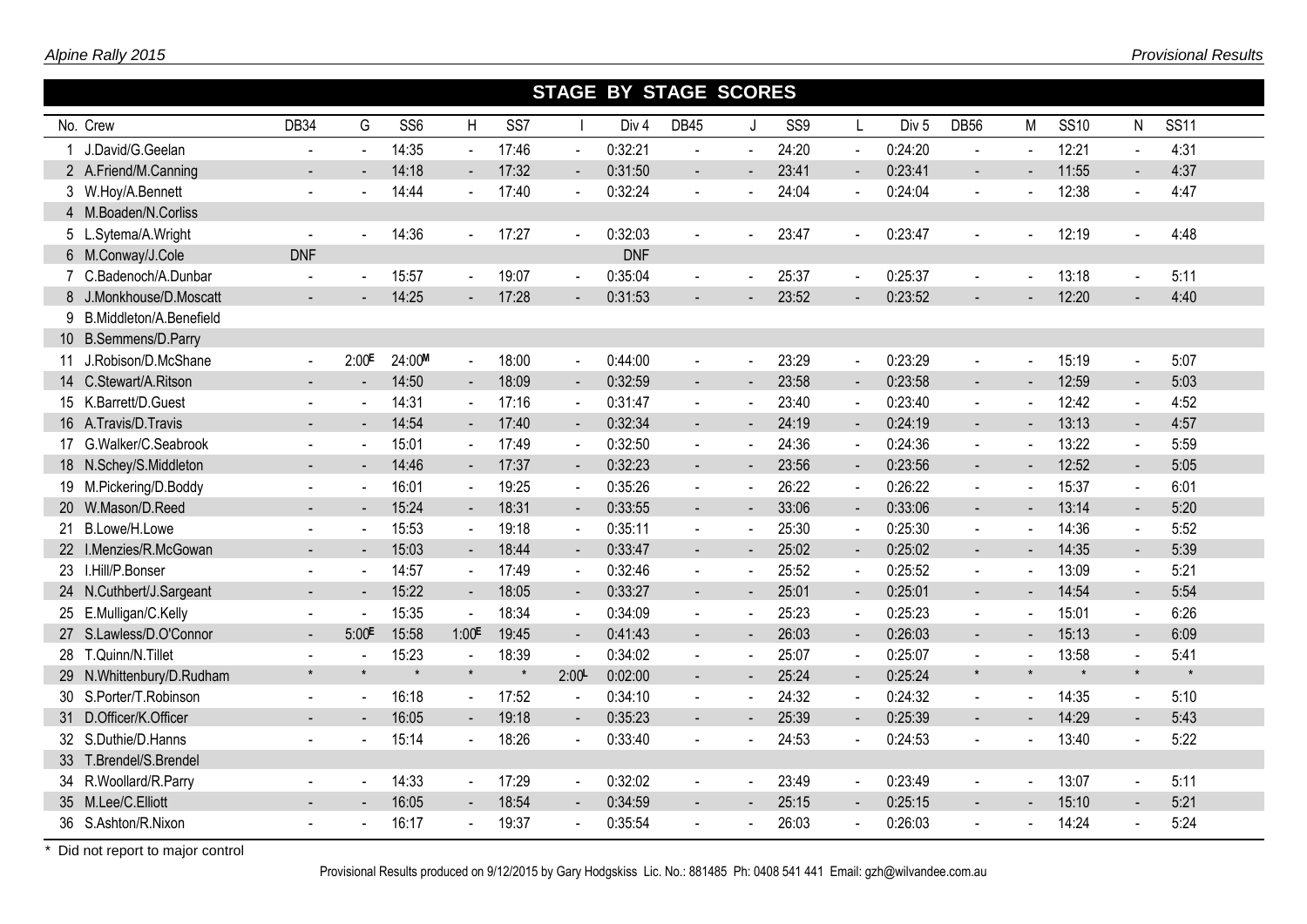|                           |                |        |                 |                |                 |                | <b>STAGE BY STAGE SCORES</b> |                          |                |                 |                          |                  |                          |                       |             |                          |             |
|---------------------------|----------------|--------|-----------------|----------------|-----------------|----------------|------------------------------|--------------------------|----------------|-----------------|--------------------------|------------------|--------------------------|-----------------------|-------------|--------------------------|-------------|
| No. Crew                  | DB34           | G      | SS <sub>6</sub> | H              | SS <sub>7</sub> |                | Div <sub>4</sub>             | <b>DB45</b>              | J              | SS <sub>9</sub> | $\mathbf{I}$             | Div <sub>5</sub> | <b>DB56</b>              | M                     | <b>SS10</b> | N                        | <b>SS11</b> |
| 37 J.Wald/T.Dewhurst      |                |        |                 |                |                 |                |                              |                          |                |                 |                          |                  |                          |                       |             |                          |             |
| 38 R.Woollard/N.Lowe      |                |        | 15:22           |                | 18:30           | $\blacksquare$ | 0:33:52                      |                          |                | 25:24           |                          | 0:25:24          |                          |                       | 15:10       |                          | 5:43        |
| 39 S.Gardiner/K.Fletcher  |                |        |                 |                |                 |                |                              |                          |                |                 |                          |                  |                          |                       |             |                          |             |
| 40 F.Horobin/M.Taylor     | $\blacksquare$ |        | 15:11           | $\sim$         | 18:07           | $\blacksquare$ | 0:33:18                      | $\blacksquare$           |                | 24:52           | $\sim$                   | 0:24:52          | $\blacksquare$           | $\mathbf{r}$          | 14:58       | $\sim$                   | 5:40        |
| 41 J.Davies/D.Booker      |                |        | 16:22           | $\blacksquare$ | 18:31           | $\blacksquare$ | 0:34:53                      | $\blacksquare$           |                | 24:25           |                          | 0:24:25          | $\blacksquare$           | $\blacksquare$        | 14:46       |                          | 5:15        |
| 42 H.Taylor/L.Tierney     |                |        |                 |                |                 |                |                              |                          |                |                 |                          |                  |                          |                       |             |                          |             |
| 43 J.Waterhouse/A.Topliff |                | $\sim$ | 14:58           | $\sim$         | 17:59           | $\sim$         | 0:32:57                      | $\blacksquare$           | $\blacksquare$ | 24:19           | $\blacksquare$           | 0:24:19          | $\overline{\phantom{a}}$ | $\blacksquare$        | <b>DNF</b>  |                          |             |
| 44 D.Burn/S.Dunbar        |                |        | 16:05           |                | 19:07           | $\sim$         | 0:35:12                      | $\sim$                   |                | 25:35           | $\blacksquare$           | 0:25:35          | $\blacksquare$           | $\blacksquare$        | 15:22       | $\mathbf{r}$             | 5:18        |
| 45 P.Houghton/L.Bylhouwer | $\sim$         |        | 15:46           | ◆              | 19:21           | $\blacksquare$ | 0:35:07                      | $\overline{\phantom{a}}$ | $\blacksquare$ | 25:23           | $\blacksquare$           | 0:25:23          | $\overline{\phantom{a}}$ | $\blacksquare$        | 15:30       | $\overline{\phantom{a}}$ | 6:05        |
| 46 B.Ross/J.Hague         |                | $\sim$ | 16:03           | $\blacksquare$ | 19:32           | $\sim$         | 0:35:35                      | $\blacksquare$           | $\sim$         | 26:10           | $\mathbf{r}$             | 0:26:10          | $\blacksquare$           | $\tilde{\phantom{a}}$ | 16:12       | $\sim$                   | 5:40        |
| 47 B.van Eck/J. Thornburn |                |        | 14:49           | $\blacksquare$ | 17:34           | $\blacksquare$ | 0:32:23                      | $\blacksquare$           |                | 24:28           |                          | 0:24:28          | $\blacksquare$           |                       | 13:45       | $\overline{\phantom{a}}$ | 5:22        |
| 48 K.Millard/A.Bowering   |                |        | 16:19           | $\sim$         | 19:21           | $\blacksquare$ | 0:35:40                      | $\sim$                   |                | 25:42           |                          | 0:25:42          | $\mathbf{r}$             | $\blacksquare$        | 15:22       | ÷,                       | 5:32        |
| 49 D.Fernie/G.Floyd       |                |        | 16:06           | $\sim$         | 19:38           | $\sim$         | 0:35:44                      | <b>DNF</b>               |                |                 |                          | <b>DNF</b>       |                          |                       |             |                          |             |
| 50 T.Reed/B.Reed          |                |        | 15:35           |                | 18:51           | $\sim$         | 0:34:26                      |                          | $\sim$         | 25:27           | $\sim$                   | 0:25:27          | $\sim$                   |                       | 13:54       | $\sim$                   | 5:20        |
| 51 G.Wallis/B.Ward        |                |        | 16:48           | $\blacksquare$ | 20:12           | $\blacksquare$ | 0:37:00                      | $\blacksquare$           |                | 26:46           |                          | 0:26:46          | $\blacksquare$           |                       | 15:04       | $\blacksquare$           | 5:36        |
| 52 R.Dyer/S.Oake          |                |        | 16:29           |                | 19:23           | $\blacksquare$ | 0:35:52                      | $\blacksquare$           |                | 27:27           |                          | 0:27:27          | $\blacksquare$           | $\blacksquare$        | 15:28       | $\blacksquare$           | 5:31        |
| 53 P.Leicht/M.Budd        |                |        | 15:43           | <b>DNF</b>     |                 |                | <b>DNF</b>                   |                          |                |                 |                          |                  |                          |                       |             |                          |             |
| 55 S.Alker/K.Heimsohm     | $\sim$         | $\sim$ | 16:32           |                | 19:41           | $\sim$         | 0:36:13                      | $\blacksquare$           |                | 26:40           | $\sim$                   | 0:26:40          | $\sim$                   | $\blacksquare$        | 14:27       | $\overline{a}$           | 5:19        |
| 56 K.Harper/C.Ellis       |                |        | 17:07           | $\sim$         | 19:35           | $\blacksquare$ | 0:36:42                      | $\blacksquare$           | $\sim$         | 27:58           | $\overline{\phantom{a}}$ | 0:27:58          | $\overline{\phantom{a}}$ | $\blacksquare$        | 15:20       | $\blacksquare$           | 5:28        |
| 58 A.Kovacevic/K.Cotter   |                |        | 16:56           |                | 20:04           | $\sim$         | 0:37:00                      | $\blacksquare$           |                | 27:12           | $\blacksquare$           | 0:27:12          | $\blacksquare$           |                       | 15:08       | $\blacksquare$           | 5:48        |
| 59 I.Curry/S.Curry        |                |        | 16:41           | $\sim$         | 20:34           | $\blacksquare$ | 0:37:15                      | $\blacksquare$           | $\blacksquare$ | 28:50           | $\sim$                   | 0:28:50          | $\blacksquare$           | $\blacksquare$        | 15:35       | $\blacksquare$           | 5:46        |
| 60 J.Sims/K.Moore         |                |        | 15:35           | $\blacksquare$ | 19:08           | $\blacksquare$ | 0:34:43                      | $\blacksquare$           |                | 26:27           | $\blacksquare$           | 0:26:27          | $\blacksquare$           |                       | 15:19       | $\blacksquare$           | 5:36        |
| 61 G.Yeomans/K.Baker      |                |        | 15:36           | $\sim$         | 18:48           | $\blacksquare$ | 0:34:24                      | $\blacksquare$           |                | 25:08           | $\overline{\phantom{a}}$ | 0:25:08          | ◆                        | $\blacksquare$        | 14:38       | $\blacksquare$           | 6:12        |
| 62 M.Ward/G.Bashford      |                | $\sim$ | 17:20           | $\blacksquare$ | 21:20           | $\blacksquare$ | 0:38:40                      | $\blacksquare$           |                | 28:45           | $\mathbf{r}$             | 0:28:45          | $\blacksquare$           | $\blacksquare$        | 15:50       | $\blacksquare$           | 5:41        |
| 63 A.Peart/K.O'Halloran   |                |        | 15:49           | $\sim$         | 19:38           | $\sim$         | 0:35:27                      | $\blacksquare$           |                | 26:29           | $\blacksquare$           | 0:26:29          | $\blacksquare$           | $\blacksquare$        | 15:18       | $\overline{\phantom{a}}$ | 5:50        |
| 64 I.Reddiex/M.Mitchell   |                |        | 15:28           | $\sim$         | 18:35           | $\blacksquare$ | 0:34:03                      | $\blacksquare$           |                | 25:23           |                          | 0:25:23          | $\sim$                   | $\blacksquare$        | 14:12       | $\sim$                   | 5:18        |
| 65 J.Reader/J.Milner      |                |        | 15:27           |                | 19:26           | $\blacksquare$ | 0:34:53                      |                          |                | 25:32           |                          | 0:25:32          | $\blacksquare$           |                       | 15:04       | $\sim$                   | 5:24        |
| 66 A.Upton/M.Garrad       |                |        | 16:49           |                | 19:56           | $\blacksquare$ | 0:36:45                      |                          |                | 26:45           |                          | 0:26:45          | $\blacksquare$           |                       | 15:51       |                          | 5:45        |
| 67 R.Winks/S.Hodgkin      |                |        | 15:28           | $\sim$         | 23:43           | $\sim$         | 0:39:11                      | $\blacksquare$           |                | 25:28           | $\blacksquare$           | 0:25:28          | $\sim$                   | $\blacksquare$        | 15:32       | $\blacksquare$           | 5:52        |
| 68 M.Ellis/D.Neagle       |                |        | 16:11           |                | 19:33           | $\blacksquare$ | 0:35:44                      | $\blacksquare$           |                | 26:30           |                          | 0:26:30          | $\sim$                   | $\blacksquare$        | 15:03       | $\sim$                   | 5:32        |
| 69 M.Arundel/S.Healey     |                |        | 16:44           | $\blacksquare$ | 19:50           | $\blacksquare$ | 0:36:34                      | $\blacksquare$           |                | 27:40           |                          | 0:27:40          | $\sim$                   | $\blacksquare$        | 16:53       | $\blacksquare$           | 6:20        |
| 70 D.Lawrance/D.Davison   |                |        | 16:45           |                | 20:25           | $\sim$         | 0:37:10                      | $\blacksquare$           |                | 27:22           |                          | 0:27:22          | $\sim$                   | $\blacksquare$        | 16:22       | $\blacksquare$           | 6:12        |
| 71 N.Senior/L.Phillips    |                |        | 16:48           | $\sim$         | 19:58           | $\blacksquare$ | 0:36:46                      |                          |                | 27:51           |                          | 0:27:51          | $\blacksquare$           | $\blacksquare$        | 15:58       | $\blacksquare$           | 5:39        |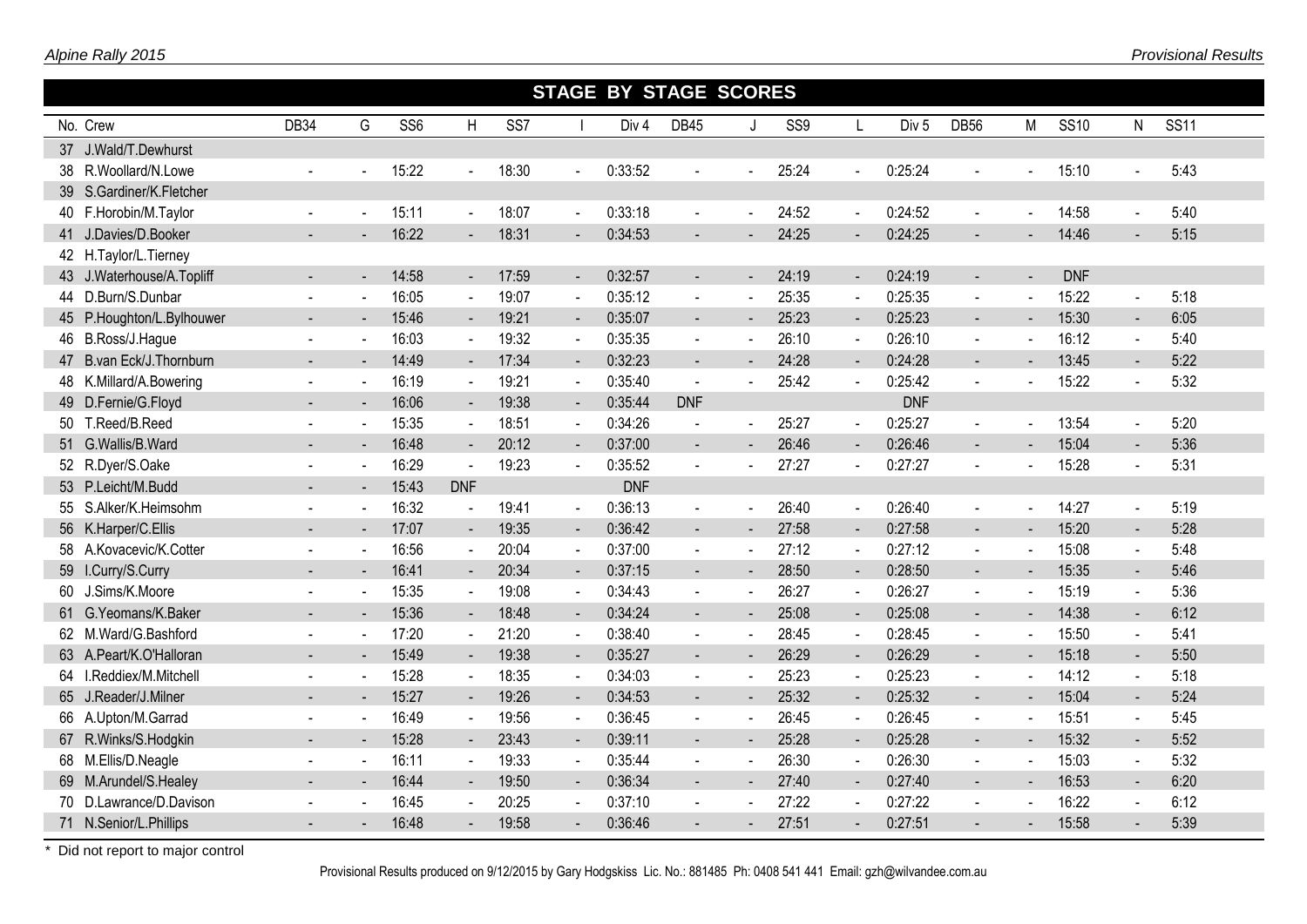|    |                                |                |                          |                 |                |                 |                          | <b>STAGE BY STAGE SCORES</b> |                          |                |        |                          |                  |                          |                          |             |                |             |
|----|--------------------------------|----------------|--------------------------|-----------------|----------------|-----------------|--------------------------|------------------------------|--------------------------|----------------|--------|--------------------------|------------------|--------------------------|--------------------------|-------------|----------------|-------------|
|    | No. Crew                       | DB34           | G                        | SS <sub>6</sub> | H              | SS <sub>7</sub> |                          | Div <sub>4</sub>             | <b>DB45</b>              | J              | SS9    | L                        | Div <sub>5</sub> | <b>DB56</b>              | M                        | <b>SS10</b> | N              | <b>SS11</b> |
|    | 72 M.Love/J.Love               |                | $\overline{\phantom{a}}$ | 17:03           | $\blacksquare$ | 19:44           | $\blacksquare$           | 0:36:47                      | $\blacksquare$           | $\mathbf{r}$   | 28:35  | $\sim$                   | 0:28:35          | $\blacksquare$           | $\overline{\phantom{a}}$ | 14:30       |                | 5:18        |
|    | 73 P.Thompson/K.Hind           |                | $\blacksquare$           | 17:18           | $\sim$         | 20:49           | $\blacksquare$           | 0:38:07                      | $\sim$                   | $\blacksquare$ | 28:45  | $\sim$                   | 0:28:45          | $\blacksquare$           | $\blacksquare$           | 16:10       | $\sim$         | 5:50        |
|    | 74 M.Ruggles/G.Ruggles         | $\blacksquare$ | $\blacksquare$           | 15:28           | $\blacksquare$ | 18:27           | $\blacksquare$           | 0:33:55                      | $\blacksquare$           |                | 24:25  | $\blacksquare$           | 0:24:25          | $\blacksquare$           | $\blacksquare$           | 15:25       | $\blacksquare$ | 5:27        |
|    | 75 T.Huggins/S.Huggins         |                |                          | 17:02           | $\blacksquare$ | 20:47           | $\blacksquare$           | 0:37:49                      |                          |                | 28:24  |                          | 0:28:24          | $\blacksquare$           |                          | 16:07       |                | 5:55        |
|    | 77 A.Daniell/T.Moore           |                |                          | 14:26           | $\mathbf{r}$   | 22:19           | $\blacksquare$           | 0:36:45                      |                          |                | 23:31  |                          | 0:23:31          | $\blacksquare$           | $\blacksquare$           | 14:33       | $\sim$         | 5:11        |
|    | 78 B.Field/L.Wilson            |                |                          |                 |                |                 |                          |                              |                          |                |        |                          |                  |                          |                          |             |                |             |
|    | 79 T.Clark/C.Seabrook          |                | $\sim$                   | 15:34           | $\sim$         | 18:43           | $\sim$                   | 0:34:17                      | $\sim$                   | $\sim$         | 26:17  | ч.                       | 0:26:17          | $\blacksquare$           | ÷,                       | 13:58       | $\blacksquare$ | 5:05        |
|    | 80 R.Carter/C.Oakey            | $\overline{a}$ |                          | 16:32           | $\blacksquare$ | 20:46           | $\blacksquare$           | 0:37:18                      | $\sim$                   |                | 28:48  | $\overline{\phantom{a}}$ | 0:28:48          | 1:00                     | 1:00                     | 17:35       | 1:00           | 7:41        |
|    | 81 G.Hale/J.Pollock            |                |                          | 16:38           | $\sim$         | 19:45           | $\sim$                   | 0:36:23                      |                          |                | 28:12  | $\blacksquare$           | 0:28:12          | $\sim$                   |                          | 15:03       |                | 5:32        |
|    | 82 M.Bramble/M.Bannon          |                |                          | 15:36           |                | 19:08           | $\blacksquare$           | 0:34:44                      |                          |                | 26:59  |                          | 0:26:59          | $\mathbf{r}$             |                          | 14:54       |                | 6:36        |
|    | 83 T.Jordan/R.Davidson         |                |                          | 16:06           |                | 19:39           | $\blacksquare$           | 0:35:45                      |                          |                | 26:40  |                          | 0:26:40          |                          |                          | 14:51       |                | 5:32        |
|    | 84 M.Trucano/H.Thaw            |                |                          |                 |                |                 |                          |                              |                          |                |        |                          |                  |                          |                          |             |                |             |
|    | 85 P.Bottomley/R.Baker         |                | $\sim$                   | 15:41           | $\blacksquare$ | 19:11           | $\blacksquare$           | 0:34:52                      | $\blacksquare$           |                | 26:28  | $\sim$                   | 0:26:28          | $\blacksquare$           | $\blacksquare$           | 15:06       |                | 5:34        |
|    | 86 N.Testa/N.Walters           | $\blacksquare$ | $\sim$                   | 16:40           | $\sim$         | 20:05           | $\blacksquare$           | 0:36:45                      | $\blacksquare$           |                | 27:29  | $\blacksquare$           | 0:27:29          | $\blacksquare$           | $\blacksquare$           | 15:13       | $\sim$         | 6:07        |
| 87 | T.Perkins/J.Perkins            | $\blacksquare$ | $\sim$                   | 18:21           | $\sim$         | 21:55           | $\sim$                   | 0:40:16                      | $\blacksquare$           |                | 34:00M | $\sim$                   | 0:34:00          | $\blacksquare$           | $\blacksquare$           | 18:00M      |                | 6:44        |
|    | 88 T.Sullivan/D.Saltmarsh      |                | $\blacksquare$           | 15:29           | $\blacksquare$ | 18:53           | $\overline{\phantom{a}}$ | 0:34:22                      | $\blacksquare$           |                | 26:40  |                          | 0:26:40          | $\blacksquare$           | $\blacksquare$           | 14:24       |                | 5:26        |
|    | 89 S.Anderson/M.Stratte        | $\blacksquare$ | $\sim$                   | 15:44           | $\sim$         | 18:54           | $\sim$                   | 0:34:38                      | $\sim$                   |                | 29:36  |                          | 0:29:36          | $\mathbf{r}$             | $\blacksquare$           | 16:18       | $\blacksquare$ | 5:38        |
|    | 90 B.Cromarty/H.Maslin         |                | $\overline{\phantom{a}}$ | 16:51           | $\blacksquare$ | 20:32           | $\blacksquare$           | 0:37:23                      | $\blacksquare$           | $\sim$         | 28:15  | $\overline{\phantom{a}}$ | 0:28:15          | $\overline{a}$           | $\blacksquare$           | 15:44       | $\blacksquare$ | 5:42        |
|    | 91 D.Allwright/S.Allwright     |                |                          | 18:02           | $\sim$         | 22:08           | $\sim$                   | 0:40:10                      |                          |                | 31:27  |                          | 0:31:27          | $\blacksquare$           | ÷,                       | 16:41       | $\sim$         | 6:03        |
|    | 92 I.Morris/A.Molocznyk        |                |                          | 17:06           | $\sim$         | 21:23           | $\blacksquare$           | 0:38:29                      |                          |                | 30:52  | $\blacksquare$           | 0:30:52          | $\blacksquare$           |                          | 16:57       | $\sim$         | 6:10        |
|    | 93 S.IIsley/R.McKenzie         |                |                          | 18:06           | $\blacksquare$ | 21:50           | $\blacksquare$           | 0:39:56                      | $\blacksquare$           |                | 30:51  | $\sim$                   | 0:30:51          | $\blacksquare$           |                          | 16:57       | $\blacksquare$ | 6:12        |
|    | 94 E.Martin/P.Neal             |                | $\blacksquare$           | 16:33           | $\sim$         | 19:31           | $\blacksquare$           | 0:36:04                      |                          | $\sim$         | 30:32  | $\sim$                   | 0:30:32          | $\blacksquare$           | $\blacksquare$           | 15:39       | $\sim$         | 5:59        |
|    | 95 R.Cranston/R.Opie           |                | $\sim$                   | 18:59           | $\blacksquare$ | 24:48           | $\blacksquare$           | 0:43:47                      | <b>DNF</b>               |                |        |                          | <b>DNF</b>       |                          |                          |             |                |             |
|    | 96 G.Howard/M.Loxton           | $\sim$         | $\sim$                   | 17:50           | $\sim$         | 21:29           | $\blacksquare$           | 0:39:19                      | $\overline{\phantom{a}}$ | $\sim$         | 30:30  | $\sim$                   | 0:30:30          | $\overline{\phantom{a}}$ | $\blacksquare$           | 17:06       | $\blacksquare$ | 5:59        |
|    | 97 B.Catt/B.Thomas             |                | $\sim$                   | 17:24           | $\sim$         | 21:12           | $\blacksquare$           | 0:38:36                      | $\sim$                   | $\sim$         | 29:52  | $\sim$                   | 0:29:52          | $\blacksquare$           | $\mathbf{r}$             | 15:50       | $\sim$         | 5:46        |
|    | 98 C.McLean/C.McLean           |                |                          | 18:45           | $\blacksquare$ | 23:29           | $\overline{\phantom{a}}$ | 0:42:14                      | $\blacksquare$           |                | 33:44  | $\overline{\phantom{a}}$ | 0:33:44          | $\blacksquare$           | $\blacksquare$           | 18:00M      | $\blacksquare$ | 6:37        |
|    | 100 K.Day/A.Lawarik            |                |                          | 20:21           | $\mathbf{r}$   | 23:59           | $\blacksquare$           | 0:44:20                      | $\sim$                   |                | 34:00M | $\sim$                   | 0:34:00          | $\blacksquare$           | $\blacksquare$           | 18:00M      | $\sim$         | 7:00M       |
|    | 101 P.Hunter/L.Hunter          |                |                          | 15:56           |                | 20:44           | $\blacksquare$           | 0:36:40                      |                          |                | 27:12  |                          | 0:27:12          |                          |                          | 14:49       |                | 5:15        |
|    | 102 L.Peterson/D.Willson       |                |                          |                 |                |                 |                          |                              |                          |                |        |                          |                  |                          |                          |             |                |             |
|    | 103 M.Rogers/D.Hedwards        |                | $\blacksquare$           | 16:04           | $\sim$         | 27:00M          | $\blacksquare$           | 0:43:04                      | $\sim$                   | $\sim$         | 26:23  | $\sim$                   | 0:26:23          | $\blacksquare$           |                          | $\star$     | $\star$        | $\star$     |
|    | 104 J.Ellis/A.Sietsma          |                |                          | 19:32           |                | 25:06           | $\blacksquare$           | 0:44:38                      | $\blacksquare$           |                | 34:00M |                          | 0:34:00          | $\blacksquare$           |                          | 18:00M      |                | 6:32        |
|    | 105 G.Carruthers/S.Carruthers  |                |                          | 17:52           | $\blacksquare$ | 21:54           | $\blacksquare$           | 0:39:46                      |                          |                | 30:51  |                          | 0:30:51          | $\blacksquare$           |                          | 16:33       |                | 32:24LM     |
|    | 106 A.Artamonov/G.Bonch-Osmolo |                |                          | 16:33           |                | 20:11           |                          | 0:36:44                      |                          |                | 28:12  |                          | 0:28:12          | $\blacksquare$           |                          | 16:08       |                | 7:00M       |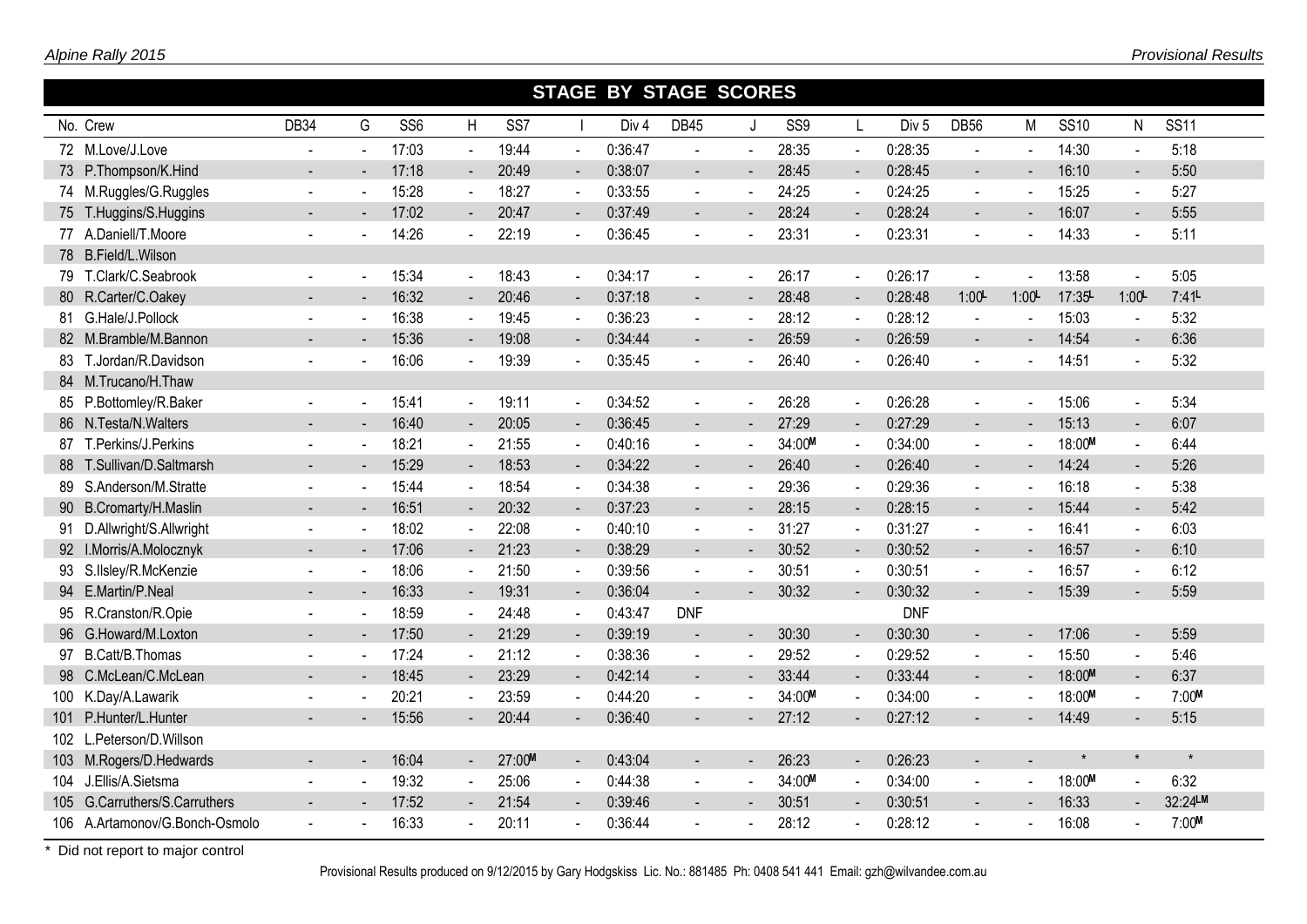|                             |                          |                          |                 |        |       |                          | STAGE BY STAGE SCORES |                |        |                 |                  |                          |                          |             |                          |             |
|-----------------------------|--------------------------|--------------------------|-----------------|--------|-------|--------------------------|-----------------------|----------------|--------|-----------------|------------------|--------------------------|--------------------------|-------------|--------------------------|-------------|
| No. Crew                    | DB34                     | G                        | SS <sub>6</sub> |        | SS7   |                          | Div 4                 | <b>DB45</b>    |        | SS <sub>9</sub> | Div <sub>5</sub> | DB56                     | М                        | <b>SS10</b> | N.                       | <b>SS11</b> |
| 109 J.Wightman/S.Fischer    | $\blacksquare$           | $\overline{\phantom{a}}$ | 14:57           | $\sim$ | 18:21 | $\overline{\phantom{a}}$ | 0:33:18               | $\blacksquare$ | $\sim$ | 24:32           | 0:24:32          | $\overline{\phantom{0}}$ | $\overline{\phantom{a}}$ | 14:33       | $\sim$                   | 5:12        |
| 110 B.Canny/D.Norman        |                          |                          | 16:38           |        | 20:06 | $\,$ $\,$                | 0:36:44               |                |        | 29:43           | 0:29:43          | $\overline{\phantom{0}}$ |                          | 15:37       | $\overline{\phantom{0}}$ | 6:16        |
| 111 P.Jones/B.Jones         | н.                       | $\overline{\phantom{a}}$ | 16:12           | $\sim$ | 19:22 | $\overline{\phantom{a}}$ | 0:35:34               | $\sim$ .       |        | 26:19           | 0:26:19          | $\overline{\phantom{a}}$ | $\blacksquare$           | 16:10       | $\overline{a}$           | 5:50        |
| 112 M.Valantine/T.Valantine | $\overline{\phantom{a}}$ |                          | 14:52           |        | 17:41 |                          | 0:32:33               | $\,$ $\,$      |        | 24:20           | 0:24:20          |                          |                          | 14:56       | $\,$ $\,$                | 5:47        |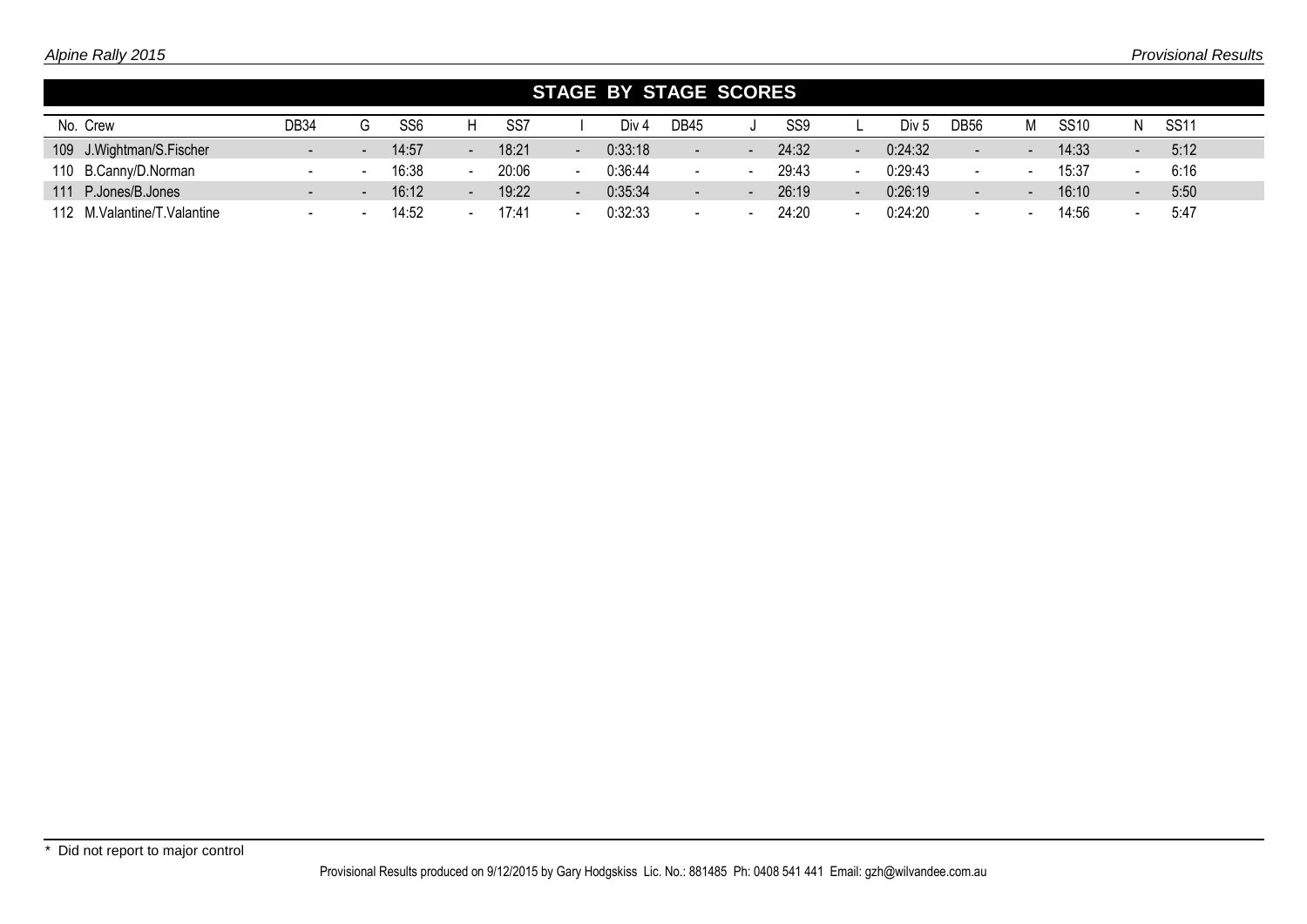|                           |                          |                  |                          |             |                          | <b>STAGE BY STAGE SCORES</b> |                |             |                |             |                             |             |                          |            |                       |                          |                 |                          |
|---------------------------|--------------------------|------------------|--------------------------|-------------|--------------------------|------------------------------|----------------|-------------|----------------|-------------|-----------------------------|-------------|--------------------------|------------|-----------------------|--------------------------|-----------------|--------------------------|
| No. Crew                  | $\Omega$                 | Div <sub>6</sub> | P                        | <b>SS12</b> | Q                        | <b>SS13</b>                  | $\mathsf{R}$   | <b>SS14</b> | S              | <b>SS15</b> | T                           | <b>SS16</b> | $\cup$                   | Div 7      | <b>DB78</b>           | V                        | <b>SS17</b>     | W                        |
| J.David/G.Geelan          |                          | 0:16:52          | $\omega$                 | 8:20        |                          | 19:16                        | $\overline{a}$ | <b>DNF</b>  |                |             |                             |             |                          | <b>DNF</b> |                       |                          |                 |                          |
| 2 A.Friend/M.Canning      |                          | 0:16:32          | $\blacksquare$           | 8:24        |                          | 19:20                        | $\blacksquare$ | 17:37       | $\blacksquare$ | 22:10       | $\blacksquare$              | 0:43        |                          | 1:08:14    |                       |                          | 30:56           |                          |
| 3 W.Hoy/A.Bennett         |                          | 0:17:25          | $\blacksquare$           | 8:46        |                          | 19:35                        | $\sim$         | 18:34       |                | 23:10       | $\tilde{\phantom{a}}$       | 0:41        |                          | 1:10:46    | $\mathbf{r}$          | ÷,                       | 32:23           |                          |
| 4 M.Boaden/N.Corliss      |                          |                  |                          |             |                          |                              |                |             |                |             |                             |             |                          |            |                       |                          |                 |                          |
| 5 L.Sytema/A.Wright       |                          | 0:17:07          | $\sim$                   | 8:38        |                          | 19:11                        | $\sim$         | 17:44       |                | 22:18       | $\overline{a}$              | 0:40        |                          | 1:08:31    | $\blacksquare$        | $\blacksquare$           | 31:55           |                          |
| 6 M.Conway/J.Cole         |                          |                  |                          |             |                          |                              |                |             |                |             |                             |             |                          |            |                       |                          |                 |                          |
| 7 C.Badenoch/A.Dunbar     |                          | 0:18:29          | $\sim$                   | 8:31        |                          | 19:22                        | $\omega$       | 18:04       |                | 22:30       | $\mathcal{L}^{\mathcal{A}}$ | 0:43        |                          | 1:09:10    |                       |                          | 33:02           |                          |
| 8 J.Monkhouse/D.Moscatt   | $\blacksquare$           | 0:17:00          |                          | 8:11        |                          | 19:05                        |                | 17:22       |                | 22:03       |                             | 0:43        |                          | 1:07:24    |                       |                          | 31:02           |                          |
| 9 B.Middleton/A.Benefield |                          |                  |                          |             |                          |                              |                |             |                |             |                             |             |                          |            |                       |                          |                 |                          |
| 10 B.Semmens/D.Parry      |                          |                  |                          |             |                          |                              |                |             |                |             |                             |             |                          |            |                       |                          |                 |                          |
| 11 J.Robison/D.McShane    |                          | 0:20:26          | $\sim$                   | 8:15        | $\sim$                   | 19:04                        | $\omega$       | 20:34       |                | 21:20       | $\overline{a}$              | 0:43        | $\sim$                   | 1:09:56    | $\sim$                | L.                       | 31:29           |                          |
| 14 C.Stewart/A.Ritson     | $\overline{\phantom{a}}$ | 0:18:02          | $\blacksquare$           | 8:35        |                          | 19:30                        | $\sim$         | 18:16       |                | 23:23       | $\overline{a}$              | 0:42        |                          | 1:10:26    | $\mathbf{r}$          |                          | 1:10:06 M 27:06 |                          |
| 15 K.Barrett/D.Guest      |                          | 0:17:34          | $\sim$                   | <b>DNF</b>  |                          |                              |                |             |                |             |                             |             |                          | <b>DNF</b> |                       |                          |                 |                          |
| 16 A.Travis/D.Travis      |                          | 0:18:10          | $\blacksquare$           | 8:56        | $\sim$                   | 19:38                        | $\blacksquare$ | 17:52       | $\sim$         | 22:20       | $\blacksquare$              | 0:43        | $\overline{\phantom{a}}$ | 1:09:29    | $\sim$                | $\overline{\phantom{a}}$ | 32:11           | $\overline{\phantom{0}}$ |
| 17 G.Walker/C.Seabrook    |                          | 0:19:21          |                          | 8:38        |                          | 19:23                        |                | 17:35       |                | 22:09       |                             | 3:00        |                          | 1:10:45    | $\tilde{\phantom{a}}$ |                          | 31:52           |                          |
| 18 N.Schey/S.Middleton    |                          | 0:17:57          | $\sim$                   | 13:00M      | 14:34L                   | 35:56LM                      | 14:56          | 35:19       | 14:56EL        | 36:08       | 12:56                       | 13:48       | 12:56                    | 3:24:29    | $\omega_{\rm c}$      | ÷.                       | 32:53           | $\blacksquare$           |
| 19 M.Pickering/D.Boddy    |                          | 0:21:38          | $\blacksquare$           | 9:13        |                          | 20:17                        |                | 20:51       |                | 23:51       |                             | 0:43        |                          | 1:14:55    | $\blacksquare$        |                          | 34:59           |                          |
| 20 W.Mason/D.Reed         |                          | 0:18:34          | $\blacksquare$           | 8:46        |                          | 19:31                        |                | 18:16       |                | 23:04       | $\blacksquare$              | 0:41        |                          | 1:10:18    | $\blacksquare$        |                          | 33:34           | $\sim$                   |
| 21 B.Lowe/H.Lowe          |                          | 0:20:28          | $\blacksquare$           | 9:28        | <b>DNF</b>               |                              |                |             |                |             |                             |             |                          | <b>DNF</b> |                       |                          |                 |                          |
| 22 I.Menzies/R.McGowan    |                          | 0:20:14          | $\sim$                   | 8:40        | $\overline{\phantom{a}}$ | 20:03                        | $\sim$         | 18:05       | $\sim$         | 23:01       | $\sim$                      | 0:40        |                          | 1:10:29    |                       |                          | 32:39           | $\sim 100$               |
| 23 I.Hill/P.Bonser        |                          | 0:18:30          | $\blacksquare$           | 8:38        | $\sim$                   | 21:00M                       | <b>DNF</b>     |             |                |             |                             |             |                          | <b>DNF</b> |                       |                          |                 |                          |
| 24 N.Cuthbert/J.Sargeant  |                          | 0:20:48          | $\sim$                   | 9:00        | $\sim$                   | 19:31                        | $\sim$         | 18:03       | $\sim$         | 22:46       | $\blacksquare$              | 0:41        |                          | 1:10:01    | $\blacksquare$        |                          | 32:46           | $\sim$ 10 $\pm$          |
| 25 E.Mulligan/C.Kelly     |                          | 0:21:27          | $\blacksquare$           | 9:03        | $\sim$                   | 19:37                        | $\sim$         | 18:21       | $\sim$         | 22:59       | $\blacksquare$              | 0:41        | $\sim$                   | 1:10:41    | $\blacksquare$        | $\blacksquare$           | 33:25           |                          |
| 27 S.Lawless/D.O'Connor   | $\blacksquare$           | 0:21:22          | $\sim$                   | 9:11        | $\blacksquare$           | 20:31                        | $\sim$         | 19:06       | $\sim$         | 23:38       | $\sim$                      | 0:42        | $\blacksquare$           | 1:13:08    | $\blacksquare$        | $\blacksquare$           | 34:01           | $\overline{\phantom{a}}$ |
| 28 T.Quinn/N.Tillet       | $\blacksquare$           | 0:19:39          | $\omega$                 | 8:51        | $\sim$                   | 20:03                        | $\sim$         | 18:37       | $\blacksquare$ | 22:32       | $\omega$                    | 0:41        | $\sim$                   | 1:10:44    | $\mathbf{r}$          | $\sim$                   | 35:22           |                          |
| 29 N.Whittenbury/D.Rudham |                          | 0:00:00          | $\blacksquare$           | 8:52        |                          | 20:23                        | $\blacksquare$ | 18:18       | $\blacksquare$ | 22:42       | $\blacksquare$              | 0:50        | $\blacksquare$           | 1:11:05    | $\blacksquare$        | $\blacksquare$           | 32:13           | $\blacksquare$           |
| 30 S.Porter/T.Robinson    | $\overline{\phantom{a}}$ | 0:19:45          | $\blacksquare$           | 8:57        |                          | 20:12                        | $\sim$         | 17:34       | $\blacksquare$ | 22:11       | $\blacksquare$              | 0:41        | $\sim$                   | 1:09:35    | $\sim$                | $\sim$                   | 32:05           |                          |
| 31 D.Officer/K.Officer    |                          | 0:20:12          | $\overline{\phantom{a}}$ | 9:28        |                          | 20:39                        | $\blacksquare$ | 19:07       | $\sim$         | 24:05       | $\blacksquare$              | 0:43        |                          | 1:14:02    |                       |                          | 34:59           | $\overline{\phantom{a}}$ |
| 32 S.Duthie/D.Hanns       |                          | 0:19:02          |                          | 8:32        |                          | 19:46                        |                | 18:10       |                | 27:24       |                             | 0:42        |                          | 1:14:34    |                       |                          | 32:12           |                          |
| 33 T.Brendel/S.Brendel    |                          |                  |                          |             |                          |                              |                |             |                |             |                             |             |                          |            |                       |                          |                 |                          |
| 34 R.Woollard/R.Parry     |                          | 0:18:18          | $\blacksquare$           | 8:29        |                          | 19:02                        | $\sim$         | 17:18       | $\sim$         | 21:44       | $\blacksquare$              | 0:41        |                          | 1:07:14    | $\blacksquare$        |                          | 39:19           |                          |
| 35 M.Lee/C.Elliott        |                          | 0:20:31          | $\sim$                   | 9:18        |                          | 20:06                        |                | 18:50       |                | 23:21       | $\overline{a}$              | 0:42        |                          | 1:12:17    | $\blacksquare$        |                          | 33:47           | $\overline{\phantom{0}}$ |
| 36 S.Ashton/R.Nixon       |                          | 0:19:48          |                          | 9:23        |                          | 19:51                        |                | 19:09       |                | 23:35       |                             | 0:43        |                          | 1:12:41    | $\blacksquare$        |                          | 34:41           |                          |

Provisional Results produced on 9/12/2015 by Gary Hodgskiss Lic. No.: 881485 Ph: 0408 541 441 Email: gzh@wilvandee.com.au

П

Г

I

г

I

I

T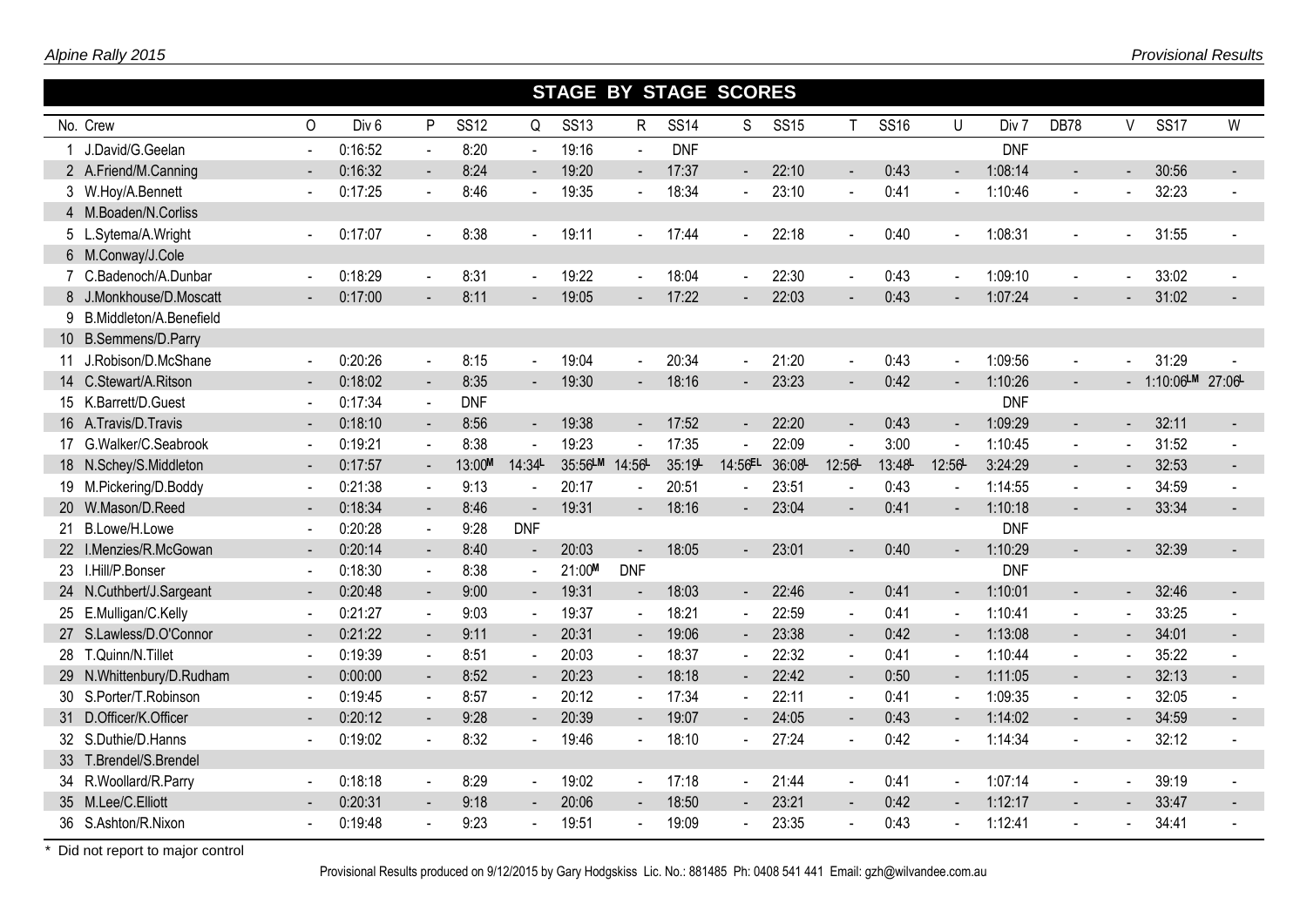|                           |                          |                  |                          |             |                          |             |                 | <b>STAGE BY STAGE SCORES</b> |                |             |                          |             |                          |            |                          |                |             |                          |
|---------------------------|--------------------------|------------------|--------------------------|-------------|--------------------------|-------------|-----------------|------------------------------|----------------|-------------|--------------------------|-------------|--------------------------|------------|--------------------------|----------------|-------------|--------------------------|
| No. Crew                  | $\Omega$                 | Div <sub>6</sub> | P                        | <b>SS12</b> | Q                        | <b>SS13</b> | $R_{\parallel}$ | <b>SS14</b>                  | S              | <b>SS15</b> | $\mathsf{T}$             | <b>SS16</b> | U                        | Div 7      | DB78                     | V              | <b>SS17</b> | W                        |
|                           |                          |                  |                          |             |                          |             |                 |                              |                |             |                          |             |                          |            |                          |                |             |                          |
| 37 J.Wald/T.Dewhurst      |                          |                  |                          |             |                          |             |                 |                              |                |             |                          |             |                          |            |                          |                |             |                          |
| 38 R.Woollard/N.Lowe      |                          | 0:20:53          |                          | 8:56        |                          | 19:49       |                 | 18:48                        | $\mathbf{r}$   | 23:02       | 4:00E                    | 0:49        | $\overline{a}$           | 1:15:24    |                          |                | 33:41       |                          |
| 39 S.Gardiner/K.Fletcher  |                          |                  |                          |             |                          |             |                 |                              |                |             |                          |             |                          |            |                          |                |             |                          |
| 40 F.Horobin/M.Taylor     | $\sim$                   | 0:20:38          | $\blacksquare$           | 8:54        | $\mathbf{r}$             | 20:00       |                 | 18:10                        | $\sim$         | 22:46       | $\tilde{\phantom{a}}$    | 0:42        |                          | 1:10:32    |                          |                | 32:38       |                          |
| 41 J.Davies/D.Booker      |                          | 0:20:01          |                          | 8:34        |                          | 21:00M      | 3:08            | 21:19                        | 7:08           | 29:42L      | 7:08                     | 7:51        | 7:08                     | 1:52:58    |                          |                | 32:00       |                          |
| 42 H.Taylor/L.Tierney     |                          |                  |                          |             |                          |             |                 |                              |                |             |                          |             |                          |            |                          |                |             |                          |
| 43 J.Waterhouse/A.Topliff |                          | <b>DNF</b>       |                          |             |                          |             |                 |                              |                |             |                          |             |                          |            |                          |                |             |                          |
| 44 D.Burn/S.Dunbar        |                          | 0:20:40          |                          | 9:03        | $\sim$                   | 20:06       |                 | 18:53                        | $\blacksquare$ | 24:18       |                          | 0:43        |                          | 1:13:03    |                          |                | 34:33       |                          |
| 45 P.Houghton/L.Bylhouwer |                          | 0:21:35          |                          | 9:12        |                          | 20:26       | $\blacksquare$  | 18:44                        | $\blacksquare$ | 23:38       | $\blacksquare$           | 0:47        |                          | 1:12:47    |                          |                | 33:47       | $\blacksquare$           |
| 46 B.Ross/J.Hague         | $\blacksquare$           | 0:21:52          | $\sim$                   | 9:02        | $\blacksquare$           | 20:43       |                 | <b>DNF</b>                   |                |             |                          |             |                          | <b>DNF</b> |                          |                |             |                          |
| 47 B.van Eck/J. Thornburn |                          | 0:19:07          | $\overline{\phantom{a}}$ | 8:51        |                          | 19:27       | $\blacksquare$  | 17:45                        | $\blacksquare$ | 22:23       | $\blacksquare$           | 0:44        | $\overline{a}$           | 1:09:10    | $\overline{\phantom{a}}$ |                | 31:57       | $\sim$                   |
| 48 K.Millard/A.Bowering   | $\sim$                   | 0:20:54          | $\sim$                   | 9:12        | $\blacksquare$           | 20:16       |                 | 18:32                        | $\sim$         | 23:36       | $\overline{a}$           | 0:42        | $\overline{\phantom{a}}$ | 1:12:18    |                          |                | 34:28       |                          |
| 49 D.Fernie/G.Floyd       |                          |                  |                          |             |                          |             |                 |                              |                |             |                          |             |                          |            |                          |                |             |                          |
| 50 T.Reed/B.Reed          | $\sim$                   | 0:19:14          | $\blacksquare$           | 9:41        | $\mathbf{r}$             | 21:00M      |                 | 24:00M                       | $\sim$         | 24:19       | $\tilde{\phantom{a}}$    | 0:43        | $\overline{a}$           | 1:19:43    |                          |                | 35:41       |                          |
| 51 G.Wallis/B.Ward        |                          | 0:20:40          | $\blacksquare$           | 9:43        | $\sim$                   | 20:35       |                 | 20:14                        | $\blacksquare$ | 24:54       | $\blacksquare$           | 0:43        | $\overline{a}$           | 1:16:09    |                          |                | 35:35       | $\overline{\phantom{0}}$ |
| 52 R.Dyer/S.Oake          |                          | 0:20:59          | $\blacksquare$           | 9:59        |                          | 20:54       |                 | 20:04                        | $\sim$         | 23:47       |                          | 0:42        |                          | 1:15:26    |                          |                | 36:29       |                          |
| 53 P.Leicht/M.Budd        |                          |                  |                          |             |                          |             |                 |                              |                |             |                          |             |                          |            |                          |                |             |                          |
| 55 S.Alker/K.Heimsohm     | $\sim$                   | 0:19:46          | $\sim$                   | 9:29        |                          | 21:00M      |                 | 19:59                        | $\blacksquare$ | 25:08       | $\blacksquare$           | 0:48        | $\overline{a}$           | 1:16:24    |                          |                | 36:05       |                          |
| 56 K.Harper/C.Ellis       |                          | 0:20:48          |                          | 9:33        |                          | 21:00M      |                 | 21:13                        | $\blacksquare$ | 24:54       | $\blacksquare$           | 0:43        |                          | 1:17:23    |                          |                | 35:56       | $\blacksquare$           |
| 58 A.Kovacevic/K.Cotter   | $\sim$                   | 0:20:56          | <b>DNF</b>               |             |                          |             |                 |                              |                |             |                          |             |                          | <b>DNF</b> |                          |                |             |                          |
| 59 I.Curry/S.Curry        | $\overline{\phantom{a}}$ | 0:21:21          | $\blacksquare$           | 9:49        | $\blacksquare$           | 21:00M      | $\blacksquare$  | 20:28                        | $\blacksquare$ | 24:23       | $\overline{\phantom{a}}$ | 0:42        |                          | 1:16:22    |                          |                | 37:30       | $\sim$                   |
| 60 J.Sims/K.Moore         | $\blacksquare$           | 0:20:55          | $\blacksquare$           | 8:59        | $\blacksquare$           | 20:23       |                 | 19:08                        | $\blacksquare$ | 23:35       | $\blacksquare$           | 0:41        | $\blacksquare$           | 1:12:46    |                          |                | 36:04       |                          |
| 61 G.Yeomans/K.Baker      | $\sim$                   | 0:20:50          | $\overline{\phantom{a}}$ | 8:48        | $\overline{\phantom{a}}$ | 19:40       |                 | 18:28                        | $\blacksquare$ | 22:57       | $\blacksquare$           | 0:43        |                          | 1:10:36    |                          |                | 33:36       | $\blacksquare$           |
| 62 M.Ward/G.Bashford      |                          | 0:21:31          |                          | 9:53        |                          | 21:00M      |                 | 19:58                        | $\blacksquare$ | 26:02       |                          | 0:45        |                          | 1:17:38    |                          |                | 37:04       |                          |
| 63 A.Peart/K.O'Halloran   | $\overline{\phantom{a}}$ | 0:21:08          |                          | 9:22        |                          | 20:28       |                 | 19:26                        | $\blacksquare$ | <b>DNF</b>  |                          |             |                          | <b>DNF</b> |                          |                |             |                          |
| 64 I.Reddiex/M.Mitchell   | $\blacksquare$           | 0:19:30          | <b>DNF</b>               |             |                          |             |                 |                              |                |             |                          |             |                          | <b>DNF</b> |                          |                |             |                          |
| 65 J.Reader/J.Milner      |                          | 0:20:28          | $\overline{\phantom{a}}$ | 9:06        | $\blacksquare$           | 20:20       | $\sim$          | 19:09                        | ◆              | 23:05       | $\sim$                   | 0:44        | $\blacksquare$           | 1:12:24    | $\sim$                   | $\sim$         | 43:20LM     | 0:20                     |
| 66 A.Upton/M.Garrad       | $\blacksquare$           | 0:21:36          | $\blacksquare$           | 9:26        | $\blacksquare$           | 20:21       |                 | 18:45                        | $\blacksquare$ | 23:50       | $\blacksquare$           | 0:42        | $\sim$                   | 1:13:04    | $\sim$                   |                | 34:35       |                          |
| 67 R.Winks/S.Hodgkin      | $\overline{\phantom{a}}$ | 0:21:24          | $\overline{\phantom{a}}$ | 9:10        | 1:00E                    | 20:35       |                 | 18:59                        | $\blacksquare$ | 23:48       | $\blacksquare$           | 0:42        | $\blacksquare$           | 1:14:14    | $\sim$                   | $\blacksquare$ | 34:29       | $\blacksquare$           |
| 68 M.Ellis/D.Neagle       | $\sim$                   | 0:20:35          | $\sim$                   | 9:32        | $\mathbf{r}$             | 21:00M      |                 | 19:42                        | $\blacksquare$ | 24:40       | $\sim$                   | 0:43        | $\overline{\phantom{a}}$ | 1:15:37    | $\sim$                   |                | 35:39       |                          |
| 69 M.Arundel/S.Healey     | $\overline{\phantom{a}}$ | 0:23:13          | $\sim$                   | 9:41        | $\blacksquare$           | 21:00M      | $\blacksquare$  | 20:04                        | $\sim$         | 24:53       | $\sim$                   | 0:42        | $\blacksquare$           | 1:16:20    | $\blacksquare$           | $\blacksquare$ | 38:19       | $\blacksquare$           |
| 70 D.Lawrance/D.Davison   |                          | 0:22:34          |                          | 9:37        |                          | 20:49       |                 | 24:00M                       | $\sim$         | 25:06       | $\blacksquare$           | 0:43        |                          | 1:20:15    |                          |                | 36:22       |                          |
| 71 N.Senior/L.Phillips    |                          | 0:21:37          |                          | 9:38        |                          | 20:51       |                 | 19:39                        |                | 24:38       |                          | 0:45        |                          | 1:15:31    |                          |                | 36:04       |                          |

Provisional Results produced on 9/12/2015 by Gary Hodgskiss Lic. No.: 881485 Ph: 0408 541 441 Email: gzh@wilvandee.com.au

Г

T.

П

П

П

П

П

п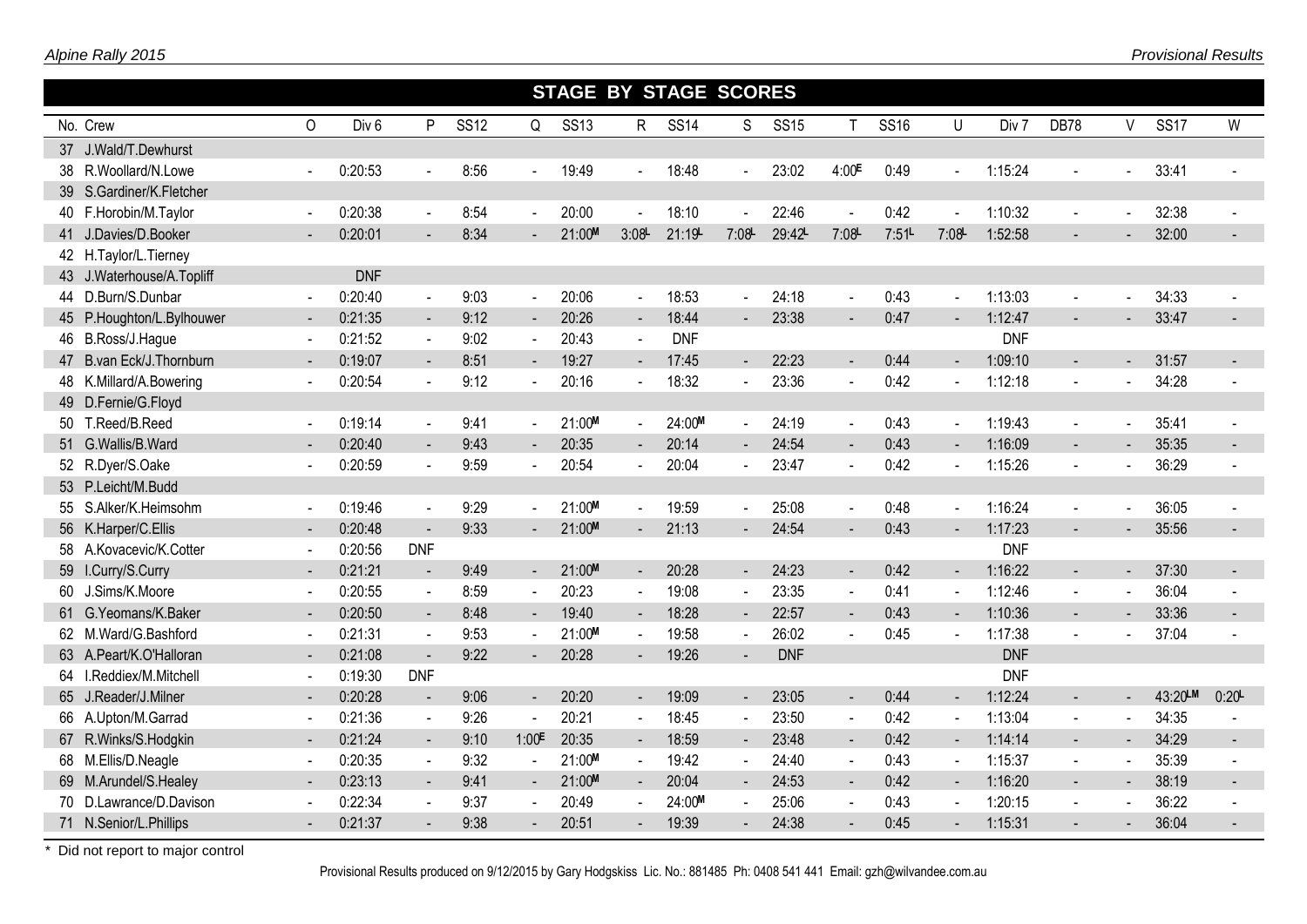|                                |                          |                  |                          |             |                | <b>STAGE BY STAGE SCORES</b> |                |             |                |             |                          |             |                          |            |                    |                          |             |                          |
|--------------------------------|--------------------------|------------------|--------------------------|-------------|----------------|------------------------------|----------------|-------------|----------------|-------------|--------------------------|-------------|--------------------------|------------|--------------------|--------------------------|-------------|--------------------------|
| No. Crew                       | 0                        | Div <sub>6</sub> | P                        | <b>SS12</b> | Q              | <b>SS13</b>                  | R              | <b>SS14</b> | S              | <b>SS15</b> | $\mathsf{T}$             | <b>SS16</b> | U                        | Div 7      | DB78               | V                        | <b>SS17</b> | W                        |
| 72 M.Love/J.Love               | $\blacksquare$           | 0:19:48          | $\Delta$                 | 10:06       | $\sim$         | 20:48                        | $\omega$       | 20:54       |                | 24:53       | $\sim$                   | 0:42        | $\mathbf{r}$             | 1:17:23    | $\blacksquare$     | $\sim$                   | <b>DNF</b>  |                          |
| 73 P.Thompson/K.Hind           |                          | 0:22:00          | $\blacksquare$           | 10:03       |                | 21:00M                       | $\blacksquare$ | 20:51       | $\sim$ $^{-1}$ | 26:32       | $\sim$                   | 0:45        | $\sim$                   | 1:19:11    | $\blacksquare$     |                          | 38:27       |                          |
| 74 M.Ruggles/G.Ruggles         |                          | 0:20:52          | $\sim$                   | 8:53        |                | 19:17                        | $\blacksquare$ | 18:00       |                | 23:46       | 2:00 <sup>E</sup>        | 0:43        |                          | 1:12:39    | $\blacksquare$     | $\blacksquare$           | 33:07       |                          |
| 75 T.Huggins/S.Huggins         | $\sim$                   | 0:22:02          | $\blacksquare$           | 10:57       | $\sim$         | 21:00M                       | $\blacksquare$ | 21:58       | $\sim$         | 26:34       | $\blacksquare$           | 0:44        |                          | 1:21:13    | $\blacksquare$     | $\blacksquare$           | 39:05       |                          |
| 77 A.Daniell/T.Moore           | $\sim$                   | 0:19:44          | $\sim$                   | 8:41        | $\mathbf{r}$   | 19:03                        | $\blacksquare$ | 17:56       |                | 21:59       | $\sim$                   | 0:41        | $\sim$                   | 1:08:20    | $\sim$             | $\sim$                   | 31:33       |                          |
| 78 B.Field/L.Wilson            |                          |                  |                          |             |                |                              |                |             |                |             |                          |             |                          |            |                    |                          |             |                          |
| 79 T.Clark/C.Seabrook          | $\sim$                   | 0:19:03          | $\blacksquare$           | 9:16        |                | 20:01                        | $\blacksquare$ | 24:00M      | $\sim$         | 23:22       | $\sim$                   | 0:42        | $\sim$                   | 1:17:21    | $\sim$             | $\blacksquare$           | 41:25       |                          |
| 80 R.Carter/C.Oakey            | 1:00                     | 0:29:16          | $\blacksquare$           | 10:07       | $\blacksquare$ | 21:00M                       | $\blacksquare$ | 22:42       |                | 26:36       | $\blacksquare$           | 0:46        | $\overline{\phantom{a}}$ | 1:21:11    | $\blacksquare$     |                          | 37:53       | $\overline{\phantom{a}}$ |
| 81 G.Hale/J.Pollock            |                          | 0:20:35          | $\sim$                   | 9:56        |                | 21:00M                       | $\blacksquare$ | 21:07       |                | 26:02       | $\sim$                   | 0:45        |                          | 1:18:50    |                    | $\sim$                   | 37:04       |                          |
| 82 M.Bramble/M.Bannon          |                          | 0:21:30          |                          | 9:13        |                | 20:02                        |                | 19:25       |                | 23:42       |                          | 0:43        |                          | 1:13:05    | $\blacksquare$     |                          | 34:02       |                          |
| 83 T.Jordan/R.Davidson         |                          | 0:20:23          |                          | 9:22        |                | 20:48                        |                | $\star$     | $\star$        | $\star$     | $\star$                  | $\star$     |                          | 0:30:10    | 15:00 <sup>E</sup> |                          | 35:18       |                          |
| 84 M.Trucano/H.Thaw            |                          |                  |                          |             |                |                              |                |             |                |             |                          |             |                          |            |                    |                          |             |                          |
| 85 P.Bottomley/R.Baker         | $\sim$                   | 0:20:40          | $\Delta$                 | 9:07        |                | 19:53                        | $\omega$       | 18:44       |                | 23:52       | $\sim$                   | 0:42        |                          | 1:12:18    | $\sim$             | $\sim$                   | <b>DNF</b>  |                          |
| 86 N.Testa/N.Walters           |                          | 0:21:20          | $\overline{\phantom{a}}$ | 10:12       |                | 21:00M                       | $\sim$         | 20:49       |                | 26:09       | $\blacksquare$           | 0:42        |                          | 1:18:52    | $\blacksquare$     | $\overline{\phantom{a}}$ | 37:57       | $\blacksquare$           |
| 87 T.Perkins/J.Perkins         |                          | 0:24:44          | $\sim$                   | 10:39       |                | 21:00M                       | $\blacksquare$ | 22:31       |                | 27:26       | $\sim$                   | 0:45        |                          | 1:22:21    | $\blacksquare$     | $\sim$                   | 41:14       |                          |
| 88 T.Sullivan/D.Saltmarsh      |                          | 0:19:50          | $\blacksquare$           | 9:12        | $\sim$         | 19:52                        | $\blacksquare$ | 18:37       | $\sim$         | 23:17       | $\overline{\phantom{a}}$ | 0:43        |                          | 1:11:41    | $\blacksquare$     |                          | 34:14       |                          |
| 89 S.Anderson/M.Stratte        |                          | 0:21:56          | $\sim$                   | 9:17        |                | 20:25                        | $\sim$         | <b>DNF</b>  |                |             |                          |             |                          | <b>DNF</b> |                    |                          |             |                          |
| 90 B.Cromarty/H.Maslin         | $\overline{\phantom{a}}$ | 0:21:26          | $\blacksquare$           | 9:58        | $\blacksquare$ | 20:38                        | $\blacksquare$ | 19:37       | $\sim$         | 25:08       | $\blacksquare$           | 0:43        | $\sim$                   | 1:16:04    | $\blacksquare$     |                          | 35:51       | $\sim$                   |
| 91 D.Allwright/S.Allwright     |                          | 0:22:44          | $\blacksquare$           | 11:01       |                | 21:00M                       | $\blacksquare$ | 22:25       |                | 27:39       | $\sim$                   | 0:49        |                          | 1:22:54    | $\blacksquare$     | $\sim$                   | 39:52       |                          |
| 92 I.Morris/A.Molocznyk        |                          | 0:23:07          | $\sim$                   | 11:19       | $\sim$         | 21:00M                       | $\blacksquare$ | 22:19       | $\sim$         | 27:56       | $\blacksquare$           | 0:44        |                          | 1:23:18    | $\mathbf{r}$       | $\sim$                   | 39:27       |                          |
| 93 S.IIsley/R.McKenzie         | $\sim$                   | 0:23:09          | $\blacksquare$           | 11:37       |                | 21:00M                       | $\blacksquare$ | 24:00M      | $\blacksquare$ | 28:08       | $\blacksquare$           | 0:48        | $\blacksquare$           | 1:25:33    | $\blacksquare$     | $\blacksquare$           | 38:49       |                          |
| 94 E.Martin/P.Neal             | $\sim$                   | 0:21:38          | $\blacksquare$           | 9:45        | $\sim$         | 20:55                        | $\sim$         | 21:00       | $\sim$         | 24:50       |                          | 0:42        |                          | 1:17:12    | $\blacksquare$     |                          | 38:49       |                          |
| 95 R.Cranston/R.Opie           |                          |                  |                          |             |                |                              |                |             |                |             |                          |             |                          |            |                    |                          |             |                          |
| 96 G.Howard/M.Loxton           | $\sim$                   | 0:23:05          | $\blacksquare$           | 10:43       |                | 21:00M                       | $\blacksquare$ | 21:16       | $\sim$         | 26:46       | $\blacksquare$           | 0:44        |                          | 1:20:29    | $\blacksquare$     |                          | 39:55       | $\sim$                   |
| 97 B.Catt/B.Thomas             |                          | 0:21:36          | $\blacksquare$           | 10:12       |                | 21:00M                       | $\blacksquare$ | 20:39       |                | 26:22       | $\sim$                   | 0:43        | $\blacksquare$           | 1:18:56    | $\sim$             | $\sim$                   | 39:05       |                          |
| 98 C.McLean/C.McLean           |                          | 0:24:37          | $\blacksquare$           | 11:01       | $\sim$         | 21:00M                       | $\blacksquare$ | 22:33       | $\sim$         | 28:41       | $\blacksquare$           | 0:44        | $\overline{\phantom{a}}$ | 1:23:59    | $\sim$             |                          | 40:29       | 1:00 <sup>E</sup>        |
| 100 K.Day/A.Lawarik            |                          | 0:25:00          | $\sim$                   | 12:01       |                | 21:00M                       | $\blacksquare$ | 24:00M      |                | 31:39       | $\sim$                   | 0:47        |                          | 1:29:27    |                    |                          | 43:00M      |                          |
| 101 P.Hunter/L.Hunter          |                          | 0:20:04          |                          | 9:09        |                | 20:26                        |                | 19:20       |                | 27:29       |                          | 0:43        |                          | 1:17:07    |                    |                          | 35:20       |                          |
| 102 L.Peterson/D.Willson       |                          |                  |                          |             |                |                              |                |             |                |             |                          |             |                          |            |                    |                          |             |                          |
| 103 M.Rogers/D.Hedwards        |                          | 0:00:00          | $\blacksquare$           | 10:08       | $\sim$         | 21:00M                       | $\sim$         | 21:18       | $\sim$ $^{-1}$ | 26:19       | $\blacksquare$           | 0:46        | $\sim$                   | 1:19:31    | $\mathbf{r}$       | $\sim$                   | 38:16       | $\sim$                   |
| 104 J.Ellis/A.Sietsma          |                          | 0:24:32          | $\blacksquare$           | 12:37       |                | 21:00M                       | $\blacksquare$ | 24:00M      |                | 32:00M      | $\blacksquare$           | 0:48        |                          | 1:30:25    | $\blacksquare$     | $\sim$                   | 43:00M      |                          |
| 105 G.Carruthers/S.Carruthers  | 26:24                    | 1:15:21          |                          | 10:42       |                | 21:00M                       |                | 21:56       |                | 27:49       |                          | 0:44        |                          | 1:22:11    |                    |                          | 41:42       |                          |
| 106 A.Artamonov/G.Bonch-Osmolo |                          | 0:23:08          |                          | 9:51        |                | 21:00M                       |                | 20:27       |                | 25:32       |                          | 0:43        |                          | 1:17:33    |                    |                          | 37:26       |                          |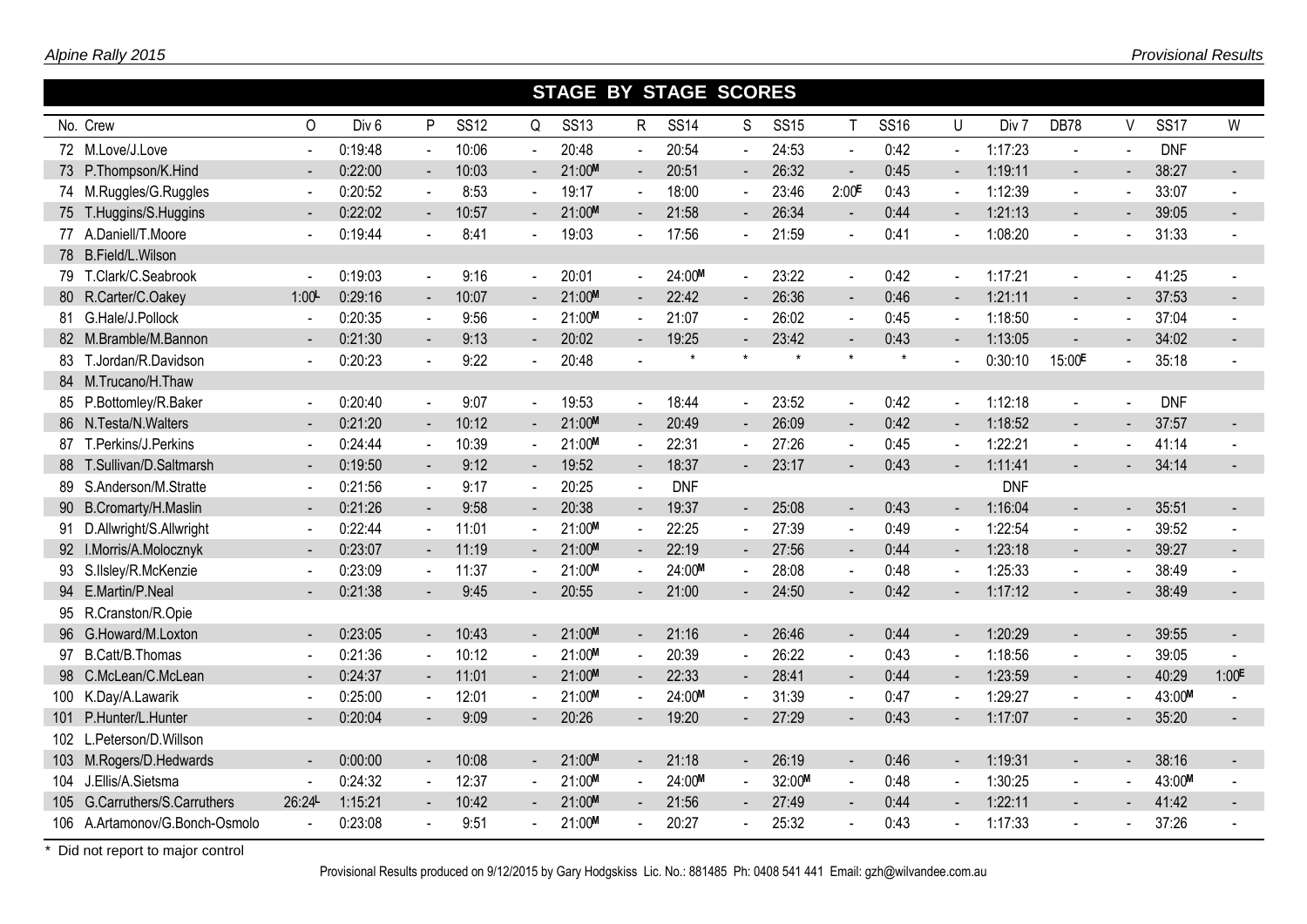|                               |                          |                  |                          |             | <b>STAGE BY STAGE SCORES</b> |                          |             |             |                          |             |            |                          |                          |                  |                 |
|-------------------------------|--------------------------|------------------|--------------------------|-------------|------------------------------|--------------------------|-------------|-------------|--------------------------|-------------|------------|--------------------------|--------------------------|------------------|-----------------|
| No. Crew                      |                          | Div <sub>6</sub> |                          | <b>SS12</b> | <b>SS13</b>                  | R                        | <b>SS14</b> | <b>SS15</b> |                          | <b>SS16</b> | Div        | DB78                     | $\mathcal{L}$            | SS <sub>17</sub> | W               |
| 109 J. Wightman/S. Fischer    | $\overline{\phantom{a}}$ | 0:19:45          | $\overline{\phantom{0}}$ | 8:50        | 19:26                        | $\overline{\phantom{a}}$ | 18:21       | 22:49       | -                        | 0:44        | 1:10:10    | $\overline{\phantom{0}}$ | $\overline{\phantom{a}}$ | 38:04            |                 |
| 110 B.Canny/D.Norman          |                          | 0:21:53          |                          | 10:02       | 21:00M                       |                          | 20:03       | <b>DNF</b>  |                          |             | <b>DNF</b> |                          |                          |                  |                 |
| 111 P.Jones/B.Jones           |                          | 0:22:00          | $\overline{\phantom{a}}$ | 9:07        | 19:55                        | $\overline{\phantom{a}}$ | 18:44       | 23:53       | $\overline{\phantom{0}}$ | 0:42        | 1:12:21    | $\overline{\phantom{0}}$ | $\overline{\phantom{a}}$ | 34:22            | $\qquad \qquad$ |
| 112 M. Valantine/T. Valantine |                          | 0:20:43          | $\overline{\phantom{0}}$ | 8:35        | 19:26                        | $\overline{\phantom{a}}$ | 17:59       | 22:39       | -                        | 0:42        | 1:09:21    | -                        |                          | 32:06            |                 |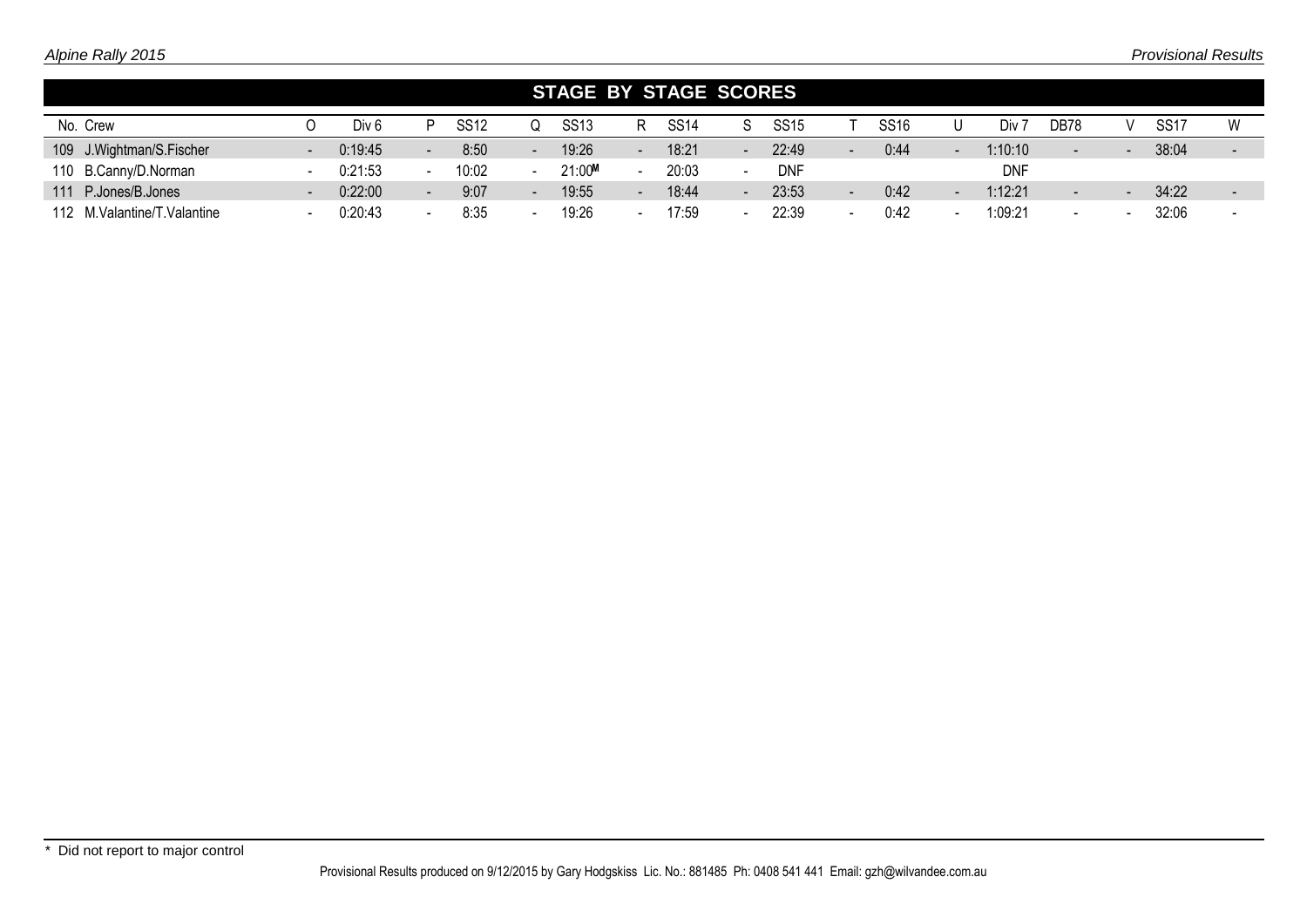|                           |                |                       |             |                     |            | STAGE BY STAGE SCORES |
|---------------------------|----------------|-----------------------|-------------|---------------------|------------|-----------------------|
| No. Crew                  | Srv            | X                     | <b>SS18</b> | Y                   | Div 8      | <b>TOTAL</b>          |
| 1 J.David/G.Geelan        |                |                       |             |                     |            | <b>DNF</b>            |
| 2 A.Friend/M.Canning      |                | $\blacksquare$        | 17:18       | $\blacksquare$      | 0:48:14    | 4:18:33               |
| 3 W.Hoy/A.Bennett         |                | $\tilde{\phantom{a}}$ | 17:20       | $\blacksquare$      | 0:49:43    | 4:25:52               |
| 4 M.Boaden/N.Corliss      |                |                       |             |                     |            | <b>DNF</b>            |
| 5 L.Sytema/A.Wright       | $\mathbf{r}$   | $\blacksquare$        | 17:36       | $\blacksquare$      | 0:49:31    | 4:21:01               |
| 6 M.Conway/J.Cole         |                |                       |             |                     |            | <b>DNF</b>            |
| 7 C.Badenoch/A.Dunbar     | $\blacksquare$ | $\blacksquare$        | 17:58       | $\blacksquare$      | 0:51:00    | 4:34:33               |
| 8 J.Monkhouse/D.Moscatt   |                |                       | 16:55       | $\blacksquare$      | 0:47:57    | 4:18:04               |
| 9 B.Middleton/A.Benefield |                |                       |             |                     |            | <b>DNF</b>            |
| 10 B.Semmens/D.Parry      |                |                       |             |                     |            | <b>DNF</b>            |
| 11 J.Robison/D.McShane    | <b>DNF</b>     |                       |             |                     | <b>DNF</b> | <b>DNF</b>            |
| 14 C.Stewart/A.Ritson     | 27:06          | 27:06-                | 44:58       | 27:06-              | 3:43:28    | 7:19:58               |
| 15 K.Barrett/D.Guest      |                |                       |             |                     |            | <b>DNF</b>            |
| 16 A.Travis/D.Travis      |                | $\blacksquare$        | 17:42       | $\blacksquare$      | 0:49:53    | 4:26:08               |
| 17 G.Walker/C.Seabrook    |                | $\blacksquare$        | 17:49       | $\blacksquare$      | 0:49:41    | 4:33:56               |
| 18 N.Schey/S.Middleton    |                | $\blacksquare$        | 18:12       | $\blacksquare$      | 0:51:05    | 6:40:06               |
| 19 M.Pickering/D.Boddy    |                | $\mathbf{r}$          | 18:29       | $\blacksquare$      | 0:53:28    | 4:50:49               |
| 20 W.Mason/D.Reed         |                | $\blacksquare$        | 18:14       | $\blacksquare$      | 0:51:48    | 4:40:06               |
| 21 B.Lowe/H.Lowe          |                |                       |             |                     |            | <b>DNF</b>            |
| 22 I.Menzies/R.McGowan    |                | $\blacksquare$        | 17:54       | $\blacksquare$      | 0:50:33    | 4:43:26               |
| 23 I.Hill/P.Bonser        |                |                       |             |                     |            | <b>DNF</b>            |
| 24 N.Cuthbert/J.Sargeant  | $\blacksquare$ | $\blacksquare$        | 18:05       | $\blacksquare$      | 0:50:51    | 4:51:10               |
| 25 E.Mulligan/C.Kelly     |                | $\blacksquare$        | 18:37       | $\blacksquare$      | 0:52:02    | 4:38:35               |
| 27 S.Lawless/D.O'Connor   |                | $\blacksquare$        | 18:17       | $\blacksquare$      | 0:52:18    | 4:49:02               |
| 28 T.Quinn/N.Tillet       |                | $\blacksquare$        | 18:19       | $\blacksquare$      | 0:53:41    | 4:36:57               |
| 29 N.Whittenbury/D.Rudham |                | $\blacksquare$        | 18:21       | <b>DNF</b>          | <b>DNF</b> | <b>DNF</b>            |
| 30 S.Porter/T.Robinson    | $\sim$         | $\blacksquare$        | 17:44       | $\sim$              | 0:49:49    | 4:28:21               |
| 31 D.Officer/K.Officer    |                | $\blacksquare$        | 19:14       | $\blacksquare$      | 0:54:13    | 4:46:15               |
| 32 S.Duthie/D.Hanns       | $\sim$         | $\blacksquare$        | 18:12       | $\blacksquare$      | 0:50:24    | 4:35:54               |
| 33 T.Brendel/S.Brendel    |                |                       |             |                     |            | <b>DNF</b>            |
| 34 R.Woollard/R.Parry     | $\blacksquare$ | 2:00                  | 35:22LM     | $9:22$ <sup>L</sup> | 1:26:03    | 4:57:47               |
| 35 M.Lee/C.Elliott        |                | $\blacksquare$        | 19:11       | $\blacksquare$      | 0:52:58    | 4:42:40               |
| 36 S.Ashton/R.Nixon       |                | $\mathbf{r}$          | 18:53       | $\mathbf{r}$        | 0:53:34    | 4:48:45               |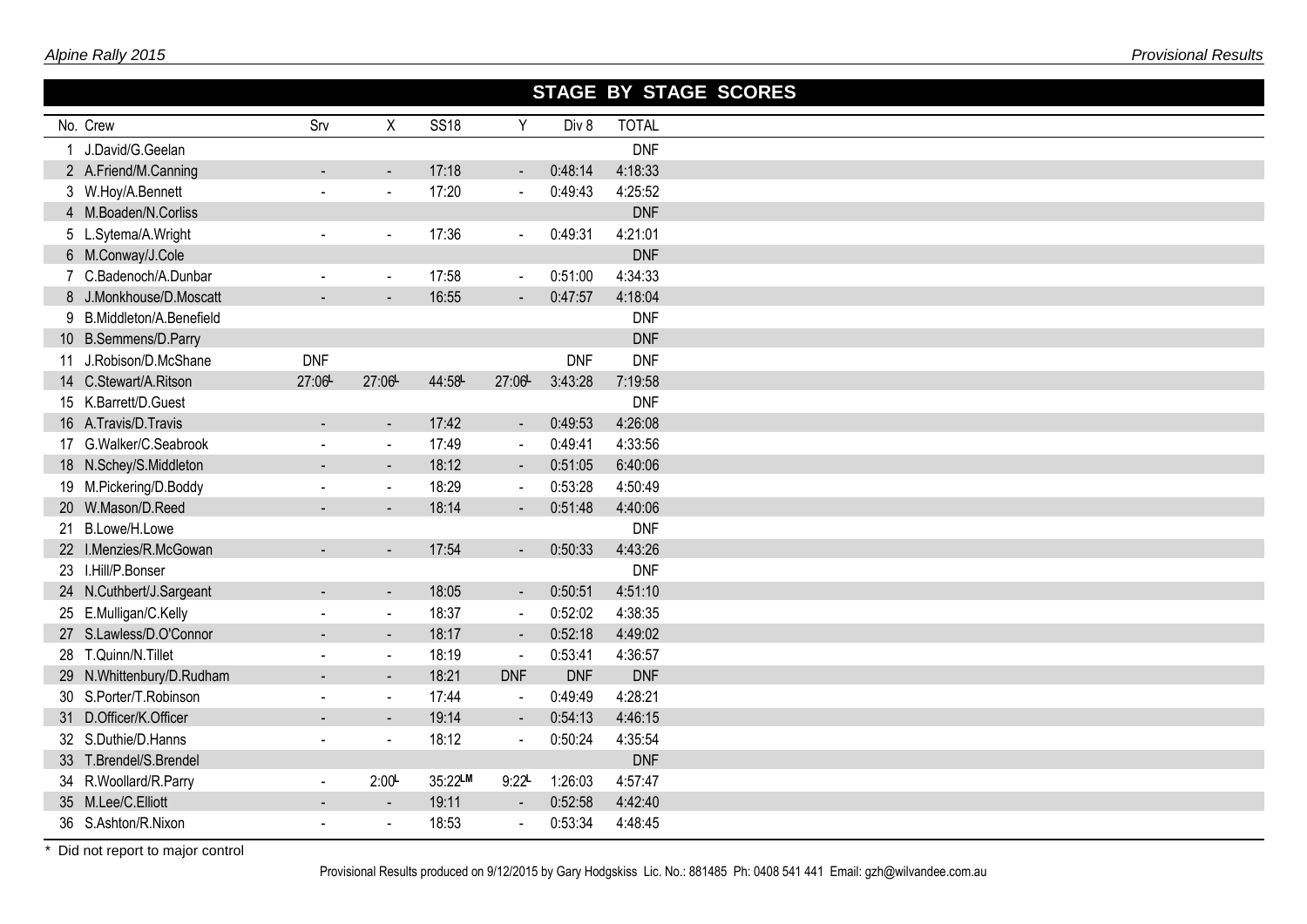|                           |                          |                          |             |                |         | STAGE BY STAGE SCORES |
|---------------------------|--------------------------|--------------------------|-------------|----------------|---------|-----------------------|
| No. Crew                  | Srv                      | X                        | <b>SS18</b> | Y              | Div 8   | <b>TOTAL</b>          |
| 37 J.Wald/T.Dewhurst      |                          |                          |             |                |         | <b>DNF</b>            |
| 38 R.Woollard/N.Lowe      | $\blacksquare$           | $\blacksquare$           | 18:32       | $\blacksquare$ | 0:52:13 | 4:43:19               |
| 39 S.Gardiner/K.Fletcher  |                          |                          |             |                |         | <b>DNF</b>            |
| 40 F.Horobin/M.Taylor     | $\sim$                   | $\blacksquare$           | 18:09       | $\blacksquare$ | 0:50:47 | 4:31:50               |
| 41 J.Davies/D.Booker      |                          | $\overline{\phantom{0}}$ | 18:17       | $\sim$         | 0:50:17 | 5:15:15               |
| 42 H.Taylor/L.Tierney     |                          |                          |             |                |         | <b>DNF</b>            |
| 43 J.Waterhouse/A.Topliff |                          |                          |             |                |         | <b>DNF</b>            |
| 44 D.Burn/S.Dunbar        |                          | $\blacksquare$           | 19:21       | $\blacksquare$ | 0:53:54 | 4:43:06               |
| 45 P.Houghton/L.Bylhouwer |                          | $\blacksquare$           | 18:35       |                | 0:52:22 | 4:43:18               |
| 46 B.Ross/J.Hague         |                          |                          |             |                |         | <b>DNF</b>            |
| 47 B.van Eck/J. Thornburn |                          | $\blacksquare$           | 17:16       |                | 0:49:13 | 4:25:25               |
| 48 K.Millard/A.Bowering   |                          | $\blacksquare$           | 23:55       | $\blacksquare$ | 0:58:23 | 4:50:20               |
| 49 D.Fernie/G.Floyd       |                          |                          |             |                |         | <b>DNF</b>            |
| 50 T.Reed/B.Reed          | $\sim$                   | $\blacksquare$           | 19:00       | $\blacksquare$ | 0:54:41 | 4:49:49               |
| 51 G.Wallis/B.Ward        |                          | $\blacksquare$           | 25:12       | $\blacksquare$ | 1:00:47 | 5:00:45               |
| 52 R.Dyer/S.Oake          | $\sim$                   | $\mathbf{r}$             | 19:19       | $\blacksquare$ | 0:55:48 | 4:56:41               |
| 53 P.Leicht/M.Budd        |                          |                          |             |                |         | <b>DNF</b>            |
| 55 S.Alker/K.Heimsohm     | $\blacksquare$           | $\blacksquare$           | 20:00       | $\blacksquare$ | 0:56:05 | 4:58:25               |
| 56 K.Harper/C.Ellis       |                          | $\overline{\phantom{a}}$ | 26:00M      | $\blacksquare$ | 1:01:56 | 5:04:49               |
| 58 A.Kovacevic/K.Cotter   |                          |                          |             |                |         | <b>DNF</b>            |
| 59 I.Curry/S.Curry        |                          | $\blacksquare$           | 20:21       | $\blacksquare$ | 0:57:51 | 5:03:29               |
| 60 J.Sims/K.Moore         | $\mathbf{r}$             | $\blacksquare$           | 18:53       | $\blacksquare$ | 0:54:57 | 4:45:23               |
| 61 G.Yeomans/K.Baker      |                          | $\blacksquare$           | 18:06       | $\blacksquare$ | 0:51:42 | 4:35:28               |
| 62 M.Ward/G.Bashford      |                          | $\blacksquare$           | 20:38       |                | 0:57:42 | 5:09:34               |
| 63 A.Peart/K.O'Halloran   |                          |                          |             |                |         | <b>DNF</b>            |
| 64 I.Reddiex/M.Mitchell   |                          |                          |             |                |         | <b>DNF</b>            |
| 65 J.Reader/J.Milner      | 0:20                     | 0:20                     | 21:39       | 0:20           | 1:06:19 | 5:01:55               |
| 66 A.Upton/M.Garrad       | $\blacksquare$           | $\blacksquare$           | 18:57       | $\blacksquare$ | 0:53:32 | 4:51:46               |
| 67 R.Winks/S.Hodgkin      | $\blacksquare$           | $\blacksquare$           | 19:03       | $\sim$         | 0:53:32 | 4:48:21               |
| 68 M.Ellis/D.Neagle       | $\blacksquare$           | $\blacksquare$           | 19:46       | $\blacksquare$ | 0:55:25 | 4:51:13               |
| 69 M.Arundel/S.Healey     | $\overline{\phantom{0}}$ | $\blacksquare$           | 19:47       | $\blacksquare$ | 0:58:06 | 5:02:35               |
| 70 D.Lawrance/D.Davison   |                          | $\blacksquare$           | 20:40       | $\blacksquare$ | 0:57:02 | 5:04:00               |
| 71 N.Senior/L.Phillips    |                          | $\blacksquare$           | 19:35       |                | 0:55:39 | 4:56:13               |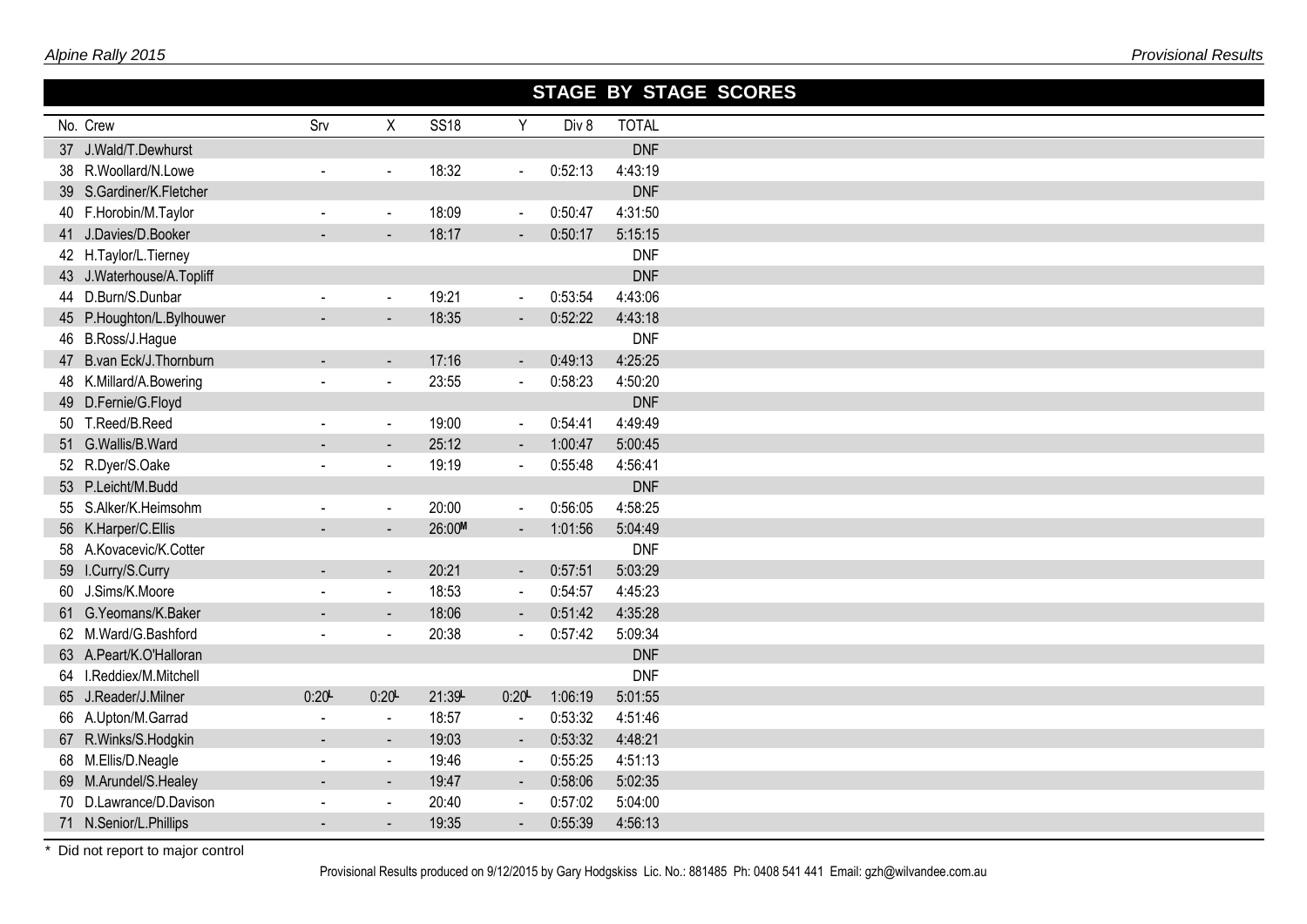|                                |                          |                          |             |                          |            | STAGE BY STAGE SCORES |
|--------------------------------|--------------------------|--------------------------|-------------|--------------------------|------------|-----------------------|
| No. Crew                       | Srv                      | Χ                        | <b>SS18</b> | Y                        | Div 8      | <b>TOTAL</b>          |
| 72 M.Love/J.Love               |                          |                          |             |                          | <b>DNF</b> | <b>DNF</b>            |
| 73 P.Thompson/K.Hind           |                          | $\blacksquare$           | 20:47       | $\sim$                   | 0:59:14    | 5:11:24               |
| 74 M.Ruggles/G.Ruggles         | $\blacksquare$           | $\blacksquare$           | 17:51       | $\blacksquare$           | 0:50:58    | 4:36:03               |
| 75 T.Huggins/S.Huggins         |                          |                          | 21:21       | $\blacksquare$           | 1:00:26    | 5:13:59               |
| 77 A.Daniell/T.Moore           | $\blacksquare$           | $\sim$                   | 17:10       | $\blacksquare$           | 0:48:43    | 4:34:14               |
| 78 B.Field/L.Wilson            |                          |                          |             |                          |            | <b>DNF</b>            |
| 79 T.Clark/C.Seabrook          | $\blacksquare$           | $\blacksquare$           | 18:55       | $\blacksquare$           | 1:00:20    | 4:54:56               |
| 80 R.Carter/C.Oakey            |                          | $\sim$                   | 20:08       | $\blacksquare$           | 0:58:01    | 5:15:47               |
| 81 G.Hale/J.Pollock            | $\blacksquare$           | $\blacksquare$           | 20:28       | $\blacksquare$           | 0:57:32    | 5:03:24               |
| 82 M.Bramble/M.Bannon          |                          | $\blacksquare$           | 18:56       | $\blacksquare$           | 0:52:58    | 4:46:34               |
| 83 T.Jordan/R.Davidson         |                          | $\tilde{\phantom{a}}$    | 20:12       | $\omega$                 | 1:10:30    | 4:21:42               |
| 84 M.Trucano/H.Thaw            |                          |                          |             |                          |            | <b>DNF</b>            |
| 85 P.Bottomley/R.Baker         |                          |                          |             |                          | <b>DNF</b> | <b>DNF</b>            |
| 86 N.Testa/N.Walters           |                          | $\blacksquare$           | 19:50       | $\blacksquare$           | 0:57:47    | 5:02:06               |
| 87 T.Perkins/J.Perkins         |                          | $\blacksquare$           | 22:18       | $\blacksquare$           | 1:03:32    | 5:30:17               |
| 88 T.Sullivan/D.Saltmarsh      |                          | $\overline{\phantom{a}}$ | 18:37       | $\sim$                   | 0:52:51    | 4:40:37               |
| 89 S.Anderson/M.Stratte        |                          |                          |             |                          |            | <b>DNF</b>            |
| 90 B.Cromarty/H.Maslin         |                          | $\blacksquare$           | 20:16       | $\blacksquare$           | 0:56:07    | 4:59:11               |
| 91 D.Allwright/S.Allwright     | $\blacksquare$           | $\overline{\phantom{a}}$ | 21:06       | $\blacksquare$           | 1:00:58    | 5:24:44               |
| 92 I.Morris/A.Molocznyk        |                          | $\sim$                   | 21:32       | $\blacksquare$           | 1:00:59    | 5:28:36               |
| 93 S.IIsley/R.McKenzie         |                          | $\blacksquare$           | 22:24       | $\blacksquare$           | 1:01:13    | 5:29:14               |
| 94 E.Martin/P.Neal             |                          | $\sim$                   | 19:57       | $\sim$                   | 0:58:46    | 5:08:12               |
| 95 R.Cranston/R.Opie           |                          |                          |             |                          |            | <b>DNF</b>            |
| 96 G.Howard/M.Loxton           |                          | $\blacksquare$           | 20:54       | $\blacksquare$           | 1:00:49    | 5:21:09               |
| 97 B.Catt/B.Thomas             | $\blacksquare$           | $\blacksquare$           | 20:56       | $\blacksquare$           | 1:00:01    | 5:13:16               |
| 98 C.McLean/C.McLean           |                          | 1:00 <sup>F</sup>        | 22:00       | $\overline{\phantom{a}}$ | 1:04:29    | 5:40:20               |
| 100 K.Day/A.Lawarik            | $\blacksquare$           | $\blacksquare$           | 25:55       | $\blacksquare$           | 1:08:55    | 5:57:01               |
| 101 P.Hunter/L.Hunter          |                          |                          | 19:02       |                          | 0:54:22    | 4:55:40               |
| 102 L.Peterson/D.Willson       |                          |                          |             |                          |            | <b>DNF</b>            |
| 103 M.Rogers/D.Hedwards        |                          | $\overline{\phantom{a}}$ | 20:38       | $\blacksquare$           | 0:58:54    | 4:45:53               |
| 104 J.Ellis/A.Sietsma          | $\overline{\phantom{a}}$ | $\blacksquare$           | 24:27       | $\blacksquare$           | 1:07:27    | 5:57:05               |
| 105 G.Carruthers/S.Carruthers  |                          | $\sim$                   | 21:47       | <b>DNF</b>               | <b>DNF</b> | <b>DNF</b>            |
| 106 A.Artamonov/G.Bonch-Osmolo | $\blacksquare$           | $\blacksquare$           | 20:53       | $\blacksquare$           | 0:58:19    | 5:03:02               |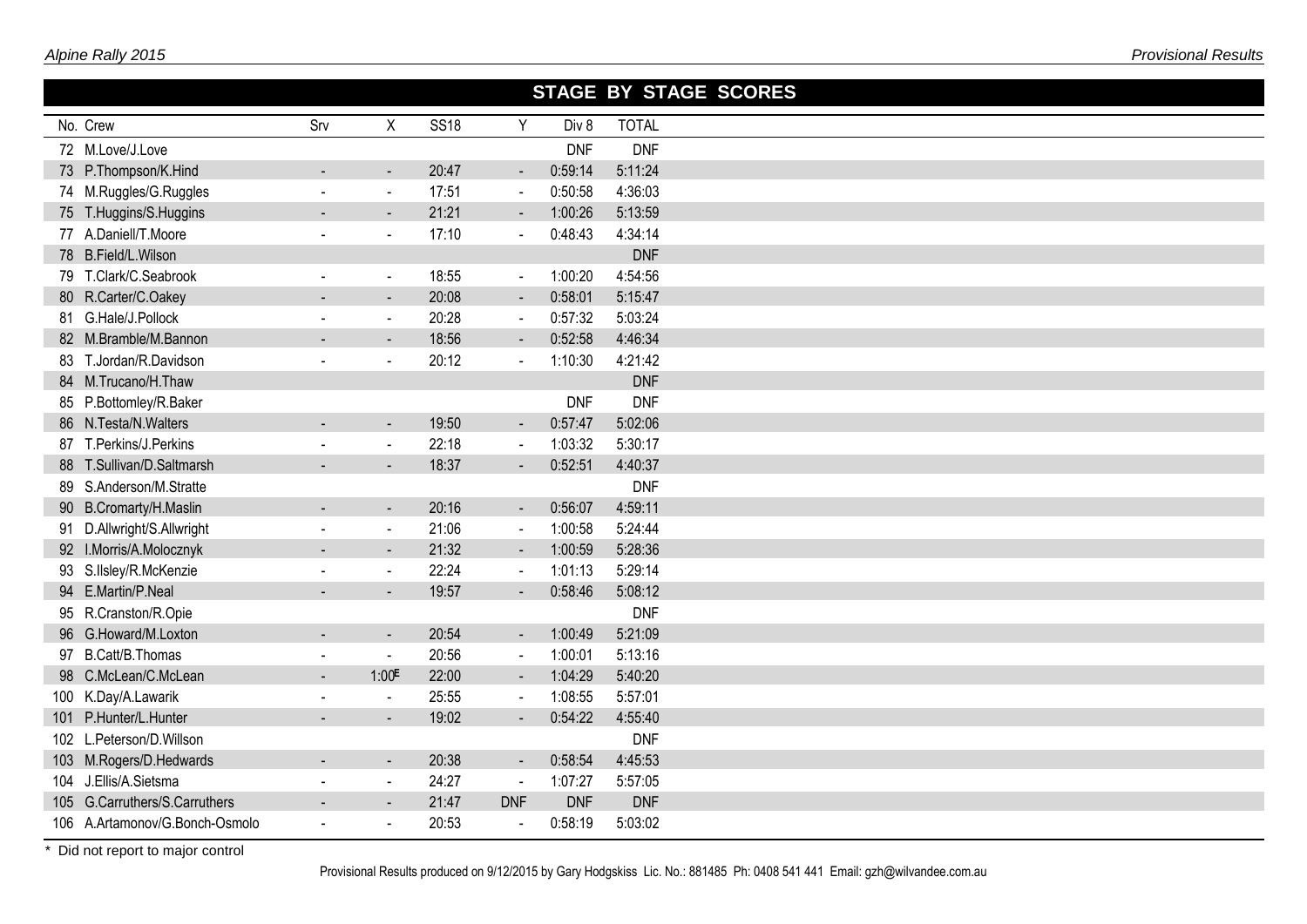|                             |                          |                          |             |                |         | STAGE BY STAGE SCORES |
|-----------------------------|--------------------------|--------------------------|-------------|----------------|---------|-----------------------|
| No. Crew                    | Srv                      |                          | <b>SS18</b> |                | Div 8   | <b>TOTAL</b>          |
| 109 J. Wightman/S. Fischer  |                          |                          | 18:42       | $\blacksquare$ | 0:56:46 | 4:35:45               |
| 110 B.Canny/D.Norman        |                          |                          |             |                |         | <b>DNF</b>            |
| 111 P.Jones/B.Jones         |                          | $\overline{\phantom{a}}$ | 18:59       | $\sim$         | 0:53:21 | 4:45:33               |
| 112 M.Valantine/T.Valantine | $\overline{\phantom{0}}$ |                          | 55:26LM     | 29:26          | 1:56:58 | 5:36:38               |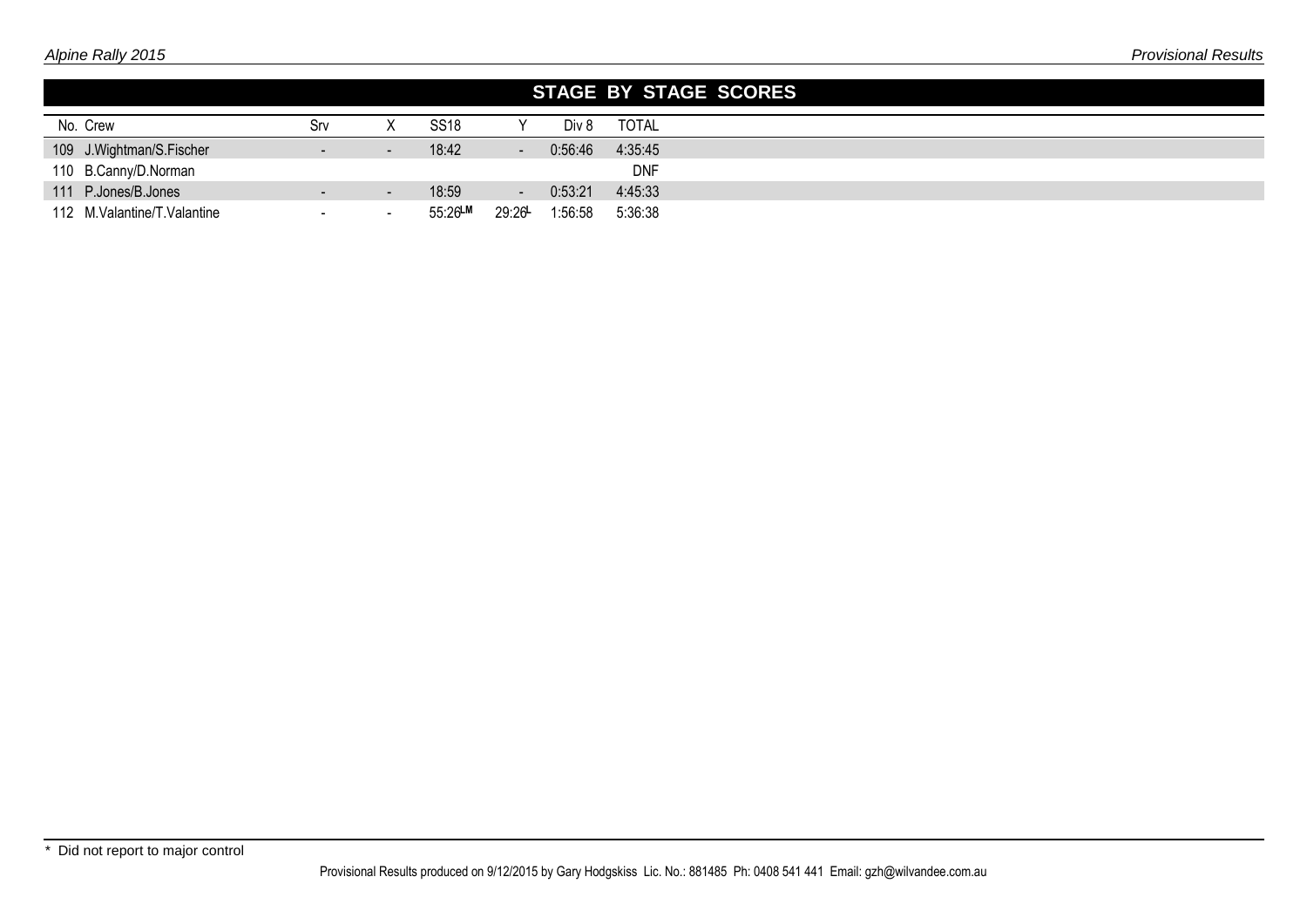|                          | <b>PENALTIES</b>                                     |                         |         |
|--------------------------|------------------------------------------------------|-------------------------|---------|
| No. Crew                 | Offence                                              | <b>Specific Penalty</b> | Points  |
| 6 M.Conway/J.Cole        | Did not report to End SS2 Old Buchan                 | <b>Missed Control</b>   |         |
|                          | Did not report to Start SS3 Hospital Creek           | <b>Missed Control</b>   |         |
|                          | Did not report to End SS3 Hospital Creek             | <b>Missed Control</b>   |         |
|                          | Out of Late Time at TC 07 End Div2 - Orbost          |                         | 2:06:00 |
|                          | <b>TOTALS</b>                                        | 3 missed controls       | 2:06:00 |
| 11 J.Robison/D.McShane   | Did not report to End SS2 Old Buchan                 | <b>Missed Control</b>   |         |
|                          | Did not report to Start SS3 Hospital Creek           | <b>Missed Control</b>   |         |
|                          | Did not report to End SS3 Hospital Creek             | <b>Missed Control</b>   |         |
|                          | Did not report to End Div2 - Orbost                  | <b>Missed Control</b>   |         |
|                          | Did not report to Start Div3                         | <b>Missed Control</b>   |         |
|                          | Did not report to Start SS4 Coulsons                 | <b>Missed Control</b>   |         |
|                          | Did not report to End SS4 Coulsons                   | <b>Missed Control</b>   |         |
|                          | Did not report to Start SS5 Glen Arte                | <b>Missed Control</b>   |         |
|                          | Did not report to End SS5 Glen Arte                  | <b>Missed Control</b>   |         |
|                          | Out of Late Time at TC 13 End Div3 Cann River        |                         | 1:41:00 |
|                          | <b>TOTALS</b>                                        | 9 missed controls       | 1:41:00 |
| 14 C.Stewart/A.Ritson    | Out of Late Time at TC 46 End SS17 Engineers         |                         | 0:27:06 |
|                          | Out of Late Time at TC 47 Service In                 |                         | 0:27:06 |
|                          | Out of Late Time at TC 48 Service Out                |                         | 0:27:06 |
|                          | Out of Late Time at TC 49 Start SS18 Uncles          |                         | 0:27:06 |
|                          | Out of Late Time at TC 50 End SS18 Uncles            |                         | 0:27:06 |
|                          | Out of Late Time at TC 51 End Div8 Forestech         |                         | 0:27:06 |
|                          | <b>TOTALS</b>                                        |                         | 2:42:36 |
| 18 N.Schey/S.Middleton   | Out of Late Time at TC 35 Start SS13 Tabberabbera    |                         | 0:14:34 |
|                          | Out of Late Time at TC 36 End SS13 Tabberabbera      |                         | 0:14:56 |
|                          | Out of Late Time at TC 37 Start SS14 Burnetts Bridge |                         | 0:14:56 |
|                          | Out of Late Time at TC 38 End SS14 Burnetts Ridge    |                         | 0:14:56 |
|                          | Out of Late Time at TC 39 Start SS15 Baldhead        |                         | 0:12:56 |
|                          | Out of Late Time at TC 40 End SS15 Baldhead          |                         | 0:12:56 |
|                          | Out of Late Time at TC 41 Start SS16 Speedway        |                         | 0:12:56 |
|                          | Out of Late Time at TC 42 End SS16 Speedway          |                         | 0:12:56 |
|                          | Out of Late Time at TC 43 End Div7 Bruthen           |                         | 0:12:56 |
|                          | <b>TOTALS</b>                                        |                         | 2:04:02 |
| 24 N.Cuthbert/J.Sargeant | Out of Late Time at TC 04 End SS2 Old Buchan         |                         | 0:03:27 |
|                          | Out of Late Time at TC 05 Start SS3 Hospital Creek   |                         | 0:03:27 |
|                          | Out of Late Time at TC 06 End SS3 Hospital Creek     |                         | 0:03:27 |
|                          | Out of Late Time at TC 07 End Div2 - Orbost          |                         | 0:03:27 |
|                          | <b>TOTALS</b>                                        |                         | 0:13:48 |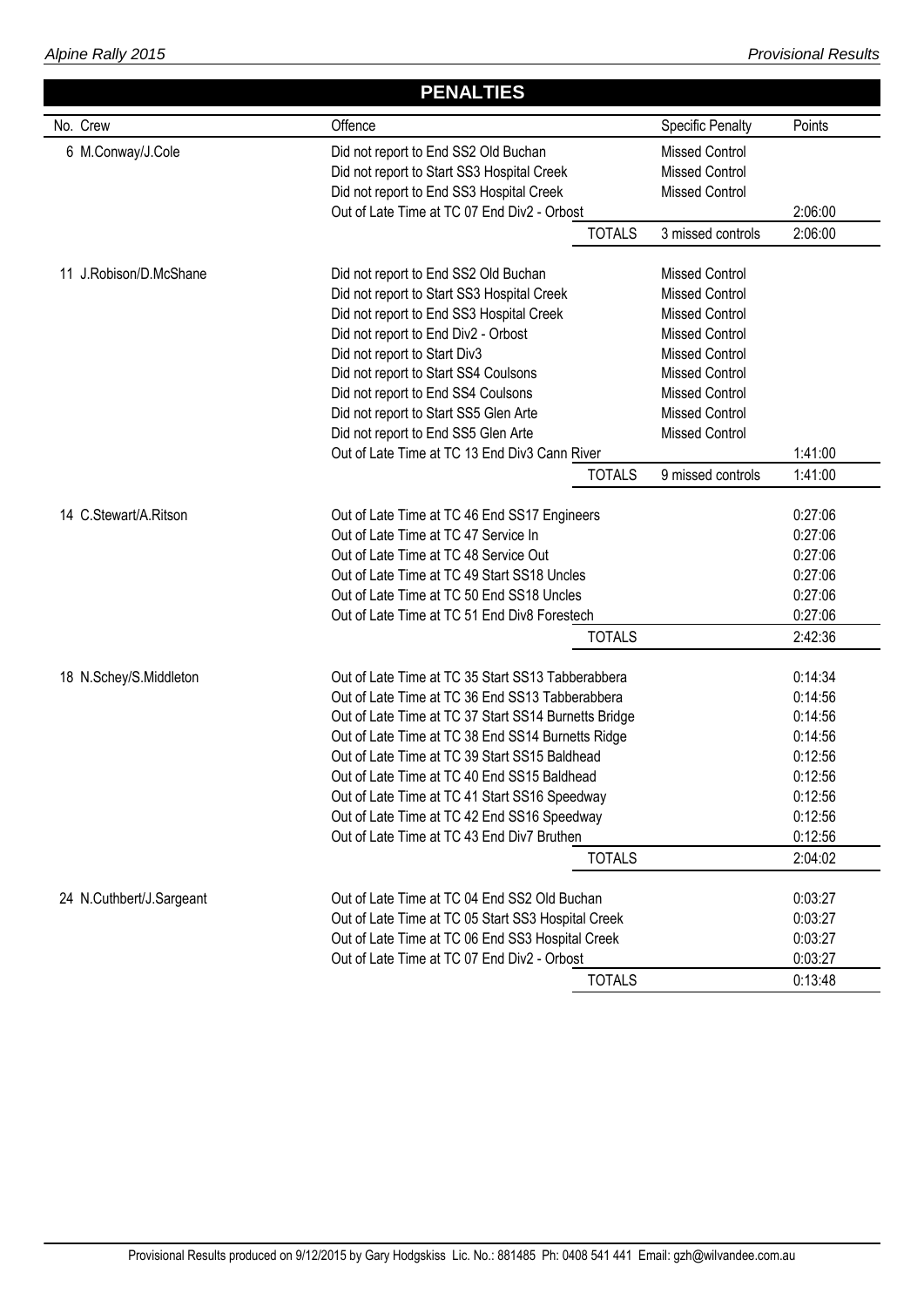|                           | <b>PENALTIES</b>                                     |               |                         |         |
|---------------------------|------------------------------------------------------|---------------|-------------------------|---------|
| No. Crew                  | Offence                                              |               | <b>Specific Penalty</b> | Points  |
| 29 N.Whittenbury/D.Rudham | Did not report to End SS3 Hospital Creek             |               | <b>Missed Control</b>   |         |
|                           | Did not report to End Div2 - Orbost                  |               | <b>Missed Control</b>   |         |
|                           | Did not report to Start Div3                         |               | <b>Missed Control</b>   |         |
|                           | Did not report to Start SS4 Coulsons                 |               | <b>Missed Control</b>   |         |
|                           | Did not report to End SS4 Coulsons                   |               | <b>Missed Control</b>   |         |
|                           | Did not report to Start SS5 Glen Arte                |               | <b>Missed Control</b>   |         |
|                           | Did not report to End SS5 Glen Arte                  |               | <b>Missed Control</b>   |         |
|                           | Did not report to End Div3 Cann River                |               | <b>Missed Control</b>   |         |
|                           | Did not report to Start Div4                         |               | <b>Missed Control</b>   |         |
|                           | Did not report to Start SS6 Wingans Link             |               | <b>Missed Control</b>   |         |
|                           | Did not report to End SS6 Wingans Link               |               | <b>Missed Control</b>   |         |
|                           | Did not report to Start SS7 Bismuth                  |               | <b>Missed Control</b>   |         |
|                           | Did not report to End SS7 Bismuth                    |               | <b>Missed Control</b>   |         |
|                           | Out of Late Time at TC 19 End Div4 Cann River        |               |                         | 0:02:00 |
|                           | Did not report to Start Div6                         |               | <b>Missed Control</b>   |         |
|                           | Did not report to Start SS10 Old Colquhourn          |               | <b>Missed Control</b>   |         |
|                           | Did not report to End SS10 Old Colquhourn            |               | <b>Missed Control</b>   |         |
|                           | Did not report to Start SS11 Blackfellows            |               | <b>Missed Control</b>   |         |
|                           | Did not report to End SS11 Blackfellows              |               | <b>Missed Control</b>   |         |
|                           |                                                      | <b>TOTALS</b> | 18 missed controls      | 0:02:00 |
| 34 R.Woollard/R.Parry     | Out of Late Time at TC 49 Start SS18 Uncles          |               |                         | 0:02:00 |
|                           | Out of Late Time at TC 50 End SS18 Uncles            |               |                         | 0:09:22 |
|                           | Out of Late Time at TC 51 End Div8 Forestech         |               |                         | 0:09:22 |
|                           |                                                      | <b>TOTALS</b> |                         | 0:20:44 |
| 41 J.Davies/D.Booker      | Out of Late Time at TC 37 Start SS14 Burnetts Bridge |               |                         | 0:03:08 |
|                           | Out of Late Time at TC 38 End SS14 Burnetts Ridge    |               |                         | 0:03:08 |
|                           | Out of Late Time at TC 39 Start SS15 Baldhead        |               |                         | 0:07:08 |
|                           | Out of Late Time at TC 40 End SS15 Baldhead          |               |                         | 0:07:08 |
|                           | Out of Late Time at TC 41 Start SS16 Speedway        |               |                         | 0:07:08 |
|                           | Out of Late Time at TC 42 End SS16 Speedway          |               |                         | 0:07:08 |
|                           | Out of Late Time at TC 43 End Div7 Bruthen           |               |                         | 0:07:08 |
|                           |                                                      | <b>TOTALS</b> |                         | 0:41:56 |
| 46 B.Ross/J.Hague         | Out of Late Time at TC TC39 End SS14 Burnetts Ridge  |               |                         | 1:22:23 |
|                           |                                                      | <b>TOTALS</b> |                         | 1:22:23 |
|                           |                                                      |               |                         |         |
| 65 J.Reader/J.Milner      | Out of Late Time at TC 46 End SS17 Engineers         |               |                         | 0:00:20 |
|                           | Out of Late Time at TC 47 Service In                 |               |                         | 0:00:20 |
|                           | Out of Late Time at TC 48 Service Out                |               |                         | 0:00:20 |
|                           | Out of Late Time at TC 49 Start SS18 Uncles          |               |                         | 0:00:20 |
|                           | Out of Late Time at TC 50 End SS18 Uncles            |               |                         | 0:00:20 |
|                           | Out of Late Time at TC 51 End Div8 Forestech         |               |                         | 0:00:20 |
|                           |                                                      | <b>TOTALS</b> |                         | 0:02:00 |
| 72 M.Love/J.Love          | Out of Late Time at TC 12 End SS5 Glen Arte          |               |                         | 0:22:05 |
|                           | Out of Late Time at TC 13 End Div3 Cann River        |               |                         | 0:13:05 |
|                           |                                                      | <b>TOTALS</b> |                         | 0:35:10 |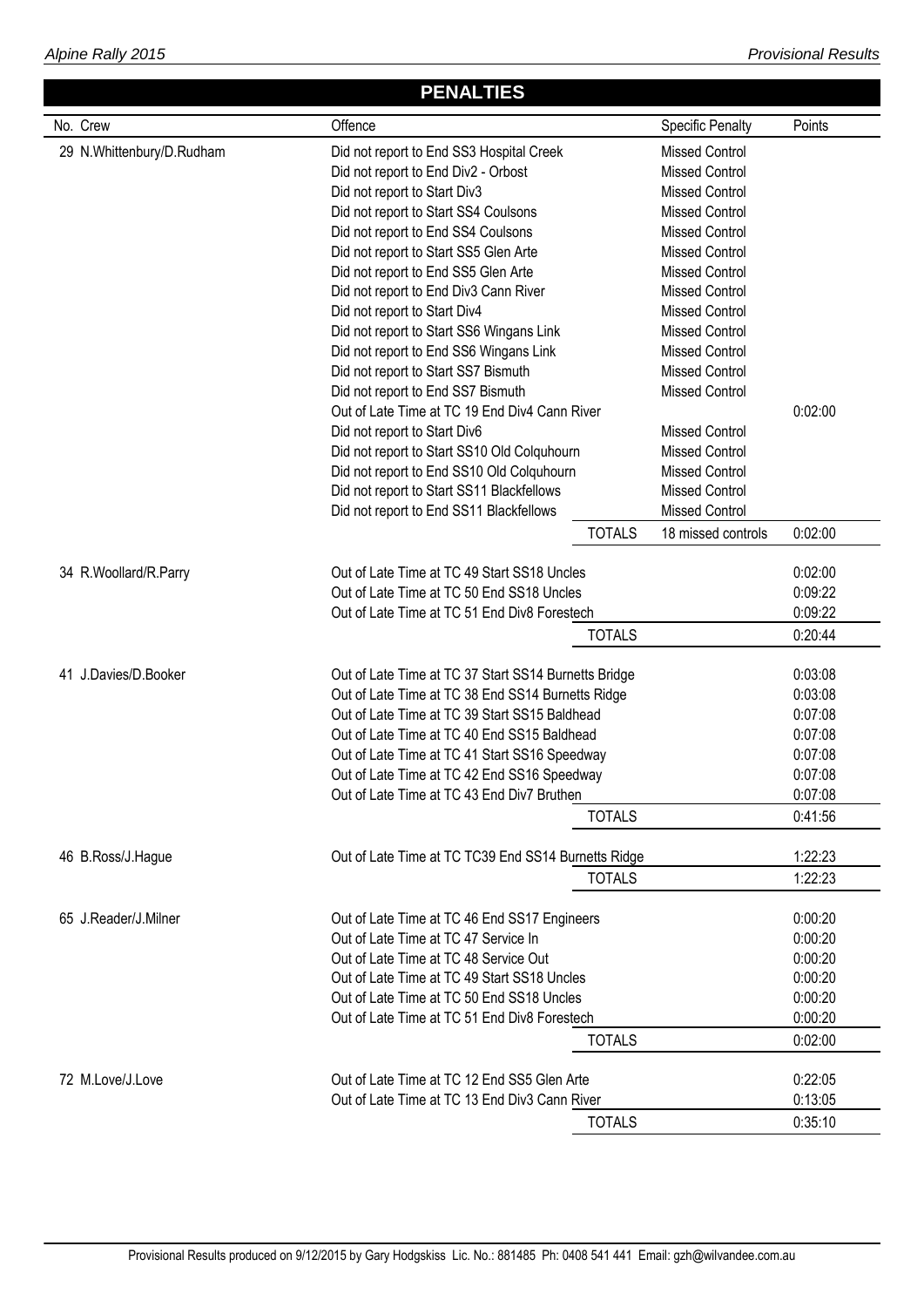|                               | <b>PENALTIES</b>                                                                                |               |                         |                    |
|-------------------------------|-------------------------------------------------------------------------------------------------|---------------|-------------------------|--------------------|
| No. Crew                      | Offence                                                                                         |               | <b>Specific Penalty</b> | Points             |
| 77 A.Daniell/T.Moore          | Out of Late Time at TC 05 Start SS3 Hospital Creek                                              |               |                         | 0:02:00            |
|                               | Out of Late Time at TC 06 End SS3 Hospital Creek                                                |               |                         | 0:02:00            |
|                               | Out of Late Time at TC 07 End Div2 - Orbost                                                     |               |                         | 0:02:00            |
|                               |                                                                                                 | <b>TOTALS</b> |                         | 0:06:00            |
|                               |                                                                                                 |               |                         |                    |
| 80 R.Carter/C.Oakey           | Out of Late Time at TC 26 Start Div6<br>Out of Late Time at TC 27 Start SS10 Old Colquhourn     |               |                         | 0:01:00<br>0:01:00 |
|                               | Out of Late Time at TC 28 End SS10 Old Colquhourn                                               |               |                         | 0:01:00            |
|                               | Out of Late Time at TC 29 Start SS11 Blackfellows                                               |               |                         | 0:01:00            |
|                               | Out of Late Time at TC 30 End SS11 Blackfellows                                                 |               |                         | 0:01:00            |
|                               | Out of Late Time at TC 31 End Div6 Forestech                                                    |               |                         | 0:01:00            |
|                               |                                                                                                 | <b>TOTALS</b> |                         | 0:06:00            |
|                               |                                                                                                 |               |                         |                    |
| 83 T.Jordan/R.Davidson        | Did not report to End SS14 Burnetts Ridge                                                       |               | <b>Missed Control</b>   |                    |
|                               | Did not report to Start SS15 Baldhead                                                           |               | <b>Missed Control</b>   |                    |
|                               | Did not report to End SS15 Baldhead                                                             |               | <b>Missed Control</b>   |                    |
|                               | Did not report to Start SS16 Speedway                                                           |               | <b>Missed Control</b>   |                    |
|                               | Did not report to End SS16 Speedway                                                             |               | <b>Missed Control</b>   |                    |
|                               |                                                                                                 | <b>TOTALS</b> | 5 missed controls       | 0:00:00            |
| 89 S.Anderson/M.Stratte       | Out of Late Time at TC TC39 End SS14 Burnetts Ridge                                             |               |                         | 1:07:21            |
|                               |                                                                                                 | <b>TOTALS</b> |                         | 1:07:21            |
|                               |                                                                                                 |               |                         |                    |
| 102 L.Peterson/D.Willson      | Out of Late Time at TC 05 Start SS3 Hospital Creek                                              |               |                         | 0:19:48<br>0:19:48 |
|                               | Out of Late Time at TC 06 End SS3 Hospital Creek<br>Out of Late Time at TC 07 End Div2 - Orbost |               |                         | 0:24:48            |
|                               |                                                                                                 | <b>TOTALS</b> |                         | 1:04:24            |
|                               |                                                                                                 |               |                         |                    |
| 103 M.Rogers/D.Hedwards       | Did not report to End SS10 Old Colquhourn                                                       |               | <b>Missed Control</b>   |                    |
|                               | Did not report to Start SS11 Blackfellows                                                       |               | <b>Missed Control</b>   |                    |
|                               | Did not report to End SS11 Blackfellows                                                         |               | <b>Missed Control</b>   |                    |
|                               |                                                                                                 | <b>TOTALS</b> | 3 missed controls       | 0:00:00            |
| 105 G.Carruthers/S.Carruthers | Did not report to End SS2 Old Buchan                                                            |               | Missed Control          |                    |
|                               | Did not report to Start SS3 Hospital Creek                                                      |               | <b>Missed Control</b>   |                    |
|                               | Did not report to End SS3 Hospital Creek                                                        |               | <b>Missed Control</b>   |                    |
|                               | Did not report to End Div2 - Orbost                                                             |               | <b>Missed Control</b>   |                    |
|                               | Did not report to Start Div3                                                                    |               | <b>Missed Control</b>   |                    |
|                               | Did not report to Start SS4 Coulsons                                                            |               | <b>Missed Control</b>   |                    |
|                               | Did not report to End SS4 Coulsons                                                              |               | <b>Missed Control</b>   |                    |
|                               | Did not report to Start SS5 Glen Arte                                                           |               | <b>Missed Control</b>   |                    |
|                               | Did not report to End SS5 Glen Arte                                                             |               | <b>Missed Control</b>   |                    |
|                               | Out of Late Time at TC 13 End Div3 Cann River                                                   |               |                         | 0:11:00            |
|                               | Out of Late Time at TC 30 End SS11 Blackfellows<br>Out of Late Time at TC 31 End Div6 Forestech |               |                         | 0:25:24<br>0:26:24 |
|                               |                                                                                                 | <b>TOTALS</b> | 9 missed controls       | 1:02:48            |
|                               |                                                                                                 |               |                         |                    |
| 112 M.Valantine/T.Valantine   | Out of Late Time at TC 50 End SS18 Uncles                                                       |               |                         | 0:29:26            |
|                               | Out of Late Time at TC 51 End Div8 Forestech                                                    |               |                         | 0:29:26            |
|                               |                                                                                                 | <b>TOTALS</b> |                         | 0:58:52            |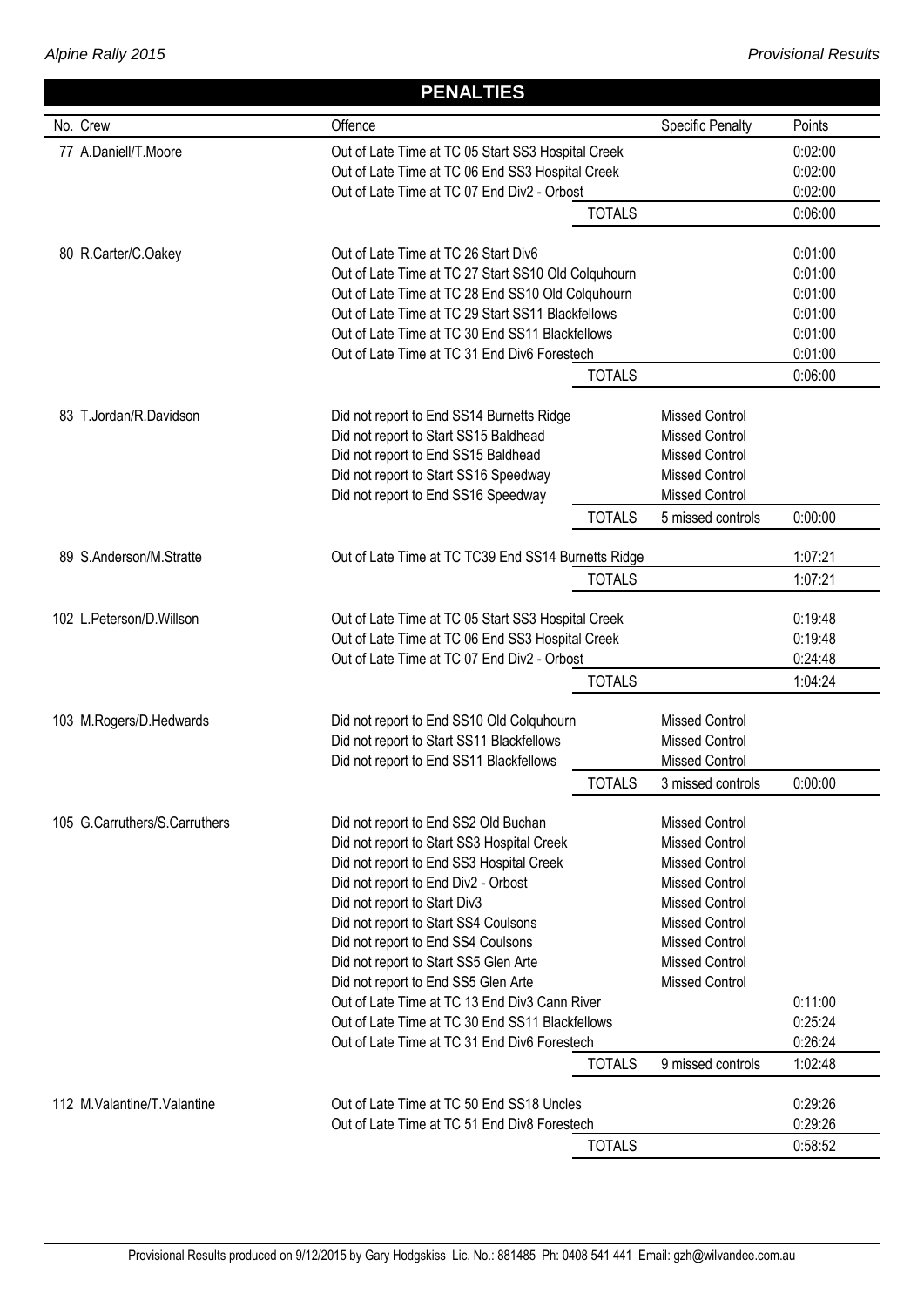|                           |                 |                 |                 |                 |                 |                 |                 | OUTRIGHT PROGRESSIVE PLACINGS |                |                |                |                |                |                |                                              |                |                |  |
|---------------------------|-----------------|-----------------|-----------------|-----------------|-----------------|-----------------|-----------------|-------------------------------|----------------|----------------|----------------|----------------|----------------|----------------|----------------------------------------------|----------------|----------------|--|
| No. Crew                  | SS <sub>1</sub> | SS <sub>2</sub> | SS <sub>3</sub> | SS <sub>4</sub> | SS <sub>5</sub> | SS <sub>6</sub> | SS <sub>7</sub> | SS9                           |                |                |                |                |                |                | SS10 SS11 SS12 SS13 SS14 SS15 SS16 SS17 SS18 |                |                |  |
| 1 J.David/G.Geelan        | $=8$            | $\overline{7}$  | 5               | 5               | 5               | 5               | 6               | $\overline{7}$                | 5              | 5              | 4              | $\overline{4}$ |                |                |                                              |                |                |  |
| 2 A.Friend/M.Canning      | $=4$            | 14              | $\overline{2}$  | $\overline{2}$  | $=3$            | $\overline{2}$  | 3               | $\overline{2}$                | $\overline{2}$ | $\overline{2}$ | $\mathbf 1$    | 1              | $\overline{2}$ | $\overline{2}$ | $\overline{2}$                               | $\overline{2}$ | $\sqrt{2}$     |  |
| 3 W.Hoy/A.Bennett         | $=4$            | 12              | 19              | 15              | 12              | 11              | 9               | 9                             | 8              | 8              | 6              | 6              | 5              | $=5$           | 5                                            | $6\phantom{1}$ | 5              |  |
| 4 M.Boaden/N.Corliss      | $=12$           | $=32$           | 16              |                 |                 |                 |                 |                               |                |                |                |                |                |                |                                              |                |                |  |
| 5 L.Sytema/A.Wright       | $=8$            | $=3$            | 3               | $=3$            | $=3$            | 4               | 4               | 4                             | 4              | 4              | 3              | 3              | 3              | 3              | 3                                            | 3              | 3              |  |
| 6 M.Conway/J.Cole         | $=1$            | 99              | 98              | 93              | 90              |                 |                 |                               |                |                |                |                |                |                |                                              |                |                |  |
| 7 C.Badenoch/A.Dunbar     | $=19$           | 42              | $=28$           | 30              | $=29$           | $=30$           | 30              | 28                            | 24             | 24             | 22             | 21             | 18             | 16             | 14                                           | 12             | 11             |  |
| 8 J.Monkhouse/D.Moscatt   | $=4$            | $\overline{1}$  | $\overline{4}$  | $=3$            | $\overline{2}$  | 3               | $\overline{2}$  | $\mathfrak{Z}$                | $\mathbf{3}$   | $\mathbf{3}$   | $\overline{2}$ | $\overline{2}$ | 1              | $\overline{1}$ | $\overline{1}$                               | $\overline{1}$ | $\mathbf{1}$   |  |
| 9 B.Middleton/A.Benefield | $=19$           | $=10$           | 13              | 14              |                 |                 |                 |                               |                |                |                |                |                |                |                                              |                |                |  |
| 10 B.Semmens/D.Parry      | $=19$           | $=3$            |                 |                 |                 |                 |                 |                               |                |                |                |                |                |                |                                              |                |                |  |
| 11 J.Robison/D.McShane    | $=29$           | 100             | 99              | 95              | 92              | 91              | 90              | 88                            | 87             | 87             | 84             | 83             | 79             | 77             | 77                                           | 75             |                |  |
| 14 C.Stewart/A.Ritson     | $=4$            | $=8$            | 10              | $=8$            | 10              | 9               | 10              | 10                            | 9              | 9              | $\overline{7}$ | $\overline{7}$ | $6\phantom{a}$ | 8              | 8                                            | 55             | 71             |  |
| 15 K.Barrett/D.Guest      | $=1$            | $\overline{2}$  | $\mathbf{1}$    | 1               | $\mathbf{1}$    |                 | $\mathbf 1$     | $\overline{\phantom{a}}$      | $\mathbf{1}$   | $\mathbf{1}$   |                |                |                |                |                                              |                |                |  |
| 16 A.Travis/D.Travis      | $= 38$          | $=25$           | 21              | 19              | $=14$           | 13              | 11              | 11                            | 11             | 10             | 8              | $=8$           | 8              | 7              | 7                                            | 5              | 6              |  |
| 17 G.Walker/C.Seabrook    | $=1$            | $=16$           | 14              | 13              | 40              | 36              | 27              | 24                            | 22             | 23             | 21             | 18             | 15             | 13             | 16                                           | 11             | 9              |  |
| 18 N.Schey/S.Middleton    | $=68$           | $=8$            | 6               | 6               | 6               | $\overline{7}$  | $\overline{7}$  | 6                             | $\overline{7}$ | $\overline{7}$ | 11             | 71             | 74             | 73             | 73                                           | 71             | 70             |  |
| 19 M.Pickering/D.Boddy    | $= 38$          | $=52$           | 60              | $= 53$          | 52              | 50              | 49              | 48                            | 47             | 48             | 46             | 45             | 43             | 41             | 41                                           | 37             | 35             |  |
| 20 W.Mason/D.Reed         | $=12$           | $=28$           | $=17$           | 18              | 17              | 18              | 18              | 45                            | 37             | $= 35$         | 33             | 28             | 24             | 23             | 22                                           | 20             | 18             |  |
| 21 B.Lowe/H.Lowe          | $= 74$          | 63              | 40              | 40              | 34              | 33              | 33              | 31                            | 30             | 30             | 29             |                |                |                |                                              |                |                |  |
| 22 I.Menzies/R.McGowan    | $= 51$          | 34              | 23              | 22              | 71              | 67              | 61              | 50                            | 48             | 47             | 45             | 41             | 35             | 32             | 32                                           | 26             | 24             |  |
| 23 I.Hill/P.Bonser        | $= 38$          | $=32$           | $=17$           | 17              | 13              | 12              | 12              | 17                            | 12             | 12             | 10             | $=12$          |                |                |                                              |                |                |  |
| 24 N.Cuthbert/J.Sargeant  | 98              | 98              | 95              | 92              | 83              | 82              | 78              | 70                            | 67             | 67             | 65             | 61             | 50             | 44             | 44                                           | 39             | 36             |  |
| 25 E.Mulligan/C.Kelly     | $=12$           | 31              | $=37$           | 36              | 28              | 26              | 25              | 25                            | 25             | 27             | 24             | 23             | 20             | 20             | 20                                           | 19             | 17             |  |
| 27 S.Lawless/D.O'Connor   | $=74$           | $=23$           | 32              | 32              | 25              | 51              | 52              | 51                            | 50             | 52             | 50             | 48             | 42             | 40             | 40                                           | 34             | 32             |  |
| 28 T.Quinn/N.Tillet       | $=12$           | $=25$           | $=41$           | 33              | 23              | 23              | 23              | 22                            | 19             | 20             | 19             | 17             | 16             | 15             | 13                                           | 18             | 16             |  |
| 29 N.Whittenbury/D.Rudham | $=12$           | 27              | 97              | 94              | 91              | 92              | 91              | 89                            | 88             | 88             | 85             | 84             | 80             | 78             | 78                                           | 76             | 75             |  |
| 30 S.Porter/T.Robinson    | $=8$            | 13              | $=11$           | 11              | 8               | 14              | 14              | 14                            | 14             | 14             | 13             | 11             | 10             | 9              | 9                                            | $\overline{7}$ | $\overline{7}$ |  |
| 31 D.Officer/K.Officer    | $= 51$          | $=49$           | 44              | 44              | 41              | 41              | 42              | 38                            | 36             | $= 35$         | 35             | 33             | 29             | 30             | 30                                           | 30             | 27             |  |
| 32 S.Duthie/D.Hanns       | $= 51$          | $=40$           | 27              | 26              | 22              | 20              | 19              | 19                            | 17             | 17             | 16             | 14             | 12             | 18             | 18                                           | 16             | 14             |  |
| 33 T.Brendel/S.Brendel    | $= 38$          | 60              | 76              |                 |                 |                 |                 |                               |                |                |                |                |                |                |                                              |                |                |  |
| 34 R.Woollard/R.Parry     | $=8$            | $=5$            | $\overline{7}$  | 7               | 7               | 6               | 5               | 5                             | 6              | 6              | 5              | 5              | 4              | 4              | 4                                            | 8              | 30             |  |
| 35 M.Lee/C.Elliott        | $=29$           | 48              | 48              | 46              | 39              | 40              | 38              | 34                            | $=32$          | 33             | 32             | 30             | 25             | 25             | 24                                           | 22             | 20             |  |
| 36 S.Ashton/R.Nixon       | 94              | 97              | 79              | 73              | 62              | 60              | 55              | 52                            | 49             | 49             | 47             | 44             | 40             | 37             | 37                                           | 33             | 31             |  |
| 37 J.Wald/T.Dewhurst      | $= 88$          | 39              | 35              | 34              |                 |                 |                 |                               |                |                |                |                |                |                |                                              |                |                |  |
| 38 R.Woollard/N.Lowe      | $=29$           | 78              | 47              | 45              | 31              | 29              | 26              | 26                            | 26             | 26             | 23             | 22             | 21             | 21             | 27                                           | 25             | 23             |  |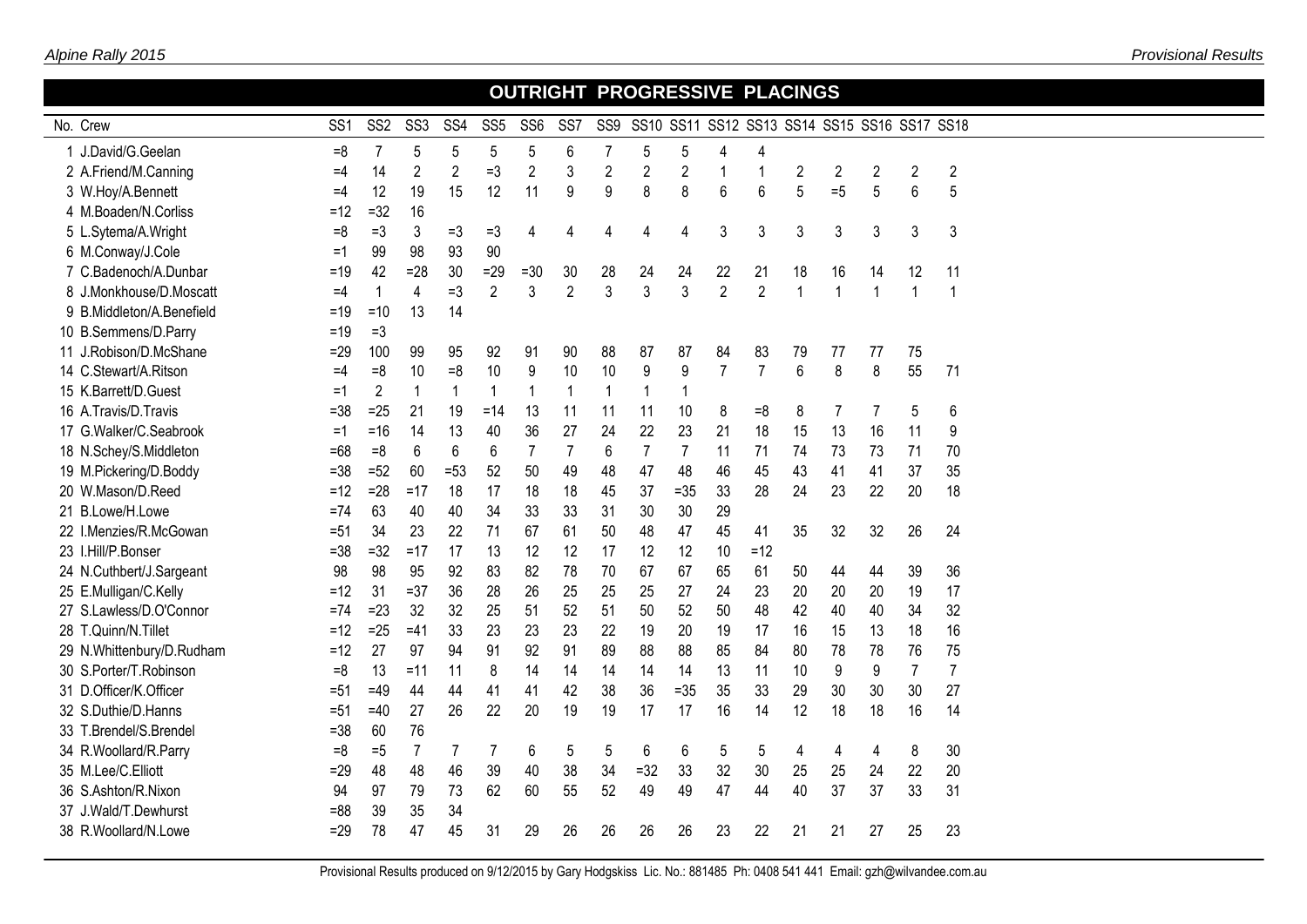## No. Crew  **OUTRIGHT PROGRESSIVE PLACINGS** SS1 SS2 SS3 SS4 SS5 SS6 SS7 SS9 SS10 SS11 SS12 SS13 SS14 SS15 SS16 SS17 SS18  $39 S.Gardiner/K. Fletcher$  =51  $35 = 41$  F.Horobin/M.Taylor =38 =16 15 16 =14 16 16 16 16 16 15 15 13 12 12 10 8 J.Davies/D.Booker =29 =23 25 =24 18 22 22 20 18 18 17 19 26 51 63 62 60 H.Taylor/L.Tierney =19 =5 =11 12 43 J.Waterhouse/A.Topliff  $=61$  19 20 =20 16 15 15 13 D.Burn/S.Dunbar =38 37 30 27 27 28 29 27 29 29 26 26 23 24 23 23 21 P.Houghton/L.Bylhouwer =95 58 46 43 37 37 36 32 =32 37 34 32 28 27 26 24 22 B.Ross/J.Hague =81 =52 43 37 =32 35 =34 35 39 39 37 37 B.van Eck/J.Thornburn =29 =16 8 =8 9 8 8 8 10 11 9 =8 7 =5 6 4 4 K.Millard/A.Bowering =19 =55 54 50 46 47 44 41 =42 40 39 38 32 28 28 27 34 D.Fernie/G.Floyd =61 =46 50 47 76 73 71 T.Reed/B.Reed =95 51 36 41 38 38 32 29 27 25 25 27 36 36 36 35 33 G.Wallis/B.Ward =68 69 67 63 54 =54 53 54 53 53 52 50 46 43 43 40 45 R.Dyer/S.Oake =29 =52 49 76 63 63 60 61 58 =57 57 54 =48 46 46 44 42 P.Leicht/M.Budd =12 =28 31 29 67 64 S.Alker/K.Heimsohm =74 74 77 74 70 71 68 65 62 60 56 55 =48 48 48 45 43 K.Harper/C.Ellis =51 =66 66 61 58 61 56 62 59 59 55 53 52 49 49 46 53 A.Kovacevic/K.Cotter =51 61 55 55 80 79 76 75 =69 69 I.Curry/S.Curry =74 =70 75 72 65 69 67 69 66 66 64 63 57 55 54 53 51 J.Sims/K.Moore =19 36 =37 38 =32 =30 31 33 =32 34 31 31 27 26 25 28 25 G.Yeomans/K.Baker =29 =21 24 23 20 19 21 21 20 21 20 20 17 17 15 15 12 M.Ward/G.Bashford 93 96 87 86 77 77 77 =76 =74 73 70 68 62 59 58 57 56 A.Peart/K.O'Halloran =38 =43 45 42 35 32 =34 37 38 38 36 34 33 I.Reddiex/M.Mitchell =38 38 =28 28 24 24 24 23 23 22 J.Reader/J.Milner =51 =46 90 83 68 66 62 53 52 50 48 46 41 38 38 48 46 A.Upton/M.Garrad =61 57 =68 60 59 59 58 56 57 56 53 51 45 42 42 38 38 R.Winks/S.Hodgkin =19 20 33 31 26 25 46 44 45 45 43 43 37 35 35 32 29 M.Ellis/D.Neagle =61 64 51 48 45 46 45 46 44 43 41 40 38 39 39 36 37 M.Arundel/S.Healey =38 76 71 67 61 62 63 63 65 65 63 62 55 53 52 51 48 D.Lawrance/D.Davison =38 65 =64 64 55 56 57 60 61 61 59 57 58 57 56 54 52 N.Senior/L.Phillips =74 =72 58 56 51 52 50 55 56 55 54 52 47 45 45 =42 41 M.Love/J.Love =81 79 74 69 89 89 88 86 84 84 81 80 75 70 70 P.Thompson/K.Hind =95 86 80 79 74 75 74 74 73 72 68 66 61 60 59 58 57 M.Ruggles/G.Ruggles =12 =21 26 =24 21 21 20 18 21 19 18 16 14 14 17 17 15 T.Huggins/S.Huggins =88 84 81 78 73 74 73 72 71 71 69 67 64 62 61 60 59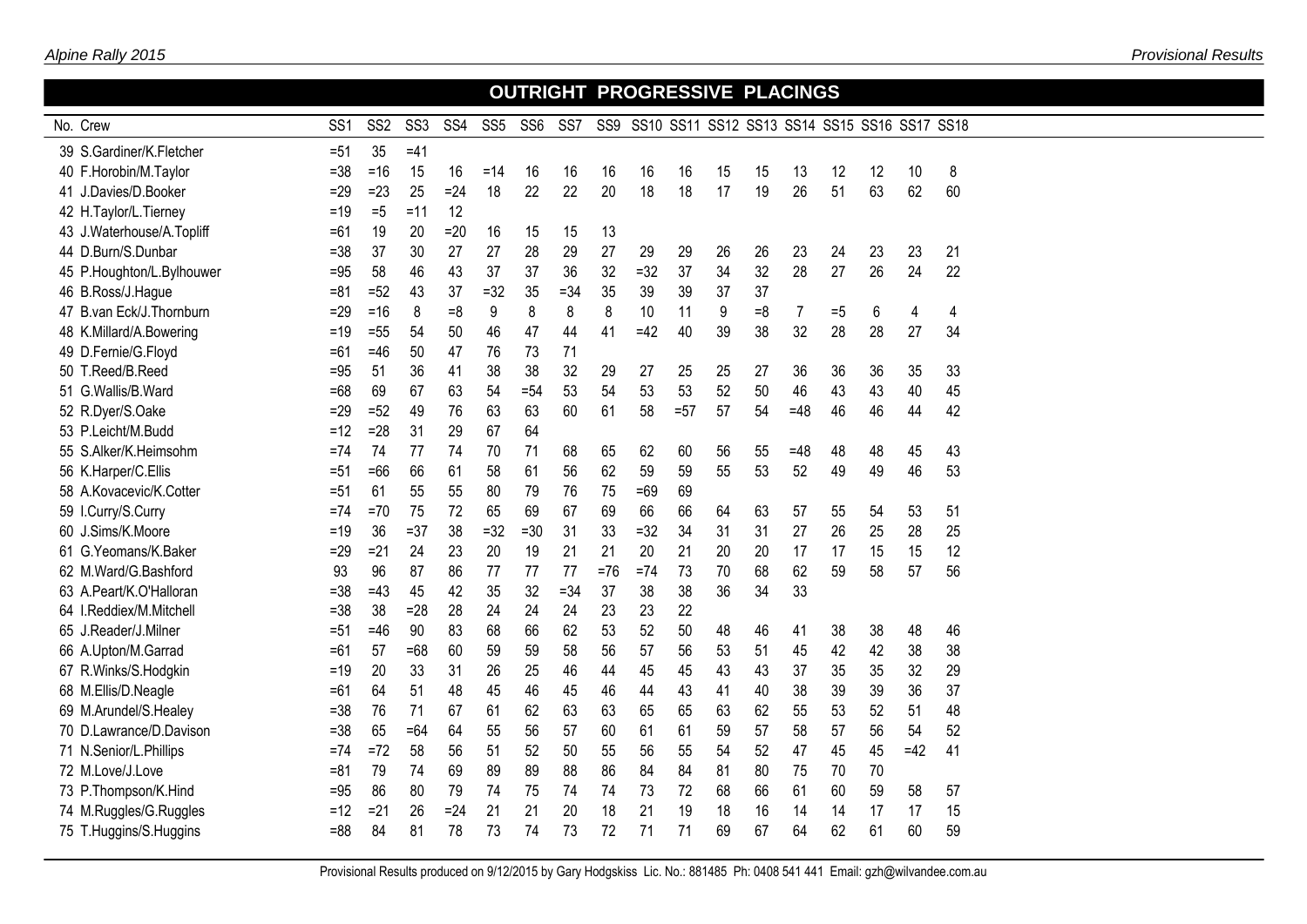|                                     |                 |                 |                 |                 |                 |                 |                 |        |       |       | <b>OUTRIGHT PROGRESSIVE PLACINGS</b> |       |    |                                              |    |       |    |
|-------------------------------------|-----------------|-----------------|-----------------|-----------------|-----------------|-----------------|-----------------|--------|-------|-------|--------------------------------------|-------|----|----------------------------------------------|----|-------|----|
| No. Crew                            | SS <sub>1</sub> | SS <sub>2</sub> | SS <sub>3</sub> | SS <sub>4</sub> | SS <sub>5</sub> | SS <sub>6</sub> | SS <sub>7</sub> | SS9    |       |       |                                      |       |    | SS10 SS11 SS12 SS13 SS14 SS15 SS16 SS17 SS18 |    |       |    |
| 77 A.Daniell/T.Moore                | $= 86$          | 15              | 62              | 70              | 42              | 34              | 47              | 36     | 31    | 31    | 28                                   | 24    | 19 | 19                                           | 19 | 14    | 10 |
| 78 B.Field/L.Wilson                 | $=61$           |                 |                 |                 |                 |                 |                 |        |       |       |                                      |       |    |                                              |    |       |    |
| 79 T.Clark/C.Seabrook               | $= 38$          | 45              | 63              | 59              | 47              | 44              | 40              | 40     | 35    | 32    | 30                                   | 29    | 39 | 34                                           | 34 | 41    | 39 |
| 80 R.Carter/C.Oakey                 | $=29$           | $=66$           | 72              | 68              | 64              | 65              | 66              | 67     | 72    | 75    | 72                                   | 70    | 65 | 63                                           | 62 | 61    | 61 |
| 81 G.Hale/J.Pollock                 | $=29$           | 82              | 73              | 71              | 66              | 68              | 65              | 66     | 64    | 63    | $=60$                                | 59    | 56 | 56                                           | 55 | 52    | 50 |
| 82 M.Bramble/M.Bannon               | $= 38$          | $=70$           | 56              | $= 53$          | 44              | 42              | 41              | $=42$  | 40    | 44    | 42                                   | 39    | 34 | 33                                           | 33 | 31    | 28 |
| 83 T.Jordan/R.Davidson              | $=68$           | $=49$           | 53              | 51              | 50              | 49              | 48              | 47     | 46    | 46    | 44                                   | 42    | 76 | 74                                           | 75 | 73    | 73 |
| 84 M.Trucano/H.Thaw                 | 103             |                 |                 |                 |                 |                 |                 |        |       |       |                                      |       |    |                                              |    |       |    |
| 85 P.Bottomley/R.Baker              | $=19$           | 59              | 61              | 57              | 48              | 45              | 43              | $=42$  | $=42$ | 41    | 38                                   | 35    | 30 | 29                                           | 29 |       |    |
| 86 N.Testa/N.Walters                | $= 51$          | 77              | $=68$           | 62              | 56              | 57              | 54              | $= 58$ | 55    | $=57$ | 58                                   | 56    | 53 | 52                                           | 51 | 50    | 47 |
| 87 T.Perkins/J.Perkins              | $=61$           | 80              | 83              | 80              | 78              | 78              | 79              | 81     | 79    | 80    | 76                                   | 75    | 68 | 66                                           | 66 | 67    | 66 |
| 88 T.Sullivan/D.Saltmarsh           | $=19$           | $=43$           | 34              | 35              | $=29$           | 27              | 28              | 30     | 28    | 28    | 27                                   | 25    | 22 | 22                                           | 21 | 21    | 19 |
| 89 S.Anderson/M.Stratte             | $= 83$          | 62              | 57              | 52              | 43              | 43              | 39              | 49     | 51    | 51    | 49                                   | 47    |    |                                              |    |       |    |
| 90 B.Cromarty/H.Maslin              | $=68$           | $=72$           | $=64$           | 65              | 57              | 58              | 64              | 64     | 63    | 62    | $=60$                                | 58    | 51 | 50                                           | 50 | 47    | 44 |
| 91 D.Allwright/S.Allwright          | $= 88$          | 87              | 84              | 82              | 79              | 80              | 81              | 79     | 77    | 77    | 74                                   | 73    | 67 | 65                                           | 65 | 64    | 63 |
| 92 I.Morris/A.Molocznyk             | 101             | 88              | 85              | 81              | 85              | 84              | 83              | 82     | 80    | 79    | 77                                   | 76    | 69 | 67                                           | 67 | 66    | 64 |
| 93 S.IIsley/R.McKenzie              | 92              | 85              | 88              | 87              | 82              | 83              | 82              | 80     | 78    | 78    | 75                                   | 74    | 70 | 68                                           | 68 | 65    | 65 |
| 94 E.Martin/P.Neal                  | $=68$           | 95              | 89              | 85              | 72              | 72              | 70              | 73     | $=69$ | 70    | 67                                   | 65    | 60 | 58                                           | 57 | 56    | 55 |
| 95 R.Cranston/R.Opie                | $= 83$          | 91              | 91              | 88              | 86              | 86              | 85              |        |       |       |                                      |       |    |                                              |    |       |    |
| 96 G.Howard/M.Loxton                | 99              | 89              | 86              | 84              | 81              | 81              | 80              | 78     | 76    | 76    | 73                                   | 72    | 66 | 64                                           | 64 | 63    | 62 |
| 97 B.Catt/B.Thomas                  | $=74$           | 81              | 78              | 75              | 75              | 76              | 75              | $=76$  | $=74$ | 74    | 71                                   | 69    | 63 | 61                                           | 60 | 59    | 58 |
| 98 C.McLean/C.McLean                | 100             | 90              | 92              | 89              | 84              | 85              | 84              | 83     | 81    | 81    | 78                                   | 77    | 71 | 69                                           | 69 | 68    | 67 |
| 100 K.Day/A.Lawarik                 | 102             | 92              | 93              | 90              | 87              | 88              | 86              | 84     | 82    | 82    | 79                                   | 78    | 72 | 71                                           | 71 | 69    | 68 |
| 101 P.Hunter/L.Hunter               | $= 83$          | $=66$           | 70              | 66              | 60              | $= 54$          | 59              | $=58$  | 54    | 54    | 51                                   | 49    | 44 | 47                                           | 47 | $=42$ | 40 |
| 102 L.Peterson/D.Willson            | $=19$           | 94              | 96              |                 |                 |                 |                 |        |       |       |                                      |       |    |                                              |    |       |    |
| 103 M.Rogers/D.Hedwards             | $= 51$          | $=55$           | 52              | 49              | 49              | 48              | 72              | 68     | 85    | 85    | 82                                   | 81    | 77 | 75                                           | 74 | 72    | 72 |
| 104 J.Ellis/A.Sietsma               | $= 88$          | 93              | 94              | 91              | 88              | 87              | 87              | 85     | 83    | 83    | 80                                   | 79    | 73 | 72                                           | 72 | 70    | 69 |
| 105 G.Carruthers/S.Carruthers       | $=74$           | 101             | 100             | 96              | 93              | 90              | 89              | 87     | 86    | 86    | 83                                   | 82    | 78 | 76                                           | 76 | 74    | 74 |
| 106 A.Artamonov/G.Bonch-Osmolovskiy | $=61$           | 75              | 59              | 58              | 53              | 53              | 51              | 57     | 60    | 64    | 62                                   | 60    | 54 | 54                                           | 53 | 49    | 49 |
| 109 J. Wightman/S. Fischer          | $=51$           | $=10$           | 9               | 10              | 11              | 10              | 13              | 12     | 13    | 13    | 12                                   | 10    | 9  | 10                                           | 10 | 13    | 13 |
| 110 B.Canny/D.Norman                | $=68$           | 83              | 82              | 77              | 69              | 70              | 69              | 71     | 68    | 68    | 66                                   | 64    | 59 |                                              |    |       |    |
| 111 P.Jones/B.Jones                 | =86             | $=40$           | $= 37$          | 39              | 36              | 39              | 37              | 39     | 41    | 42    | 40                                   | 36    | 31 | 31                                           | 31 | 29    | 26 |
| 112 M. Valantine/T. Valantine       | $= 38$          | $=28$           | 22              | $=20$           | 19              | 17              | 17              | 15     | 15    | 15    | 14                                   | $=12$ | 11 | 11                                           | 11 | 9     | 54 |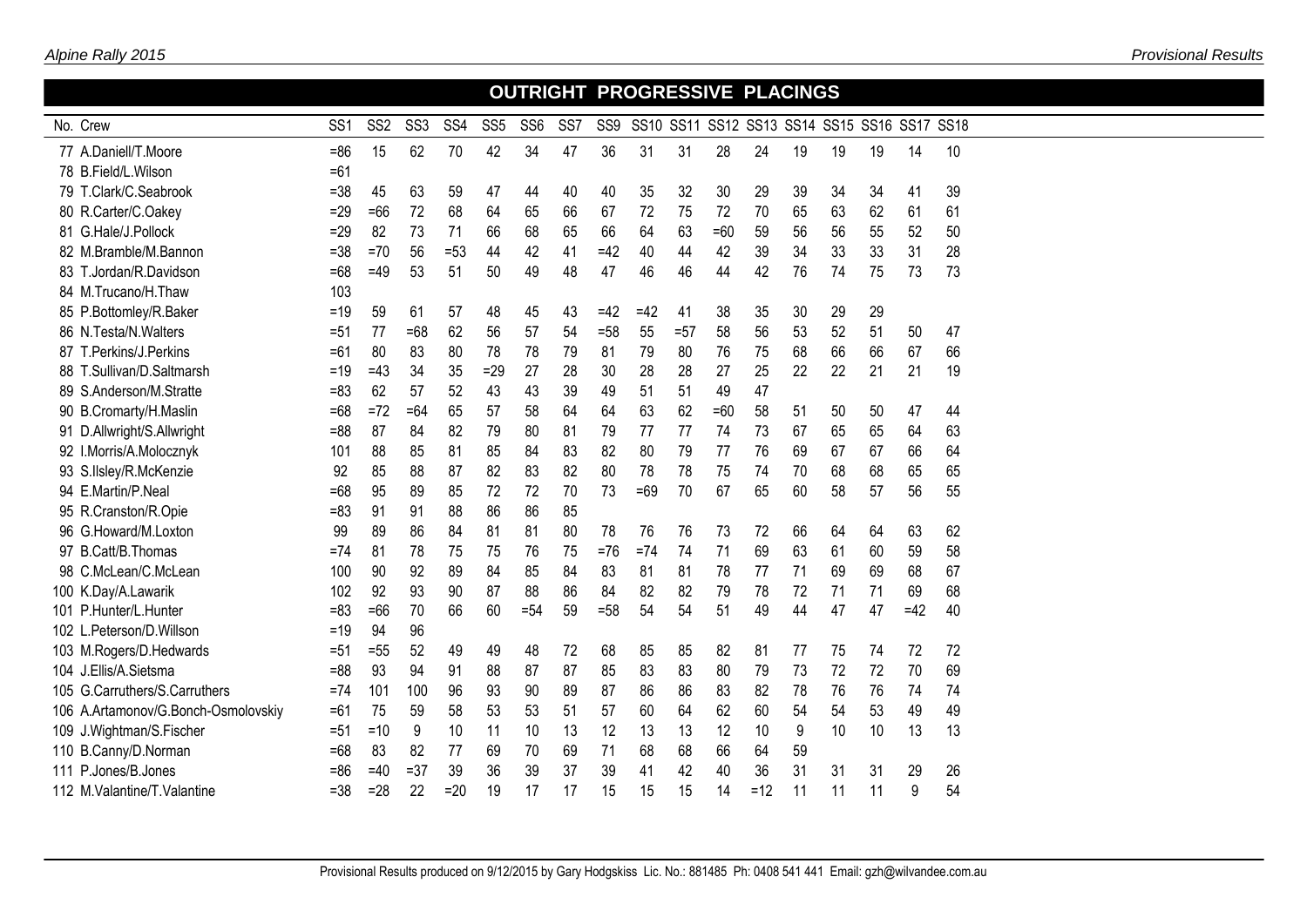|                                                    |                 |                 |                 |                 |                 |                 |                |                         | <b>GRADE PROGRESSIVE PLACINGS</b>                |                |                |                |                         |                |                |                |                |  |
|----------------------------------------------------|-----------------|-----------------|-----------------|-----------------|-----------------|-----------------|----------------|-------------------------|--------------------------------------------------|----------------|----------------|----------------|-------------------------|----------------|----------------|----------------|----------------|--|
| No. Crew                                           | SS <sub>1</sub> | SS <sub>2</sub> | SS <sub>3</sub> | SS <sub>4</sub> | SS <sub>5</sub> | SS <sub>6</sub> | SS7            |                         | SS9 SS10 SS11 SS12 SS13 SS14 SS15 SS16 SS17 SS18 |                |                |                |                         |                |                |                |                |  |
| Grade A: (Grade A driver with any grade co-driver) |                 |                 |                 |                 |                 |                 |                |                         |                                                  |                |                |                |                         |                |                |                |                |  |
| 1 J.David/G.Geelan                                 | $=8$            | 6               | 5               | 5               | 5               | 5               | 6              | 7                       | 5                                                | 5              | 4              | 4              |                         |                |                |                |                |  |
| 2 A.Friend/M.Canning                               | $=4$            | 12              | $\overline{2}$  | $\overline{2}$  | $=3$            | $\overline{2}$  | 3              | $\overline{\mathbf{c}}$ | $\overline{c}$                                   | $\overline{2}$ | $\mathbf{1}$   | $\mathbf{1}$   | $\overline{c}$          | $\overline{2}$ | 2              | $\overline{2}$ | $\overline{2}$ |  |
| 3 W.Hoy/A.Bennett                                  | $=4$            | 10              | 16              | 13              | 11              | 10              | 9              | 9                       | 8                                                | 8              | 6              | 6              | 5                       | $=5$           | 5              | $6\,$          | 5              |  |
| 4 M.Boaden/N.Corliss                               | $=12$           | $=23$           | 13              |                 |                 |                 |                |                         |                                                  |                |                |                |                         |                |                |                |                |  |
| 5 L.Sytema/A.Wright                                | $=8$            | $=$ 3           | 3               | $=3$            | $=3$            | 4               | 4              | 4                       | 4                                                | 4              | 3              | 3              | 3                       | 3              | 3              | 3              | 3              |  |
| 6 M.Conway/J.Cole                                  | $=1$            | 39              | 38              | 35              | 33              |                 |                |                         |                                                  |                |                |                |                         |                |                |                |                |  |
| 7 C.Badenoch/A.Dunbar                              | $=17$           | 28              | 21              | 21              | 21              | 20              | 21             | 20                      | 18                                               | 18             | 17             | 16             | 13                      | 12             | 11             | 10             | 9              |  |
| 8 J.Monkhouse/D.Moscatt                            | $=4$            | 1               | 4               | $=3$            | $\overline{2}$  | 3               | $\overline{2}$ | 3                       | 3                                                | 3              | $\overline{2}$ | $\overline{2}$ | $\mathbf{1}$            | 1              | $\mathbf{1}$   | $\mathbf{1}$   | $\mathbf 1$    |  |
| 9 B.Middleton/A.Benefield                          | =17             | 9               | 11              | 12              |                 |                 |                |                         |                                                  |                |                |                |                         |                |                |                |                |  |
| 10 B.Semmens/D.Parry                               | $=17$           | $=3$            |                 |                 |                 |                 |                |                         |                                                  |                |                |                |                         |                |                |                |                |  |
| 11 J.Robison/D.McShane                             | $= 21$          | 40              | 39              | 37              | 35              | 33              | 33             | 33                      | 33                                               | 33             | 32             | 31             | 29                      | 29             | 29             | 29             |                |  |
| 14 C.Stewart/A.Ritson                              | $=4$            | $=7$            | 9               | $=8$            | 10              | 9               | 10             | 10                      | 9                                                | 9              | $\overline{7}$ | $\overline{7}$ | $6\phantom{1}$          | 8              | 8              | 25             | 28             |  |
| 15 K.Barrett/D.Guest                               | $=1$            | $\overline{2}$  | 1               | $\mathbf{1}$    | $\mathbf{1}$    | $\mathbf{1}$    | $\mathbf 1$    | $\mathbf{1}$            | 1                                                | $\mathbf 1$    |                |                |                         |                |                |                |                |  |
| 16 A.Travis/D.Travis                               | $= 27$          | $=18$           | 17              | 16              | 13              | 12              | 11             | 11                      | 11                                               | 10             | 8              | $=8$           | 8                       | 7              | 7              | 5              | 6              |  |
| 17 G.Walker/C.Seabrook                             | $=1$            | $=13$           | 12              | 11              | 24              | 22              | 19             | 17                      | 17                                               | 17             | 16             | 13             | 10                      | 10             | 13             | 9              | 8              |  |
| 18 N.Schey/S.Middleton                             | 34              | $=7$            | 6               | 6               | 6               | $\overline{7}$  | $\overline{7}$ | 6                       | $\overline{7}$                                   | $\overline{7}$ | 11             | 30             | 28                      | 28             | 28             | 28             | 27             |  |
| 20 W.Mason/D.Reed                                  | $=12$           | 21              | $=14$           | 15              | 14              | 14              | 14             | 24                      | 24                                               | $=23$          | 22             | 19             | 16                      | 15             | 15             | 14             | 13             |  |
| B.Lowe/H.Lowe<br>21                                | $=35$           | 33              | 26              | 26              | 22              | 21              | 22             | 21                      | 21                                               | 21             | 20             |                |                         |                |                |                |                |  |
| I.Menzies/R.McGowan<br>22                          | $= 30$          | 25              | 18              | 17              | 30              | 30              | 30             | 25                      | 25                                               | 25             | 24             | 22             | 20                      | 19             | 19             | 17             | 16             |  |
| 23 I.Hill/P.Bonser                                 | $= 27$          | $=23$           | $= 14$          | 14              | 12              | 11              | 12             | 13                      | 12                                               | 12             | 10             | 11             |                         |                |                |                |                |  |
| 24 N.Cuthbert/J.Sargeant                           | 40              | 38              | 35              | 34              | 32              | 32              | 32             | 31                      | 31                                               | 31             | 30             | 28             | 25                      | 23             | 23             | 22             | 21             |  |
| 25 E.Mulligan/C.Kelly                              | $=12$           | 22              | 25              | 25              | 20              | 18              | 18             | 18                      | 19                                               | 19             | 18             | 17             | 14                      | 14             | 14             | 13             | 12             |  |
| 27 S.Lawless/D.O'Connor                            | $=35$           | $=16$           | 23              | 22              | 18              | 25              | 25             | 26                      | 27                                               | 27             | 26             | 24             | 22                      | 21             | 21             | 20             | 20             |  |
| 28 T.Quinn/N.Tillet                                | $=12$           | $=18$           | 27              | 23              | 17              | 17              | 17             | 16                      | 15                                               | 15             | 14             | 12             | 11                      | 11             | 10             | 12             | 11             |  |
| 29 N.Whittenbury/D.Rudham                          | $=12$           | 20              | 37              | 36              | 34              | 34              | 34             | 34                      | 34                                               | 34             | 33             | 32             | 30                      | 30             | 30             | 30             | 29             |  |
| 30 S.Porter/T.Robinson                             | $=8$            | 11              | 10              | 10              | 8               | 13              | 13             | 12                      | 13                                               | 13             | 12             | 10             | 9                       | 9              | 9              | $\overline{7}$ | $\overline{7}$ |  |
| 31 D.Officer/K.Officer                             | $= 30$          | 30              | 28              | 27              | 25              | 24              | 24             | 23                      | 23                                               | $=23$          | 23             | 21             | 19                      | 18             | 18             | 18             | 17             |  |
| 34 R.Woollard/R.Parry                              | $=8$            | 5               | $\overline{7}$  | $\overline{7}$  | $\overline{7}$  | 6               | 5              | 5                       | 6                                                | 6              | 5              | 5              | $\overline{\mathbf{4}}$ | $\overline{4}$ | $\overline{4}$ | 8              | 18             |  |
| 35 M.Lee/C.Elliott                                 | $= 21$          | 29              | 29              | 28              | 23              | 23              | 23             | 22                      | 22                                               | 22             | 21             | 20             | 17                      | 17             | 17             | 15             | 14             |  |
| 36 S.Ashton/R.Nixon                                | 39              | 37              | 33              | 31              | 28              | 27              | 26             | 27                      | 26                                               | 26             | 25             | 23             | 21                      | 20             | 20             | 19             | 19             |  |
| J.Wald/T.Dewhurst<br>37                            | 37              | 27              | 24              | 24              |                 |                 |                |                         |                                                  |                |                |                |                         |                |                |                |                |  |
| 41 J.Davies/D.Booker                               | $= 21$          | $=16$           | 20              | 19              | 15              | 16              | 16             | 14                      | 14                                               | 14             | 13             | 14             | 18                      | 26             | 27             | 27             | 26             |  |
| 44 D.Burn/S.Dunbar                                 | $=27$           | 26              | 22              | 20              | 19              | 19              | 20             | 19                      | 20                                               | 20             | 19             | 18             | 15                      | 16             | 16             | 16             | 15             |  |
| 47 B.van Eck/J.Thornburn                           | $= 21$          | $=13$           | 8               | $= 8$           | 9               | 8               | 8              | 8                       | 10                                               | 11             | 9              | $= 8$          | $\overline{7}$          | $=5$           | 6              | $\overline{4}$ | 4              |  |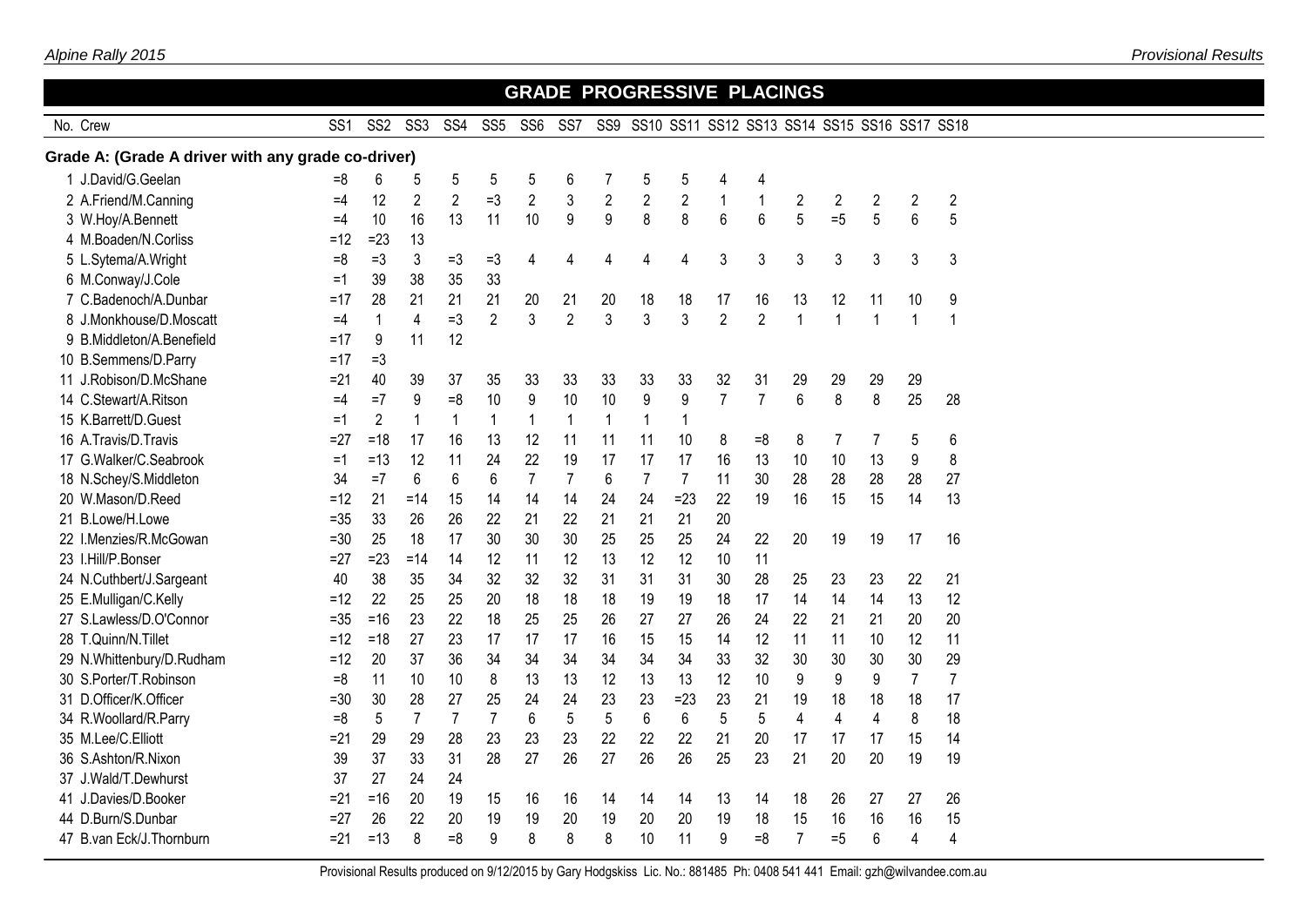|                                                    |                 |                 |                 |                 |                 |                 |                 |                 | <b>GRADE PROGRESSIVE PLACINGS</b> |                |                                              |                |                |                |                |                |                |
|----------------------------------------------------|-----------------|-----------------|-----------------|-----------------|-----------------|-----------------|-----------------|-----------------|-----------------------------------|----------------|----------------------------------------------|----------------|----------------|----------------|----------------|----------------|----------------|
| No. Crew                                           | SS <sub>1</sub> | SS <sub>2</sub> | SS <sub>3</sub> | SS <sub>4</sub> | SS <sub>5</sub> | SS <sub>6</sub> | SS <sub>7</sub> | SS <sub>9</sub> |                                   |                | SS10 SS11 SS12 SS13 SS14 SS15 SS16 SS17 SS18 |                |                |                |                |                |                |
| Grade A: (Grade A driver with any grade co-driver) |                 |                 |                 |                 |                 |                 |                 |                 |                                   |                |                                              |                |                |                |                |                |                |
| 52 R.Dyer/S.Oake                                   | $=21$           | 31              | 30              | 32              | 29              | 29              | 29              | 29              | 29                                | 29             | 29                                           | 27             | 24             | 24             | 24             | 23             | 23             |
| 56 K.Harper/C.Ellis                                | $=30$           | 34              | 31              | 30              | 26              | 28              | 27              | 30              | 30                                | 30             | 28                                           | 26             | 26             | 25             | 25             | 24             | 24             |
| 61 G.Yeomans/K.Baker                               | $=21$           | 15              | 19              | 18              | 16              | 15              | 15              | 15              | 16                                | 16             | 15                                           | 15             | 12             | 13             | 12             | 11             | 10             |
| 62 M.Ward/G.Bashford                               | 38              | 36              | 34              | 33              | 31              | 31              | 31              | 32              | 32                                | 32             | 31                                           | 29             | 27             | 27             | 26             | 26             | 25             |
| 66 A.Upton/M.Garrad                                | 33              | 32              | 32              | 29              | 27              | 26              | 28              | 28              | 28                                | 28             | 27                                           | 25             | 23             | 22             | 22             | 21             | 22             |
| 102 L.Peterson/D.Willson                           | $=17$           | 35              | 36              |                 |                 |                 |                 |                 |                                   |                |                                              |                |                |                |                |                |                |
| Grade B: (Grade B driver with any grade co-driver) |                 |                 |                 |                 |                 |                 |                 |                 |                                   |                |                                              |                |                |                |                |                |                |
| 19 M.Pickering/D.Boddy                             | $=8$            | $=19$           | 24              | 21              | 20              | 19              | 18              | 18              | 17                                | 17             | 16                                           | 16             | 16             | 15             | 15             | 14             | 13             |
| 32 S.Duthie/D.Hanns                                | $=14$           | $=13$           | $\overline{7}$  | $\overline{7}$  | $6\overline{6}$ | 5               | 5               | 6               | $\overline{4}$                    | $\overline{4}$ | $\overline{4}$                               | 3              | 3              | 5              | 5              | 5              | 4              |
| 33 T.Brendel/S.Brendel                             | $=8$            | 24              | 28              |                 |                 |                 |                 |                 |                                   |                |                                              |                |                |                |                |                |                |
| 38 R.Woollard/N.Lowe                               | $\overline{7}$  | 28              | 18              | 17              | 9               | 9               | 8               | 8               | $\overline{7}$                    | 8              | 6                                            | 6              | $\overline{7}$ | $\overline{7}$ | 9              | 8              | $\overline{7}$ |
| 39 S.Gardiner/K.Fletcher                           | =14             | 10              | 14              |                 |                 |                 |                 |                 |                                   |                |                                              |                |                |                |                |                |                |
| 40 F.Horobin/M.Taylor                              | $=8$            | 4               | 3               | 3               | $\overline{2}$  | 3               | 3               | 4               | 3                                 | 3              | 3                                            | 4              | 4              | 3              | 3              | $\overline{2}$ | 1              |
| 42 H.Taylor/L.Tierney                              | $=3$            | 1               | 2               | $\overline{2}$  |                 |                 |                 |                 |                                   |                |                                              |                |                |                |                |                |                |
| 43 J.Waterhouse/A.Topliff                          | $=20$           | 5               | 4               | $=4$            | 3               | $\overline{c}$  | $\overline{2}$  | $\overline{2}$  |                                   |                |                                              |                |                |                |                |                |                |
| 45 P.Houghton/L.Bylhouwer                          | $= 28$          | 23              | 17              | 16              | 14              | 14              | 13              | 10              | $=10$                             | 11             | 10                                           | 10             | 9              | 9              | 8              | $\overline{7}$ | 6              |
| 46 B.Ross/J.Hague                                  | $=24$           | $=19$           | 15              | 11              | $=10$           | 13              | $=11$           | 12              | 13                                | 13             | 12                                           | 13             |                |                |                |                |                |
| 48 K.Millard/A.Bowering                            | $=3$            | $=21$           | 21              | 20              | 17              | 17              | 15              | 16              | 15                                | 14             | 13                                           | 14             | 11             | 10             | 10             | 9              | 12             |
| 49 D.Fernie/G.Floyd                                | $=20$           | $=16$           | 19              | 18              | 24              | 24              | 22              |                 |                                   |                |                                              |                |                |                |                |                |                |
| 50 T.Reed/B.Reed                                   | $= 28$          | 18              | 11              | 14              | 15              | 15              | 10              | 9               | 8                                 | 7              | $\overline{7}$                               | 8              | 13             | 13             | 13             | 13             | 11             |
| 51 G.Wallis/B.Ward                                 | 22              | 26              | 26              | 24              | 21              | 21              | 20              | 20              | 19                                | 19             | 18                                           | 18             | 17             | 16             | 16             | 15             | 15             |
| 53 P.Leicht/M.Budd                                 | $=1$            | $= 8$           | 9               | 9               | 22              | 22              |                 |                 |                                   |                |                                              |                |                |                |                |                |                |
| 58 A.Kovacevic/K.Cotter                            | $=14$           | 25              | 22              | 22              | 25              | 25              | 24              | 23              | 21                                | 21             |                                              |                |                |                |                |                |                |
| 60 J.Sims/K.Moore                                  | $=3$            | 11              | $=12$           | 12              | $=10$           | 10              | 9               | 11              | $=10$                             | 10             | 9                                            | 9              | 8              | 8              | $\overline{7}$ | 10             | 8              |
| 63 A.Peart/K.O'Halloran                            | $=8$            | 15              | 16              | 15              | 12              | 11              | $=11$           | 14              | 12                                | 12             | 11                                           | 11             | 12             |                |                |                |                |
| 64 I.Reddiex/M.Mitchell                            | $=8$            | 12              | 8               | 8               | $\overline{7}$  | $\overline{7}$  | $\overline{7}$  | $\overline{7}$  | 6                                 | 6              |                                              |                |                |                |                |                |                |
| 65 J.Reader/J.Milner                               | $=14$           | $= 16$          | 29              | 27              | 23              | 23              | 21              | 19              | 18                                | 18             | 17                                           | 17             | 15             | 14             | 14             | 17             | 16             |
| 67 R.Winks/S.Hodgkin                               | $=3$            | 6               | 10              | 10              | 8               | 8               | 16              | 17              | 16                                | 16             | 15                                           | 15             | 14             | 12             | 12             | 12             | 10             |
| 71 N.Senior/L.Phillips                             | 23              | 27              | 23              | 23              | 19              | 20              | 19              | 21              | 20                                | 20             | 19                                           | 19             | 18             | 17             | 17             | 16             | 14             |
| 72 M.Love/J.Love                                   | $=24$           | 29              | 27              | 25              | 26              | 26              | 25              | 24              | 22                                | 22             | 20                                           | 20             | 19             | 18             | 18             |                |                |
| 74 M.Ruggles/G.Ruggles                             | $=1$            | $\overline{7}$  | 6               | 6               | 5               | 6               | 6               | 5               | 5                                 | 5              | 5                                            | 5              | 5              | 4              | 4              | 6              | 5              |
| 77 A.Daniell/T.Moore                               | $=26$           | 3               | 25              | 26              | 16              | 12              | 17              | 13              | 9                                 | 9              | 8                                            | $\overline{7}$ | 6              | 6              | 6              | 4              | $\overline{2}$ |
| 103 M.Rogers/D.Hedwards                            | $=14$           | $= 21$          | 20              | 19              | 18              | 18              | 23              | 22              | 23                                | 23             | 21                                           | 21             | 20             | 19             | 19             | 18             | 18             |
| 109 J.Wightman/S.Fischer                           | $=14$           | $\overline{2}$  | 1               | 1               | 1               | 1               | 1               | $\mathbf{1}$    | 1                                 | 1              | 1                                            | 1              | 1              | 1              | 1              | 3              | 3              |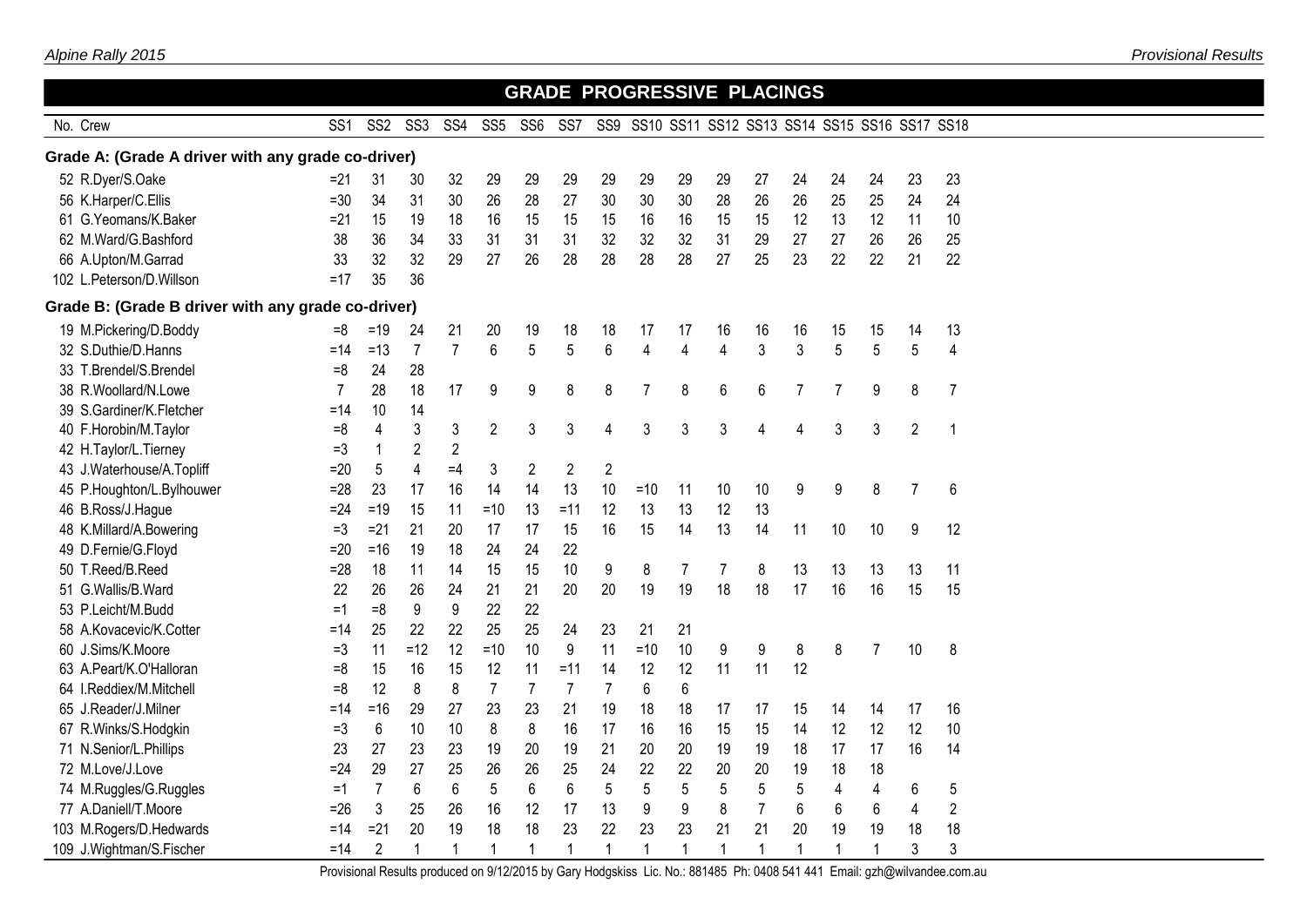|                                                    |                 |                 |                 |                |                         |                         |                 |                 | <b>GRADE PROGRESSIVE PLACINGS</b> |                |                                              |                |                |                |                         |                |                |  |
|----------------------------------------------------|-----------------|-----------------|-----------------|----------------|-------------------------|-------------------------|-----------------|-----------------|-----------------------------------|----------------|----------------------------------------------|----------------|----------------|----------------|-------------------------|----------------|----------------|--|
| No. Crew                                           | SS <sub>1</sub> | SS <sub>2</sub> | SS <sub>3</sub> | SS4            | SS <sub>5</sub>         | SS <sub>6</sub>         | SS <sub>7</sub> | SS <sub>9</sub> |                                   |                | SS10 SS11 SS12 SS13 SS14 SS15 SS16 SS17 SS18 |                |                |                |                         |                |                |  |
| Grade B: (Grade B driver with any grade co-driver) |                 |                 |                 |                |                         |                         |                 |                 |                                   |                |                                              |                |                |                |                         |                |                |  |
| 111 P.Jones/B.Jones                                | =26             | $=13$           | $=12$           | 13             | 13                      | 16                      | 14              | 15              | 14                                | 15             | 14                                           | 12             | 10             | 11             | 11                      | 11             | 9              |  |
| 112 M.Valantine/T.Valantine                        | $=8$            | $= 8$           | 5               | $=4$           | $\overline{4}$          | $\overline{\mathbf{4}}$ | $\overline{4}$  | 3               | $\overline{2}$                    | $\overline{2}$ | $\overline{2}$                               | $\overline{2}$ | $\overline{2}$ | $\overline{2}$ | $\overline{2}$          | $\mathbf{1}$   | 17             |  |
| Grade C: (Grade C driver with any grade co-driver) |                 |                 |                 |                |                         |                         |                 |                 |                                   |                |                                              |                |                |                |                         |                |                |  |
| 55 S.Alker/K.Heimsohm                              | $=18$           | 13              | 17              | 17             | 18                      | 18                      | 17              | 14              | 12                                | 10             | 9                                            | 9              | $\overline{7}$ | 7              | 7                       | 6              | 6              |  |
| 59 I.Curry/S.Curry                                 | $=18$           | $=10$           | 16              | 16             | 15                      | 16                      | 16              | 17              | 16                                | 16             | 16                                           | 16             | 13             | 12             | 12                      | 12             | 12             |  |
| 68 M.Ellis/D.Neagle                                | $=10$           | 6               | $\overline{2}$  | $\overline{2}$ | $\overline{\mathbf{4}}$ | 6                       | 6               | 5               | 5                                 | 4              | $\overline{\mathbf{4}}$                      | 5              | $\overline{4}$ | 5              | 5                       | 3              | 3              |  |
| 69 M.Arundel/S.Healey                              | $=5$            | 15              | 13              | 13             | 13                      | 13                      | 12              | 12              | 15                                | 15             | 15                                           | 15             | 11             | 10             | 10                      | 10             | 9              |  |
| 70 D.Lawrance/D.Davison                            | $=5$            | $\overline{7}$  | $=9$            | 10             | 9                       | 10                      | 10              | 11              | 11                                | 11             | 11                                           | 11             | 14             | 14             | 14                      | 13             | 13             |  |
| 73 P.Thompson/K.Hind                               | 29              | 23              | 19              | 21             | 21                      | 21                      | 21              | 21              | 21                                | 20             | 19                                           | 19             | 17             | 16             | 16                      | 15             | 15             |  |
| 75 T.Huggins/S.Huggins                             | $=25$           | 21              | 20              | 20             | 20                      | 20                      | 20              | 19              | 19                                | 19             | 20                                           | 20             | 19             | 18             | 18                      | 17             | 17             |  |
| 78 B.Field/L.Wilson                                | $=10$           |                 |                 |                |                         |                         |                 |                 |                                   |                |                                              |                |                |                |                         |                |                |  |
| 79 T.Clark/C.Seabrook                              | $=5$            | $\overline{2}$  | 8               | 8              | 5                       | 4                       | 3               | 2               | $\overline{2}$                    | $\overline{2}$ | $\overline{2}$                               | $\overline{2}$ | 5              | 4              | 4                       | 4              | 4              |  |
| 80 R.Carter/C.Oakey                                | $=3$            | $=8$            | 14              | 14             | 14                      | 14                      | 15              | 16              | 20                                | 22             | 22                                           | 22             | 20             | 19             | 19                      | 18             | 18             |  |
| 81 G.Hale/J.Pollock                                | $=3$            | 19              | 15              | 15             | 16                      | 15                      | 14              | 15              | 14                                | 13             | $=12$                                        | 13             | 12             | 13             | 13                      | 11             | 11             |  |
| 82 M.Bramble/M.Bannon                              | $=5$            | $=10$           | 4               | 5              | 3                       | $\overline{2}$          | 4               | $=3$            | 3                                 | 5              | 5                                            | 4              | 3              | 3              | 3                       | $\overline{2}$ | $\overline{2}$ |  |
| 83 T.Jordan/R.Davidson                             | =14             | 3               | 3               | 3              | $\overline{7}$          | $\overline{7}$          | $\overline{7}$  | $6\phantom{a}$  | 6                                 | 6              | $6\phantom{1}$                               | 6              | 29             | 28             | 28                      | 27             | 27             |  |
| 84 M.Trucano/H.Thaw                                | 34              |                 |                 |                |                         |                         |                 |                 |                                   |                |                                              |                |                |                |                         |                |                |  |
| 85 P.Bottomley/R.Baker                             | $=1$            | 4               | 7               | 6              | 6                       | 5                       | 5               | $=3$            | 4                                 | 3              | 3                                            | 3              | 2              | 2              | $\overline{\mathbf{c}}$ |                |                |  |
| 86 N.Testa/N.Walters                               | 9               | 16              | 11              | 9              | 10                      | 11                      | 9               | $=9$            | 9                                 | 9              | 10                                           | 10             | 9              | 9              | 9                       | 9              | 8              |  |
| 87 T.Perkins/J.Perkins                             | =10             | 17              | 22              | 22             | 23                      | 23                      | 23              | 26              | 26                                | 27             | 26                                           | 26             | 23             | 22             | 22                      | 23             | 23             |  |
| 88 T.Sullivan/D.Saltmarsh                          | $=1$            | 1               | $\mathbf{1}$    | $\mathbf{1}$   | $\mathbf 1$             | $\mathbf{1}$            | $\mathbf 1$     | $\mathbf{1}$    | $\mathbf{1}$                      | $\mathbf{1}$   | $\mathbf{1}$                                 | $\mathbf{1}$   | $\mathbf{1}$   | $\mathbf{1}$   | $\mathbf{1}$            | $\mathbf{1}$   | $\mathbf{1}$   |  |
| 89 S.Anderson/M.Stratte                            | $=22$           | 5               | 5               | 4              | $\overline{2}$          | 3                       | $\overline{2}$  | $\overline{7}$  | $\overline{7}$                    | $\overline{7}$ | $\overline{7}$                               | $\overline{7}$ |                |                |                         |                |                |  |
| 90 B.Cromarty/H.Maslin                             | $=14$           | 12              | $=9$            | 11             | 11                      | 12                      | 13              | 13              | 13                                | 12             | $=12$                                        | 12             | 8              | 8              | 8                       | $\overline{7}$ | $\overline{7}$ |  |
| 91 D.Allwright/S.Allwright                         | $=25$           | 24              | 23              | 24             | 24                      | 24                      | 25              | 24              | 24                                | 24             | 24                                           | 24             | 22             | 21             | 21                      | 20             | 20             |  |
| 92 I.Morris/A.Molocznyk                            | 32              | 25              | 24              | 23             | 28                      | 27                      | 27              | 27              | 27                                | 26             | 27                                           | 27             | 24             | 23             | 23                      | 22             | 21             |  |
| 93 S.IIsley/R.McKenzie                             | 28              | 22              | 26              | 27             | 26                      | 26                      | 26              | 25              | 25                                | 25             | 25                                           | 25             | 25             | 24             | 24                      | 21             | 22             |  |
| 94 E.Martin/P.Neal                                 | =14             | 31              | 27              | 26             | 19                      | 19                      | 19              | 20              | 18                                | 18             | 18                                           | 18             | 16             | 15             | 15                      | 14             | 14             |  |
| 95 R.Cranston/R.Opie                               | $=22$           | 28              | 28              | 28             | 29                      | 29                      | 29              |                 |                                   |                |                                              |                |                |                |                         |                |                |  |
| 96 G.Howard/M.Loxton                               | 30              | 26              | 25              | 25             | 25                      | 25                      | 24              | 23              | 23                                | 23             | 23                                           | 23             | 21             | 20             | 20                      | 19             | 19             |  |
| 97 B.Catt/B.Thomas                                 | $=18$           | 18              | 18              | 18             | 22                      | 22                      | 22              | 22              | 22                                | 21             | 21                                           | 21             | 18             | 17             | 17                      | 16             | 16             |  |
| 98 C.McLean/C.McLean                               | 31              | 27              | 29              | 29             | 27                      | 28                      | 28              | 28              | 28                                | 28             | 28                                           | 28             | 26             | 25             | 25                      | 24             | 24             |  |
| 100 K.Day/A.Lawarik                                | 33              | 29              | 30              | 30             | 30                      | 31                      | 30              | 29              | 29                                | 29             | 29                                           | 29             | 27             | 26             | 26                      | 25             | 25             |  |
| 101 P.Hunter/L.Hunter                              | $=22$           | $=8$            | 12              | 12             | 12                      | 9                       | 11              | $=9$            | 8                                 | 8              | 8                                            | 8              | 6              | 6              | 6                       | 5              | 5              |  |
| 104 J.Ellis/A.Sietsma                              | $=25$           | 30              | 31              | 31             | 31                      | 30                      | 31              | 30              | 30                                | 30             | 30                                           | 30             | 28             | 27             | 27                      | 26             | 26             |  |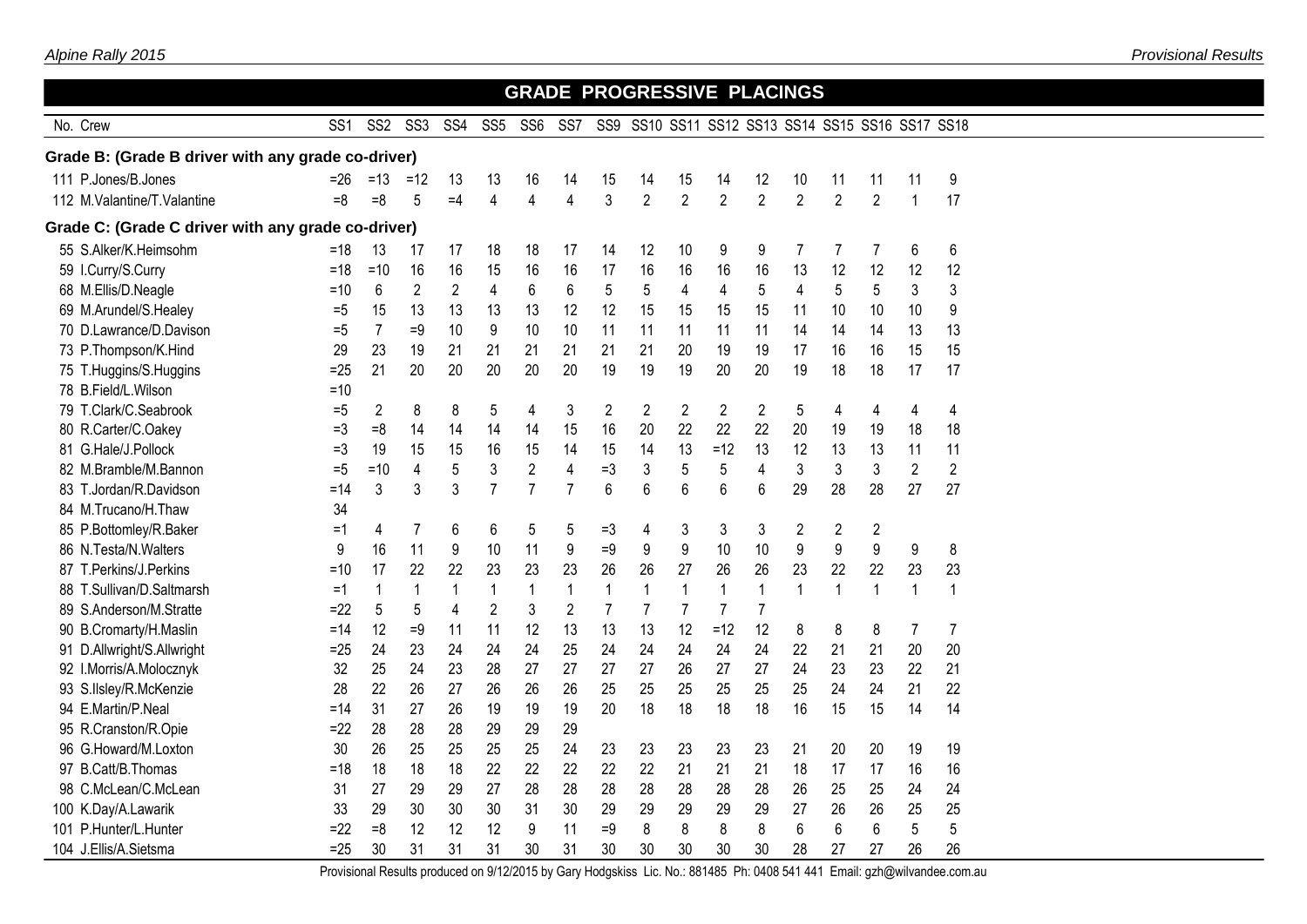|                                                    |                 |      |                 |    |    |      |    |    |                      |    |    | GRADE PROGRESSIVE PLACINGS |      |    |      |                                                                          |
|----------------------------------------------------|-----------------|------|-----------------|----|----|------|----|----|----------------------|----|----|----------------------------|------|----|------|--------------------------------------------------------------------------|
| No. Crew                                           | SS <sub>1</sub> |      |                 |    |    |      |    |    |                      |    |    |                            |      |    |      | SS2 SS3 SS4 SS5 SS6 SS7 SS9 SS10 SS11 SS12 SS13 SS14 SS15 SS16 SS17 SS18 |
| Grade C: (Grade C driver with any grade co-driver) |                 |      |                 |    |    |      |    |    |                      |    |    |                            |      |    |      |                                                                          |
| 105 G.Carruthers/S.Carruthers                      |                 |      | $= 18$ 32 32 32 |    |    |      |    |    | 32 32 32 31 31 31 31 |    |    | 31 30                      | - 29 | 29 | - 28 | - 28                                                                     |
| 106 A.Artamonov/G.Bonch-Osmolovskiy                |                 |      | $= 10$ 14 6 7   |    | 8  | 8    | 8  | 8  | 10                   | 14 | 14 | 14 10                      | 11   | 11 | -8   | $-10$                                                                    |
| 110 B.Canny/D.Norman                               | $=14$           | - 20 | - 21            | 19 | 17 | - 17 | 18 | 18 | - 17                 |    |    | - 15                       |      |    |      |                                                                          |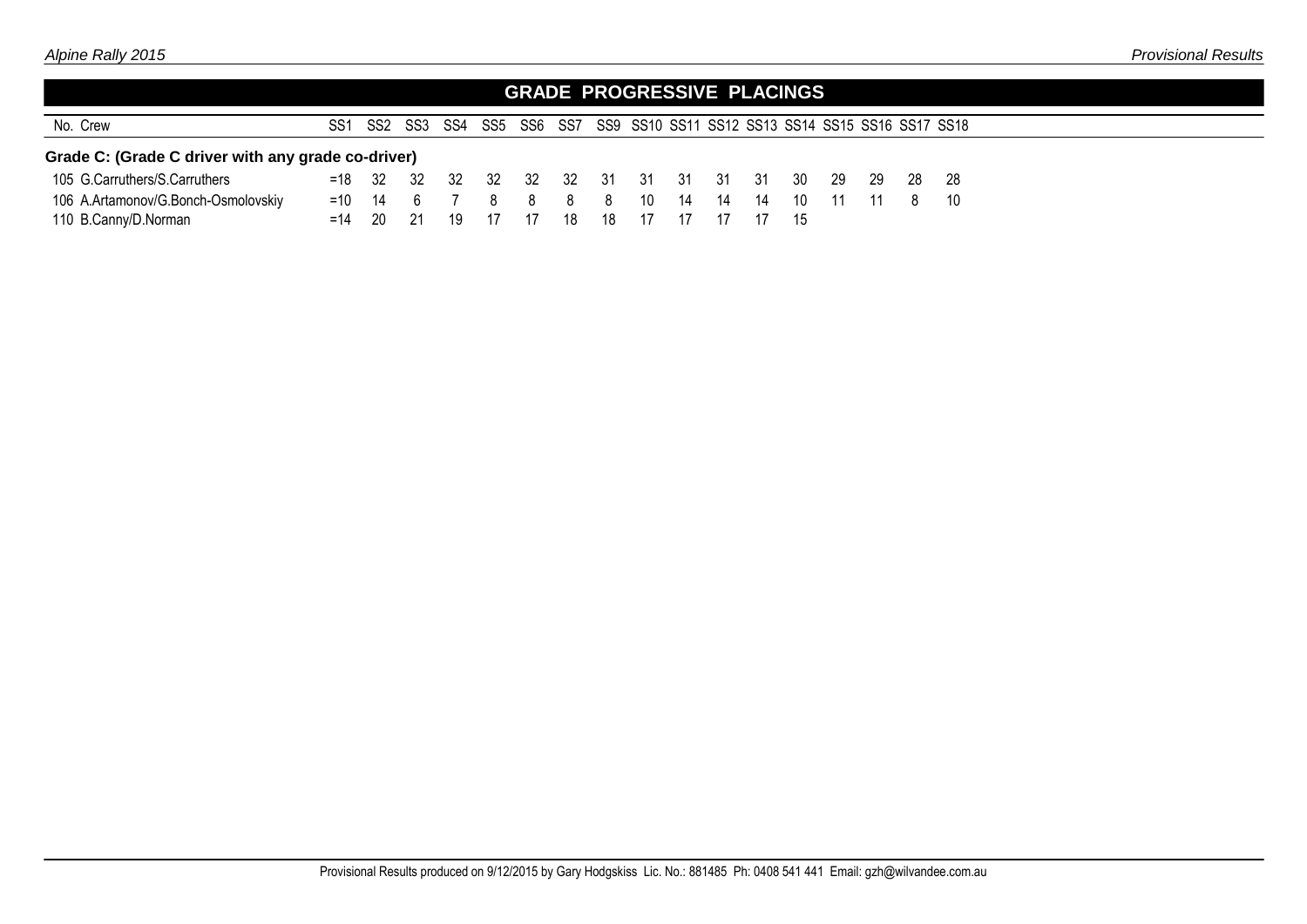|                                   |                             | <b>CLASS PROGRESSIVE PLACINGS</b> |                |                |                |                  |                |                |                                                                              |                |                |                         |                |                |                |                |                         |                |  |
|-----------------------------------|-----------------------------|-----------------------------------|----------------|----------------|----------------|------------------|----------------|----------------|------------------------------------------------------------------------------|----------------|----------------|-------------------------|----------------|----------------|----------------|----------------|-------------------------|----------------|--|
| No. Crew                          | Car                         |                                   |                |                |                |                  |                |                | SS1 SS2 SS3 SS4 SS5 SS6 SS7 SS9 SS10 SS11 SS12 SS13 SS14 SS15 SS16 SS17 SS18 |                |                |                         |                |                |                |                |                         |                |  |
| <b>Classic: Classic Rally Car</b> |                             |                                   |                |                |                |                  |                |                |                                                                              |                |                |                         |                |                |                |                |                         |                |  |
| 1 J.David/G.Geelan                | Porsche 911                 | $=2$                              | $\overline{2}$ | $\overline{2}$ | $\overline{2}$ | $\overline{2}$   | $\overline{2}$ | $\overline{2}$ | 3                                                                            | $\overline{2}$ | $\overline{2}$ | 2                       | $\overline{2}$ |                |                |                |                         |                |  |
| 4 M.Boaden/N.Corliss              | Ford Escort                 | $=4$                              | $=8$           | 5              |                |                  |                |                |                                                                              |                |                |                         |                |                |                |                |                         |                |  |
| 5 L.Sytema/A.Wright               | Ford Escort Mk 2            | $=2$                              | $\mathbf{1}$   | $\mathbf 1$    | 1              |                  |                | 1              | 1                                                                            |                |                |                         |                |                |                |                |                         | -1             |  |
| 7 C.Badenoch/A.Dunbar             | <b>Toyota Celica</b>        | 8                                 | 10             | 9              | 8              | 8                | 8              | 9              | 8                                                                            | $\overline{7}$ | $\overline{7}$ | $\overline{7}$          | 6              | $\overline{4}$ | 4              | $\overline{2}$ | 3                       | 3              |  |
| 17 G.Walker/C.Seabrook            | Ford Escort RS1800          |                                   | 4              | 4              | $\overline{4}$ | 10               | 10             | 8              | 6                                                                            | 6              | 6              | 6                       | 5              | 3              | $\overline{2}$ | $\mathfrak{Z}$ | $\mathbf{2}$            | $\overline{2}$ |  |
| 18 N.Schey/S.Middleton            | Ford Escort RS1800          | 16                                | 3              | 3              | 3              | 3                | 3              | 3              | $\overline{2}$                                                               | 3              | 3              | $\overline{\mathbf{4}}$ | 13             | 12             | 13             | 13             | 12                      | 12             |  |
| 19 M.Pickering/D.Boddy            | Datsun 240Z                 | $=9$                              | 11             | 14             | 12             | 12               | 12             | 12             | 12                                                                           | 12             | 12             | 12                      | 10             | 8              | 8              | 8              | $\,8\,$                 | $\overline{7}$ |  |
| 20 W.Mason/D.Reed                 | Ford Escort                 | $=4$                              | 6              | $=6$           | 6              | 5                | 5              | 5              | 10                                                                           | 10             | 10             | 10                      | 8              | 6              | 6              | $6\phantom{1}$ | 6                       | $6\phantom{a}$ |  |
| 21 B.Lowe/H.Lowe                  | Holden Commodore            | 17                                | 13             | 11             | 10             | 9                | 9              | 10             | 9                                                                            | 9              | 9              | 9                       |                |                |                |                |                         |                |  |
| 23 I.Hill/P.Bonser                | Ford Escort BDA             | $=9$                              | $=8$           | $=6$           | 5              | 4                | $\overline{4}$ | 4              | $\overline{4}$                                                               | 4              | 4              | 3                       | $\mathfrak{Z}$ |                |                |                |                         |                |  |
| 25 E.Mulligan/C.Kelly             | Ford Escort Mk 2            | $=4$                              | $\overline{7}$ | 10             | 9              | $\overline{7}$   | $\overline{7}$ | $\overline{7}$ | $\overline{7}$                                                               | 8              | 8              | 8                       | $\overline{7}$ | 5              | 5              | 5              | 5                       | 5              |  |
| 58 A.Kovacevic/K.Cotter           | Fiat 131 Abarth             | $=12$                             | 12             | 13             | 13             | 15               | 15             | 15             | 15                                                                           | 15             | 15             |                         |                |                |                |                |                         |                |  |
| 68 M.Ellis/D.Neagle               | Datsun Stanza               | $=14$                             | 14             | 12             | 11             | 11               | 11             | 11             | 11                                                                           | 11             | 11             | 11                      | 9              | 7              | 7              | 7              | $\overline{7}$          | 8              |  |
| 69 M.Arundel/S.Healey             | Ford Mustang                | $=9$                              | 15             | 16             | 15             | 14               | 14             | 14             | 14                                                                           | 14             | 14             | 14                      | 12             | 10             | 10             | 10             | 10                      | 10             |  |
| 72 M.Love/J.Love                  | Mazda RX7                   | 18                                | 17             | 17             | 16             | 17               | 17             | 17             | 17                                                                           | 17             | 17             | 16                      | 15             | 13             | 12             | 12             |                         |                |  |
| 74 M.Ruggles/G.Ruggles            | Triumph TR7 V8              | $=4$                              | 5              | 8              | $\overline{7}$ | 6                | $6\phantom{1}$ | 6              | 5                                                                            | 5              | 5              | 5                       | 4              | $\overline{2}$ | 3              | $\overline{4}$ | 4                       | $\overline{4}$ |  |
| 78 B.Field/L.Wilson               | Mercedes-Benz 280           | $=14$                             |                |                |                |                  |                |                |                                                                              |                |                |                         |                |                |                |                |                         |                |  |
| 86 N.Testa/N.Walters              | Nissan 240 RS               | $=12$                             | 16             | 15             | 14             | 13               | 13             | 13             | 13                                                                           | 13             | 13             | 13                      | 11             | 9              | 9              | 9              | 9                       | 9              |  |
| 92 I.Morris/A.Molocznyk           | Alfa Romeo GTV              | 19                                | 18             | 18             | 17             | 16               | 16             | 16             | 16                                                                           | 16             | 16             | 15                      | 14             | 11             | 11             | 11             | 11                      | 11             |  |
| <b>Club: Club Rally Car</b>       |                             |                                   |                |                |                |                  |                |                |                                                                              |                |                |                         |                |                |                |                |                         |                |  |
| 6 M.Conway/J.Cole                 | Ford Escort RS1800          | $=1$                              | 13             | 13             | 12             | 12               |                |                |                                                                              |                |                |                         |                |                |                |                |                         |                |  |
| 8 J.Monkhouse/D.Moscatt           | Datsun 180B SSS             | $=3$                              | $\mathbf{1}$   | $\overline{2}$ | $\overline{2}$ | $\overline{2}$   | $\overline{2}$ | $\overline{2}$ | $\mathbf{2}$                                                                 | $\overline{2}$ | $\overline{c}$ | -1                      | -1             | -1             |                | -1             | $\mathbf 1$             | -1             |  |
| 11 J.Robison/D.McShane            | Datsun 1600                 | $=6$                              | 14             | 14             | 14             | 14               | 12             | 12             | 12                                                                           | 11             | 11             | 10                      | 10             | 10             | 10             | 10             | 10                      |                |  |
| 14 C.Stewart/A.Ritson             | Datsun 1600                 | $=3$                              | $\mathsf 3$    | 3              | 3              | 3                | 3              | 3              | 3                                                                            | 3              | 3              | $\overline{2}$          | $\overline{2}$ | $\overline{2}$ | 3              | 3              | $6\phantom{1}$          | 9              |  |
| 15 K.Barrett/D.Guest              | Plymouth Fire Arrow replica | $=1$                              | $\overline{2}$ | $\mathbf{1}$   | $\mathbf{1}$   |                  | 1              | $\mathbf 1$    | $\mathbf{1}$                                                                 | $\mathbf 1$    | $\mathbf{1}$   |                         |                |                |                |                |                         |                |  |
| 16 A.Travis/D.Travis              | Nissan Silvia               | $=8$                              | 6              | 5              | $\overline{4}$ | 4                | 4              | $\overline{4}$ | $\overline{\mathbf{4}}$                                                      | 4              | 4              | 3                       | 3              | 3              | 2              | $\overline{c}$ | $\overline{c}$          | $\overline{2}$ |  |
| 27 S.Lawless/D.O'Connor           | Ford Escort Mk 2            | 13                                | 5              | 6              | 6              | $6\phantom{1}6$  | 8              | 8              | 8                                                                            | $\overline{7}$ | $\overline{7}$ | 6                       | 6              | 6              | 6              | $6\phantom{1}$ | $\overline{\mathbf{4}}$ | $\overline{4}$ |  |
| 29 N.Whittenbury/D.Rudham         | Datsun 180B                 | 5                                 | $\overline{7}$ | 12             | 13             | 13               | 13             | 13             | 13                                                                           | 12             | 12             | 11                      | 11             | 11             | 11             | 11             | 11                      | 10             |  |
| 43 J.Waterhouse/A.Topliff         | Datsun 120Y                 | 11                                | 4              | $\overline{4}$ | 5              | 5                | 5              | 5              | 5                                                                            |                |                |                         |                |                |                |                |                         |                |  |
| 79 T.Clark/C.Seabrook             | Volkswagen Golf             | $= 8$                             | 8              | 8              | 8              | 8                | $\overline{7}$ | 6              | 6                                                                            | 5              | 5              | 4                       | 4              | 5              | 5              | 5              | 5                       | 5              |  |
| 80 R.Carter/C.Oakey               | Datsun Stanza               | $=6$                              | 9              | 9              | 9              | $\boldsymbol{9}$ | 9              | 9              | 9                                                                            | 9              | 9              | 8                       | 8              | $\,8\,$        | 8              | 8              | 8                       | $\overline{7}$ |  |
| 82 M.Bramble/M.Bannon             | Nissan Bluebird             | $= 8$                             | 10             | $\overline{7}$ | $\overline{7}$ | $\overline{7}$   | 6              | $\overline{7}$ | $\overline{7}$                                                               | 6              | 6              | 5                       | 5              | $\overline{4}$ | $\overline{4}$ | $\overline{4}$ | 3                       | $\mathfrak{Z}$ |  |
| 94 E.Martin/P.Neal                | Mazda RX7                   | 12                                | 12             | 10             | 10             | 10               | 10             | 10             | 10                                                                           | 8              | 8              | $\overline{7}$          | $\overline{7}$ | $\overline{7}$ | $\overline{7}$ | $\overline{7}$ | $\overline{7}$          | 6              |  |
| 100 K.Day/A.Lawarik               | <b>Toyota Celica</b>        | 14                                | 11             | 11             | 11             | 11               | 11             | 11             | 11                                                                           | 10             | 10             | 9                       | 9              | 9              | 9              | 9              | 9                       | 8              |  |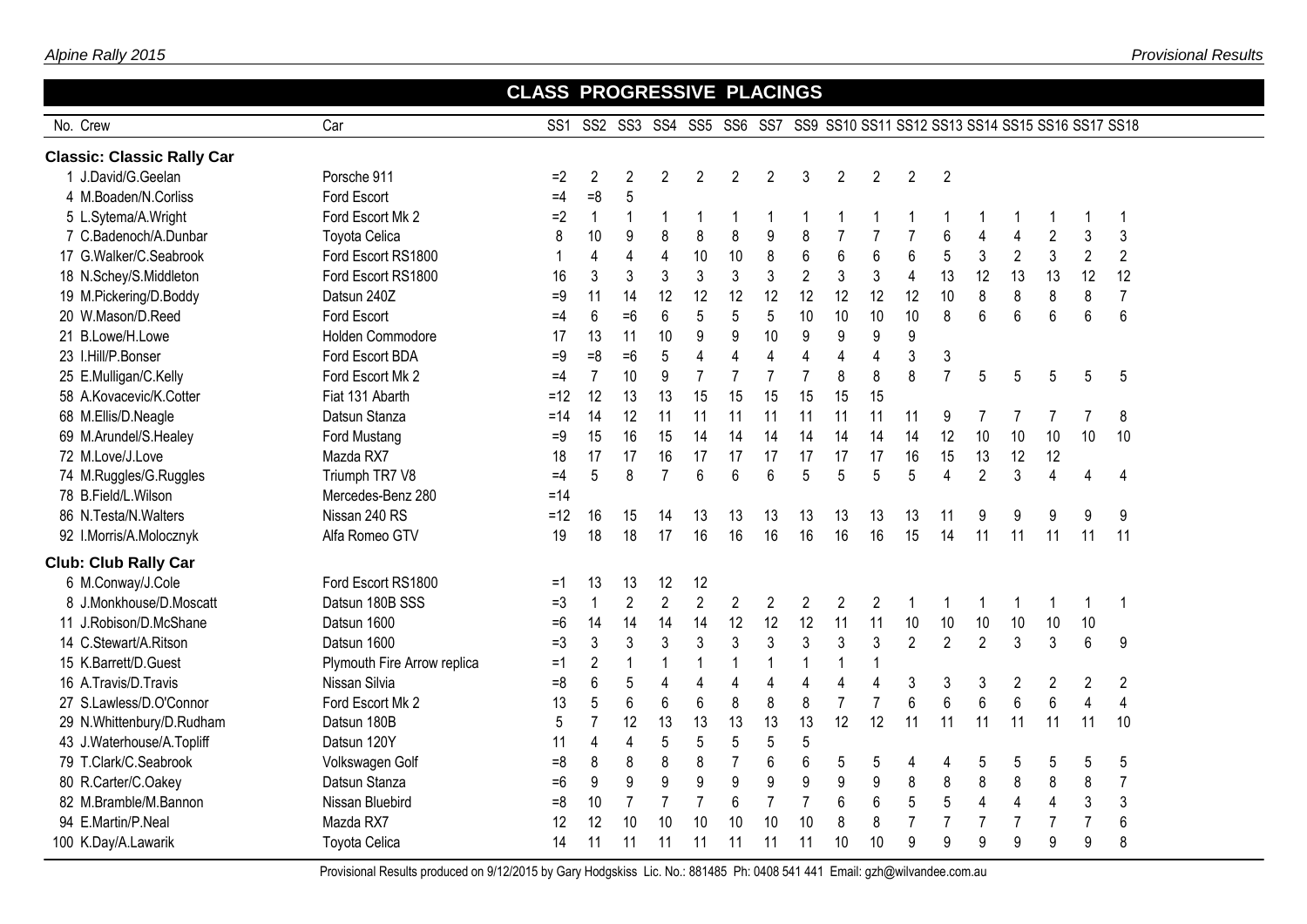No. Crew

|     | <b>CLASS PROGRESSIVE PLACINGS</b> |     |  |  |  |                                                                      |  |
|-----|-----------------------------------|-----|--|--|--|----------------------------------------------------------------------|--|
| Car | SS1                               | SS2 |  |  |  | SS3 SS4 SS5 SS6 SS7 SS9 SS10 SS11 SS12 SS13 SS14 SS15 SS16 SS17 SS18 |  |
|     |                                   |     |  |  |  |                                                                      |  |

| H68: Historic Pre-1968        |                        |       |      |    |    |    |   |                |   |    |    |   |   |   |   |   |                |   |
|-------------------------------|------------------------|-------|------|----|----|----|---|----------------|---|----|----|---|---|---|---|---|----------------|---|
| 49 D.Fernie/G.Floyd           | Datsun P510 Bluebird   | =1    |      | 2  | 2  |    | 2 | $\overline{2}$ |   |    |    |   |   |   |   |   |                |   |
| 50 T.Reed/B.Reed              | Ford Falcon GT         | 5     |      |    |    |    |   |                |   |    |    |   |   |   |   |   |                |   |
| 87 T.Perkins/J.Perkins        | Ford Cortina GT        | =1    | 3    | 3  | 3  | 3  | 3 | 3              |   |    |    |   |   |   |   |   | 2              |   |
| 104 J.Ellis/A.Sietsma         | Fiat 1500 Mk III       | 4     |      | 4  | 4  |    | 4 |                | 3 | 3  | 3. | 3 | 3 | 3 | 3 | 3 | 3              | 3 |
| 105 G.Carruthers/S.Carruthers | Ford Falcon XR GT      | 3     | 5    | 5  | 5  | 5. | 5 | 5              | 4 | 4  |    | 4 |   | 4 | 4 |   | 4              | 4 |
| <b>H81: Historic 1968-80</b>  |                        |       |      |    |    |    |   |                |   |    |    |   |   |   |   |   |                |   |
| 31 D.Officer/K.Officer        | Mitsubishi Colt Galant | $= 5$ |      |    |    |    |   |                |   |    |    |   |   |   | 2 |   |                |   |
| 33 T.Brendel/S.Brendel        | Ford Escort Mk 2       | 4     | 5    | 9  |    |    |   |                |   |    |    |   |   |   |   |   |                |   |
| 36 S.Ashton/R.Nixon           | Mitsubishi Galant      | 10    | 11   | 10 | 8  | 5. | 4 | 3              | 3 | 3  | 3  | 3 | 3 | 3 | 3 | 3 | $\overline{2}$ |   |
| 37 J.Wald/T.Dewhurst          | Datsun Stanza          | 9     |      |    |    |    |   |                |   |    |    |   |   |   |   |   |                |   |
| 52 R.Dyer/S.Oake              | Porsche 911 SC         | $=2$  | 3    | 3  | 9  | 6  | 6 | 6              | 5 | 5. |    | 6 | 6 | 5 | 4 |   | 4              | 4 |
| 56 K.Harper/C.Ellis           | Ford Escort Mk1 RS2000 | $= 5$ | $=6$ | 5  | 4  | 3  | 5 | 4              | 6 | 6  | 6  | 5 | 5 | 6 | 6 | 6 | 5              |   |
| 59 I.Curry/S.Curry            | Datsun 1600            |       | 8    | 8  |    |    | 8 | 8              | 8 | 8  | 8  | 8 | 8 | 8 |   |   |                | 6 |
| 73 P.Thompson/K.Hind          | Toyota Celica          | 11    | 10   | 11 | 10 | 9  | 9 | 9              | 9 | 9  | 9  | 9 | 9 | 9 | 9 | 9 | 8              | 8 |
| 81 G.Hale/J.Pollock           | Volkswagen Golf GLS    | $=2$  | 9    |    | 6  |    |   |                |   |    |    |   |   |   | 8 | 8 | 6              | 5 |
| 85 P.Bottomley/R.Baker        | Porsche 911            |       |      | 4  | 3  |    | 2 |                |   |    |    |   |   | າ |   |   |                |   |
| 101 P.Hunter/L.Hunter         | Datsun Stanza          | 8     | $=6$ | 6  | 5  |    |   | 5              |   |    |    |   |   |   |   |   | 3              |   |

## **CLASS**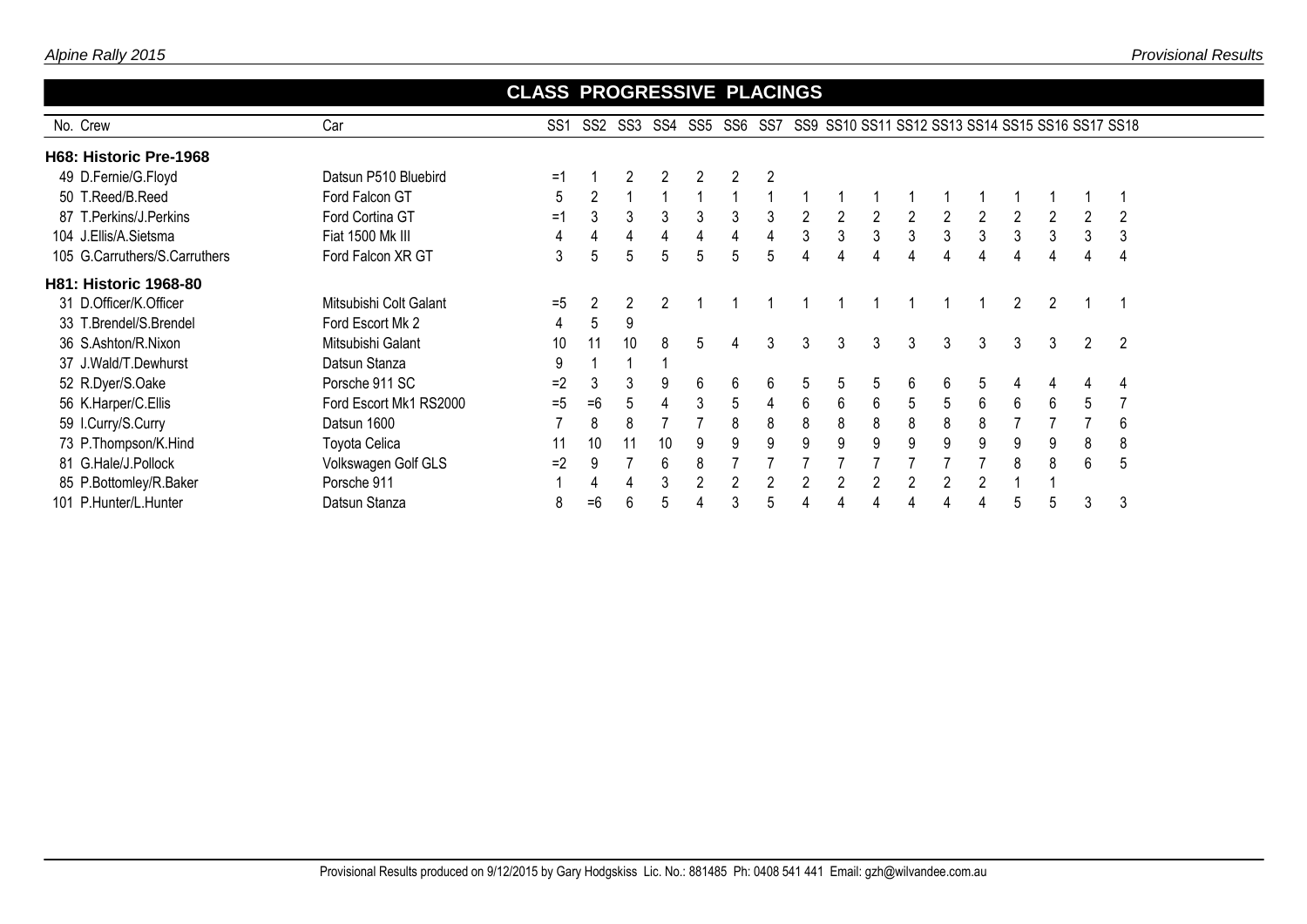|                             |                       | <b>CLASS PROGRESSIVE PLACINGS</b> |        |                |                          |                |                |                |                |                                                                          |                |                |                 |                |                |                |                |                |  |
|-----------------------------|-----------------------|-----------------------------------|--------|----------------|--------------------------|----------------|----------------|----------------|----------------|--------------------------------------------------------------------------|----------------|----------------|-----------------|----------------|----------------|----------------|----------------|----------------|--|
| No. Crew                    | Car                   | SS <sub>1</sub>                   |        |                |                          |                |                |                |                | SS2 SS3 SS4 SS5 SS6 SS7 SS9 SS10 SS11 SS12 SS13 SS14 SS15 SS16 SS17 SS18 |                |                |                 |                |                |                |                |                |  |
| P81: PRC Pre-1981           |                       |                                   |        |                |                          |                |                |                |                |                                                                          |                |                |                 |                |                |                |                |                |  |
| 3 W.Hoy/A.Bennett           | Datsun 260Z           |                                   | 2      | 3              | 2                        | $\overline{2}$ | 2              | -1             | 1              |                                                                          | 1              |                | -1              |                | 1              | 1              |                | 1              |  |
| 24 N.Cuthbert/J.Sargeant    | Datsun 200B           | 26                                | 28     | 28             | 27                       | 26             | 25             | 23             | 22             | 22                                                                       | 22             | 21             | 21              | 18             | 14             | 14             | 14             | 12             |  |
| 32 S.Duthie/D.Hanns         | Datsun 180B SSS       | $=13$                             | $=13$  | $\overline{7}$ | $\overline{7}$           | $\overline{7}$ | 6              | 5              | 5              | 5                                                                        | 5              | 5              | $\overline{4}$  | 4              | 6              | 6              | $\overline{7}$ | 6              |  |
| 39 S.Gardiner/K.Fletcher    | Datsun P510           | $=13$                             | 9      | 13             |                          |                |                |                |                |                                                                          |                |                |                 |                |                |                |                |                |  |
| 40 F.Horobin/M.Taylor       | Datsun 180B           | $=7$                              |        | $\overline{2}$ | 3                        | 3              | 3              | 3              | 4              | 4                                                                        | 4              | 4              | 5               | 5              | 4              | 4              | 3              | 2              |  |
| 41 J.Davies/D.Booker        | Datsun 1600           | $= 5$                             | 6      | 6              | 6                        | 4              | $\overline{7}$ |                | 6              | 6                                                                        | 6              | 6              | $6\phantom{1}6$ | 9              | 18             | 20             | 20             | 20             |  |
| 44 D.Burn/S.Dunbar          | Mitsubishi Galant     | $=7$                              | 11     | 9              | 8                        | 9              | 9              | 9              | 9              | 9                                                                        | 9              | 8              | 9               | 8              | 8              | 8              | 8              | $\overline{7}$ |  |
| 45 P.Houghton/L.Bylhouwer   | Datsun 1600           | 25                                | 19     | 15             | 14                       | 13             | 13             | 12             | 10             | $=11$                                                                    | 12             | 11             | 11              | 11             | 10             | 10             | 9              | 8              |  |
| 48 K.Millard/A.Bowering     | Datsun 1600           | $=$ 3                             | 17     | 17             | 15                       | 15             | 15             | 14             | 15             | 15                                                                       | 14             | 13             | 14              | 13             | 11             | 11             | 10             | 11             |  |
| 53 P.Leicht/M.Budd          | Datsun 1600           | $\overline{2}$                    | $=7$   | 10             | 10                       | 21             | 21             |                |                |                                                                          |                |                |                 |                |                |                |                |                |  |
| 55 S.Alker/K.Heimsohm       | Datsun 180B           | $=19$                             | 23     | 23             | 22                       | 22             | 22             | 21             | 21             | 20                                                                       | 19             | 18             | 18              | 17             | 16             | 16             | 16             | 15             |  |
| 60 J.Sims/K.Moore           | Datsun 180B           | $=$ 3                             | 10     | $=11$          | 11                       | 10             | 10             | 10             | 11             | $=11$                                                                    | 11             | 10             | 10              | 10             | 9              | 9              | 11             | 9              |  |
| 61 G.Yeomans/K.Baker        | Datsun 1600           | $= 5$                             | 5      | 5              | 5                        | 6              | 5              | 6              | $\overline{7}$ |                                                                          | 7              | 7              | $\overline{7}$  | 6              | 5              | 5              | 6              | 4              |  |
| 62 M.Ward/G.Bashford        | <b>Toyota Corolla</b> | 24                                | 27     | 25             | 24                       | 23             | 23             | 22             | 23             | 23                                                                       | 23             | 22             | 22              | 21             | 20             | 19             | 19             | 19             |  |
| 63 A.Peart/K.O'Halloran     | Datsun 260Z           | $=7$                              | 15     | 14             | 13                       | 11             | 11             | 11             | 13             | 13                                                                       | 13             | 12             | 12              | 14             |                |                |                |                |  |
| 64 I.Reddiex/M.Mitchell     | <b>Toyota Celica</b>  | $=7$                              | 12     | 8              | 9                        | 8              | 8              | 8              | 8              | 8                                                                        | 8              |                |                 |                |                |                |                |                |  |
| 66 A.Upton/M.Garrad         | Nissan Skyline        | 16                                | 18     | 22             | 18                       | 20             | 20             | 19             | 18             | 18                                                                       | 18             | 16             | 16              | 15             | 13             | 13             | 13             | 13             |  |
| 70 D.Lawrance/D.Davison     | Datsun 1600           | $=7$                              | 20     | $=20$          | 19                       | 18             | 18             | 18             | 19             | 19                                                                       | 20             | 19             | 19              | 20             | 19             | 18             | 18             | 17             |  |
| 71 N.Senior/L.Phillips      | Chrysler Galant       | $=19$                             | $= 21$ | 18             | 17                       | 17             | 17             | 17             | 17             | 17                                                                       | 17             | 17             | 17              | 16             | 15             | 15             | 15             | 14             |  |
| 77 A.Daniell/T.Moore        | Datsun Stanza         | $=21$                             | 3      | 19             | 21                       | 14             | 12             | 15             | 12             | 10                                                                       | 10             | 9              | 8               | $\overline{7}$ | $\overline{7}$ | $\overline{7}$ | 5              | 3              |  |
| 83 T.Jordan/R.Davidson      | Triumph 2500          | $=17$                             | 16     | 16             | 16                       | 16             | 16             | 16             | 16             | 16                                                                       | 16             | 15             | 15              | 25             | 24             | 24             | 24             | 24             |  |
| 84 M.Trucano/H.Thaw         | Datsun Sunny          | 29                                |        |                |                          |                |                |                |                |                                                                          |                |                |                 |                |                |                |                |                |  |
| 90 B.Cromarty/H.Maslin      | Chrysler Lancer LB    | $=17$                             | $=21$  | $=20$          | 20                       | 19             | 19             | 20             | 20             | 21                                                                       | 21             | 20             | 20              | 19             | 17             | 17             | 17             | 16             |  |
| 93 S.IIsley/R.McKenzie      | <b>Toyota Celica</b>  | 23                                | 24     | 26             | 25                       | 25             | 26             | 25             | 25             | 25                                                                       | 25             | 24             | 24              | 23             | 22             | 22             | 22             | 22             |  |
| 96 G.Howard/M.Loxton        | Toyota Celica RA 40   | 27                                | 25     | 24             | 23                       | 24             | 24             | 24             | 24             | 24                                                                       | 24             | 23             | 23              | 22             | 21             | 21             | 21             | 21             |  |
| 98 C.McLean/C.McLean        | <b>Toyota Corolla</b> | 28                                | 26     | 27             | 26                       | 27             | 27             | 26             | 26             | 26                                                                       | 26             | 25             | 25              | 24             | 23             | 23             | 23             | 23             |  |
| 109 J.Wightman/S.Fischer    | Datsun 280Z           | $=13$                             |        | $\overline{1}$ | $\overline{\phantom{a}}$ | 1              | 1              | $\overline{2}$ | $\overline{2}$ | $\overline{2}$                                                           | $\overline{2}$ | $\overline{2}$ | $\overline{2}$  | $\overline{2}$ | $\overline{2}$ | $\overline{2}$ | 4              | 5              |  |
| 111 P.Jones/B.Jones         | Datsun 180B           | $=21$                             | $=13$  | $=11$          | 12                       | 12             | 14             | 13             | 14             | 14                                                                       | 15             | 14             | 13              | 12             | 12             | 12             | 12             | 10             |  |
| 112 M.Valantine/T.Valantine | Datsun 1600           | $=7$                              | $=7$   | 4              | 4                        | 5              | Δ              | 4              | 3              | 3                                                                        | 3              | 3              | 3               | 3              | 3              | 3              | $\overline{2}$ | 18             |  |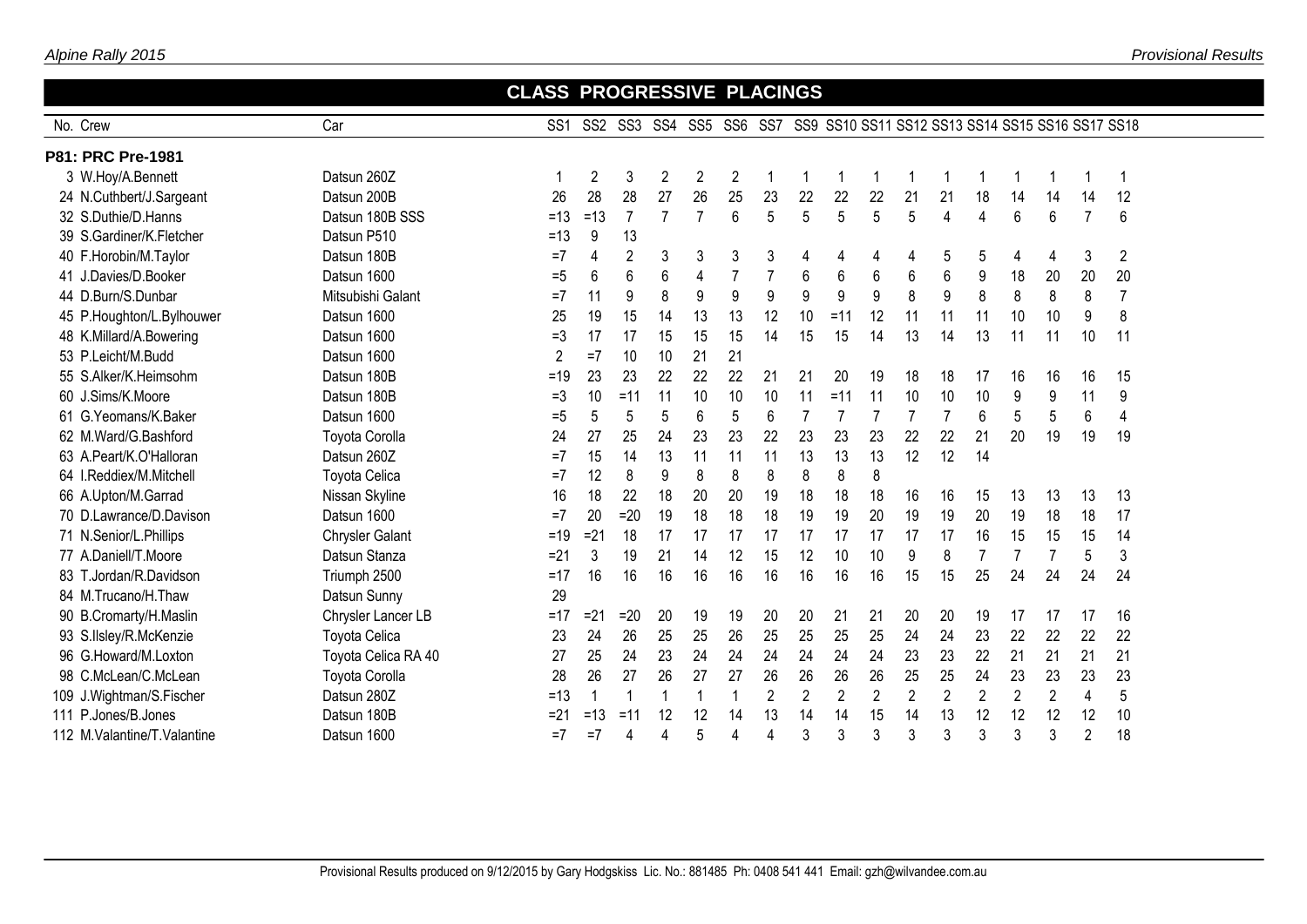|                                     |                                | <b>CLASS PROGRESSIVE PLACINGS</b> |                 |                |                |                     |                |                |                |            |                |                |                |                |                                                  |                |    |                |
|-------------------------------------|--------------------------------|-----------------------------------|-----------------|----------------|----------------|---------------------|----------------|----------------|----------------|------------|----------------|----------------|----------------|----------------|--------------------------------------------------|----------------|----|----------------|
| No. Crew                            | Car                            | SS <sub>1</sub>                   | SS <sub>2</sub> |                |                | SS3 SS4 SS5 SS6 SS7 |                |                |                |            |                |                |                |                | SS9 SS10 SS11 SS12 SS13 SS14 SS15 SS16 SS17 SS18 |                |    |                |
| PM: PRC Post-1980                   |                                |                                   |                 |                |                |                     |                |                |                |            |                |                |                |                |                                                  |                |    |                |
| 2 A.Friend/M.Canning                | Nissan Silvia                  |                                   | 6               |                |                |                     |                |                |                |            |                |                |                |                |                                                  |                |    |                |
| 9 B.Middleton/A.Benefield           | <b>Honda Civic</b>             | $=5$                              | 4               | 6              | 6              |                     |                |                |                |            |                |                |                |                |                                                  |                |    |                |
| 10 B.Semmens/D.Parry                | Nissan 200SX RV S12            | $= 5$                             |                 |                |                |                     |                |                |                |            |                |                |                |                |                                                  |                |    |                |
| 22 I.Menzies/R.McGowan              | Ford Falcon XR8                | $=14$                             | 10              |                |                | 17                  | 16             | 14             | 12             | 11         | 11             | 11             | 10             | 9              | 9                                                | 9              | 9  | 8              |
| 28 T.Quinn/N.Tillet                 | BMW <sub>M3</sub>              | 4                                 | 9               | 10             | 9              | 5                   | 5              | 5              | 5              | 5          | 5              | 5              | 5              | 5              | 5                                                | $\overline{5}$ | 5  | 4              |
| 30 S.Porter/T.Robinson              | Mazda RX7                      | $=2$                              | 5               | $=4$           | $\overline{4}$ | 3                   | $\overline{4}$ | 4              | 4              | 4          | $\overline{4}$ | $\overline{4}$ | $\overline{4}$ | $\overline{4}$ | 4                                                | 4              | 3  | 3              |
| 34 R.Woollard/R.Parry               | Mazda RX7                      | $=2$                              | $=2$            | $\overline{2}$ | $\overline{2}$ | $\mathbf{2}$        | $\overline{2}$ | $\overline{2}$ | $\overline{2}$ | $\sqrt{2}$ | $\overline{2}$ | $\overline{2}$ | $\overline{2}$ | $\overline{2}$ | $\overline{2}$                                   | $\overline{2}$ | 4  | 10             |
| 35 M.Lee/C.Elliott                  | Holden Commodore VH            | $=11$                             | 13              | 13             | 13             | 10                  | 10             | 9              | 8              | 8          | 8              | 8              | 8              | 8              | 8                                                | $\overline{7}$ |    | 6              |
| 38 R. Woollard/N. Lowe              | Datsun Bluebird                | $=11$                             | 19              | 12             | 12             | 8                   | 8              | 6              | 6              | 6          | 6              | 6              | $6\phantom{.}$ | 6              | 6                                                | 8              | 8  | 7              |
| 42 H.Taylor/L.Tierney               | Datsun Bluebird                | $=5$                              | $=2$            | $=4$           | 5              |                     |                |                |                |            |                |                |                |                |                                                  |                |    |                |
| 46 B.Ross/J.Hague                   | Holden Commodore VS            | 21                                | 14              | 11             | 11             | 9                   | 9              | 8              | 9              | 9          | 9              | 9              | 9              |                |                                                  |                |    |                |
| 47 B.van Eck/J.Thornburn            | Toyota Altezza                 | $=11$                             | 7               | 3              | 3              | $\overline{4}$      | 3              | 3              | 3              | 3          | 3              | $\mathbf{3}$   | 3              | 3              | 3                                                | 3              | 2  | $\overline{2}$ |
| 51 G.Wallis/B.Ward                  | Peugeot 205                    | $=18$                             | 17              | 17             | 17             | 14                  | 14             | 13             | 14             | 14         | 14             | 14             | 14             | 12             | 12                                               | 12             | 11 | 11             |
| 65 J.Reader/J.Milner                | Nissan Bluebird                | $=14$                             | 12              | 22             | 22             | 15                  | 15             | 15             | 13             | 13         | 12             | 12             | 12             | 11             | 11                                               | 11             | 12 | 12             |
| 67 R.Winks/S.Hodgkin                | Holden Commodore               | $= 5$                             | 8               | 8              | 8              | 6                   | 6              | 11             | 10             | 10         | 10             | 10             | 11             | 10             | 10                                               | 10             | 10 | 9              |
| 75 T.Huggins/S.Huggins              | <b>BMW 318 ti</b>              | $=24$                             | 22              | 19             | 20             | 18                  | 18             | 18             | 18             | 17         | 17             | 17             | 17             | 16             | 15                                               | 15             | 15 | 15             |
| 88 T.Sullivan/D.Saltmarsh           | Suzuki Swift                   | $=5$                              | 11              | 9              | 10             |                     |                |                |                |            |                |                |                | $\overline{7}$ |                                                  | 6              | 6  | 5              |
| 89 S.Anderson/M.Stratte             | Holden Commodore VK            | $=22$                             | 16              | 15             | 15             | 11                  | 11             | 10             | 11             | 12         | 13             | 13             | 13             |                |                                                  |                |    |                |
| 91 D.Allwright/S.Allwright          | Holden Commodore VN            | $=24$                             | 23              | 21             | 21             | 20                  | 20             | 20             | 20             | 19         | 19             | 19             | 19             | 17             | 16                                               | 16             | 16 | 16             |
| 95 R.Cranston/R.Opie                | Toyota Celica RA 28 GT Replica | $=22$                             | 24              | 23             | 23             | 21                  | 21             | 21             |                |            |                |                |                |                |                                                  |                |    |                |
| 97 B.Catt/B.Thomas                  | Hyundai Excel                  | 20                                | 20              | 18             | 18             | 19                  | 19             | 19             | 19             | 18         | 18             | 18             | 18             | 15             | 14                                               | 14             | 14 | 14             |
| 102 L.Peterson/D.Willson            | Nissan Sunny GTi               | $= 5$                             | 25              | 24             |                |                     |                |                |                |            |                |                |                |                |                                                  |                |    |                |
| 103 M.Rogers/D.Hedwards             | Holden Commodore VH            | $=14$                             | 15              | 14             | 14             | 12                  | 12             | 17             | 16             | 20         | 20             | 20             | 20             | 18             | 17                                               | 17             | 17 | 17             |
| 106 A.Artamonov/G.Bonch-Osmolovskiy | Mitsubishi Mirage Cyborg       | 17                                | 18              | 16             | 16             | 13                  | 13             | 12             | 15             | 15         | 15             | 15             | 15             | 13             | 13                                               | 13             | 13 | 13             |
| 110 B.Canny/D.Norman                | Porsche 944                    | $=18$                             | 21              | 20             | 19             | 16                  | 17             | 16             | 17             | 16         | 16             | 16             | 16             | 14             |                                                  |                |    |                |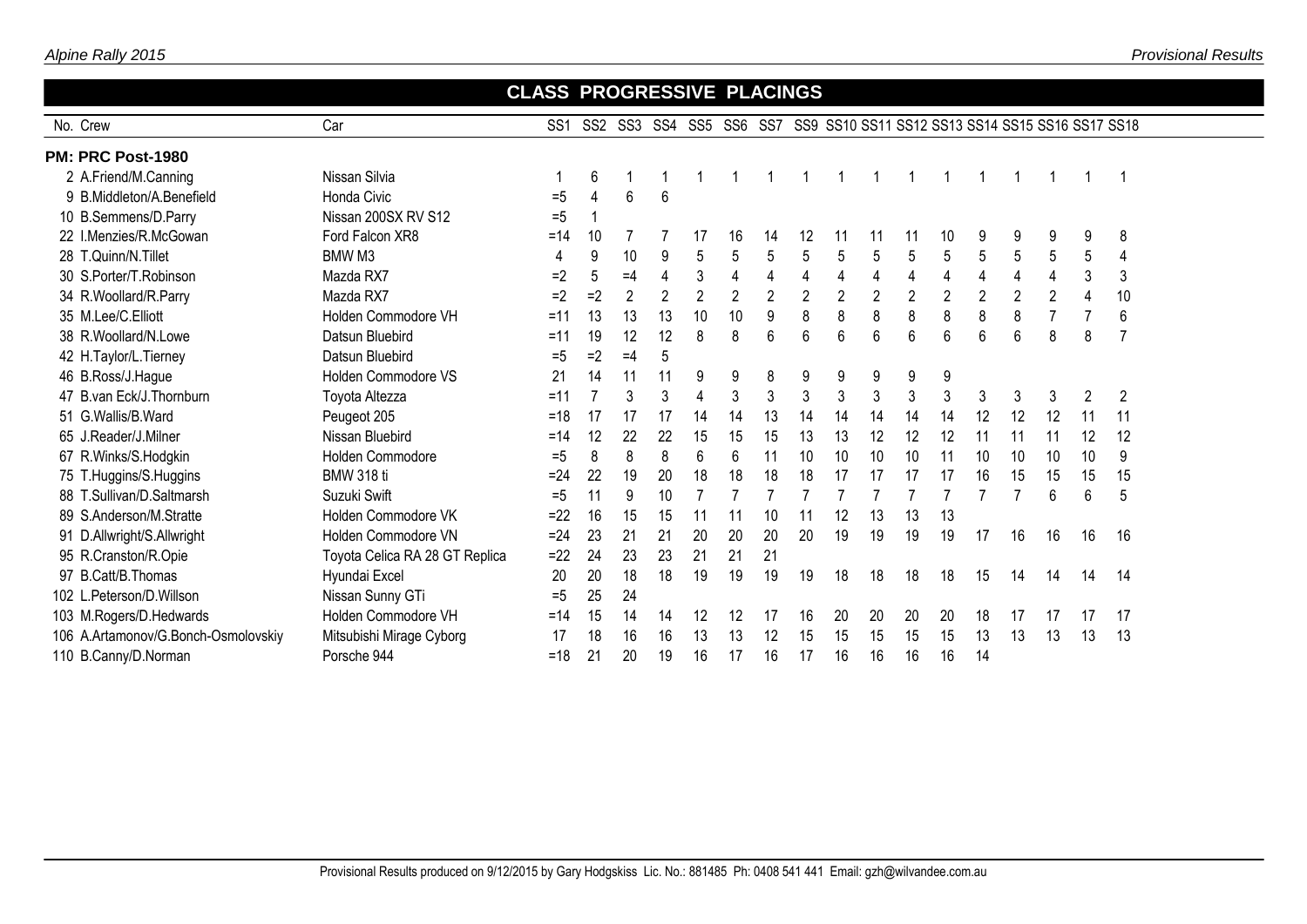|                           |                 |                 |                 |                 |                 |                 |                 |                |                |                |                | <b>OUTRIGHT STAGE PLACINGS</b>               |                |                |        |                |                |
|---------------------------|-----------------|-----------------|-----------------|-----------------|-----------------|-----------------|-----------------|----------------|----------------|----------------|----------------|----------------------------------------------|----------------|----------------|--------|----------------|----------------|
| No. Crew                  | SS <sub>1</sub> | SS <sub>2</sub> | SS <sub>3</sub> | SS <sub>4</sub> | SS <sub>5</sub> | SS <sub>6</sub> | SS <sub>7</sub> | SS9            |                |                |                | SS10 SS11 SS12 SS13 SS14 SS15 SS16 SS17 SS18 |                |                |        |                |                |
| 1 J.David/G.Geelan        | $=8$            | 10              | 4               | $\overline{2}$  | 5               | 6               | 11              | $=13$          | 4              | -1             | 3              | 6                                            |                |                |        |                |                |
| 2 A.Friend/M.Canning      | $=4$            | $=15$           | $\overline{1}$  | $=7$            | 9               | 1               | 5               | 4              | 1              | $\overline{c}$ | $\overline{4}$ | 8                                            | 5              | 6              | $= 30$ | 1              | 4              |
| 3 W.Hoy/A.Bennett         | $=4$            | $=13$           | 24              | $=3$            | 13              | 8               | $= 8$           | 10             | 5              | 4              | $= 16$         | 17                                           | 24             | 24             | $=3$   | 14             | 5              |
| 4 M.Boaden/N.Corliss      | $=12$           | 35              | 8               |                 |                 |                 |                 |                |                |                |                |                                              |                |                |        |                |                |
| 5 L.Sytema/A.Wright       | $=8$            | 6               | 3               | $=9$            | 8               | 7               | 2               | 5              | $\overline{2}$ | 5              | $=11$          | 5                                            | 6              | 8              | $=1$   | 6              | 6              |
| 6 M.Conway/J.Cole         | $=1$            | $\star$         | $\star$         | $=25$           | 19              |                 |                 |                |                |                |                |                                              |                |                |        |                |                |
| 7 C.Badenoch/A.Dunbar     | $=19$           | 44              | 27              | $= 54$          | $=46$           | 43              | $= 36$          | 38             | 13             | $=13$          | 6              | 9                                            | 13             | 11             | $=30$  | 19             | 12             |
| 8 J.Monkhouse/D.Moscatt   | $=4$            | 1               | $=6$            | $=5$            | $\overline{7}$  | $\overline{2}$  | 3               | $\overline{7}$ | 3              | 3              | $\overline{1}$ | $\overline{4}$                               | $\overline{2}$ | 4              | $= 30$ | $\overline{2}$ | $\overline{1}$ |
| 9 B.Middleton/A.Benefield | $=19$           | 11              | 16              | $=22$           |                 |                 |                 |                |                |                |                |                                              |                |                |        |                |                |
| 10 B.Semmens/D.Parry      | $=19$           | $=3$            |                 |                 |                 |                 |                 |                |                |                |                |                                              |                |                |        |                |                |
| 11 J.Robison/D.McShane    | $=29$           | $\star$         |                 |                 |                 | 91              | 16              |                | $= 51$         | 11             | $\overline{2}$ | 3                                            | 54             |                | $= 30$ | 3              |                |
| 14 C.Stewart/A.Ritson     | $=4$            | 12              | 13              | $=3$            | 15              | 11              | 19              | 9              | 8              | 8              | $=9$           | 14                                           | $=17$          | 28             | $=12$  | 76             | 74             |
| 15 K.Barrett/D.Guest      | $=1$            | $\overline{2}$  | $\overline{2}$  | $\mathbf{1}$    | $\mathbf 1$     | 4               | $\mathbf{1}$    | 3              | 6              | $6\,$          |                |                                              |                |                |        |                |                |
| 16 A.Travis/D.Travis      | $= 38$          | $=24$           | $=19$           | $=25$           | 10              | 13              | $=8$            | $=11$          | 11             | 7              | $=25$          | 19                                           | 8              | 9              | $=30$  | 11             | 7              |
| 17 G.Walker/C.Seabrook    | $=1$            | 19              | 14              | 15              | 76              | 17              | $=12$           | 20             | 14             | $=64$          | $=11$          | 10                                           | 4              | $\sqrt{5}$     | 75     | 5              | 9              |
| 18 N.Schey/S.Middleton    | $=68$           | $=3$            | 5               | $=16$           | $=3$            | 9               | $\overline{7}$  | 8              | $\overline{7}$ | $=9$           | 85             | 84                                           | 79             | 77             | 77     | 18             | $=16$          |
| 19 M.Pickering/D.Boddy    | $= 38$          | 54              | 65              | $= 35$          | 64              | 45              | 47              | 47             | $=61$          | 67             | $=42$          | 36                                           | $=57$          | 39             | $=30$  | $=36$          | 23             |
| 20 W.Mason/D.Reed         | $=12$           | $=29$           | 12              | 27              | 22              | 24              | $=24$           | 85             | 12             | $=23$          | $= 16$         | $=15$                                        | $=17$          | 22             | $=3$   | 22             | 18             |
| 21 B.Lowe/H.Lowe          | $=74$           | 63              | $= 31$          | $=51$           | 35              | 41              | $=41$           | 35             | 30             | $=60$          | $=51$          |                                              |                |                |        |                |                |
| 22 I.Menzies/R.McGowan    | $= 51$          | $=31$           | $=19$           | $=19$           | $= 88$          | 18              | 30              | 24             | $=28$          | $=43$          | 14             | $=30$                                        | 14             | 20             | $=1$   | 16             | 11             |
| 23 I.Hill/P.Bonser        | $= 38$          | $=31$           | $=10$           | $=19$           | 11              | $=14$           | $=12$           | 41             | 10             | $=25$          | $=11$          | $=57$                                        |                |                |        |                |                |
| 24 N.Cuthbert/J.Sargeant  | 98              | 98              | 71              | $=28$           | 20              | $=21$           | 17              | 23             | $= 35$         | 62             | 29             | $=15$                                        | 12             | $=15$          | $=3$   | 17             | 13             |
| 25 E.Mulligan/C.Kelly     | $=12$           | $=33$           | 46              | 34              | 27              | $= 31$          | 26              | $=28$          | 39             | 78             | $=31$          | 18                                           | $=20$          | 19             | $=3$   | 21             | $=26$          |
| 27 S.Lawless/D.O'Connor   | $=74$           | 22              | 37              | 44              | 28              | 44              | $=59$           | $=42$          | $=48$          | 71             | 38             | 45                                           | 35             | $=32$          | $=12$  | 27             | $=19$          |
| 28 T.Quinn/N.Tillet       | $=12$           | $=26$           | 51              | 12              | 16              | 23              | 28              | 25             | $=18$          | $=47$          | $=20$          | $=30$                                        | $=25$          | 12             | $=3$   | 40             | 21             |
| 29 N.Whittenbury/D.Rudham | $=12$           | 28              | $\star$         | $\star$         | $\star$         | $\star$         | $\star$         | $=31$          | $\pmb{\star}$  | $^{\ast}$      | 22             | $=39$                                        | 19             | 14             | 74     | 13             | 22             |
| 30 S.Porter/T.Robinson    | $=8$            | $=13$           | 15              | $= 5$           | 2               | 56              | 14              | $=18$          | $=28$          | 12             | 27             | 34                                           | 3              | $\overline{7}$ | $=3$   | 9              | 8              |
| 31 D.Officer/K.Officer    | $= 51$          | 53              | 42              | 59              | 51              | $=48$           | $=41$           | 39             | 24             | $=50$          | $=51$          | 49                                           | 36             | 42             | $=30$  | $=36$          | 39             |
| 32 S.Duthie/D.Hanns       | $= 51$          | 41              | 22              | 30              | 25              | 20              | 21              | 22             | 15             | $=27$          | $\overline{7}$ | 21                                           | $=15$          | 66             | $=12$  | 12             | $= 16$         |
| 33 T.Brendel/S.Brendel    | $= 38$          | $=60$           | 47              |                 |                 |                 |                 |                |                |                |                |                                              |                |                |        |                |                |
| 34 R.Woollard/R.Parry     | $=8$            | $=7$            | 9               | $=9$            | $=3$            | 5               | 4               | 6              | 9              | $=13$          | 5              | 1                                            | 1              | 2              | $=3$   | 65             | 73             |
| 35 M.Lee/C.Elliott        | $=29$           | $= 51$          | 52              | $= 54$          | 41              | $=48$           | $= 34$          | 27             | $=46$          | $=25$          | 46             | $=32$                                        | 32             | 26             | $=12$  | $=25$          | 38             |
| 36 S.Ashton/R.Nixon       | 94              | $= 94$          | 36              | $= 51$          | 52              | 55              | 53              | $=42$          | $= 21$         | $=29$          | 49             | 23                                           | $=38$          | $=29$          | $=30$  | 35             | $=29$          |
| 37 J.Wald/T.Dewhurst      | $= 88$          | 36              | $= 38$          | $=39$           |                 |                 |                 |                |                |                |                |                                              |                |                |        |                |                |
| 38 R.Woollard/N.Lowe      | $=29$           | 78              | 34              | 41              | 26              | $=21$           | 23              | $= 31$         | $=46$          | $=50$          | $=25$          | 22                                           | 31             | 21             | $=72$  | 24             | 24             |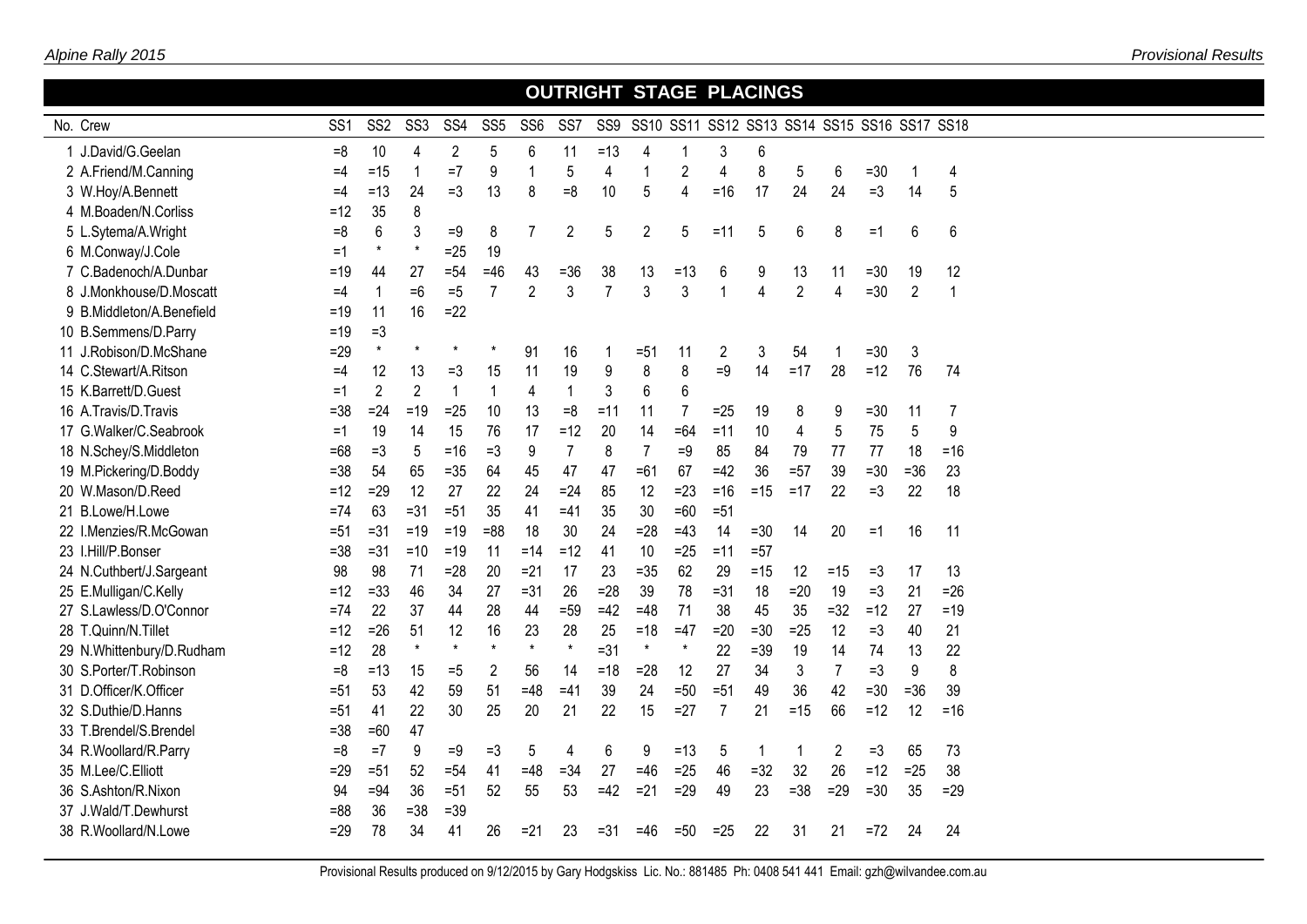## No. Crew  **OUTRIGHT STAGE PLACINGS** SS1 SS2 SS3 SS4 SS5 SS6 SS7 SS9 SS10 SS11 SS12 SS13 SS14 SS15 SS16 SS17 SS18  $39 S<sub>1</sub>$  S. Gardiner/K. Fletcher  $=51$  =33 48 F.Horobin/M.Taylor =38 =15 17 =19 18 19 18 21 38 =45 24 27 =15 =15 =12 15 15 J.Davies/D.Booker =29 =24 26 =22 21 58 =24 =15 32 =17 8 =57 65 74 76 8 =19 H.Taylor/L.Tierney =19 5 18 =9 J.Waterhouse/A.Topliff =61 =17 23 =28 12 16 15 =11 D.Burn/S.Dunbar =38 37 30 =35 43 =48 =36 37 =54 =19 =31 =32 33 43 =30 33 41 P.Houghton/L.Bylhouwer =95 49 41 49 38 39 =43 =28 58 69 =39 =42 =27 =32 =67 =25 25 B.Ross/J.Hague =81 =51 =38 =32 39 46 50 44 73 =45 30 50 B.van Eck/J.Thornburn =29 =17 =6 13 14 10 6 17 16 =27 =20 13 7 10 =52 7 3 K.Millard/A.Bowering =19 59 60 50 =46 57 =43 40 =54 =35 =39 35 23 31 =12 31 68 D.Fernie/G.Floyd =61 =45 =54 60 86 =51 =54 T.Reed/B.Reed =95 42 35 =65 48 =31 32 33 17 =23 =58 =57 =73 44 =30 43 35 G.Wallis/B.Ward =68 =67 =68 =71 53 =70 68 57 =42 =40 60 =46 51 =51 =30 41 70 R.Dyer/S.Oake =29 =55 50 93 49 59 46 62 57 34 67 55 =49 36 =12 50 40 P.Leicht/M.Budd =12 =29 =31 31 83 37 S.Alker/K.Heimsohm =74 =72 83 81 74 =60 57 =53 23 22 53 =57 47 =54 =69 48 47 K.Harper/C.Ellis =51 =67 67 =71 63 78 52 66 53 33 55 =57 62 =51 =30 45 72 A.Kovacevic/K.Cotter =51 =60 61 =68 87 74 64 =59 45 56 I.Curry/S.Curry =74 69 81 =71 69 67 71 75 60 =53 62 =57 53 45 =12 54 51 J.Sims/K.Moore =19 38 44 43 37 =31 =38 49 =51 =40 28 =39 37 =29 =3 =46 =29 G.Yeomans/K.Baker =29 =20 25 =22 23 =34 31 26 31 =73 18 20 22 18 =30 23 14 M.Ward/G.Bashford 93 =94 77 77 71 80 77 =72 =65 =47 64 =57 46 =57 =60 =51 =53 A.Peart/K.O'Halloran =38 43 45 46 32 40 =54 51 50 =57 =47 44 42 I.Reddiex/M.Mitchell =38 40 29 42 33 =26 27 =28 20 =19 J.Reader/J.Milner =51 48 =93 =35 30 25 48 36 =42 =29 33 37 =38 23 =52 75 63 A.Upton/M.Garrad =61 =55 72 =63 65 72 62 56 67 52 50 38 30 38 =12 34 33 R.Winks/S.Hodgkin =19 =20 40 =32 31 =26 86 34 59 =60 37 =46 34 37 =12 32 37 M.Ellis/D.Neagle =61 64 49 =61 50 53 51 52 =40 =35 54 =57 45 47 =30 42 43 M.Arundel/S.Healey =38 76 73 =63 66 68 61 64 78 77 =58 =57 =49 =49 =12 59 44 D.Lawrance/D.Davison =38 66 =68 75 57 69 69 61 75 =73 56 53 =73 53 =30 49 55 N.Senior/L.Phillips =74 71 =56 =65 58 =70 63 65 68 =43 57 54 44 46 =60 =46 42 M.Love/J.Love =81 79 74 57 90 76 58 71 25 =19 70 =51 59 =49 =12 P.Thompson/K.Hind =95 =85 82 83 =72 79 75 =72 =71 =57 69 =57 =57 62 =60 60 56 74 M.Ruggles/G.Ruggles 6 = 12 23 28 =16 29 =26 22 =15 56 32 23 7 11 35 =30 20 10 T.Huggins/S.Huggins =88 =82 84 80 =72 75 74 70 69 63 78 =57 67 63 =52 =63 61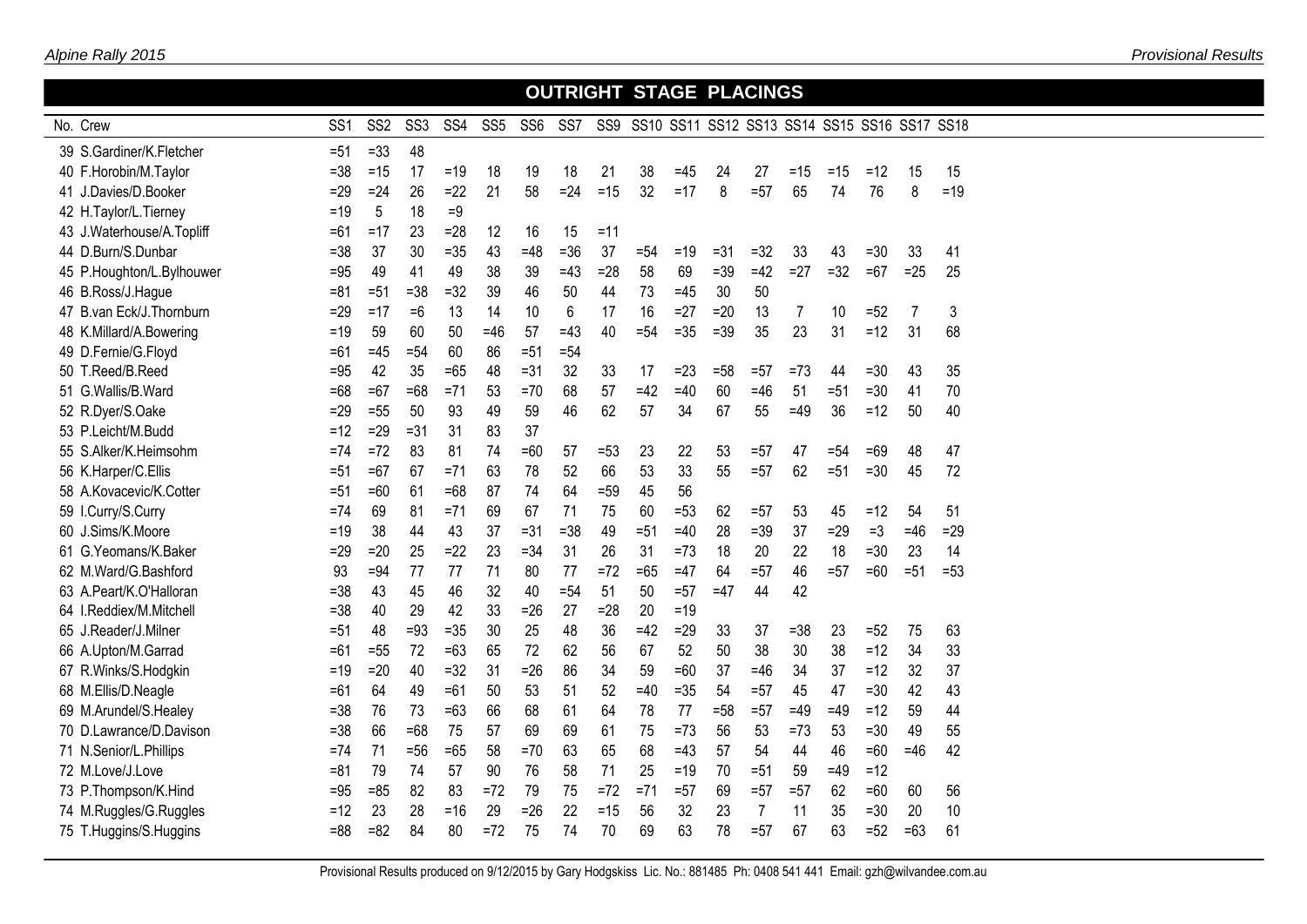|                                     |                 |                 |                  |         |                 |                 |                 |        |         | <b>OUTRIGHT STAGE PLACINGS</b>               |        |                |         |        |         |        |                |  |
|-------------------------------------|-----------------|-----------------|------------------|---------|-----------------|-----------------|-----------------|--------|---------|----------------------------------------------|--------|----------------|---------|--------|---------|--------|----------------|--|
| No. Crew                            | SS <sub>1</sub> | SS <sub>2</sub> | SS <sub>3</sub>  | SS4     | SS <sub>5</sub> | SS <sub>6</sub> | SS <sub>7</sub> | SS9    |         | SS10 SS11 SS12 SS13 SS14 SS15 SS16 SS17 SS18 |        |                |         |        |         |        |                |  |
| 77 A.Daniell/T.Moore                | $= 86$          | $=7$            | $= 54$           | $=7$    | 6               | 3               | 84              | 2      | $=26$   | $=13$                                        | 15     | $\overline{2}$ | 9       | 3      | $=3$    | 4      | $\overline{2}$ |  |
| 78 B.Field/L.Wilson                 | $=61$           |                 |                  |         |                 |                 |                 |        |         |                                              |        |                |         |        |         |        |                |  |
| 79 T.Clark/C.Seabrook               | $= 38$          | $=45$           | 75               | $=39$   | 36              | 30              | 29              | 45     | $=18$   | =9                                           | 44     | 28             | $=73$   | 27     | $=12$   | 71     | 31             |  |
| 80 R.Carter/C.Oakey                 | $=29$           | 70              | 78               | $=68$   | 68              | $=60$           | 73              | 74     | 82      | 85                                           | 71     | $= 57$         | 72      | 64     | $=65$   | 55     | 48             |  |
| 81 G.Hale/J.Pollock                 | $=29$           | 84              | 70               | 79      | 70              | $=64$           | $=59$           | $=67$  | $=40$   | $=35$                                        | 65     | $=57$          | 61      | $= 57$ | $=60$   | $= 51$ | 52             |  |
| 82 M.Bramble/M.Bannon               | $= 38$          | $=72$           | $=56$            | $=47$   | 40              | $= 34$          | $=38$           | 58     | $=35$   | 80                                           | $=42$  | 29             | 41      | 34     | $=30$   | 28     | 32             |  |
| 83 T.Jordan/R.Davidson              | $=68$           | 50              | 59               | $=61$   | 55              | $= 51$          | 56              | $= 53$ | 34      | $=35$                                        | $=47$  | $= 51$         | $\star$ |        | $\star$ | 38     | 49             |  |
| 84 M.Trucano/H.Thaw                 | 103             |                 |                  |         |                 |                 |                 |        |         |                                              |        |                |         |        |         |        |                |  |
| 85 P.Bottomley/R.Baker              | $=19$           | $=60$           | $=63$            | 53      | 42              | 36              | 40              | 50     | 44      | 39                                           | $= 34$ | 25             | $=27$   | 40     | $=12$   |        |                |  |
| 86 N.Testa/N.Walters                | $= 51$          | 77              | $=63$            | 70      | 62              | 66              | 65              | 63     | $=48$   | 70                                           | $=73$  | $= 57$         | 56      | 59     | $=12$   | 56     | 45             |  |
| 87 T.Perkins/J.Perkins              | $=61$           | $= 80$          | 89               | 82      | 75              | 86              | 82              | $= 87$ | $= 83$  | 82                                           | 75     | $=57$          | 70      | 67     | $=60$   | 70     | 66             |  |
| 88 T.Sullivan/D.Saltmarsh           | $=19$           | $=45$           | $=31$            | $= 54$  | 34              | 29              | 33              | $= 53$ | $=21$   | 31                                           | $= 39$ | 24             | $=25$   | 25     | $=30$   | 29     | $=26$          |  |
| 89 S.Anderson/M.Stratte             | $= 83$          | 58              | 62               | 38      | 44              | 38              | $= 34$          | 76     | 74      | 42                                           | 45     | 41             |         |        |         |        |                |  |
| 90 B.Cromarty/H.Maslin              | $=68$           | $=72$           | 66               | 78      | 60              | 73              | 70              | 69     | 64      | 49                                           | 66     | 48             | 43      | $= 54$ | $=30$   | 44     | 50             |  |
| 91 D.Allwright/S.Allwright          | $= 88$          | 88              | 87               | 86      | 78              | 84              | 83              | 84     | 77      | 68                                           | $=79$  | $= 57$         | 69      | 69     | $=72$   | 67     | 60             |  |
| 92 I.Morris/A.Molocznyk             | 101             | 87              | 86               | $= 84$  | $= 88$          | 77              | 78              | 83     | $=79$   | 72                                           | 81     | $=57$          | 68      | 71     | $=52$   | 66     | 62             |  |
| 93 S.IIsley/R.McKenzie              | 92              | $=85$           | 90               | 88      | 80              | 85              | 80              | $= 81$ | $=79$   | $=73$                                        | 82     | $=57$          | $=73$   | 72     | $=69$   | $=61$  | 67             |  |
| 94 E.Martin/P.Neal                  | $=68$           | $=94$           | 80               | $=47$   | 56              | $=62$           | 49              | 80     | 63      | $=64$                                        | 61     | 56             | 60      | 48     | $=12$   | $=61$  | 46             |  |
| 95 R.Cranston/R.Opie                | $= 83$          | 91              | 91               | 90      | 82              | 88              | 88              |        |         |                                              |        |                |         |        |         |        |                |  |
| 96 G.Howard/M.Loxton                | 99              | 89              | 88               | 87      | 79              | 82              | 79              | 79     | 81      | $=64$                                        | 77     | $= 57$         | 63      | 65     | $=52$   | 68     | 58             |  |
| 97 B.Catt/B.Thomas                  | $=74$           | $= 80$          | 79               | $= 84$  | 77              | 81              | 76              | 78     | $=65$   | $= 53$                                       | $=73$  | $=57$          | 55      | 61     | $=30$   | $=63$  | 59             |  |
| 98 C.McLean/C.McLean                | 100             | 90              | 92               | 89      | 81              | 87              | 85              | 86     | $= 83$  | 81                                           | $=79$  | $=57$          | 71      | 73     | $=52$   | 69     | 65             |  |
| 100 K.Day/A.Lawarik                 | 102             | 92              | $=93$            | 92      | 84              | 90              | 87              | $= 87$ | $= 83$  | $=83$                                        | 83     | $= 57$         | $=73$   | 75     | $=67$   | $=73$  | 71             |  |
| 101 P.Hunter/L.Hunter               | $= 83$          | 65              | 76               | 67      | 61              | 42              | 72              | $=59$  | 33      | $=17$                                        | 36     | $=42$          | 40      | 68     | $=30$   | 39     | 36             |  |
| 102 L.Peterson/D.Willson            | $=19$           | $=94$           | 96               |         |                 |                 |                 |        |         |                                              |        |                |         |        |         |        |                |  |
| 103 M.Rogers/D.Hedwards             | $= 51$          | $=55$           | 53               | 58      | 54              | 47              | 90              | 48     | $\star$ | $\pmb{\ast}$                                 | 72     | $=57$          | 64      | 60     | $=65$   | 58     | $= 53$         |  |
| 104 J.Ellis/A.Sietsma               | $= 88$          | 93<br>$\star$   | $=93$<br>$\star$ | 91      | 85<br>$\star$   | 89              | 89              | $= 87$ | $= 83$  | 79                                           | 84     | $=57$          | $=73$   | 76     | $=69$   | $=73$  | 69             |  |
| 105 G.Carruthers/S.Carruthers       | $=74$           |                 |                  | $\star$ |                 | 83              | 81              | $= 81$ | 76      | 86                                           | 76     | $=57$          | 66      | 70     | $=52$   | 72     | 64             |  |
| 106 A.Artamonov/G.Bonch-Osmolovskiy | $=61$           | 75              | 58               | $= 71$  | 59              | $=62$           | 67              | $=67$  | 70      | $= 83$                                       | 63     | $=57$          | 52      | 56     | $=30$   | 53     | 57             |  |
| 109 J.Wightman/S.Fischer            | $= 51$          | $=7$            | $=10$            | 14      | 17              | $=14$           | 20              | $=18$  | $=26$   | 16                                           | 19     | $=11$          | $=20$   | 17     | $=52$   | 57     | 28             |  |
| 110 B.Canny/D.Norman                | $=68$           | $= 82$          | 85               | 76      | 67              | $=64$           | 66              | 77     | $=61$   | 76                                           | 68     | $=57$          | 48      |        |         |        |                |  |
| 111 P.Jones/B.Jones                 | $= 86$          | 39              | 43               | 45      | 45              | 54              | 45              | 46     | $= 71$  | $= 57$                                       | $= 34$ | 26             | $= 27$  | 41     | $=12$   | 30     | 34             |  |
| 112 M.Valantine/T.Valantine         | $= 38$          | $=26$           | 21               | $=16$   | 24              | 12              | 10              | $=13$  | 37      | 55                                           | $=9$   | $=11$          | 10      | 13     | $=12$   | 10     | 75             |  |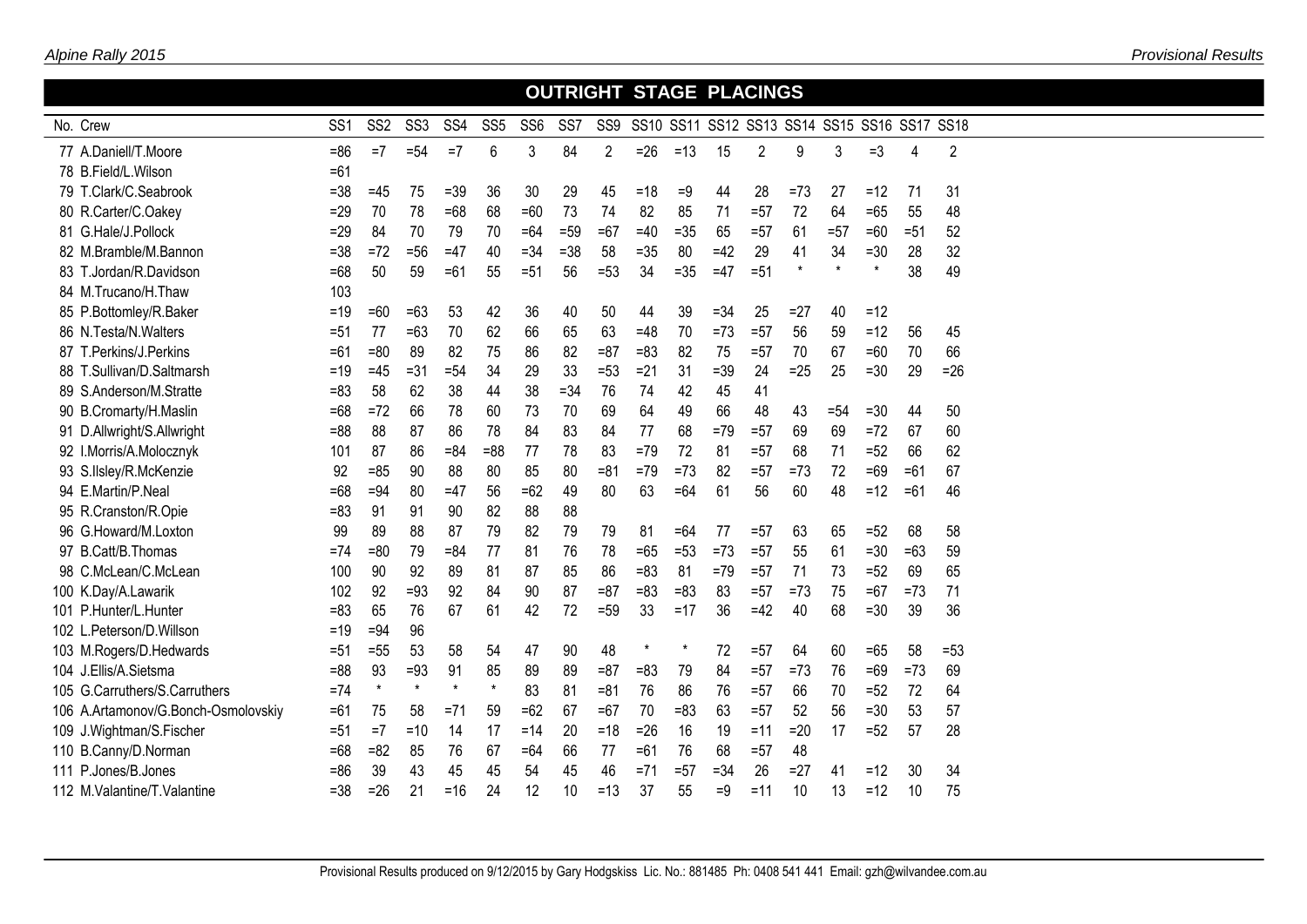|                                                    |                 |                 |                 |                 |                 |                 |                 |                | <b>GRADE STAGE PLACINGS</b> |                |                |                |                |                |                                              |                |                |  |
|----------------------------------------------------|-----------------|-----------------|-----------------|-----------------|-----------------|-----------------|-----------------|----------------|-----------------------------|----------------|----------------|----------------|----------------|----------------|----------------------------------------------|----------------|----------------|--|
| No. Crew                                           | SS <sub>1</sub> | SS <sub>2</sub> | SS <sub>3</sub> | SS <sub>4</sub> | SS <sub>5</sub> | SS <sub>6</sub> | SS <sub>7</sub> | SS9            |                             |                |                |                |                |                | SS10 SS11 SS12 SS13 SS14 SS15 SS16 SS17 SS18 |                |                |  |
| Grade A: (Grade A driver with any grade co-driver) |                 |                 |                 |                 |                 |                 |                 |                |                             |                |                |                |                |                |                                              |                |                |  |
| 1 J.David/G.Geelan                                 | =8              | 7               | 4               | 2               | 5               | 5               | 10              | 11             | 4                           | 1              | 3              | 5              |                |                |                                              |                |                |  |
| 2 A.Friend/M.Canning                               | $=4$            | 12              | 1               | $\overline{7}$  | 8               | $\mathbf{1}$    | 5               | $\mathfrak{Z}$ | $\mathbf{1}$                | $\overline{2}$ | $\overline{4}$ | 6              | 5              | 5              | $=15$                                        | 1              | 3              |  |
| 3 W.Hoy/A.Bennett                                  | $=4$            | $=10$           | 18              | $=3$            | 11              | $\overline{7}$  | $= 8$           | 9              | 5                           | $\overline{4}$ | $=13$          | 13             | 17             | 18             | $=3$                                         | 11             | 4              |  |
| 4 M.Boaden/N.Corliss                               | $=12$           | 25              | 8               |                 |                 |                 |                 |                |                             |                |                |                |                |                |                                              |                |                |  |
| 5 L.Sytema/A.Wright                                | $=8$            | 5               | 3               | $=8$            | 7               | 6               | $\overline{2}$  | $\overline{4}$ | $\overline{c}$              | 5              | $=9$           | 4              | 6              | 7              | $=1$                                         | 5              | 5              |  |
| 6 M.Conway/J.Cole                                  | $=1$            | $\star$         | $\star$         | $=19$           | 15              |                 |                 |                |                             |                |                |                |                |                |                                              |                |                |  |
| 7 C.Badenoch/A.Dunbar                              | =17             | 28              | 21              | $=29$           | 25              | 21              | $= 24$          | 25             | 13                          | $=12$          | 6              | 7              | 10             | 10             | $=15$                                        | 15             | 10             |  |
| 8 J.Monkhouse/D.Moscatt                            | $=4$            | $\mathbf{1}$    | $=6$            | $=5$            | 6               | $\overline{2}$  | 3               | 6              | 3                           | 3              | $\mathbf 1$    | 3              | $\overline{2}$ | 3              | $=15$                                        | $\overline{2}$ | 1              |  |
| 9 B.Middleton/A.Benefield                          | $=17$           | 8               | 15              | $= 16$          |                 |                 |                 |                |                             |                |                |                |                |                |                                              |                |                |  |
| 10 B.Semmens/D.Parry                               | $=17$           | $=3$            |                 |                 |                 |                 |                 |                |                             |                |                |                |                |                |                                              |                |                |  |
| 11 J.Robison/D.McShane                             | $= 21$          | $\star$         | $^\star$        | $\star$         | $^\star$        | 33              | 14              | 1              | 28                          | 10             | 2              | $\overline{2}$ | 27             | 1              | $=15$                                        | 3              |                |  |
| 14 C.Stewart/A.Ritson                              | $=4$            | 9               | 12              | $=3$            | 13              | 10              | 16              | 8              | 8                           | $\,8\,$        | 8              | 10             | $=12$          | 20             | $=10$                                        | $\star$        |                |  |
| 15 K.Barrett/D.Guest                               | $=1$            | $\overline{2}$  | $\overline{2}$  | $\mathbf{1}$    | $\mathbf{1}$    | 3               | $\mathbf{1}$    | $\overline{c}$ | 6                           | $6\phantom{1}$ |                |                |                |                |                                              |                |                |  |
| 16 A.Travis/D.Travis                               | $= 27$          | $=17$           | $=16$           | $=19$           | 9               | 11              | $=8$            | 10             | 11                          | $\overline{7}$ | 19             | 15             | 8              | 8              | $=15$                                        | 9              | 6              |  |
| 17 G.Walker/C.Seabrook                             | $=1$            | 14              | 13              | 12              | 32              | 13              | $=11$           | 15             | 14                          | 30             | $=9$           | 8              | $\overline{4}$ | 4              | 28                                           | $\overline{4}$ | 8              |  |
| 18 N.Schey/S.Middleton                             | 34              | $=3$            | 5               | 13              | $=3$            | 8               | $\overline{7}$  | $\overline{7}$ | $\overline{7}$              | $9\,$          | 33             | $\star$        | $\star$        | $\star$        | $\star$                                      | 14             | 13             |  |
| 20 W.Mason/D.Reed                                  | $=12$           | 21              | 11              | 21              | 18              | 17              | $=17$           | 34             | 12                          | 16             | $=13$          | $=11$          | $=12$          | 17             | $=3$                                         | 17             | 14             |  |
| B.Lowe/H.Lowe<br>21                                | $= 35$          | 33              | 23              | $=27$           | 22              | 20              | $=26$           | 23             | 21                          | 28             | $= 28$         |                |                |                |                                              |                |                |  |
| 22 I.Menzies/R.McGowan                             | $= 30$          | $=22$           | $=16$           | $=14$           | 33              | 14              | 21              | 17             | $=19$                       | 23             | 12             | $=18$          | 11             | 16             | $=1$                                         | 12             | 9              |  |
| 23 I.Hill/P.Bonser                                 | $= 27$          | $=22$           | 10              | $=14$           | 10              | 12              | $=11$           | 27             | 10                          | $=17$          | $=9$           | $= 28$         |                |                |                                              |                |                |  |
| 24 N.Cuthbert/J.Sargeant                           | 40              | $\star$         | $\star$         | 22              | 16              | 15              | 15              | 16             | 24                          | 29             | 21             | $=11$          | 9              | 13             | $=3$                                         | 13             | 11             |  |
| 25 E.Mulligan/C.Kelly                              | $=12$           | 24              | 28              | 23              | 20              | 18              | 19              | 21             | 25                          | 33             | $=22$          | 14             | 15             | 15             | $=3$                                         | 16             | 19             |  |
| 27 S.Lawless/D.O'Connor                            | $= 35$          | 16              | 25              | 26              | 21              | 22              | 31              | $= 28$         | 27                          | 31             | 24             | 25             | 22             | 22             | $=10$                                        | 20             | $=15$          |  |
| 28 T.Quinn/N.Tillet                                | $=12$           | 19              | 30              | 10              | 14              | 16              | 20              | 18             | 16                          | $=24$          | $=16$          | $=18$          | 18             | 11             | $=3$                                         | 25             | 17             |  |
| 29 N.Whittenbury/D.Rudham                          | $=12$           | 20              | $\star$         | $\star$         | $\star$         | $\star$         | $\star$         | 22             | $\star$                     | $\star$        | 18             | 24             | 14             | 12             | 27                                           | 10             | 18             |  |
| 30 S.Porter/T.Robinson                             | $=8$            | $=10$           | 14              | $=5$            | 2               | 27              | 13              | 14             | $=19$                       | 11             | 20             | 22             | 3              | 6              | $=3$                                         | 8              | $\overline{7}$ |  |
| 31 D.Officer/K.Officer                             | $= 30$          | 30              | 27              | 31              | 27              | $=23$           | $=26$           | 26             | 18                          | 26             | $= 28$         | 26             | 23             | 25             | $=15$                                        | 24             | 23             |  |
| 34 R.Woollard/R.Parry                              | $=8$            | 6               | 9               | $=8$            | $=3$            | $\overline{4}$  | 4               | 5              | 9                           | $=12$          | 5              | $\mathbf{1}$   | $\mathbf{1}$   | $\overline{2}$ | $=3$                                         | 29             | $\star$        |  |
| 35 M.Lee/C.Elliott                                 | $= 21$          | 29              | 31              | $=29$           | 23              | $= 23$          | 23              | 20             | 26                          | $=17$          | 25             | $=20$          | 20             | 19             | $=10$                                        | 19             | 22             |  |
| 36 S.Ashton/R.Nixon                                | 39              | $=35$           | 24              | $=27$           | 28              | 26              | 30              | $=28$          | 17                          | 20             | 26             | 17             | 24             | 21             | $=15$                                        | 23             | 20             |  |
| J.Wald/T.Dewhurst<br>37                            | 37              | 26              | 26              | 25              |                 |                 |                 |                |                             |                |                |                |                |                |                                              |                |                |  |
| J.Davies/D.Booker<br>41                            | $= 21$          | $=17$           | 20              | $= 16$          | 17              | 28              | $=17$           | 12             | 23                          | 14             | 7              | $= 28$         |                |                |                                              |                | $=15$          |  |
| 44 D.Burn/S.Dunbar                                 | $= 27$          | 27              | 22              | 24              | 24              | $= 23$          | $=24$           | 24             | 30                          | 15             | $=22$          | $=20$          | 21             | 26             | $=15$                                        | 21             | 25             |  |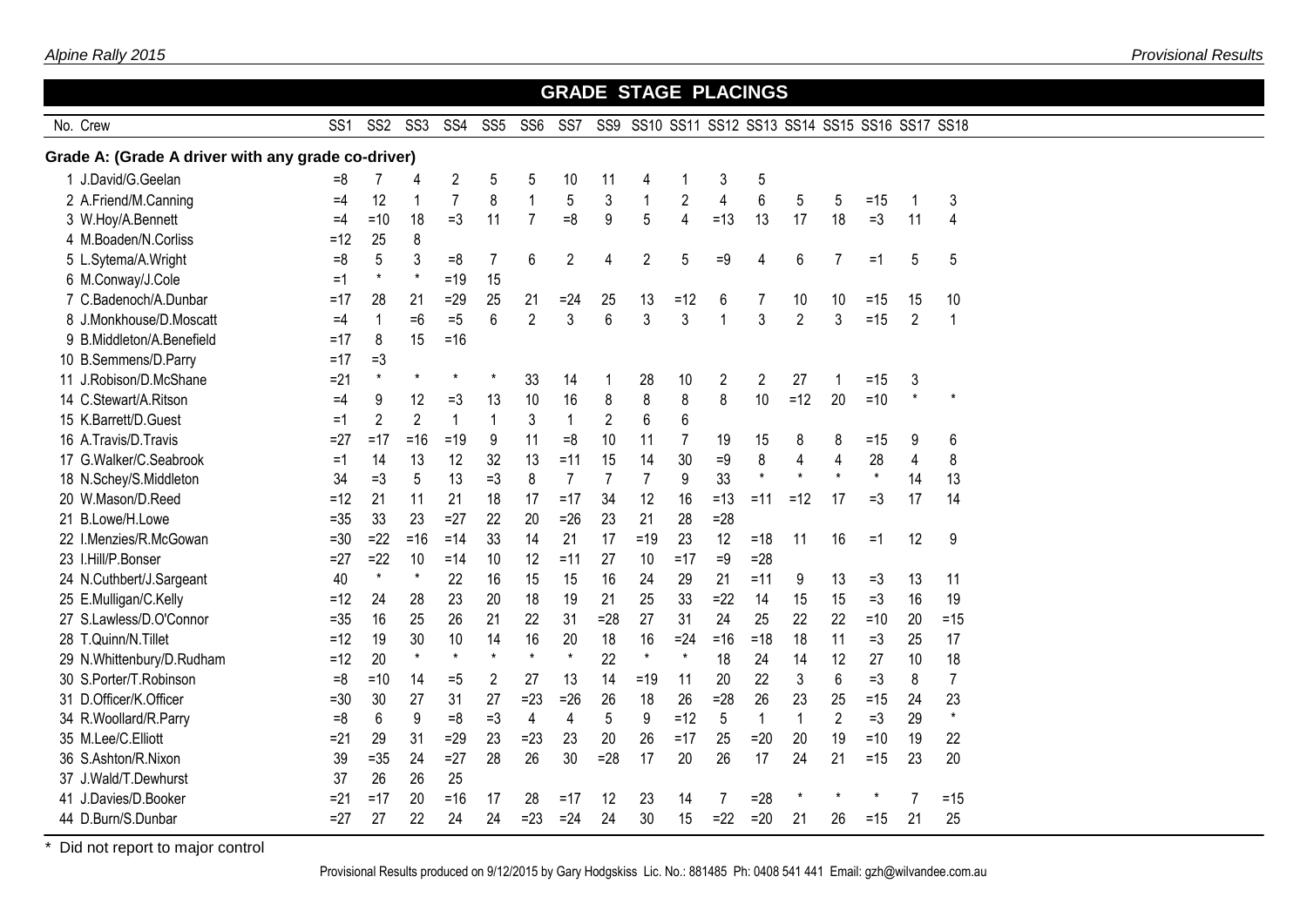|                                                    |                 |                 |                 |                 |                 |                 |                 |                 | <b>GRADE STAGE PLACINGS</b> |                |              |                |      |                                              |       |         |                |  |
|----------------------------------------------------|-----------------|-----------------|-----------------|-----------------|-----------------|-----------------|-----------------|-----------------|-----------------------------|----------------|--------------|----------------|------|----------------------------------------------|-------|---------|----------------|--|
| No. Crew                                           | SS <sub>1</sub> | SS <sub>2</sub> | SS <sub>3</sub> | SS <sub>4</sub> | SS <sub>5</sub> | SS <sub>6</sub> | SS <sub>7</sub> | SS <sub>9</sub> |                             |                |              |                |      | SS10 SS11 SS12 SS13 SS14 SS15 SS16 SS17 SS18 |       |         |                |  |
| Grade A: (Grade A driver with any grade co-driver) |                 |                 |                 |                 |                 |                 |                 |                 |                             |                |              |                |      |                                              |       |         |                |  |
| 47 B.van Eck/J.Thornburn                           | $= 21$          | 13              | =6              | 11              | 12              | 9               | 6               | 13              | 15                          | 19             | $=16$        | 9              | 7    | 9                                            | 25    | 6       | $\overline{c}$ |  |
| 52 R.Dyer/S.Oake                                   | $= 21$          | $= 31$          | 29              | 35              | 26              | 29              | 28              | 31              | 31                          | 22             | 32           | 27             | 26   | 23                                           | $=10$ | 27      | 24             |  |
| 56 K.Harper/C.Ellis                                | $=30$           | 34              | 32              | 33              | 29              | 31              | 29              | 32              | 29                          | 21             | 30           | $=28$          | 28   | 27                                           | $=15$ | 26      | 27             |  |
| 61 G.Yeomans/K.Baker                               | $=21$           | 15              | 19              | $= 16$          | 19              | 19              | 22              | 19              | 22                          | 32             | 15           | 16             | 16   | 14                                           | $=15$ | 18      | 12             |  |
| 62 M.Ward/G.Bashford                               | 38              | $= 35$          | 34              | 34              | 31              | 32              | 33              | 33              | 32                          | $=24$          | 31           | $=28$          | 25   | 28                                           | 26    | 28      | 26             |  |
| 66 A.Upton/M.Garrad                                | 33              | $= 31$          | 33              | 32              | 30              | 30              | 32              | 30              | 33                          | 27             | 27           | 23             | 19   | 24                                           | $=10$ | 22      | 21             |  |
| 102 L.Peterson/D.Willson                           | $=17$           | $= 35$          | $\star$         |                 |                 |                 |                 |                 |                             |                |              |                |      |                                              |       |         |                |  |
| Grade B: (Grade B driver with any grade co-driver) |                 |                 |                 |                 |                 |                 |                 |                 |                             |                |              |                |      |                                              |       |         |                |  |
| 19 M.Pickering/D.Boddy                             | $=8$            | 21              | 25              | $=12$           | 22              | 17              | 14              | 17              | 19                          | 21             | 15           | 10             | 17   | 12                                           | $=10$ | 11      | 5              |  |
| 32 S.Duthie/D.Hanns                                | $=14$           | 14              | 5               | 8               | 6               | 6               | 5               | $\overline{7}$  | $\mathbf{1}$                | 6              | $\mathbf{1}$ | 5              | $=4$ | 19                                           | $=3$  | 3       | 4              |  |
| 33 T.Brendel/S.Brendel                             | $=8$            | $= 24$          | 18              |                 |                 |                 |                 |                 |                             |                |              |                |      |                                              |       |         |                |  |
| 38 R. Woollard/N. Lowe                             | 7               | 28              | 10              | 14              | 7               | 7               | 7               | 10              | 12                          | 15             | 7            | 6              | 10   | 5                                            | 19    | 6       | 6              |  |
| 39 S.Gardiner/K.Fletcher                           | $=14$           | 10              | 19              |                 |                 |                 |                 |                 |                             |                |              |                |      |                                              |       |         |                |  |
| 40 F.Horobin/M.Taylor                              | $=8$            | 4               | $\overline{2}$  | 6               | 4               | 5               | 3               | 6               | 8                           | $=13$          | 6            | 8              | $=4$ | 3                                            | $=3$  | 4       | 3              |  |
| 42 H.Taylor/L.Tierney                              | $=3$            | 1               | 3               | $\overline{2}$  |                 |                 |                 |                 |                             |                |              |                |      |                                              |       |         |                |  |
| 43 J.Waterhouse/A.Topliff                          | $=20$           | 5               | 6               | 7               | 2               | 4               | $\overline{2}$  | 2               |                             |                |              |                |      |                                              |       |         |                |  |
| 45 P.Houghton/L.Bylhouwer                          | $= 28$          | 19              | 14              | 19              | 14              | 15              | $=11$           | $=8$            | 17                          | 22             | $=13$        | 13             | $=8$ | 9                                            | 18    | 7       | 7              |  |
| 46 B.Ross/J.Hague                                  | $=24$           | 20              | 12              | $=10$           | 15              | 18              | 16              | 15              | 22                          | $=13$          | 9            | 17             |      |                                              |       |         |                |  |
| 48 K.Millard/A.Bowering                            | $=3$            | 23              | 23              | 20              | 17              | 22              | $=11$           | 14              | 15                          | 9              | $=13$        | 9              | 7    | 8                                            | $=3$  | 9       | 15             |  |
| 49 D.Fernie/G.Floyd                                | $=20$           | 17              | $= 21$          | 23              | 24              | 20              | $=17$           |                 |                             |                |              |                |      |                                              |       |         |                |  |
| 50 T.Reed/B.Reed                                   | $= 28$          | 15              | 11              | $= 24$          | 18              | $=12$           | 9               | 11              | 2                           | 5              | 18           | $=20$          | 20   | 14                                           | $=10$ | 13      | 11             |  |
| 51 G.Wallis/B.Ward                                 | 22              | 26              | 26              | 27              | 19              | $=23$           | 22              | 21              | $=9$                        | $=10$          | 19           | $=15$          | 16   | 17                                           | $=10$ | 12      | 16             |  |
| 53 P.Leicht/M.Budd                                 | $=1$            | 9               | 9               | 9               | 23              | 14              |                 |                 |                             |                |              |                |      |                                              |       |         |                |  |
| 58 A.Kovacevic/K.Cotter                            | =14             | $= 24$          | 24              | 26              | 25              | 25              | 21              | 22              | 11                          | 17             |              |                |      |                                              |       |         |                |  |
| 60 J.Sims/K.Moore                                  | $=3$            | 11              | 16              | 16              | 13              | $=12$           | 10              | 19              | 14                          | $=10$          | 8            | 12             | 12   | 7                                            | =1    | $=14$   | 9              |  |
| 63 A.Peart/K.O'Halloran                            | $= 8$           | 16              | 17              | 18              | 11              | 16              | =17             | 20              | 13                          | $=18$          | 16           | 14             | 14   |                                              |       |         |                |  |
| 64 I.Reddiex/M.Mitchell                            | $= 8$           | 13              | 8               | 15              | 12              | $=9$            | 8               | $= 8$           | 3                           | $=3$           |              |                |      |                                              |       |         |                |  |
| 65 J.Reader/J.Milner                               | =14             | 18              | 28              | $=12$           | 9               | 8               | 15              | 13              | $=9$                        | $\overline{7}$ | 10           | 11             | 13   | 6                                            | $=14$ | $\star$ | $\star$        |  |
| 67 R.Winks/S.Hodgkin                               | $=3$            | 6               | 13              | $=10$           | 10              | $=9$            | 24              | 12              | 18                          | 20             | 12           | $=15$          | 11   | 11                                           | $=3$  | 10      | 12             |  |
| 71 N.Senior/L.Phillips                             | 23              | 27              | 22              | $= 24$          | 21              | $= 23$          | 20              | 23              | 20                          | 12             | 17           | 19             | 15   | 15                                           | 16    | $=14$   | 13             |  |
| 72 M.Love/J.Love                                   | $=24$           | 29              | 27              | 21              | $\star$         | 26              | 19              | 24              | 4                           | $=3$           | 20           | 18             | 18   | 16                                           | $=3$  |         |                |  |
| 74 M.Ruggles/G.Ruggles                             | $=1$            | $\overline{7}$  | 7               | $=4$            | 8               | $=9$            | 6               | 4               | 16                          | 8              | 5            | $\overline{2}$ | 3    | 10                                           | $=10$ | 5       | $\overline{c}$ |  |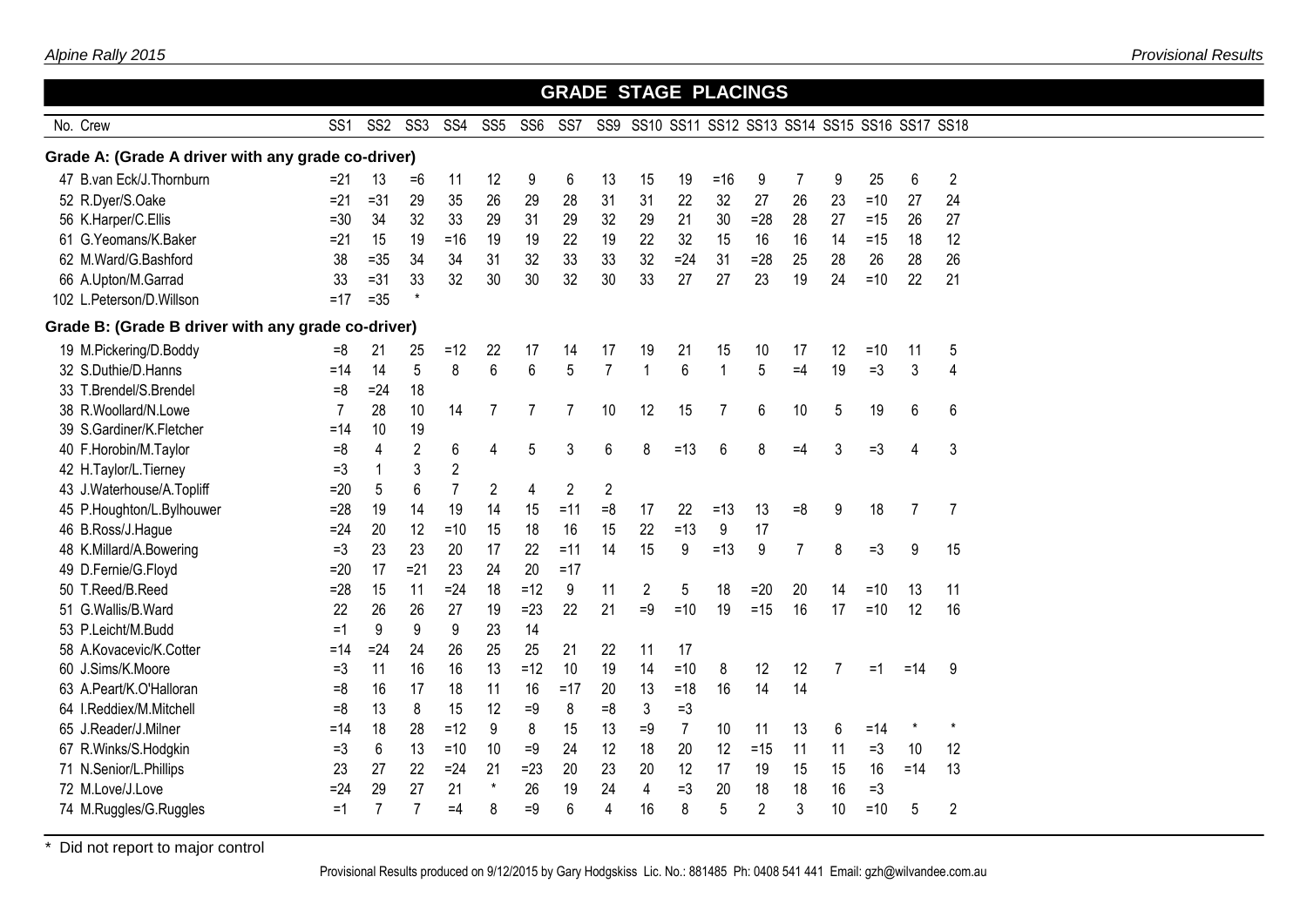|                                                    |                 |                 |                 |                 |                 |                 |                 |                | <b>GRADE STAGE PLACINGS</b> |         |                |                |                |                                              |         |                |                |  |
|----------------------------------------------------|-----------------|-----------------|-----------------|-----------------|-----------------|-----------------|-----------------|----------------|-----------------------------|---------|----------------|----------------|----------------|----------------------------------------------|---------|----------------|----------------|--|
| No. Crew                                           | SS <sub>1</sub> | SS <sub>2</sub> | SS <sub>3</sub> | SS <sub>4</sub> | SS <sub>5</sub> | SS <sub>6</sub> | SS <sub>7</sub> | SS9            |                             |         |                |                |                | SS10 SS11 SS12 SS13 SS14 SS15 SS16 SS17 SS18 |         |                |                |  |
| Grade B: (Grade B driver with any grade co-driver) |                 |                 |                 |                 |                 |                 |                 |                |                             |         |                |                |                |                                              |         |                |                |  |
| 77 A.Daniell/T.Moore                               | $= 26$          | $=2$            |                 | 1               | 1               | 1               | 23              | 1              | $=5$                        | 1       | 3              | 1              | 1              | 1                                            | $=1$    | 1              | 1              |  |
| 103 M.Rogers/D.Hedwards                            | $=14$           | 22              | 20              | 22              | 20              | 19              | 25              | 18             | $\star$                     | $\star$ | 21             | $=20$          | 19             | 18                                           | 17      | 17             | 14             |  |
| 109 J.Wightman/S.Fischer                           | $=14$           | $=2$            | $\mathbf{1}$    | 3               | 3               | 3               | $\overline{4}$  | 5              | $=5$                        | 2       | $\overline{4}$ | $=3$           | 6              | $\overline{4}$                               | $=14$   | 16             | 8              |  |
| 111 P.Jones/B.Jones                                | $=26$           | 12              | 15              | 17              | 16              | 21              | 13              | 16             | 21                          | $=18$   | 11             | 7              | $=8$           | 13                                           | $=3$    | 8              | 10             |  |
| 112 M.Valantine/T.Valantine                        | $=8$            | 8               | $\overline{4}$  | $=4$            | 5               | $\overline{2}$  | $\mathbf{1}$    | 3              | $\overline{7}$              | 16      | $\overline{2}$ | $=3$           | $\overline{2}$ | $\overline{2}$                               | $=3$    | $\overline{2}$ | $\star$        |  |
| Grade C: (Grade C driver with any grade co-driver) |                 |                 |                 |                 |                 |                 |                 |                |                             |         |                |                |                |                                              |         |                |                |  |
| 55 S.Alker/K.Heimsohm                              | $=18$           | $=11$           | 20              | 20              | 21              | $=9$            | 9               | $=4$           | 3                           | 3       | 8              | $=11$          | 7              | $=10$                                        | $=25$   | $\overline{7}$ | 9              |  |
| 59 I.Curry/S.Curry                                 | $=18$           | 9               | 18              | $=13$           | 17              | 16              | 17              | 18             | 11                          | $=11$   | 13             | $=11$          | 11             | 5                                            | $=1$    | 11             | 13             |  |
| 68 M.Ellis/D.Neagle                                | $=10$           | 6               | $\overline{2}$  | $=7$            | 6               | 8               | $\overline{7}$  | $\sqrt{3}$     | $=7$                        | $=5$    | 9              | $=11$          | 6              | 6                                            | $=7$    | 5              | 5              |  |
| 69 M.Arundel/S.Healey                              | $=5$            | 15              | 12              | 9               | 14              | 17              | 11              | 11             | 23                          | 23      | 11             | $=11$          | 9              | 8                                            | $=1$    | 14             | 6              |  |
| 70 D.Lawrance/D.Davison                            | $=5$            | 8               | 10              | 15              | 9               | 18              | 15              | 9              | 20                          | $=20$   | 10             | 9              | $=25$          | 9                                            | $=7$    | 8              | 15             |  |
| 73 P.Thompson/K.Hind                               | 29              | $=22$           | 19              | 22              | $=19$           | 22              | 21              | 16             | 18                          | 13      | 18             | $=11$          | 14             | 16                                           | $=20$   | 15             | 16             |  |
| 75 T.Huggins/S.Huggins                             | $=25$           | $=19$           | 21              | 19              | $=19$           | 20              | 20              | 15             | 16                          | 14      | 25             | $=11$          | 19             | 17                                           | $=15$   | $=18$          | 21             |  |
| 78 B.Field/L.Wilson                                | $=10$           |                 |                 |                 |                 |                 |                 |                |                             |         |                |                |                |                                              |         |                |                |  |
| 79 T.Clark/C.Seabrook                              | $=5$            | $=1$            | 13              | $\overline{2}$  | $\overline{2}$  | $\overline{c}$  | $\mathbf{1}$    | $\mathbf{1}$   | 1                           | 1       | 5              | 3              | $=25$          | $\overline{2}$                               | $=1$    | 25             | $\overline{2}$ |  |
| 80 R.Carter/C.Oakey                                | $=3$            | 10              | 15              | 11              | 16              | $=9$            | 19              | 17             | $\star$                     | $\star$ | 19             | $=11$          | 24             | 18                                           | 23      | 12             | 10             |  |
| 81 G.Hale/J.Pollock                                | $=3$            | 21              | 11              | 18              | 18              | $=13$           | 10              | $=12$          | $=7$                        | $=5$    | 15             | $=11$          | 16             | 13                                           | $=20$   | 9              | 14             |  |
| 82 M.Bramble/M.Bannon                              | $=5$            | $=11$           | 3               | $=3$            | 3               | 3               | 4               | $\overline{7}$ | 6                           | 25      | 4              | 4              | 4              | 3                                            | $=7$    | $\mathbf{1}$   | 3              |  |
| 83 T.Jordan/R.Davidson                             | $=14$           | 3               | 5               | $=7$            | $\overline{7}$  | $\overline{7}$  | 8               | $=4$           | 5                           | $=5$    | $\overline{7}$ | 8              | $\star$        | $\star$                                      | $\star$ | 3              | 11             |  |
| 84 M.Trucano/H.Thaw                                | 34              |                 |                 |                 |                 |                 |                 |                |                             |         |                |                |                |                                              |         |                |                |  |
| 85 P.Bottomley/R.Baker                             | $=1$            | 5               | $=7$            | 5               | 4               | 4               | 5               | $\overline{2}$ | 9                           | 8       | 1              | $\overline{2}$ | $\overline{2}$ | 4                                            | $=1$    |                |                |  |
| 86 N.Testa/N.Walters                               | 9               | 16              | $=7$            | 12              | 13              | 15              | 12              | 10             | 10                          | 18      | $=20$          | $=11$          | 13             | 14                                           | $=1$    | 13             | 7              |  |
| 87 T.Perkins/J.Perkins                             | $=10$           | $=17$           | 26              | 21              | 22              | 28              | 27              | $=29$          | $=27$                       | 27      | 22             | $=11$          | 22             | 20                                           | $=20$   | 24             | 25             |  |
| 88 T.Sullivan/D.Saltmarsh                          | $=1$            | $=1$            | 1               | 6               | $\mathbf{1}$    | $\mathbf{1}$    | $\overline{2}$  | $=4$           | $\overline{2}$              | 4       | 3              | $\mathbf{1}$   | 1              | $\mathbf{1}$                                 | $=7$    | $\overline{2}$ | 1              |  |
| 89 S.Anderson/M.Stratte                            | $=22$           | 4               | 6               | $\mathbf{1}$    | 5               | 5               | 3               | 19             | 19                          | 9       | 6              | 5              |                |                                              |         |                |                |  |
| 90 B.Cromarty/H.Maslin                             | $=14$           | $=11$           | 9               | 17              | 11              | 19              | 16              | 14             | 14                          | 10      | 16             | $\overline{7}$ | 5              | $=10$                                        | $=7$    | 6              | 12             |  |
| 91 D.Allwright/S.Allwright                         | $=25$           | 25              | 24              | 25              | 24              | 26              | 28              | 27             | 22                          | 17      | $=26$          | $=11$          | 21             | 22                                           | 28      | 21             | 20             |  |
| 92 I.Morris/A.Molocznyk                            | 32              | 24              | 23              | $=23$           | 31              | 21              | 23              | 26             | $=24$                       | 19      | 28             | $=11$          | 20             | 24                                           | $=15$   | 20             | 22             |  |
| 93 S.Ilsley/R.McKenzie                             | 28              | $=22$           | 27              | 27              | 26              | 27              | 25              | $=24$          | $=24$                       | $=20$   | 29             | $=11$          | $=25$          | 25                                           | $=25$   | $= 16$         | 26             |  |
| 94 E.Martin/P.Neal                                 | $=14$           | 31              | 17              | $=3$            | 8               | $=11$           | 6               | 23             | 13                          | $=15$   | 12             | 10             | 15             | $\overline{7}$                               | $=1$    | $=16$          | 8              |  |
| 95 R.Cranston/R.Opie                               | $=22$           | 28              | 28              | 29              | 28              | 30              | 31              |                |                             |         |                |                |                |                                              |         |                |                |  |
| 96 G.Howard/M.Loxton                               | 30              | 26              | 25              | 26              | 25              | 24              | 24              | 22             | 26                          | $=15$   | 24             | $=11$          | 17             | 19                                           | $=15$   | 22             | 18             |  |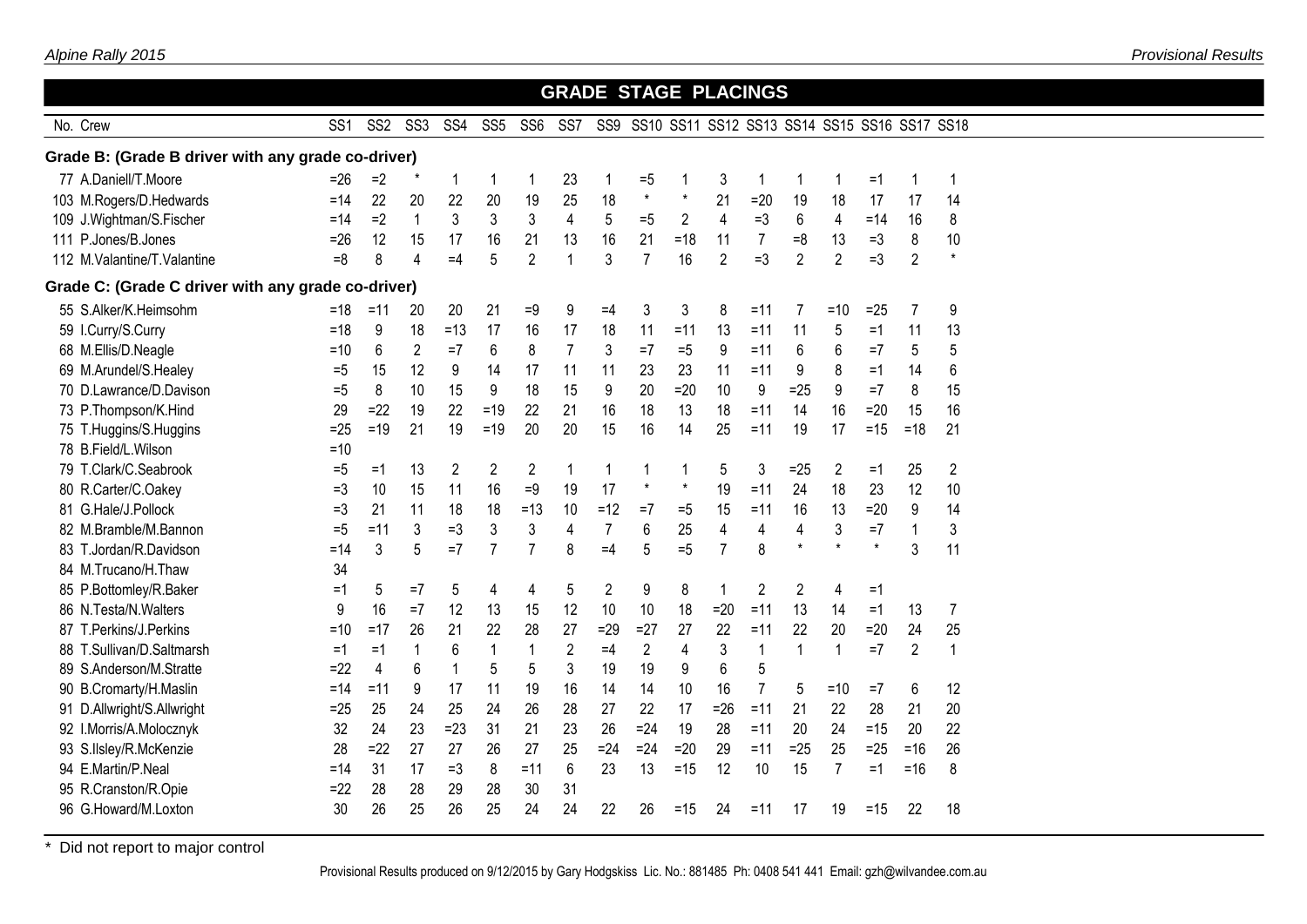|                                                    |                 |                 |                 |                 |                 |                 |     |        | <b>GRADE STAGE PLACINGS</b> |        |                                              |       |       |    |       |       |     |
|----------------------------------------------------|-----------------|-----------------|-----------------|-----------------|-----------------|-----------------|-----|--------|-----------------------------|--------|----------------------------------------------|-------|-------|----|-------|-------|-----|
| No. Crew                                           | SS <sub>1</sub> | SS <sub>2</sub> | SS <sub>3</sub> | SS <sub>4</sub> | SS <sub>5</sub> | SS <sub>6</sub> | SS7 | SS9    |                             |        | SS10 SS11 SS12 SS13 SS14 SS15 SS16 SS17 SS18 |       |       |    |       |       |     |
| Grade C: (Grade C driver with any grade co-driver) |                 |                 |                 |                 |                 |                 |     |        |                             |        |                                              |       |       |    |       |       |     |
| 97 B.Catt/B.Thomas                                 | $=18$           | $=17$           | 16              | $=23$           | 23              | 23              | 22  | 21     | 15                          | $=11$  | $=20$                                        | $=11$ | 12    | 15 | $=7$  | $=18$ | 19  |
| 98 C.McLean/C.McLean                               | 31              | 27              | 29              | 28              | 27              | 29              | 29  | 28     | $=27$                       | 26     | $= 26$                                       | =11   | 23    | 26 | $=15$ | 23    | 24  |
| 100 K.Day/A.Lawarik                                | 33              | 29              | $=30$           | 31              | 29              | 32              | 30  | $=29$  | $=27$                       | $= 28$ | 30                                           | $=11$ | $=25$ | 27 | 24    | $=27$ | -28 |
| 101 P.Hunter/L.Hunter                              | $=22$           |                 | 14              | 10              | 12              | 6               | 18  | 8      | 4                           | っ      | 2                                            | 6     | 3     | 21 | $=7$  | 4     | 4   |
| 104 J.Ellis/A.Sietsma                              | $=25$           | 30              | $=30$           | 30              | 30              | 31              | 32  | $=29$  | $=27$                       | 24     | 31                                           | $=11$ | $=25$ | 28 | $=25$ | $=27$ | 27  |
| 105 G.Carruthers/S.Carruthers                      | $=18$           | $\ast$          | $\star$         | $\star$         | $\star$         | 25              | 26  | $= 24$ | 21                          | *      | 23                                           | $=11$ | 18    | 23 | $=15$ | 26    | -23 |
| 106 A.Artamonov/G.Bonch-Osmolovskiy                | $=10$           | 14              | 4               | $=13$           | 10              | $=11$           | 14  | $=12$  | 17                          | $= 28$ | 14                                           | $=11$ | 10    | 12 | $=7$  | 10    | 17  |
| 110 B.Canny/D.Norman                               | $=14$           | $=19$           | 22              | 16              | 15              | $=13$           | 13  | 20     | 12                          | 22     | 17                                           | $=1$  | 8     |    |       |       |     |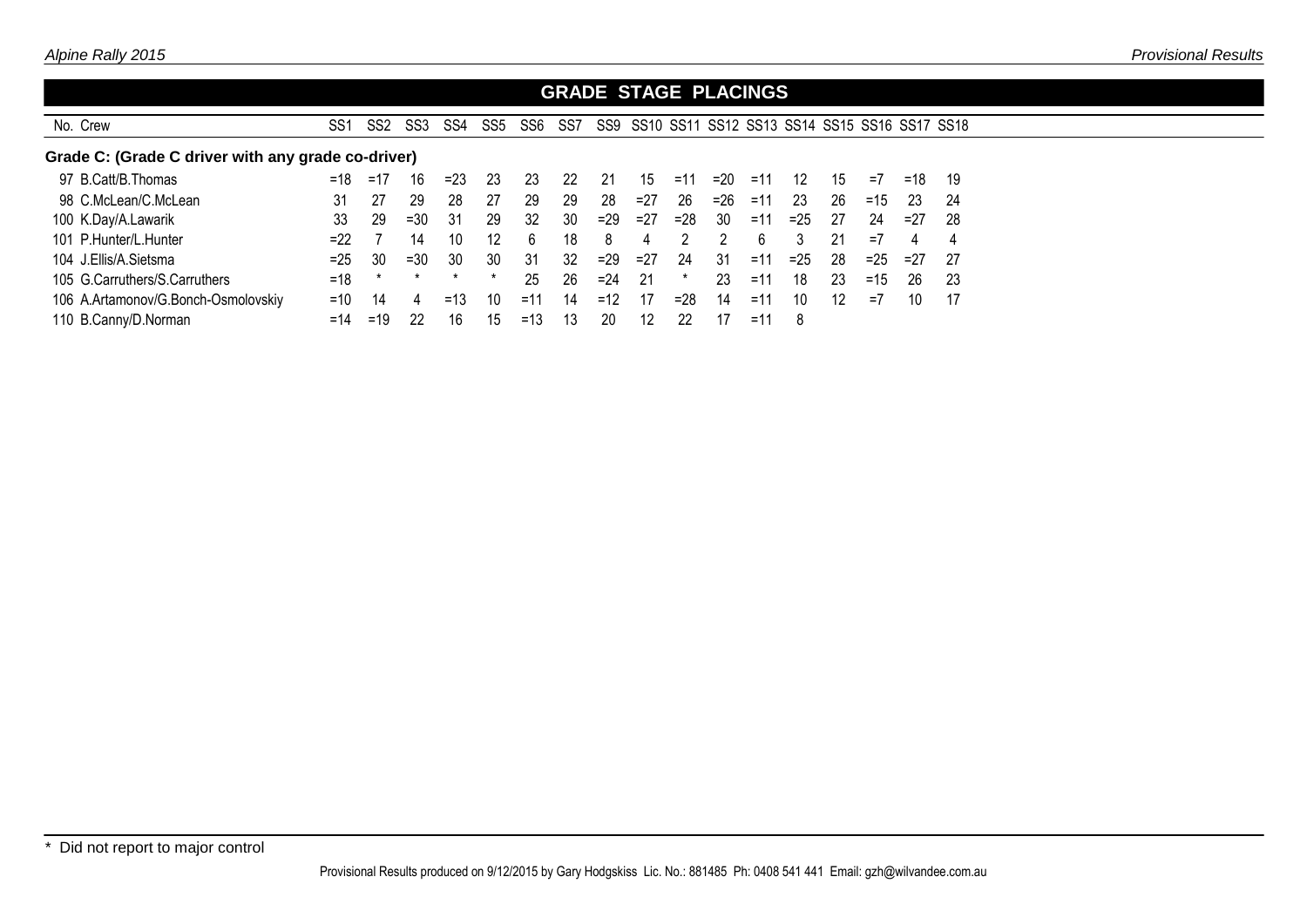| Alpine Rally 2015 |  |
|-------------------|--|
|-------------------|--|

|                                   |                      | <b>CLASS STAGE PLACINGS</b> |                |                |      |         |    |                |                |                |    |                |                                                  |    |                |          |                |                |
|-----------------------------------|----------------------|-----------------------------|----------------|----------------|------|---------|----|----------------|----------------|----------------|----|----------------|--------------------------------------------------|----|----------------|----------|----------------|----------------|
| No. Crew                          | Car                  | SS <sub>1</sub>             |                | SS2 SS3        | SS4  | SS5 SS6 |    | SS7            |                |                |    |                | SS9 SS10 SS11 SS12 SS13 SS14 SS15 SS16 SS17 SS18 |    |                |          |                |                |
| <b>Classic: Classic Rally Car</b> |                      |                             |                |                |      |         |    |                |                |                |    |                |                                                  |    |                |          |                |                |
| 1 J.David/G.Geelan                | Porsche 911          | $=2$                        | 3              | $\overline{2}$ |      | 2       |    | 3              | 3              | $\overline{2}$ |    |                | $\overline{2}$                                   |    |                |          |                |                |
| 4 M.Boaden/N.Corliss              | Ford Escort          | $=4$                        | 9              | 4              |      |         |    |                |                |                |    |                |                                                  |    |                |          |                |                |
| 5 L.Sytema/A.Wright               | Ford Escort Mk 2     | $=2$                        | $\overline{2}$ |                | 2    | 3       | 2  |                |                |                | 2  | $=3$           |                                                  | 2  | $\overline{c}$ |          | $\overline{2}$ |                |
| 7 C.Badenoch/A.Dunbar             | <b>Toyota Celica</b> | 8                           | 10             | 8              | 11   | 9       | 10 | 9              | 8              | 6              | 4  | $\overline{2}$ | 4                                                | 4  | 3              | $=7$     | 4              | 4              |
| 17 G.Walker/C.Seabrook            | Ford Escort RS1800   |                             | 4              |                | 3    | 14      | 5  | $=4$           | 5              |                | 12 | $=3$           | 5                                                |    |                | 12       |                | $\overline{2}$ |
| 18 N.Schey/S.Middleton            | Ford Escort RS1800   | 16                          |                | 3              | $=4$ |         | 3  | $\overline{2}$ | $\overline{2}$ | 3              | 3  | 16             | $^\star$                                         |    |                | $^\star$ | 3              | 5              |
| 19 M.Pickering/D.Boddy            | Datsun 240Z          | $=9$                        | 11             | 15             | 9    | 12      | 11 | 11             | 10             | 15             | 13 | 9              | 8                                                | 10 |                | $=7$     | 8              |                |
| 20 W.Mason/D.Reed                 | Ford Escort          | $=4$                        | 6              | 6              |      | 5       | 6  |                | 17             | 5              | 6  | 6              | 6                                                | 5  | 5              | $=2$     |                | 6              |
| 21 B.Lowe/H.Lowe                  | Holden Commodore     | 17                          | 13             | 10             | 10   | 8       | 9  | 10             |                | 9              | 11 | 10             |                                                  |    |                |          |                |                |
| 23 I.Hill/P.Bonser                | Ford Escort BDA      | =9                          |                | 5              | 6    | 4       | 4  | $=4$           | 9              |                |    | $=3$           | $=10$                                            |    |                |          |                |                |
| 25 E.Mulligan/C.Kelly             | Ford Escort Mk 2     | $=4$                        | 8              | 11             | 8    | 6       | 8  | 8              | 6              | 10             | 17 | 8              |                                                  | 6  | 4              | $=2$     | 6              | 8              |
| 58 A.Kovacevic/K.Cotter           | Fiat 131 Abarth      | $=12$                       | 12             | 13             | 15   | 15      | 15 | 15             | 12             | 12             | 10 |                |                                                  |    |                |          |                |                |
| 68 M.Ellis/D.Neagle               | Datsun Stanza        | $=14$                       | 14             | 12             | 13   | 10      | 12 | 12             | 11             | 11             | 9  | 11             | $=10$                                            |    | 8              | $=7$     | 9              | 9              |
| 69 M.Arundel/S.Healey             | Ford Mustang         | $=9$                        | 15             | 16             | 14   | 13      | 14 | 14             | 14             | 16             | 16 | 12             | $=10$                                            | 8  | $=9$           | $=4$     | 11             | 10             |
| 72 M.Love/J.Love                  | Mazda RX7            | 18                          | 17             | 17             | 12   |         | 16 | 13             | 15             | 8              | 5  | 13             | 9                                                | 11 | $=9$           | $=4$     |                |                |
| 74 M.Ruggles/G.Ruggles            | Triumph TR7 V8       | =4                          | 5              | 9              | $=4$ |         |    | 6              | 4              | 14             | 8  | $\overline{7}$ | 3                                                | 3  | 6              | $=7$     | 5              | 3              |
| 78 B.Field/L.Wilson               | Mercedes-Benz 280    | $=14$                       |                |                |      |         |    |                |                |                |    |                |                                                  |    |                |          |                |                |
| 86 N.Testa/N.Walters              | Nissan 240 RS        | $=12$                       | 16             | 14             | 16   | 11      | 13 | 16             | 13             | 13             | 14 | 14             | $=10$                                            | 9  | 11             | $=4$     | 10             | 11             |
| 92 I.Morris/A.Molocznyk           | Alfa Romeo GTV       | 19                          | 18             | 18             | 17   | 16      | 17 | 17             | 16             | 17             | 15 | 15             | $=10$                                            | 12 | 12             | 11       | 12             | 12             |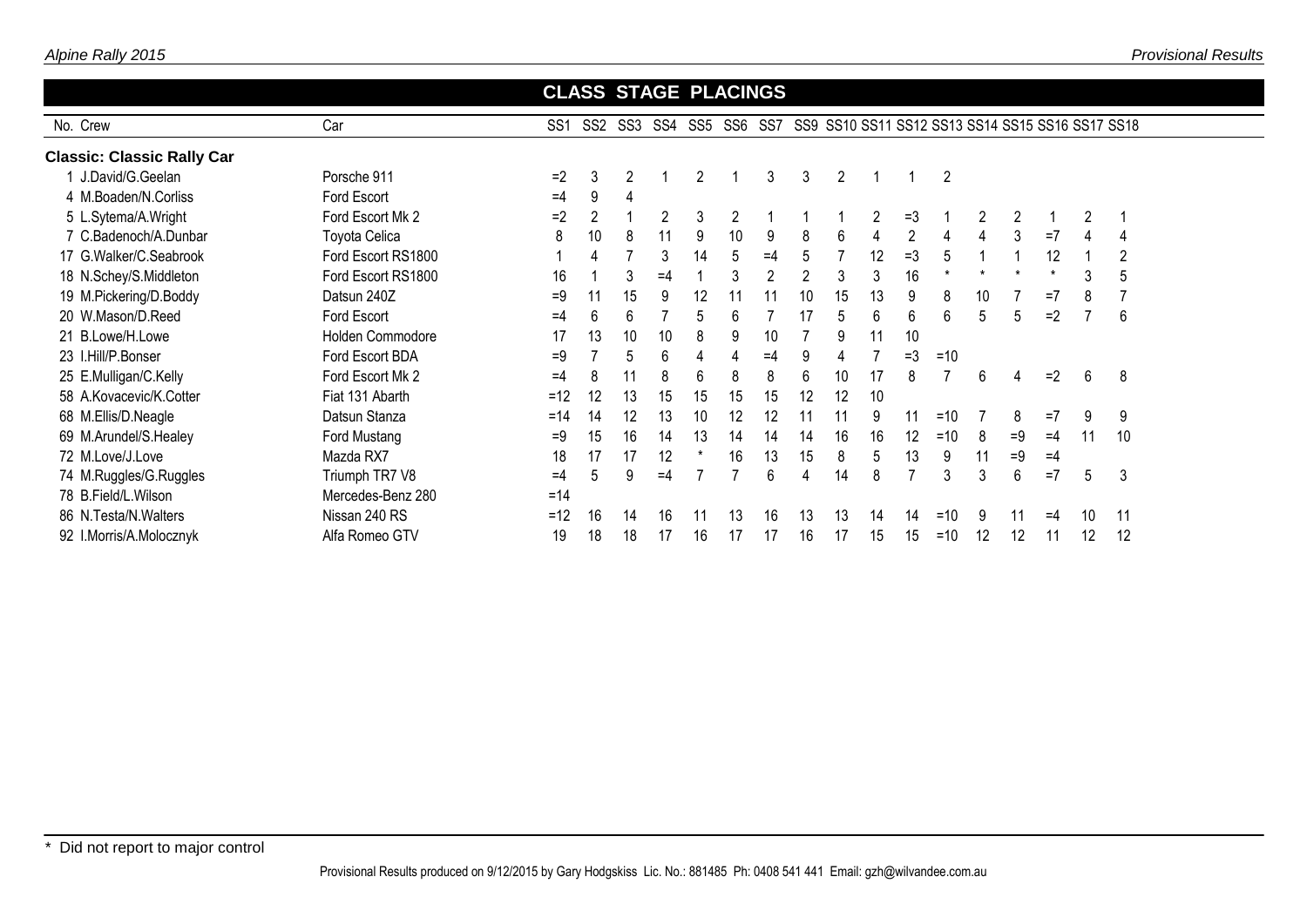|                               |                             |                |                         |                | <b>CLASS STAGE PLACINGS</b> |                |                  |                         |                         |                |                  |                  |                  |                                                                              |                |                         |                         |                         |  |
|-------------------------------|-----------------------------|----------------|-------------------------|----------------|-----------------------------|----------------|------------------|-------------------------|-------------------------|----------------|------------------|------------------|------------------|------------------------------------------------------------------------------|----------------|-------------------------|-------------------------|-------------------------|--|
| No. Crew                      | Car                         |                |                         |                |                             |                |                  |                         |                         |                |                  |                  |                  | SS1 SS2 SS3 SS4 SS5 SS6 SS7 SS9 SS10 SS11 SS12 SS13 SS14 SS15 SS16 SS17 SS18 |                |                         |                         |                         |  |
| <b>Club: Club Rally Car</b>   |                             |                |                         |                |                             |                |                  |                         |                         |                |                  |                  |                  |                                                                              |                |                         |                         |                         |  |
| 6 M.Conway/J.Cole             | Ford Escort RS1800          | $=1$           |                         |                | $=4$                        | 6              |                  |                         |                         |                |                  |                  |                  |                                                                              |                |                         |                         |                         |  |
| 8 J.Monkhouse/D.Moscatt       | Datsun 180B SSS             | $=3$           | 1                       | $\overline{2}$ | 3                           | $\overline{2}$ | $\mathbf{1}$     | 2                       | 3                       |                |                  |                  | 2                |                                                                              | 2              | $=5$                    | 1                       | $\overline{1}$          |  |
| 11 J.Robison/D.McShane        | Datsun 1600                 | $=6$           | $\star$                 | $\star$        | $\star$                     | $\star$        | 12               | 5                       | $\mathbf{1}$            | 8              | $\boldsymbol{6}$ | $\sqrt{2}$       | $\mathbf{1}$     | $\overline{7}$                                                               | $\mathbf{1}$   | $=5$                    | $\overline{c}$          |                         |  |
| 14 C.Stewart/A.Ritson         | Datsun 1600                 | $=3$           | 3                       | 3              | $\overline{2}$              | 5              | $\mathfrak{Z}$   | 6                       | $\overline{\mathbf{4}}$ | 3              | $\overline{4}$   | $\mathfrak{Z}$   | $\overline{3}$   | $\mathfrak{Z}$                                                               | 6              | $=1$                    | $\star$                 | $\star$                 |  |
| 15 K.Barrett/D.Guest          | Plymouth Fire Arrow replica | $=1$           | $\overline{c}$          | $\overline{1}$ | $\mathbf{1}$                | $\mathbf{1}$   | $\overline{2}$   | $\overline{1}$          | $\overline{2}$          | $\overline{2}$ | $\overline{2}$   |                  |                  |                                                                              |                |                         |                         |                         |  |
| 16 A.Travis/D.Travis          | Nissan Silvia               | $=8$           | 6                       | $\overline{4}$ | $=4$                        | 3              | $\overline{4}$   | 3                       | $=5$                    | 4              | $\mathfrak{Z}$   | 5                | 4                | 2                                                                            | 3              | $=5$                    | 3                       | $\overline{2}$          |  |
| 27 S.Lawless/D.O'Connor       | Ford Escort Mk 2            | 13             | 5                       | 6              | 8                           | $\overline{7}$ | 8                | 10                      | $\bf 8$                 | $\overline{7}$ | 8                | $\,6$            | $\,8\,$          | $\overline{5}$                                                               | $\overline{7}$ | $=1$                    | 5                       | $\mathfrak{Z}$          |  |
| 29 N.Whittenbury/D.Rudham     | Datsun 180B                 | 5              | $\overline{7}$          | $\star$        | $^\star$                    | $\star$        | $\star$          | $\star$                 | $\overline{7}$          | $\star$        | $\star$          | $\overline{4}$   | $\overline{7}$   | $\overline{4}$                                                               | $\overline{4}$ | 11                      | $\overline{4}$          | $\overline{4}$          |  |
| 43 J.Waterhouse/A.Topliff     | Datsun 120Y                 | 11             | 4                       | 5              | 6                           | 4              | 5                | 4                       | $=5$                    |                |                  |                  |                  |                                                                              |                |                         |                         |                         |  |
| 79 T.Clark/C.Seabrook         | Volkswagen Golf             | $=8$           | 8                       | 8              | $\overline{7}$              | 8              | 6                | $\overline{7}$          | 9                       | 5              | 5                | 8                | 5                | $=10$                                                                        | 5              | =1                      | 9                       | 5                       |  |
| 80 R.Carter/C.Oakey           | Datsun Stanza               | $=6$           | $\boldsymbol{9}$        | $9\,$          | 11                          | 11             | $\boldsymbol{9}$ | 11                      | 11                      | $\star$        | $\star$          | 10               | $=10$            | $\boldsymbol{9}$                                                             | 10             | 9                       | $\overline{7}$          | 8                       |  |
| 82 M.Bramble/M.Bannon         | Nissan Bluebird             | $=8$           | 10                      | $\overline{7}$ | $=9$                        | 9              | $\overline{7}$   | 8                       | $10$                    | 6              | $\boldsymbol{9}$ | $\overline{7}$   | $\,6\,$          | 6                                                                            | 8              | $=5$                    | $\,6\,$                 | $6\,$                   |  |
| 94 E.Martin/P.Neal            | Mazda RX7                   | 12             | 12                      | 10             | $=9$                        | 10             | 10               | 9                       | 12                      | 9              | $\overline{7}$   | $\boldsymbol{9}$ | $\boldsymbol{9}$ | 8                                                                            | 9              | $=1$                    | 8                       | $\overline{7}$          |  |
| 100 K.Day/A.Lawarik           | <b>Toyota Celica</b>        | 14             | 11                      | 11             | 12                          | 12             | 11               | 12                      | 13                      | 10             | 10               | 11               | $=10$            | $=10$                                                                        | 11             | 10                      | 10                      | 9                       |  |
| H68: Historic Pre-1968        |                             |                |                         |                |                             |                |                  |                         |                         |                |                  |                  |                  |                                                                              |                |                         |                         |                         |  |
| 49 D.Fernie/G.Floyd           | Datsun P510 Bluebird        | $=1$           | $\overline{c}$          | $\overline{2}$ |                             | 4              | $\overline{2}$   | $\overline{c}$          |                         |                |                  |                  |                  |                                                                              |                |                         |                         |                         |  |
| 50 T.Reed/B.Reed              | Ford Falcon GT              | 5              | $\mathbf{1}$            | $\overline{1}$ | $\overline{2}$              | $\mathbf{1}$   | $\mathbf{1}$     | $\mathbf 1$             | 1                       |                |                  |                  | $=1$             | $=3$                                                                         |                | $\mathbf 1$             |                         | -1                      |  |
| 87 T.Perkins/J.Perkins        | Ford Cortina GT             | $=1$           | $\sqrt{3}$              | $\mathbf{3}$   | 3                           | $\overline{2}$ | $\overline{4}$   | $\overline{\mathbf{4}}$ | $=3$                    | $=3$           | 3                | $\overline{2}$   | $=1$             | $\overline{2}$                                                               | $\overline{2}$ | $\mathfrak{Z}$          | $\overline{2}$          | 3                       |  |
| 104 J.Ellis/A.Sietsma         | Fiat 1500 Mk III            | 4              | $\overline{\mathbf{4}}$ | $\pmb{4}$      | $\overline{\mathbf{4}}$     | $\mathfrak{z}$ | 5                | 5                       | $=3$                    | $=3$           | $\overline{2}$   | $\overline{4}$   | $=1$             | $=3$                                                                         | $\overline{4}$ | $\overline{\mathbf{4}}$ | $\overline{\mathbf{4}}$ | $\overline{\mathbf{4}}$ |  |
| 105 G.Carruthers/S.Carruthers | Ford Falcon XR GT           | 3              | $\star$                 | $\star$        | $\star$                     | $\star$        | 3                | 3                       | $\overline{2}$          | $\overline{2}$ | $\star$          | $\mathfrak{Z}$   | $=1$             |                                                                              | 3              | $\overline{2}$          | 3                       | $\overline{2}$          |  |
| H81: Historic 1968-80         |                             |                |                         |                |                             |                |                  |                         |                         |                |                  |                  |                  |                                                                              |                |                         |                         |                         |  |
| 31 D.Officer/K.Officer        | Mitsubishi Colt Galant      | $=5$           | $\overline{c}$          | 3              | 4                           | 3              | 3                | $\overline{2}$          |                         | $\overline{2}$ | 7                |                  |                  | 2                                                                            | 4              | $=4$                    | $\overline{2}$          | 3                       |  |
| 33 T.Brendel/S.Brendel        | Ford Escort Mk 2            | 4              | $=4$                    | $\overline{4}$ |                             |                |                  |                         |                         |                |                  |                  |                  |                                                                              |                |                         |                         |                         |  |
| 36 S.Ashton/R.Nixon           | Mitsubishi Galant           | 10             | 11                      | $\overline{1}$ | $\overline{2}$              | 4              | 4                | 5                       | $\overline{2}$          |                | $\overline{2}$   | 3                |                  | 3                                                                            |                | $=4$                    |                         |                         |  |
| 37 J.Wald/T.Dewhurst          | Datsun Stanza               | 9              | $\overline{1}$          | $\sqrt{2}$     | 1                           |                |                  |                         |                         |                |                  |                  |                  |                                                                              |                |                         |                         |                         |  |
| 52 R.Dyer/S.Oake              | Porsche 911 SC              | $=2$           | 3                       | 5              | 10                          | $\overline{2}$ | 5                | 3                       | 5                       |                | 4                | 8                | 5                | 5                                                                            | 2              | $=1$                    | 5                       | $\overline{4}$          |  |
| 56 K.Harper/C.Ellis           | Ford Escort Mk1 RS2000      | $=5$           | $\overline{7}$          | $\overline{7}$ | $=6$                        | $6\phantom{a}$ | 8                | $\overline{4}$          | 6                       | 6              | 3                | 5                | $=6$             | 9                                                                            | 6              | $=4$                    | 4                       | 8                       |  |
| 59 I.Curry/S.Curry            | Datsun 1600                 | $\overline{7}$ | 8                       | 10             | $=6$                        | $\overline{7}$ | $\overline{7}$   | $\overline{7}$          | 9                       | 8              | 8                | $6\phantom{1}6$  | $=6$             | $6\phantom{1}6$                                                              | 5              | $=1$                    | $\overline{7}$          | 5                       |  |
| 73 P.Thompson/K.Hind          | <b>Toyota Celica</b>        | 11             | 10                      | 11             | 9                           | 9              | 9                | 9                       | 8                       | 9              | 9                | 9                | $=6$             | $\overline{7}$                                                               | 8              | $= 8$                   | 8                       | $\overline{7}$          |  |
| 81 G.Hale/J.Pollock           | Volkswagen Golf GLS         | $=2$           | 9                       | 8              | 8                           | 8              | 6                | 6                       | $\overline{7}$          | 4              | 5                | $\overline{7}$   | $=6$             | 8                                                                            | $\overline{7}$ | $= 8$                   | $6\phantom{1}$          | $6\,$                   |  |
| 85 P.Bottomley/R.Baker        | Porsche 911                 |                | $=4$                    | 6              | 3                           | $\mathbf{1}$   | $\mathbf{1}$     | 1                       | 3                       | 5              | $6\phantom{1}6$  | 1                | $\overline{2}$   |                                                                              | 3              | $=1$                    |                         |                         |  |
| 101 P.Hunter/L.Hunter         | Datsun Stanza               | 8              | 6                       | $9\,$          | 5                           | 5              | $\overline{2}$   | 8                       | 4                       | 3              | $\overline{1}$   | $\overline{2}$   | 3                | 4                                                                            | 9              | $=4$                    | 3                       | $\overline{2}$          |  |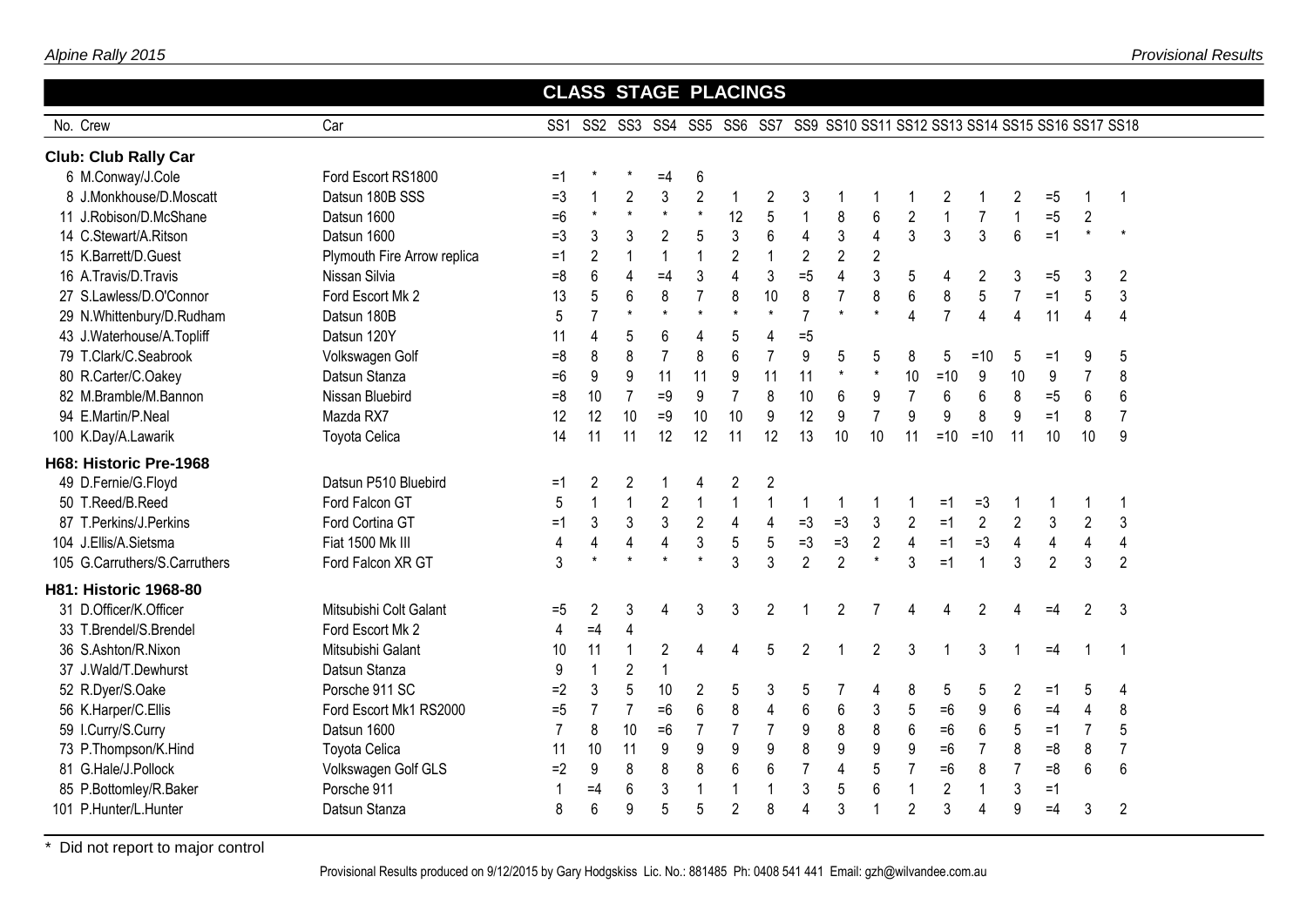|                             |                        | <b>CLASS STAGE PLACINGS</b> |         |                         |                |                |                |                |                |                |                |                |                |                |                |          |                                                  |                |
|-----------------------------|------------------------|-----------------------------|---------|-------------------------|----------------|----------------|----------------|----------------|----------------|----------------|----------------|----------------|----------------|----------------|----------------|----------|--------------------------------------------------|----------------|
| No. Crew                    | Car                    | SS <sub>1</sub>             |         | SS2 SS3 SS4 SS5 SS6 SS7 |                |                |                |                |                |                |                |                |                |                |                |          | SS9 SS10 SS11 SS12 SS13 SS14 SS15 SS16 SS17 SS18 |                |
| P81: PRC Pre-1981           |                        |                             |         |                         |                |                |                |                |                |                |                |                |                |                |                |          |                                                  |                |
| 3 W.Hoy/A.Bennett           | Datsun 260Z            |                             | 3       | 5                       |                | $\overline{2}$ | $\overline{2}$ |                | $\overline{2}$ |                |                | 5              | 5              | 9              |                | =1       | 5                                                | $\overline{2}$ |
| 24 N.Cuthbert/J.Sargeant    | Datsun 200B            | 26                          | $\star$ | $^\star$                | 8              | 5              |                | 3              | 8              | 10             | 20             | 10             | 4              | 3              | $=3$           | $=1$     |                                                  | 3              |
| 32 S.Duthie/D.Hanns         | Datsun 180B SSS        | $=13$                       | 14      | 4                       | 9              | 9              | 6              | 6              | $\overline{7}$ | $\overline{2}$ | 8              | $\mathbf{1}$   | $\overline{7}$ | $=4$           | 20             | $=5$     | 4                                                | 6              |
| 39 S.Gardiner/K.Fletcher    | Datsun P510            | $=13$                       | 9       | 15                      |                |                |                |                |                |                |                |                |                |                |                |          |                                                  |                |
| 40 F.Horobin/M.Taylor       | Datsun 180B            | $=7$                        | 4       | $\overline{2}$          | 5              | 4              | 5              | 4              | 6              | 12             | 13             | 8              | 9              | $=4$           | $=3$           | $=5$     | 6                                                | 5              |
| 41 J.Davies/D.Booker        | Datsun 1600            | $=5$                        | 6       | $\overline{7}$          | $=6$           | 6              | 18             | $\overline{7}$ | 4              | 8              | 4              | $\overline{2}$ | $=20$          | $\star$        | $\star$        | $^\star$ | $\overline{2}$                                   | $\overline{7}$ |
| 44 D.Burn/S.Dunbar          | Mitsubishi Galant      | $=7$                        | 10      | 9                       | 11             | 14             | 14             | 10             | 12             | $=15$          | $=5$           | 11             | 10             | 13             | 13             | $=11$    | 12                                               | 13             |
| 45 P.Houghton/L.Bylhouwer   | Datsun 1600            | 25                          | 16      | 11                      | 16             | 13             | 12             | $=12$          | $=10$          | 17             | 22             | $=13$          | 14             | $=10$          | 10             | 20       | 9                                                | 8              |
| 48 K.Millard/A.Bowering     | Datsun 1600            | $=3$                        | 19      | 18                      | 17             | 16             | 17             | $=12$          | 13             | $=15$          | $=9$           | $=13$          | 11             | 8              | 9              | $=5$     | 11                                               | 23             |
| 53 P.Leicht/M.Budd          | Datsun 1600            | $\overline{2}$              | 8       | 10                      | 10             | 27             | 11             |                |                |                |                |                |                |                |                |          |                                                  |                |
| 55 S.Alker/K.Heimsohm       | Datsun 180B            | $=19$                       | $=22$   | 23                      | 24             | 23             | 19             | 17             | $=17$          | 4              |                | 18             | $=20$          | 19             | $=16$          | $=21$    | 18                                               | 15             |
| 60 J.Sims/K.Moore           | Datsun 180B            | $=3$                        | 11      | 13                      | 13             | 12             | 9              | 11             | 15             | 14             | 11             | 9              | 13             | 14             | 8              | $=1$     | $=16$                                            | 10             |
| 61 G.Yeomans/K.Baker        | Datsun 1600            | $= 5$                       | 5       | 6                       | $=6$           | $\overline{7}$ | 10             | 9              | 9              | $\overline{7}$ | $=23$          | 6              | 6              | $\overline{7}$ | 6              | $=11$    | 8                                                | 4              |
| 62 M.Ward/G.Bashford        | <b>Toyota Corolla</b>  | 24                          | 27      | 22                      | 22             | 22             | 24             | 22             | 23             | 19             | 14             | 21             | $=20$          | 18             | 18             | $=18$    | 20                                               | 18             |
| 63 A.Peart/K.O'Halloran     | Datsun 260Z            | $=7$                        | 15      | 14                      | 15             | 10             | 13             | 15             | 16             | 13             | $=18$          | $=15$          | 15             | 15             |                |          |                                                  |                |
| 64 I.Reddiex/M.Mitchell     | <b>Toyota Celica</b>   | $=7$                        | 13      | 8                       | 12             | 11             | 8              | 8              | $=10$          | 3              | $=5$           |                |                |                |                |          |                                                  |                |
| 66 A.Upton/M.Garrad         | Nissan Skyline         | 16                          | 18      | 21                      | 19             | 21             | 22             | 18             | 19             | 20             | 16             | 17             | 12             | 12             | 11             | $=5$     | 13                                               | 11             |
| 70 D.Lawrance/D.Davison     | Datsun 1600            | $=7$                        | 20      | 20                      | 21             | 18             | 20             | 20             | 20             | 23             | $=23$          | 19             | 18             | $=22$          | 15             | $=11$    | 19                                               | 19             |
| 71 N.Senior/L.Phillips      | <b>Chrysler Galant</b> | $=19$                       | 21      | 16                      | 20             | 19             | 21             | 19             | 21             | 21             | 12             | 20             | 19             | 17             | 14             | $=18$    | $=16$                                            | 14             |
| 77 A.Daniell/T.Moore        | Datsun Stanza          | $=21$                       | $=1$    | $^\star$                | $\overline{2}$ | $\mathbf{1}$   |                | 25             | 1              | $=5$           | $\overline{c}$ | 4              | 1              | 1              | 1              | $=1$     | $\overline{1}$                                   | -1             |
| 83 T.Jordan/R.Davidson      | Triumph 2500           | $=17$                       | 17      | 17                      | 18             | 17             | 15             | 16             | $=17$          | 9              | $=9$           | $=15$          | 17             |                |                | $^\star$ | 14                                               | 16             |
| 84 M.Trucano/H.Thaw         | Datsun Sunny           | 29                          |         |                         |                |                |                |                |                |                |                |                |                |                |                |          |                                                  |                |
| 90 B.Cromarty/H.Maslin      | Chrysler Lancer LB     | $=17$                       | $=22$   | 19                      | 23             | 20             | 23             | 21             | 22             | 18             | 15             | 22             | 16             | 16             | $=16$          | $=11$    | 15                                               | 17             |
| 93 S.IIsley/R.McKenzie      | Toyota Celica          | 23                          | 24      | 25                      | 26             | 25             | 26             | 24             | 25             | 24             | $=23$          | 25             | $=20$          | $=22$          | 21             | $=21$    | 22                                               | 22             |
| 96 G.Howard/M.Loxton        | Toyota Celica RA 40    | 27                          | 25      | 24                      | 25             | 24             | 25             | 23             | 24             | 25             | 21             | 23             | $=20$          | 20             | 19             | $=15$    | 23                                               | 20             |
| 98 C.McLean/C.McLean        | <b>Toyota Corolla</b>  | 28                          | 26      | 26                      | 27             | 26             | 27             | 26             | 26             | 26             | 26             | 24             | $=20$          | 21             | 22             | $=15$    | 24                                               | 21             |
| 109 J.Wightman/S.Fischer    | Datsun 280Z            | $=13$                       | $=1$    |                         | 3              | 3              | 4              | 5              | 5              | $=5$           | 3              | $\overline{7}$ | $=2$           | 6              | 5              | $=15$    | 21                                               | 9              |
| 111 P.Jones/B.Jones         | Datsun 180B            | $= 21$                      | 12      | 12                      | 14             | 15             | 16             | 14             | 14             | 22             | $=18$          | 12             | 8              | $=10$          | 12             | $=5$     | 10                                               | 12             |
| 112 M.Valantine/T.Valantine | Datsun 1600            | $=7$                        | 7       | 3                       | 4              | 8              | 3              | $\overline{2}$ | 3              | 11             | 17             | 3              | $=2$           | $\overline{2}$ | $\overline{2}$ | $=5$     | 3                                                | $\star$        |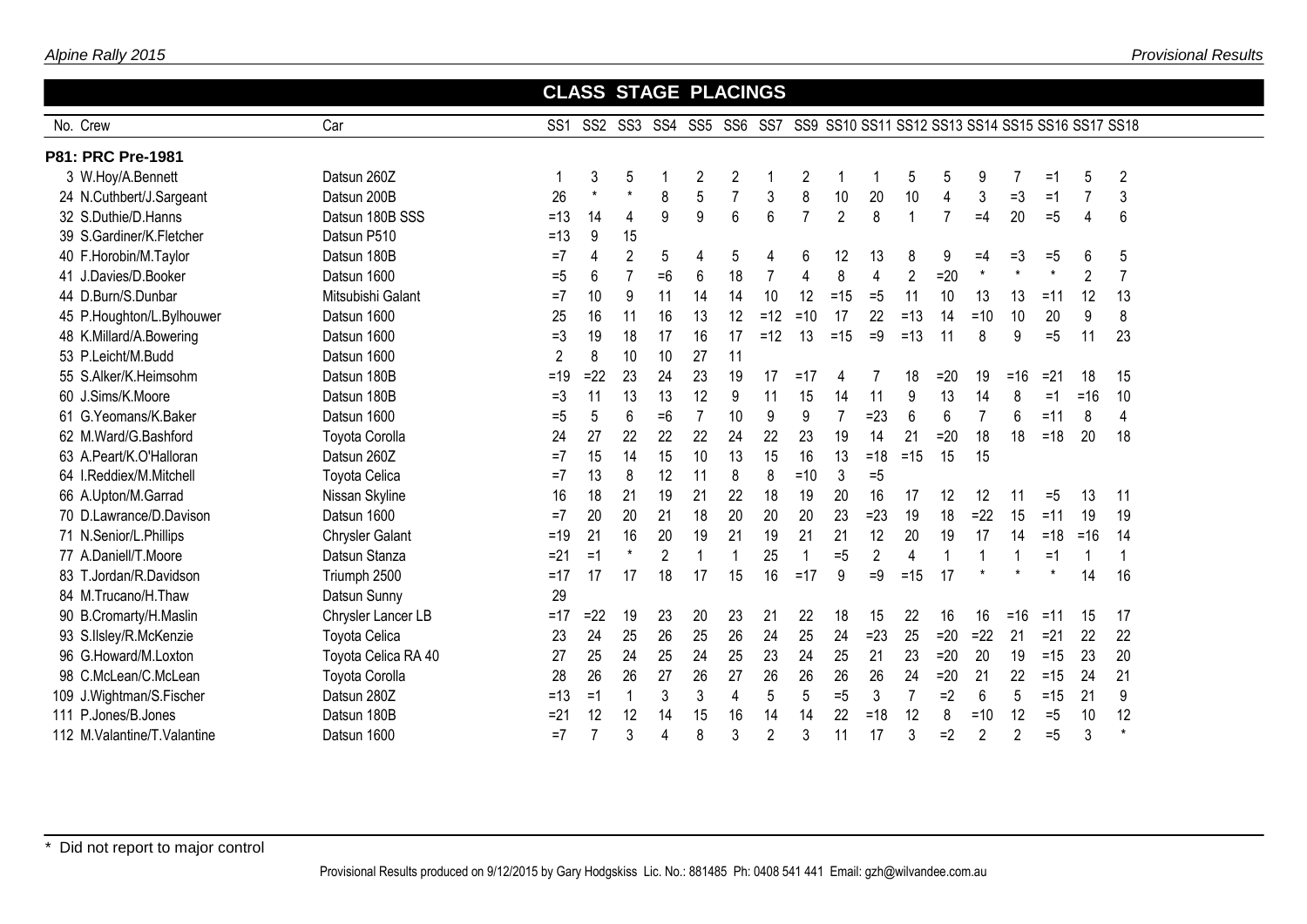| Alpine Rally 2015 |  |
|-------------------|--|
|                   |  |

|                                     |                                |       |                |                |                |                |                | <b>CLASS STAGE PLACINGS</b> |                |                |                |                |                                                                              |                |                |       |                |                |  |
|-------------------------------------|--------------------------------|-------|----------------|----------------|----------------|----------------|----------------|-----------------------------|----------------|----------------|----------------|----------------|------------------------------------------------------------------------------|----------------|----------------|-------|----------------|----------------|--|
| No. Crew                            | Car                            |       |                |                |                |                |                |                             |                |                |                |                | SS1 SS2 SS3 SS4 SS5 SS6 SS7 SS9 SS10 SS11 SS12 SS13 SS14 SS15 SS16 SS17 SS18 |                |                |       |                |                |  |
| PM: PRC Post-1980                   |                                |       |                |                |                |                |                |                             |                |                |                |                |                                                                              |                |                |       |                |                |  |
| 2 A.Friend/M.Canning                | Nissan Silvia                  |       | 6              |                | $\overline{c}$ | 3              |                | $\overline{2}$              |                |                |                |                | $\overline{2}$                                                               | 3              | $\overline{2}$ | $=7$  |                | $\overline{2}$ |  |
| 9 B.Middleton/A.Benefield           | <b>Honda Civic</b>             | $=5$  | 4              | 5              | 8              |                |                |                             |                |                |                |                |                                                                              |                |                |       |                |                |  |
| 10 B.Semmens/D.Parry                | Nissan 200SX RV S12            | $=5$  |                |                |                |                |                |                             |                |                |                |                |                                                                              |                |                |       |                |                |  |
| 22 I.Menzies/R.McGowan              | Ford Falcon XR8                | $=14$ | 10             |                |                | 21             | 4              |                             | 5              | $=6$           | 10             | 3              | $=6$                                                                         | 5              | 6              |       | 4              | 4              |  |
| 28 T.Quinn/N.Tillet                 | BMW M3                         | 4     | 9              | 12             | 5              | 5              | 6              | 6                           | 6              | 4              | 12             | $=4$           | $=6$                                                                         | $=6$           | 5              | $=2$  | 9              | 5              |  |
| 30 S.Porter/T.Robinson              | Mazda RX7                      | $=2$  | 5              | 4              | 1              | $\mathbf 1$    | 14             | 4                           | 4              | $=6$           | $\overline{2}$ | $\overline{7}$ | 9                                                                            | $\overline{2}$ | 3              | $=2$  | 3              | 3              |  |
| 34 R.Woollard/R.Parry               | Mazda RX7                      | $=2$  | 3              | 3              | $=3$           | $\overline{2}$ | $\overline{2}$ | $\overline{1}$              | $\overline{2}$ | $\overline{2}$ | 3              | $\overline{2}$ | -1                                                                           |                | $\mathbf{1}$   | $=2$  | 15             |                |  |
| 35 M.Lee/C.Elliott                  | Holden Commodore VH            | $=11$ | $=13$          | 13             | $=14$          | 11             | 13             | $=9$                        |                | $=10$          | 4              | 13             | 8                                                                            | 9              | 10             | $=5$  | 6              | 9              |  |
| 38 R.Woollard/N.Lowe                | Datsun Bluebird                | $=11$ | 19             | 9              | 13             | 6              | 5              | 5                           | 8              | $=10$          | 13             | 6              | 4                                                                            | 8              | 7              | $=16$ | 5              | 6              |  |
| 42 H.Taylor/L.Tierney               | Datsun Bluebird                | $=5$  | $\overline{2}$ | 6              | $=3$           |                |                |                             |                |                |                |                |                                                                              |                |                |       |                |                |  |
| 46 B.Ross/J.Hague                   | Holden Commodore VS            | 21    | $=13$          | 10             | $=9$           | 10             | 11             | 12                          | 11             | 17             | 11             | 8              | 14                                                                           |                |                |       |                |                |  |
| 47 B.van Eck/J.Thornburn            | Toyota Altezza                 | $=11$ |                | $\overline{2}$ | 6              | $\overline{4}$ | 3              | 3                           | 3              | 3              | 5              | $=4$           | 3                                                                            | 4              | 4              | $=12$ | $\overline{2}$ | -1             |  |
| 51 G.Wallis/B.Ward                  | Peugeot 205                    | $=18$ | 17             | 17             | $=17$          | 13             | 17             | 15                          | 14             | $=8$           | 8              | 14             | $=12$                                                                        | 13             | 12             | $=7$  | 10             | 15             |  |
| 65 J.Reader/J.Milner                | Nissan Bluebird                | $=14$ | 12             | 23             | 11             |                |                | 11                          | 10             | $=8$           | 6              | 9              | 10                                                                           | 11             | 8              | $=12$ | $\star$        |                |  |
| 67 R.Winks/S.Hodgkin                | Holden Commodore               | $=5$  | 8              | 11             | $=9$           | 8              | 8              | 19                          | 9              | 12             | 15             | 10             | $=12$                                                                        | 10             | 11             | $=5$  | 8              | 8              |  |
| 75 T.Huggins/S.Huggins              | <b>BMW 318 ti</b>              | $=24$ | $=21$          | 19             | 20             | 17             | 18             | 16                          | 16             | 15             | 16             | 19             | $=15$                                                                        | 17             | 16             | $=12$ | $=13$          | 14             |  |
| 88 T.Sullivan/D.Saltmarsh           | Suzuki Swift                   | $=5$  |                | 8              | $=14$          | 9              | 9              | 8                           | 13             | 5              |                | 11             | 5                                                                            | $=6$           | 9              | $=7$  |                |                |  |
| 89 S.Anderson/M.Stratte             | Holden Commodore VK            | $=22$ | 16             | 16             | 12             | 12             | 10             | $=9$                        | 17             | 18             | 9              | 12             | 11                                                                           |                |                |       |                |                |  |
| 91 D.Allwright/S.Allwright          | Holden Commodore VN            | $=24$ | 23             | 21             | 22             | 19             | 20             | 18                          | 20             | 19             | 17             | 20             | $=15$                                                                        | 18             | 17             | $=16$ | 16             | 13             |  |
| 95 R.Cranston/R.Opie                | Toyota Celica RA 28 GT Replica | $=22$ | 24             | 22             | 23             | 20             | 21             | 20                          |                |                |                |                |                                                                              |                |                |       |                |                |  |
| 97 B.Catt/B.Thomas                  | Hyundai Excel                  | 20    | 20             | 18             | 21             | 18             | 19             | 17                          | 19             | 14             | 14             | 18             | $=15$                                                                        | 15             | 15             | $=7$  | $=13$          | 12             |  |
| 102 L.Peterson/D.Willson            | Nissan Sunny GTi               | $= 5$ | 25             | $^\star$       |                |                |                |                             |                |                |                |                |                                                                              |                |                |       |                |                |  |
| 103 M.Rogers/D.Hedwards             | Holden Commodore VH            | $=14$ | 15             | 14             | 16             | 14             | 12             | 21                          | 12             |                |                | 17             | $=15$                                                                        | 16             | 14             | 15    | 12             | 10             |  |
| 106 A.Artamonov/G.Bonch-Osmolovskiy | Mitsubishi Mirage Cyborg       | 17    | 18             | 15             | $=17$          | 15             | 15             | 14                          | 15             | 16             | 19             | 15             | $=15$                                                                        | 14             | 13             | $=7$  |                | 11             |  |
| 110 B.Canny/D.Norman                | Porsche 944                    | $=18$ | $=21$          | 20             | 19             | 16             | 16             | 13                          | 18             | 13             | 18             | 16             | $=15$                                                                        | 12             |                |       |                |                |  |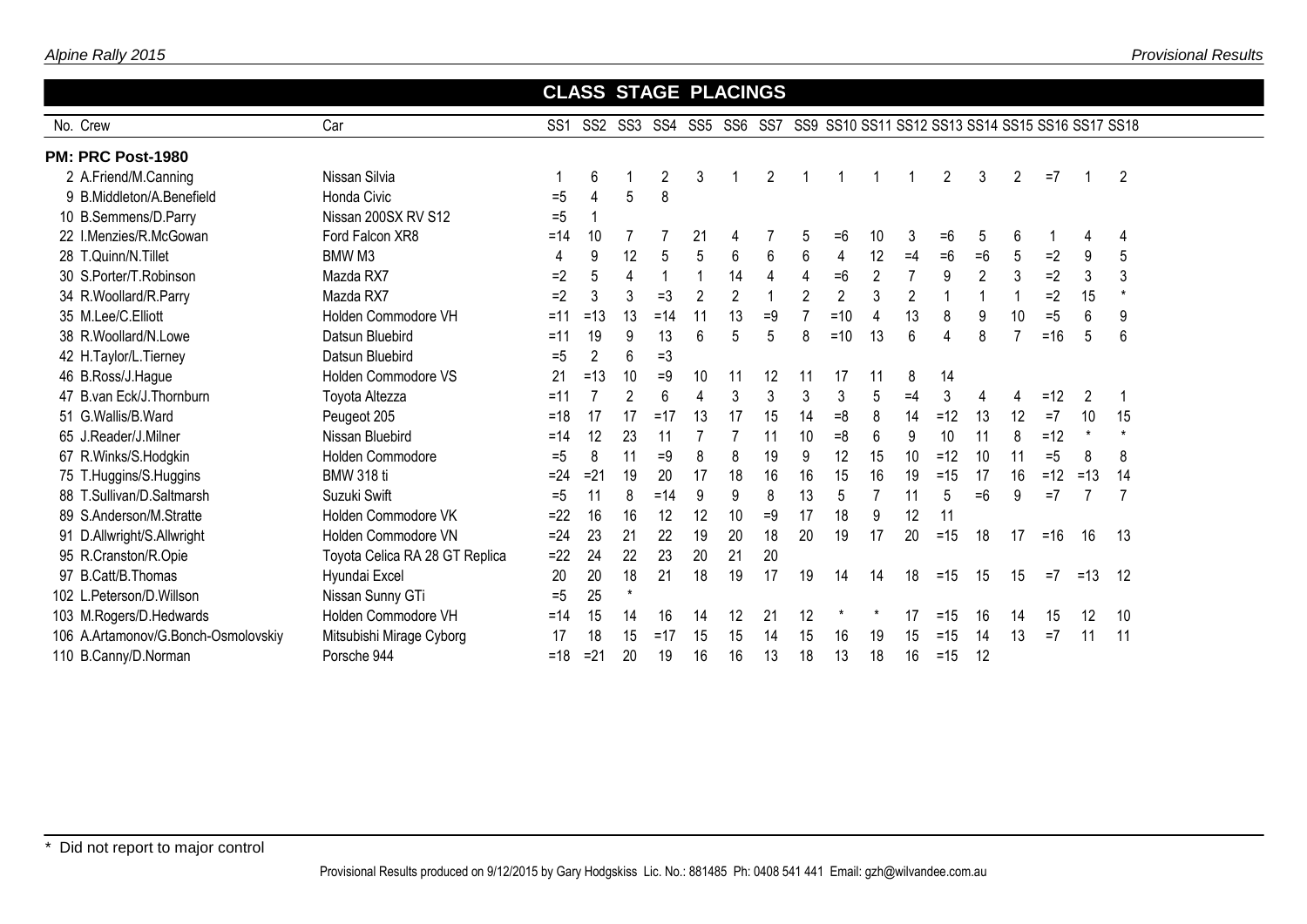|                           |                 |                 |                 |                 |                 |                 |                 | <b>STAGE TIMES</b> |             |             |             |             |             |             |             |             |             |              |
|---------------------------|-----------------|-----------------|-----------------|-----------------|-----------------|-----------------|-----------------|--------------------|-------------|-------------|-------------|-------------|-------------|-------------|-------------|-------------|-------------|--------------|
| No. Crew                  | SS <sub>1</sub> | SS <sub>2</sub> | SS <sub>3</sub> | SS <sub>4</sub> | SS <sub>5</sub> | SS <sub>6</sub> | SS <sub>7</sub> | SS <sub>9</sub>    | <b>SS10</b> | <b>SS11</b> | <b>SS12</b> | <b>SS13</b> | <b>SS14</b> | <b>SS15</b> | <b>SS16</b> | <b>SS17</b> | <b>SS18</b> | <b>TOTAL</b> |
| 1 J.David/G.Geelan        | 0:55            | 9:59            | 23:52           | 7:07            | 28:13           | 14:35           | 17:46           | 24:20              | 12:21       | 4:31        | 8:20        | 19:16       | <b>DNF</b>  |             |             |             |             | <b>DNF</b>   |
| 2 A.Friend/M.Canning      | 0:54            | 10:06           | 23:28           | 7:10            | 28:24           | 14:18           | 17:32           | 23:41              | 11:55       | 4:37        | 8:24        | 19:20       | 17:37       | 22:10       | 0:43        | 30:56       | 17:18       | 4:18:33      |
| 3 W.Hoy/A.Bennett         | 0:54            | 10:04           | 24:46           | 7:08            | 28:38           | 14:44           | 17:40           | 24:04              | 12:38       | 4:47        | 8:46        | 19:35       | 18:34       | 23:10       | 0:41        | 32:23       | 17:20       | 4:25:52      |
| 4 M.Boaden/N.Corliss      | 0:56            | 10:29           | 24:12           | <b>DNF</b>      |                 |                 |                 |                    |             |             |             |             |             |             |             |             |             | <b>DNF</b>   |
| 5 L.Sytema/A.Wright       | 0:55            | 9:56            | 23:38           | 7:13            | 28:20           | 14:36           | 17:27           | 23:47              | 12:19       | 4:48        | 8:38        | 19:11       | 17:44       | 22:18       | 0:40        | 31:55       | 17:36       | 4:21:01      |
| 6 M.Conway/J.Cole         | 0:53            | $\star$         | $\star$         | 7:24            | 29:03           |                 |                 |                    |             |             |             |             |             |             |             |             |             | <b>DNF</b>   |
| 7 C.Badenoch/A.Dunbar     | 0:57            | 10:47           | 24:54           | 7:56            | 30:39           | 15:57           | 19:07           | 25:37              | 13:18       | 5:11        | 8:31        | 19:22       | 18:04       | 22:30       | 0:43        | 33:02       | 17:58       | 4:34:33      |
| 8 J.Monkhouse/D.Moscatt   | 0:54            | 9:38            | 24:01           | 7:09            | 28:16           | 14:25           | 17:28           | 23:52              | 12:20       | 4:40        | 8:11        | 19:05       | 17:22       | 22:03       | 0:43        | 31:02       | 16:55       | 4:18:04      |
| 9 B.Middleton/A.Benefield | 0:57            | 10:00           | 24:27           | 7:23            | <b>DNF</b>      |                 |                 |                    |             |             |             |             |             |             |             |             |             | <b>DNF</b>   |
| 10 B.Semmens/D.Parry      | 0:57            | 9:54            | <b>DNF</b>      |                 |                 |                 |                 |                    |             |             |             |             |             |             |             |             |             | <b>DNF</b>   |
| 11 J.Robison/D.McShane    | 0:58            | $\star$         | $\star$         | $^\star$        |                 | 28:17           | 18:00           | 23:29              | 15:19       | 5:07        | 8:15        | 19:04       | 20:34       | 21:20       | 0:43        | 31:29       |             | <b>DNF</b>   |
| 14 C.Stewart/A.Ritson     | 0:54            | 10:02           | 24:19           | 7:08            | 28:42           | 14:50           | 18:09           | 23:58              | 12:59       | 5:03        | 8:35        | 19:30       | 18:16       | 23:23       | 0:42        | 1:40:06     | 17:52       | 5:34:28      |
| 15 K.Barrett/D.Guest      | 0:53            | 9:48            | 23:34           | 6:59            | 27:43           | 14:31           | 17:16           | 23:40              | 12:42       | 4:52        | <b>DNF</b>  |             |             |             |             |             |             | <b>DNF</b>   |
| 16 A.Travis/D.Travis      | 0:59            | 10:19           | 24:34           | 7:24            | 28:27           | 14:54           | 17:40           | 24:19              | 13:13       | 4:57        | 8:56        | 19:38       | 17:52       | 22:20       | 0:43        | 32:11       | 17:42       | 4:26:08      |
| 17 G.Walker/C.Seabrook    | 0:53            | 10:12           | 24:21           | 7:19            | 33:58           | 15:01           | 17:49           | 24:36              | 13:22       | 5:59        | 8:38        | 19:23       | 17:35       | 22:09       | 3:00        | 31:52       | 17:49       | 4:33:56      |
| 18 N.Schey/S.Middleton    | 1:02            | 9:54            | 23:57           | 7:20            | 28:03           | 14:46           | 17:37           | 23:56              | 12:52       | 5:05        | 37:34       | 21:22       | 20:23       | 23:12       | 0:52        | 32:53       | 18:12       | 4:59:00      |
| 19 M.Pickering/D.Boddy    | 0:59            | 11:00           | 27:23           | 7:37            | 32:01           | 16:01           | 19:25           | 26:22              | 15:37       | 6:01        | 9:13        | 20:17       | 20:51       | 23:51       | 0:43        | 34:59       | 18:29       | 4:50:49      |
| 20 W.Mason/D.Reed         | 0:56            | 10:25           | 24:18           | 7:25            | 29:21           | 15:24           | 18:31           | 33:06              | 13:14       | 5:20        | 8:46        | 19:31       | 18:16       | 23:04       | 0:41        | 33:34       | 18:14       | 4:40:06      |
| 21 B.Lowe/H.Lowe          | 1:03            | 11:10           | 25:29           | 7:53            | 30:05           | 15:53           | 19:18           | 25:30              | 14:36       | 5:52        | 9:28        |             |             |             |             |             |             | <b>DNF</b>   |
| 22 I.Menzies/R.McGowan    | 1:00            | 10:26           | 24:34           | 7:21            | 41:09           | 15:03           | 18:44           | 25:02              | 14:35       | 5:39        | 8:40        | 20:03       | 18:05       | 23:01       | 0:40        | 32:39       | 17:54       | 4:44:35      |
| 23 I.Hill/P.Bonser        | 0:59            | 10:26           | 24:14           | 7:21            | 28:34           | 14:57           | 17:49           | 25:52              | 13:09       | 5:21        | 8:38        | 23:56       |             |             |             |             |             | <b>DNF</b>   |
| 24 N.Cuthbert/J.Sargeant  | 1:13            | 48:27           | 24:24           | 7:29            | 29:08           | 15:22           | 18:05           | 25:01              | 14:54       | 5:54        | 9:00        | 19:31       | 18:03       | 22:46       | 0:41        | 32:46       | 18:05       | 5:10:49      |
| 25 E.Mulligan/C.Kelly     | 0:56            | 10:27           | 26:17           | 7:35            | 29:38           | 15:35           | 18:34           | 25:23              | 15:01       | 6:26        | 9:03        | 19:37       | 18:21       | 22:59       | 0:41        | 33:25       | 18:37       | 4:38:35      |
| 27 S.Lawless/D.O'Connor   | 1:03            | 10:14           | 25:45           | 7:47            | 29:39           | 15:58           | 19:45           | 26:03              | 15:13       | 6:09        | 9:11        | 20:31       | 19:06       | 23:38       | 0:42        | 34:01       | 18:17       | 4:43:02      |
| 28 T.Quinn/N.Tillet       | 0:56            | 10:22           | 26:28           | 7:15            | 28:43           | 15:23           | 18:39           | 25:07              | 13:58       | 5:41        | 8:51        | 20:03       | 18:37       | 22:32       | 0:41        | 35:22       | 18:19       | 4:36:57      |
| 29 N.Whittenbury/D.Rudham | 0:56            | 10:23           | $\star$         | $\star$         | $\star$         | $\star$         | $\star$         | 25:24              | $\star$     | $\star$     | 8:52        | 20:23       | 18:18       | 22:42       | 0:50        | 32:13       | 18:21       | <b>DNF</b>   |
| 30 S.Porter/T.Robinson    | 0:55            | 10:04           | 24:24           | 7:09            | 27:58           | 16:18           | 17:52           | 24:32              | 14:35       | 5:10        | 8:57        | 20:12       | 17:34       | 22:11       | 0:41        | 32:05       | 17:44       | 4:28:21      |
| 31 D.Officer/K.Officer    | 1:00            | 10:56           | 25:58           | 8:00            | 30:52           | 16:05           | 19:18           | 25:39              | 14:29       | 5:43        | 9:28        | 20:39       | 19:07       | 24:05       | 0:43        | 34:59       | 19:14       | 4:46:15      |
| 32 S.Duthie/D.Hanns       | 1:00            | 10:41           | 24:39           | 7:32            | 29:29           | 15:14           | 18:26           | 24:53              | 13:40       | 5:22        | 8:32        | 19:46       | 18:10       | 27:24       | 0:42        | 32:12       | 18:12       | 4:35:54      |
| 33 T.Brendel/S.Brendel    | 0:59            | 11:07           | 26:18           |                 |                 |                 |                 |                    |             |             |             |             |             |             |             |             |             | <b>DNF</b>   |
| 34 R.Woollard/R.Parry     | 0:55            | 9:57            | 24:13           | 7:13            | 28:03           | 14:33           | 17:29           | 23:49              | 13:07       | 5:11        | 8:29        | 19:02       | 17:18       | 21:44       | 0:41        | 39:19       | 33:22       | 4:44:25      |
| 35 M.Lee/C.Elliott        | 0:58            | 10:55           | 26:31           | 7:56            | 30:20           | 16:05           | 18:54           | 25:15              | 15:10       | 5:21        | 9:18        | 20:06       | 18:50       | 23:21       | 0:42        | 33:47       | 19:11       | 4:42:40      |
| 36 S.Ashton/R.Nixon       | 1:11            | 15:16           | 25:36           | 7:53            | 31:05           | 16:17           | 19:37           | 26:03              | 14:24       | 5:24        | 9:23        | 19:51       | 19:09       | 23:35       | 0:43        | 34:41       | 18:53       | 4:49:01      |
| 37 J.Wald/T.Dewhurst      | 1:07            | 10:31           | 25:48           | 7:40            | <b>DNF</b>      |                 |                 |                    |             |             |             |             |             |             |             |             |             | <b>DNF</b>   |
| 38 R. Woollard/N. Lowe    | 0:58            | 11:47           | 25:33           | 7:41            | 29:34           | 15:22           | 18:30           | 25:24              | 15:10       | 5:43        | 8:56        | 19:49       | 18:48       | 23:02       | 0:49        | 33:41       | 18:32       | 4:39:19      |
| 39 S.Gardiner/K.Fletcher  | 1:00            | 10:27           | 26:19           | <b>DNF</b>      |                 |                 |                 |                    |             |             |             |             |             |             |             |             |             | <b>DNF</b>   |
| 40 F.Horobin/M.Taylor     | 0:59            | 10:06           | 24:30           | 7:21            | 28:47           | 15:11           | 18:07           | 24:52              | 14:58       | 5:40        | 8:54        | 20:00       | 18:10       | 22:46       | 0:42        | 32:38       | 18:09       | 4:31:50      |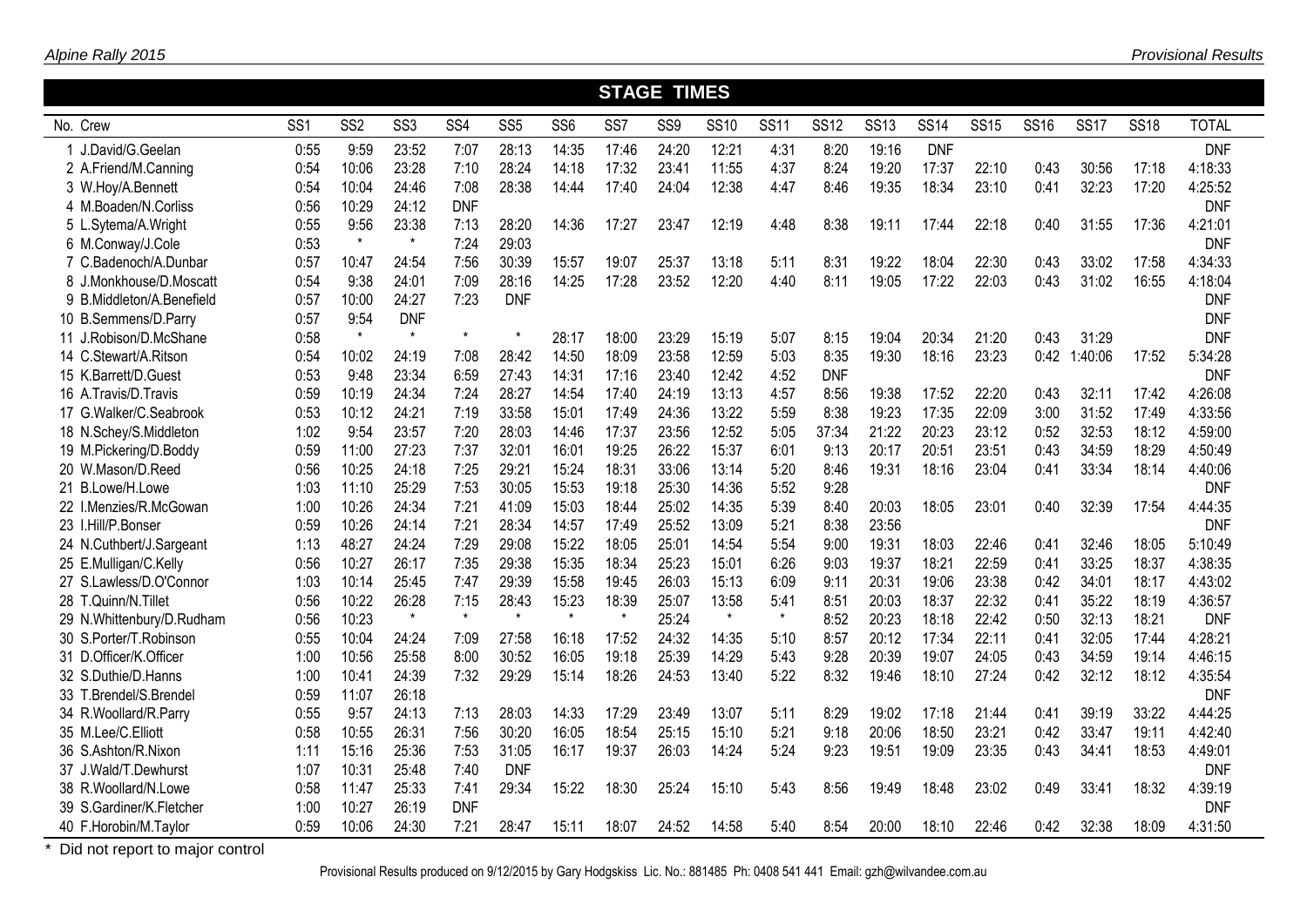|                           | <b>STAGE TIMES</b><br>SS <sub>2</sub><br>SS <sub>3</sub><br><b>SS13</b><br><b>SS14</b><br><b>SS16</b><br><b>SS17</b><br><b>SS18</b><br><b>TOTAL</b><br>SS <sub>1</sub><br>SS <sub>4</sub><br>SS <sub>5</sub><br>SS <sub>6</sub><br>SS7<br>SS <sub>9</sub><br><b>SS10</b><br><b>SS11</b><br><b>SS12</b><br><b>SS15</b> |            |       |       |            |       |       |       |            |      |       |       |            |            |      |            |       |            |
|---------------------------|-----------------------------------------------------------------------------------------------------------------------------------------------------------------------------------------------------------------------------------------------------------------------------------------------------------------------|------------|-------|-------|------------|-------|-------|-------|------------|------|-------|-------|------------|------------|------|------------|-------|------------|
| No. Crew                  |                                                                                                                                                                                                                                                                                                                       |            |       |       |            |       |       |       |            |      |       |       |            |            |      |            |       |            |
| 41 J.Davies/D.Booker      | 0:58                                                                                                                                                                                                                                                                                                                  | 10:19      | 24:52 | 7:23  | 29:09      | 16:22 | 18:31 | 24:25 | 14:46      | 5:15 | 8:34  | 27:08 | 18:11      | 22:34      | 0:43 | 32:00      | 18:17 | 4:39:27    |
| 42 H.Taylor/L.Tierney     | 0:57                                                                                                                                                                                                                                                                                                                  | 9:55       | 24:31 | 7:13  | <b>DNF</b> |       |       |       |            |      |       |       |            |            |      |            |       | <b>DNF</b> |
| 43 J.Waterhouse/A.Topliff | 1:01                                                                                                                                                                                                                                                                                                                  | 10:07      | 24:42 | 7:29  | 28:36      | 14:58 | 17:59 | 24:19 | <b>DNF</b> |      |       |       |            |            |      |            |       | <b>DNF</b> |
| 44 D.Burn/S.Dunbar        | 0:59                                                                                                                                                                                                                                                                                                                  | 10:32      | 25:11 | 7:37  | 30:23      | 16:05 | 19:07 | 25:35 | 15:22      | 5:18 | 9:03  | 20:06 | 18:53      | 24:18      | 0:43 | 34:33      | 19:21 | 4:43:06    |
| 45 P.Houghton/L.Bylhouwer | 1:12                                                                                                                                                                                                                                                                                                                  | 10:51      | 25:57 | 7:51  | 30:13      | 15:46 | 19:21 | 25:23 | 15:30      | 6:05 | 9:12  | 20:26 | 18:44      | 23:38      | 0:47 | 33:47      | 18:35 | 4:43:18    |
| 46 B.Ross/J.Hague         | 1:04                                                                                                                                                                                                                                                                                                                  | 10:55      | 25:48 | 7:34  | 30:14      | 16:03 | 19:32 | 26:10 | 16:12      | 5:40 | 9:02  | 20:43 | <b>DNF</b> |            |      |            |       | <b>DNF</b> |
| 47 B.van Eck/J.Thornburn  | 0:58                                                                                                                                                                                                                                                                                                                  | 10:07      | 24:01 | 7:17  | 28:41      | 14:49 | 17:34 | 24:28 | 13:45      | 5:22 | 8:51  | 19:27 | 17:45      | 22:23      | 0:44 | 31:57      | 17:16 | 4:25:25    |
| 48 K.Millard/A.Bowering   | 0:57                                                                                                                                                                                                                                                                                                                  | 11:04      | 26:51 | 7:52  | 30:39      | 16:19 | 19:21 | 25:42 | 15:22      | 5:32 | 9:12  | 20:16 | 18:32      | 23:36      | 0:42 | 34:28      | 23:55 | 4:50:20    |
| 49 D.Fernie/G.Floyd       | 1:01                                                                                                                                                                                                                                                                                                                  | 10:48      | 26:44 | 8:01  | 38:19      | 16:06 | 19:38 |       |            |      |       |       |            |            |      |            |       | <b>DNF</b> |
| 50 T.Reed/B.Reed          | 1:12                                                                                                                                                                                                                                                                                                                  | 10:45      | 25:34 | 8:05  | 30:42      | 15:35 | 18:51 | 25:27 | 13:54      | 5:20 | 9:41  | 21:10 | 29:52      | 24:19      | 0:43 | 35:41      | 19:00 | 4:55:51    |
| 51 G.Wallis/B.Ward        | 1:02                                                                                                                                                                                                                                                                                                                  | 11:20      | 27:35 | 8:11  | 31:15      | 16:48 | 20:12 | 26:46 | 15:04      | 5:36 | 9:43  | 20:35 | 20:14      | 24:54      | 0:43 | 35:35      | 25:12 | 5:00:45    |
| 52 R.Dyer/S.Oake          | 0:58                                                                                                                                                                                                                                                                                                                  | 11:01      | 26:26 | 12:15 | 30:44      | 16:29 | 19:23 | 27:27 | 15:28      | 5:31 | 9:59  | 20:54 | 20:04      | 23:47      | 0:42 | 36:29      | 19:19 | 4:56:56    |
| 53 P.Leicht/M.Budd        | 0:56                                                                                                                                                                                                                                                                                                                  | 10:25      | 25:29 | 7:33  | 37:37      | 15:43 |       |       |            |      |       |       |            |            |      |            |       | <b>DNF</b> |
| 55 S.Alker/K.Heimsohm     | 1:03                                                                                                                                                                                                                                                                                                                  | 11:25      | 29:02 | 8:28  | 33:19      | 16:32 | 19:41 | 26:40 | 14:27      | 5:19 | 9:29  | 21:20 | 19:59      | 25:08      | 0:48 | 36:05      | 20:00 | 4:58:45    |
| 56 K.Harper/C.Ellis       | 1:00                                                                                                                                                                                                                                                                                                                  | 11:20      | 27:34 | 8:11  | 31:57      | 17:07 | 19:35 | 27:58 | 15:20      | 5:28 | 9:33  | 21:59 | 21:13      | 24:54      | 0:43 | 35:56      | 29:44 | 5:09:32    |
| 58 A.Kovacevic/K.Cotter   | 1:00                                                                                                                                                                                                                                                                                                                  | 11:07      | 26:56 | 8:07  | 39:45      | 16:56 | 20:04 | 27:12 | 15:08      | 5:48 |       |       |            |            |      |            |       | <b>DNF</b> |
| 59 I.Curry/S.Curry        | 1:03                                                                                                                                                                                                                                                                                                                  | 11:21      | 28:46 | 8:11  | 32:29      | 16:41 | 20:34 | 28:50 | 15:35      | 5:46 | 9:49  | 21:14 | 20:28      | 24:23      | 0:42 | 37:30      | 20:21 | 5:03:43    |
| 60 J.Sims/K.Moore         | 0:57                                                                                                                                                                                                                                                                                                                  | 10:33      | 26:10 | 7:46  | 30:09      | 15:35 | 19:08 | 26:27 | 15:19      | 5:36 | 8:59  | 20:23 | 19:08      | 23:35      | 0:41 | 36:04      | 18:53 | 4:45:23    |
| 61 G.Yeomans/K.Baker      | 0:58                                                                                                                                                                                                                                                                                                                  | 10:13      | 24:51 | 7:23  | 29:23      | 15:36 | 18:48 | 25:08 | 14:38      | 6:12 | 8:48  | 19:40 | 18:28      | 22:57      | 0:43 | 33:36      | 18:06 | 4:35:28    |
| 62 M.Ward/G.Bashford      | 1:10                                                                                                                                                                                                                                                                                                                  | 22:51      | 28:05 | 8:23  | 32:40      | 17:20 | 21:20 | 28:45 | 15:50      | 5:41 | 9:53  | 21:35 | 19:58      | 26:02      | 0:45 | 37:04      | 20:38 | 5:18:00    |
| 63 A.Peart/K.O'Halloran   | 0:59                                                                                                                                                                                                                                                                                                                  | 10:46      | 26:12 | 7:49  | 29:57      | 15:49 | 19:38 | 26:29 | 15:18      | 5:50 | 9:22  | 20:28 | 19:26      | <b>DNF</b> |      |            |       | <b>DNF</b> |
| 64 I.Reddiex/M.Mitchell   | 0:59                                                                                                                                                                                                                                                                                                                  | 10:37      | 25:02 | 7:42  | 30:00      | 15:28 | 18:35 | 25:23 | 14:12      | 5:18 |       |       |            |            |      |            |       | <b>DNF</b> |
| 65 J.Reader/J.Milner      | 1:00                                                                                                                                                                                                                                                                                                                  | 10:49      | 33:40 | 7:37  | 29:53      | 15:27 | 19:26 | 25:32 | 15:04      | 5:24 | 9:06  | 20:20 | 19:09      | 23:05      | 0:44 | 1:13:20    | 21:19 | 5:30:55    |
| 66 A.Upton/M.Garrad       | 1:01                                                                                                                                                                                                                                                                                                                  | 11:01      | 27:56 | 8:04  | 32:02      | 16:49 | 19:56 | 26:45 | 15:51      | 5:45 | 9:26  | 20:21 | 18:45      | 23:50      | 0:42 | 34:35      | 18:57 | 4:51:46    |
| 67 R.Winks/S.Hodgkin      | 0:57                                                                                                                                                                                                                                                                                                                  | 10:13      | 25:54 | 7:34  | 29:54      | 15:28 | 23:43 | 25:28 | 15:32      | 5:52 | 9:10  | 20:35 | 18:59      | 23:48      | 0:42 | 34:29      | 19:03 | 4:47:21    |
| 68 M.Ellis/D.Neagle       | 1:01                                                                                                                                                                                                                                                                                                                  | 11:13      | 26:21 | 8:02  | 30:45      | 16:11 | 19:33 | 26:30 | 15:03      | 5:32 | 9:32  | 21:03 | 19:42      | 24:40      | 0:43 | 35:39      | 19:46 | 4:51:16    |
| 69 M.Arundel/S.Healey     | 0:59                                                                                                                                                                                                                                                                                                                  | 11:35      | 27:59 | 8:04  | 32:05      | 16:44 | 19:50 | 27:40 | 16:53      | 6:20 | 9:41  | 21:15 | 20:04      | 24:53      | 0:42 | 38:19      | 19:47 | 5:02:50    |
| 70 D.Lawrance/D.Davison   | 0:59                                                                                                                                                                                                                                                                                                                  | 11:18      | 27:35 | 8:17  | 31:28      | 16:45 | 20:25 | 27:22 | 16:22      | 6:12 | 9:37  | 20:49 | 24:28      | 25:06      | 0:43 | 36:22      | 20:40 | 5:04:28    |
| 71 N.Senior/L.Phillips    | 1:03                                                                                                                                                                                                                                                                                                                  | 11:24      | 26:45 | 8:05  | 31:32      | 16:48 | 19:58 | 27:51 | 15:58      | 5:39 | 9:38  | 20:51 | 19:39      | 24:38      | 0:45 | 36:04      | 19:35 | 4:56:13    |
| 72 M.Love/J.Love          | 1:04                                                                                                                                                                                                                                                                                                                  | 11:49      | 28:02 | 7:58  | :15:05     | 17:03 | 19:44 | 28:35 | 14:30      | 5:18 | 10:06 | 20:48 | 20:54      | 24:53      | 0:42 | <b>DNF</b> |       | <b>DNF</b> |
| 73 P.Thompson/K.Hind      | 1:12                                                                                                                                                                                                                                                                                                                  | 12:19      | 28:50 | 8:31  | 33:15      | 17:18 | 20:49 | 28:45 | 16:10      | 5:50 | 10:03 | 21:15 | 20:51      | 26:32      | 0:45 | 38:27      | 20:47 | 5:11:39    |
| 74 M.Ruggles/G.Ruggles    | 0:56                                                                                                                                                                                                                                                                                                                  | 10:15      | 25:01 | 7:20  | 29:42      | 15:28 | 18:27 | 24:25 | 15:25      | 5:27 | 8:53  | 19:17 | 18:00      | 23:46      | 0:43 | 33:07      | 17:51 | 4:34:03    |
| 75 T.Huggins/S.Huggins    | 1:07                                                                                                                                                                                                                                                                                                                  | 12:03      | 29:13 | 8:27  | 33:15      | 17:02 | 20:47 | 28:24 | 16:07      | 5:55 | 10:57 | 22:39 | 21:58      | 26:34      | 0:44 | 39:05      | 21:21 | 5:15:38    |
| 77 A.Daniell/T.Moore      | 1:06                                                                                                                                                                                                                                                                                                                  | 9:57       | 24:44 | 7:10  | 28:14      | 14:26 | 22:19 | 23:31 | 14:33      | 5:11 | 8:41  | 19:03 | 17:56      | 21:59      | 0:41 | 31:33      | 17:10 | 4:28:14    |
| 78 B.Field/L.Wilson       | 1:01                                                                                                                                                                                                                                                                                                                  | <b>DNF</b> |       |       |            |       |       |       |            |      |       |       |            |            |      |            |       | <b>DNF</b> |
| 79 T.Clark/C.Seabrook     | 0:59                                                                                                                                                                                                                                                                                                                  | 10:48      | 28:03 | 7:40  | 30:08      | 15:34 | 18:43 | 26:17 | 13:58      | 5:05 | 9:16  | 20:01 | 26:36      | 23:22      | 0:42 | 41:25      | 18:55 | 4:57:32    |
| 80 R.Carter/C.Oakey       | 0:58                                                                                                                                                                                                                                                                                                                  | 11:22      | 28:19 | 8:07  | 32:27      | 16:32 | 20:46 | 28:48 | 16:35      | 6:41 | 10:07 | 22:08 | 22:42      | 26:36      | 0:46 | 37:53      | 20:08 | 5:10:55    |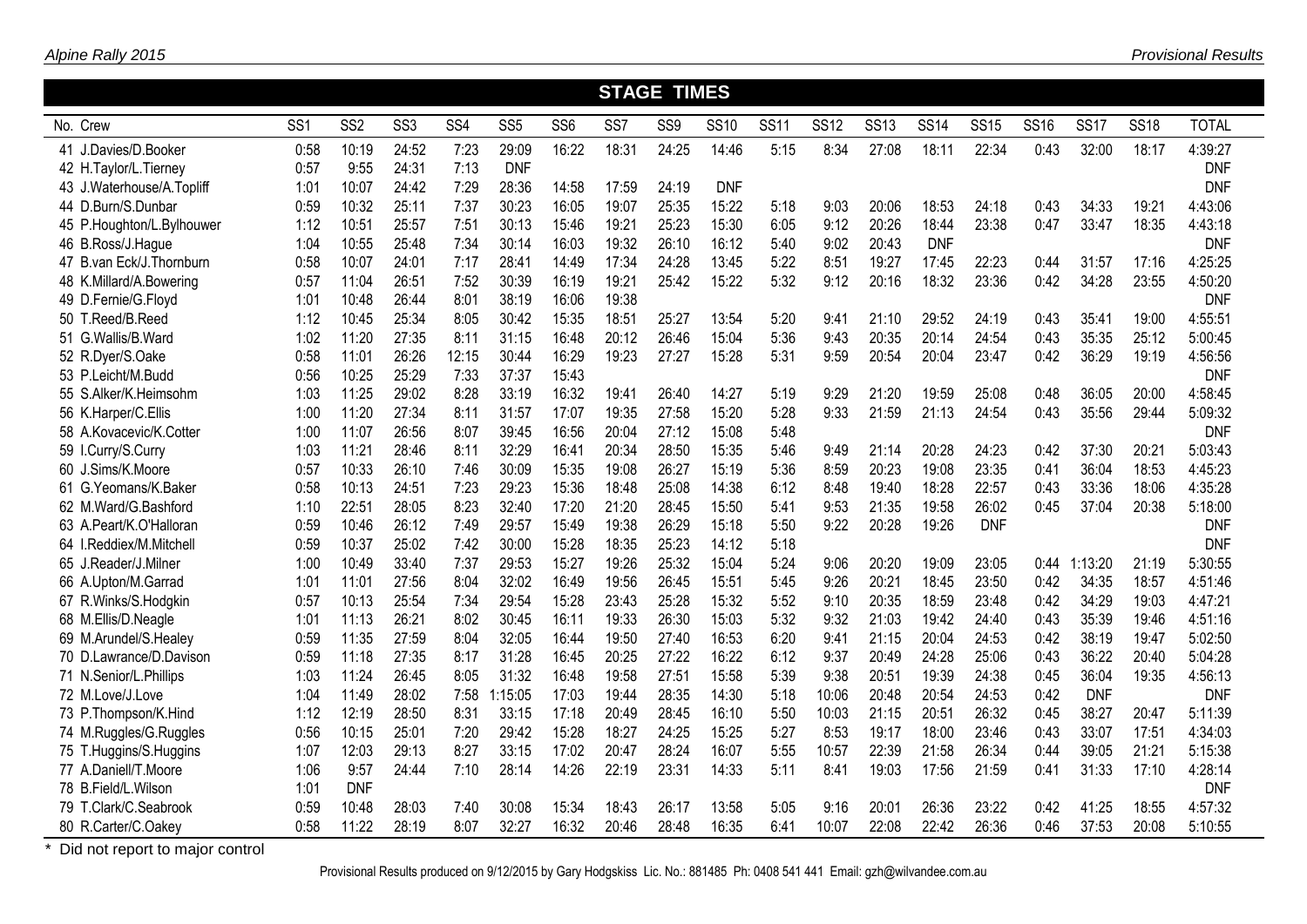|       |                                 |                 |                  |                  |                 |                  |                 | <b>STAGE TIMES</b> |                 |             |             |             |             |             |             |             |             |             |              |
|-------|---------------------------------|-----------------|------------------|------------------|-----------------|------------------|-----------------|--------------------|-----------------|-------------|-------------|-------------|-------------|-------------|-------------|-------------|-------------|-------------|--------------|
|       | No. Crew                        | SS <sub>1</sub> | SS <sub>2</sub>  | SS <sub>3</sub>  | SS <sub>4</sub> | SS <sub>5</sub>  | SS <sub>6</sub> | SS <sub>7</sub>    | SS <sub>9</sub> | <b>SS10</b> | <b>SS11</b> | <b>SS12</b> | <b>SS13</b> | <b>SS14</b> | <b>SS15</b> | <b>SS16</b> | <b>SS17</b> | <b>SS18</b> | <b>TOTAL</b> |
|       | 81 G.Hale/J.Pollock             | 0:58            | 12:05            | 27:50            | 8:26            | 32:33            | 16:38           | 19:45              | 28:12           | 15:03       | 5:32        | 9:56        | 21:29       | 21:07       | 26:02       | 0:45        | 37:04       | 20:28       | 5:03:53      |
|       | 82 M.Bramble/M.Bannon           | 0:59            | 11:25            | 26:45            | 7:50            | 30:19            | 15:36           | 19:08              | 26:59           | 14:54       | 6:36        | 9:13        | 20:02       | 19:25       | 23:42       | 0:43        | 34:02       | 18:56       | 4:46:34      |
| 83 T. | .Jordan/R.Davidson              | 1:02            | 10:54            | 26:50            | 8:02            | 31:26            | 16:06           | 19:39              | 26:40           | 14:51       | 5:32        | 9:22        | 20:48       | $\star$     | $\star$     | $\star$     | 35:18       | 20:12       | $\star$      |
|       | 84 M.Trucano/H.Thaw             | 1:23            | <b>DNF</b>       |                  |                 |                  |                 |                    |                 |             |             |             |             |             |             |             |             |             | <b>DNF</b>   |
|       | 85 P.Bottomley/R.Baker          | 0:57            | 11:07            | 27:21            | 7:55            | 30:21            | 15:41           | 19:11              | 26:28           | 15:06       | 5:34        | 9:07        | 19:53       | 18:44       | 23:52       | 0:42        | <b>DNF</b>  |             | <b>DNF</b>   |
|       | 86 N.Testa/N.Walters            | 1:00            | 11:37            | 27:21            | 8:09            | 31:46            | 16:40           | 20:05              | 27:29           | 15:13       | 6:07        | 10:12       | 21:52       | 20:49       | 26:09       | 0:42        | 37:57       | 19:50       | 5:02:58      |
|       | 87 T.Perkins/J.Perkins          | 1:01            | 11:53            | 30:09            | 8:29            | 33:52            | 18:21           | 21:55              | 34:04           | 18:23       | 6:44        | 10:39       | 34:18       | 22:31       | 27:26       | 0:45        | 41:14       | 22:18       | 5:44:02      |
|       | 88 T.Sullivan/D.Saltmarsh       | 0:57            | 10:48            | 25:29            | 7:56            | 30:03            | 15:29           | 18:53              | 26:40           | 14:24       | 5:26        | 9:12        | 19:52       | 18:37       | 23:17       | 0:43        | 34:14       | 18:37       | 4:40:37      |
|       | 89 S.Anderson/M.Stratte         | 1:05            | 11:03            | 27:03            | 7:38            | 30:24            | 15:44           | 18:54              | 29:36           | 16:18       | 5:38        | 9:17        | 20:25       | <b>DNF</b>  |             |             |             |             | <b>DNF</b>   |
|       | 90 B.Cromarty/H.Maslin          | 1:02            | 11:25            | 27:25            | 8:24            | 31:40            | 16:51           | 20:32              | 28:15           | 15:44       | 5:42        | 9:58        | 20:38       | 19:37       | 25:08       | 0:43        | 35:51       | 20:16       | 4:59:11      |
|       | 91 D.Allwright/S.Allwright      | 1:07            | 12:29            | 29:36            | 8:52            | 34:27            | 18:02           | 22:08              | 31:27           | 16:41       | 6:03        | 11:01       | 24:02       | 22:25       | 27:39       | 0:49        | 39:52       | 21:06       | 5:27:46      |
|       | 92 I.Morris/A.Molocznyk         | 1:18            | 12:27            | 29:32            | 8:34            | 45:01            | 17:06           | 21:23              | 30:52           | 16:57       | 6:10        | 11:19       | 22:55       | 22:19       | 27:56       | 0:44        | 39:27       | 21:32       | 5:35:32      |
|       | 93 S.IIsley/R.McKenzie          | 1:08            | 12:19            | 30:59            | 8:56            | 35:10            | 18:06           | 21:50              | 30:51           | 16:57       | 6:12        | 11:37       | 22:37       | 25:52       | 28:08       | 0:48        | 38:49       | 22:24       | 5:32:43      |
|       | 94 E.Martin/P.Neal              | 1:02            | 19:07            | 28:41            | 7:50            | 31:27            | 16:33           | 19:31              | 30:32           | 15:39       | 5:59        | 9:45        | 20:55       | 21:00       | 24:50       | 0:42        | 38:49       | 19:57       | 5:12:19      |
|       | 95 R.Cranston/R.Opie            | 1:05            | 12:54            | 31:25            | 9:31            | 37:09            | 18:59           | 24:48              |                 |             |             |             |             |             |             |             |             |             | <b>DNF</b>   |
|       | 96 G.Howard/M.Loxton            | 1:14            | 12:33            | 29:46            | 8:54            | 34:30            | 17:50           | 21:29              | 30:30           | 17:06       | 5:59        | 10:43       | 22:39       | 21:16       | 26:46       | 0:44        | 39:55       | 20:54       | 5:22:48      |
|       | 97 B.Catt/B.Thomas              | 1:03            | 11:53            | 28:39            | 8:34            | 34:06            | 17:24           | 21:12              | 29:52           | 15:50       | 5:46        | 10:12       | 21:31       | 20:39       | 26:22       | 0:43        | 39:05       | 20:56       | 5:13:47      |
|       | 98 C.McLean/C.McLean            | 1:17            | 12:39            | 32:00            | 9:19            | 36:02            | 18:45           | 23:29              | 33:44           | 18:25       | 6:37        | 11:01       | 22:34       | 22:33       | 28:41       | 0:44        | 40:29       | 22:00       | 5:40:19      |
|       | 100 K.Day/A.Lawarik             | $1:2^{\circ}$   | 13:13            | 33:29            | 10:03           | 37:42            | 20:21           | 23:59              | 44:48           | 23:13       | 8:36        | 12:01       | 25:00       | 28:17       | 31:39       | 0:47        | 47:59       | 25:55       | 6:28:23      |
|       | 101 P.Hunter/L.Hunter           | 1:05            | 11:15            | 28:04            | 8:06            | 31:45            | 15:56           | 20:44              | 27:12           | 14:49       | 5:15        | 9:09        | 20:26       | 19:20       | 27:29       | 0:43        | 35:20       | 19:02       | 4:55:40      |
|       | 102 L.Peterson/D.Willson        | 0:57            | 15:48            | 25:42            |                 |                  |                 |                    |                 | $\star$     | $\star$     |             |             |             |             |             |             |             | <b>DNF</b>   |
|       | 103 M.Rogers/D.Hedwards         | 1:00            | 11:01            | 26:42            | 7:59            | 31:19            | 16:04           | 27:27              | 26:23           |             |             | 10:08       | 21:51       | 21:18       | 26:19       | 0:46        | 38:16       | 20:38       |              |
|       | 104 J.Ellis/A.Sietsma           | 1:07            | 14:21<br>$\star$ | 36:20<br>$\star$ | 9:51<br>$\star$ | 37:44<br>$\star$ | 19:32           | 25:06              | 34:17           | 18:27       | 6:32        | 12:37       | 24:17       | 24:56       | 32:07       | 0:48        | 45:36       | 24:27       | 6:08:05      |
|       | 105 G.Carruthers/S.Carruthers   | 1:03            |                  |                  |                 |                  | 17:52           | 21:54              | 30:51           | 16:33       | 47:24       | 10:42       | 22:27       | 21:56       | 27:49       | 0:44        | 41:42       | 21:47       | <b>DNF</b>   |
|       | 106 A.Artamonov/G.Bonch-Osmolov | 1:01            | 11:29            | 26:48            | 8:11            | 31:37            | 16:33           | 20:11              | 28:12           | 16:08       | 7:39        | 9:51        | 21:52       | 20:27       | 25:32       | 0:43        | 37:26       | 20:53       | 5:04:33      |
|       | 109 J.Wightman/S.Fischer        | 1:00            | 9:57             | 24:14            | 7:18            | 28:45            | 14:57           | 18:21              | 24:32           | 14:33       | 5:12        | 8:50        | 19:26       | 18:21       | 22:49       | 0:44        | 38:04       | 18:42       | 4:35:45      |
|       | 110 B.Canny/D.Norman            | 1:02            | 12:03            | 29:22            | 8:19            | 32:2'            | 16:38           | 20:06              | 29:43           | 15:37       | 6:16        | 10:02       | 21:18       | 20:03       | <b>DNF</b>  |             |             |             | <b>DNF</b>   |
|       | 111 P.Jones/B.Jones             | 1:06            | 10:35            | 25:59            | 7:48            | 30:30            | 16:12           | 19:22              | 26:19           | 16:10       | 5:50        | 9:07        | 19:55       | 18:44       | 23:53       | 0:42        | 34:22       | 18:59       | 4:45:33      |
|       | 112 M. Valantine/T. Valantine   | 0:59            | 10:22            | 24:38            | 7:20            | 29:24            | 14:52           | 17:41              | 24:20           | 14:56       | 5:47        | 8:35        | 19:26       | 17:59       | 22:39       | 0:42        | 32:06       | :24:26      | 5:36:12      |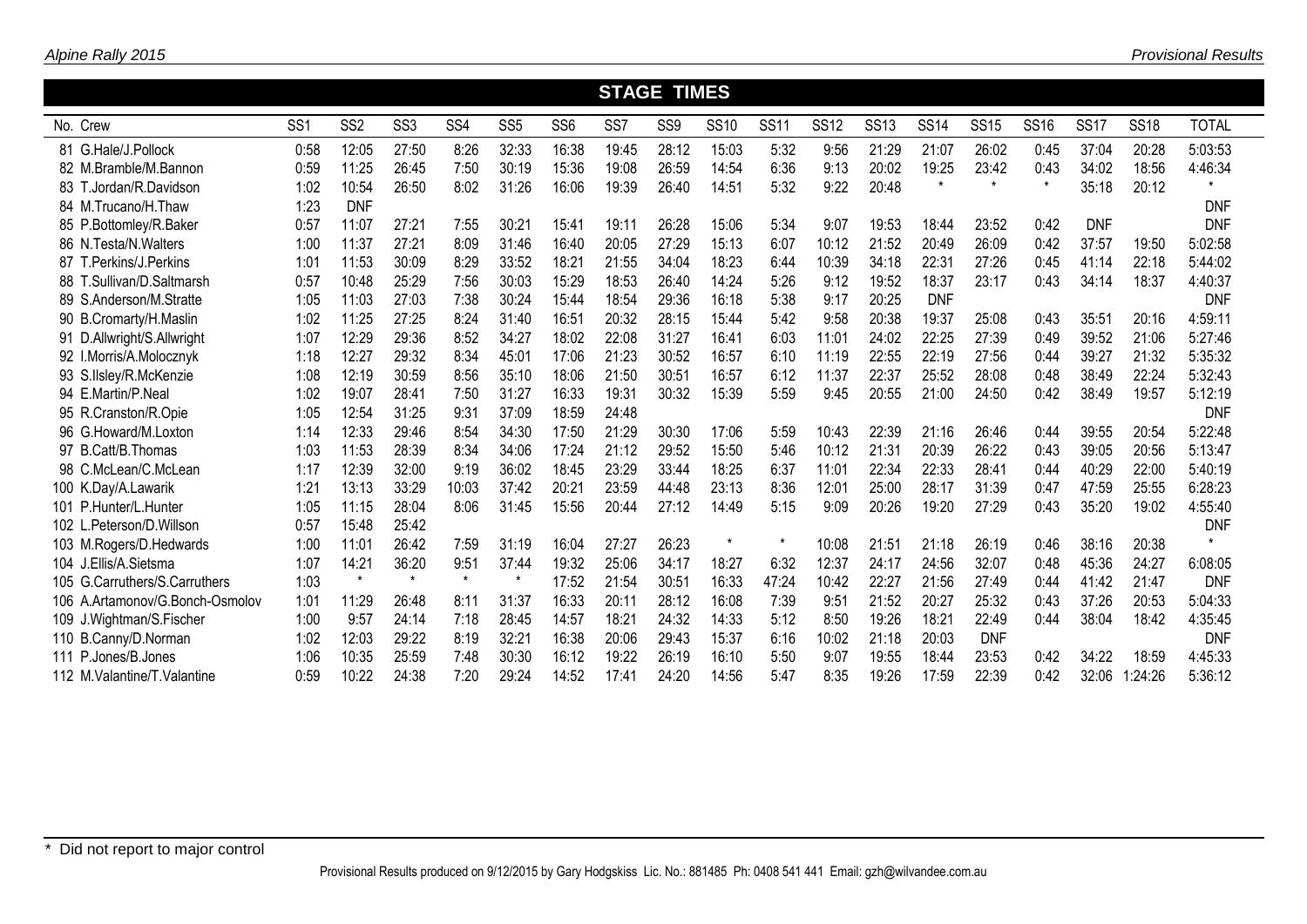|                           | <b>LATE RUNNING</b><br><b>TIME</b> |      |                 |         |                 |            |                  |         |                 |         |                 |         |            |         |                 |         |                 |
|---------------------------|------------------------------------|------|-----------------|---------|-----------------|------------|------------------|---------|-----------------|---------|-----------------|---------|------------|---------|-----------------|---------|-----------------|
| No. Crew                  | SS <sub>1</sub>                    | A    | SS <sub>2</sub> | B       | SS <sub>3</sub> | C          | DB <sub>23</sub> | D       | SS <sub>4</sub> | E       | SS <sub>5</sub> | F.      | DB34       | G       | SS <sub>6</sub> | H       | SS <sub>7</sub> |
| 1 J.David/G.Geelan        | 0:00                               | 0:00 | 0:00            | 0:00    | 0:00            | 0:00       | 0:00             | 0:00    | 0:00            | 0:00    | 0:00            | 0:00    | 0:00       | 0:00    | 0:00            | 0:00    | 0:00            |
| 2 A.Friend/M.Canning      | 0:00                               | 0:00 | 0:00            | 0:00    | 0:00            | 0:00       | 0:00             | 0:00    | 0:00            | 0:00    | 0:00            | 0:00    | 0:00       | 0:00    | 0:00            | 0:00    | 0:00            |
| 3 W.Hoy/A.Bennett         | 0:00                               | 0:00 | 0:00            | 0:00    | 0:00            | 4:00       | 0:00             | 0:00    | 0:00            | 0:00    | 0:00            | 1:00    | 0:00       | 0:00    | 0:00            | 0:00    | 0:00            |
| 4 M.Boaden/N.Corliss      | 0:00                               | 0:00 | 0:00            | 0:00    | 0:00            | 0:00       | 4:00             | 4:00    | <b>DNF</b>      |         |                 |         |            |         |                 |         |                 |
| 5 L.Sytema/A.Wright       | 0:00                               | 0:00 | 0:00            | 0:00    | 0:00            | 0:00       | 0:00             | 0:00    | 0:00            | 0:00    | 0:00            | 0:00    | 0:00       | 2:00    | 2:00            | 2:00    | 2:00            |
| 6 M.Conway/J.Cole         | 0:00                               | 0:00 | $\star$         | $\star$ | $\pmb{\ast}$    | 2:36:00    | 0:00             | 0:00    | 0:00            | 0:00    | 0:00            | 0:00    | <b>DNF</b> |         |                 |         |                 |
| 7 C.Badenoch/A.Dunbar     | 0:00                               | 2:00 | 2:00            | 2:00    | 2:00            | 5:00       | 2:00             | 2:00    | 2:00            | 2:00    | 2:00            | 2:00    | 0:00       | 0:00    | 0:00            | 0:00    | 0:00            |
| 8 J.Monkhouse/D.Moscatt   | 0:00                               | 4:00 | 4:00            | 4:00    | 4:00            | 4:00       | 4:00             | 4:00    | 4:00            | 4:00    | 4:00            | 0:00    | 0:00       | 0:00    | 0:00            | 0:00    | 0:00            |
| 9 B.Middleton/A.Benefield | 0:00                               | 0:00 | 0:00            | 0:00    | 0:00            | 0:00       | 0:00             | 0:00    | 0:00            | 0:00    | <b>DNF</b>      |         |            |         |                 |         |                 |
| 10 B.Semmens/D.Parry      | 0:00                               | 0:00 | 0:00            | 0:00    | <b>DNF</b>      |            |                  |         |                 |         |                 |         |            |         |                 |         |                 |
| 11 J.Robison/D.McShane    | 0:00                               | 0:00 | $\star$         | $\star$ | $\star$         | $\star$    | $\star$          | $\star$ | $\star$         | $\star$ | $\star$         | 2:11:00 | 0:00       | 0:00    | 4:17            | 4:17    | 4:17            |
| 14 C.Stewart/A.Ritson     | 0:00                               | 0:00 | 0:00            | 0:00    | 0:00            | 0:00       | 0:00             | 0:00    | 0:00            | 0:00    | 0:00            | 11:00   | 0:00       | 0:00    | 0:00            | 0:00    | 0:00            |
| 15 K.Barrett/D.Guest      | 0:00                               | 0:00 | 0:00            | 0:00    | 0:00            | 0:00       | 0:00             | 0:00    | 0:00            | 0:00    | 0:00            | 0:00    | 0:00       | 2:00    | 2:00            | 2:00    | 2:00            |
| 16 A.Travis/D.Travis      | 0:00                               | 0:00 | 0:00            | 0:00    | 0:00            | 0:00       | 3:00             | 3:00    | 3:00            | 3:00    | 3:00            | 3:00    | 0:00       | 0:00    | 0:00            | 0:00    | 0:00            |
| 17 G.Walker/C.Seabrook    | 0:00                               | 0:00 | 0:00            | 0:00    | 0:00            | 0:00       | 0:00             | 0:00    | 0:00            | 0:00    | 0:00            | 0:00    | 0:00       | 0:00    | 0:00            | 0:00    | 0:00            |
| 18 N.Schey/S.Middleton    | 0:00                               | 0:00 | 0:00            | 0:00    | 0:00            | 1:00       | 0:00             | 0:00    | 0:00            | 0:00    | 0:00            | 0:00    | 0:00       | 0:00    | 0:00            | 0:00    | 0:00            |
| 19 M.Pickering/D.Boddy    | 0:00                               | 0:00 | 0:00            | 0:00    | 0:00            | 0:00       | 0:00             | 0:00    | 0:00            | 0:00    | 0:00            | 0:00    | 0:00       | 0:00    | 0:00            | 0:00    | 0:00            |
| 20 W.Mason/D.Reed         | 0:00                               | 0:00 | 0:00            | 0:00    | 0:00            | 0:00       | 14:00            | 14:00   | 14:00           | 14:00   | 14:00           | 6:00    | 0:00       | 0:00    | 0:00            | 0:00    | 0:00            |
| 21 B.Lowe/H.Lowe          | 0:00                               | 0:00 | 0:00            | 2:00    | 2:00            | 2:00       | 4:00             | 4:00    | 4:00            | 4:00    | 4:00            | 4:00    | 0:00       | 0:00    | 0:00            | 0:00    | 0:00            |
| 22 I.Menzies/R.McGowan    | 0:00                               | 0:00 | 0:00            | 0:00    | 0:00            | 0:00       | 2:00             | 2:00    | 2:00            | 2:00    | 3:09            | 14:09   | 0:00       | 0:00    | 0:00            | 0:00    | 0:00            |
| 23 I.Hill/P.Bonser        | 0:00                               | 0:00 | 0:00            | 0:00    | 0:00            | 0:00       | 0:00             | 0:00    | 0:00            | 0:00    | 0:00            | 0:00    | 0:00       | 0:00    | 0:00            | 0:00    | 0:00            |
| 24 N.Cuthbert/J.Sargeant  | 0:00                               | 0:00 | 33:27L          | 33:27L  | 33:27L          | 33:27      | 0:00             | 0:00    | 0:00            | 0:00    | 0:00            | 0:00    | 0:00       | 0:00    | 0:00            | 0:00    | 0:00            |
| 25 E.Mulligan/C.Kelly     | 0:00                               | 0:00 | 0:00            | 0:00    | 0:00            | 0:00       | 2:00             | 2:00    | 2:00            | 2:00    | 2:00            | 2:00    | 0:00       | 6:00    | 6:00            | 6:00    | 6:00            |
| 27 S.Lawless/D.O'Connor   | 0:00                               | 0:00 | 0:00            | 0:00    | 0:00            | 0:00       | 5:00             | 5:00    | 5:00            | 5:00    | 5:00            | 5:00    | 0:00       | 0:00    | 0:00            | 0:00    | 0:00            |
| 28 T.Quinn/N.Tillet       | 0:00                               | 0:00 | 0:00            | 0:00    | 0:00            | 3:00       | 0:00             | 0:00    | 0:00            | 0:00    | 0:00            | 0:00    | 0:00       | 0:00    | 0:00            | 0:00    | 0:00            |
| 29 N.Whittenbury/D.Rudham | 0:00                               | 0:00 | 0:00            | 0:00    | $\star$         | $\star$    | $\star$          | $\star$ | $\star$         | $\star$ | $\star$         | $\star$ | $\star$    | $\star$ | $\star$         | $\star$ | $\star$         |
| 30 S.Porter/T.Robinson    | 0:00                               | 0:00 | 0:00            | 0:00    | 0:00            | 0:00       | 7:00             | 7:00    | 7:00            | 7:00    | 7:00            | 7:00    | 0:00       | 0:00    | 0:00            | 0:00    | 0:00            |
| 31 D.Officer/K.Officer    | 0:00                               | 0:00 | 0:00            | 0:00    | 0:00            | 0:00       | 0:00             | 0:00    | 0:00            | 0:00    | 0:00            | 0:00    | 0:00       | 0:00    | 0:00            | 0:00    | 0:00            |
| 32 S.Duthie/D.Hanns       | 0:00                               | 0:00 | 0:00            | 0:00    | 0:00            | 0:00       | 0:00             | 0:00    | 0:00            | 0:00    | 0:00            | 0:00    | 0:00       | 0:00    | 0:00            | 0:00    | 0:00            |
| 33 T.Brendel/S.Brendel    | 0:00                               | 0:00 | 0:00            | 0:00    | 0:00            | <b>DNF</b> |                  |         |                 |         |                 |         |            |         |                 |         |                 |
| 34 R.Woollard/R.Parry     | 0:00                               | 0:00 | 0:00            | 0:00    | 0:00            | 4:00       | 0:00             | 6:00    | 6:00            | 6:00    | 6:00            | 0:00    | 0:00       | 0:00    | 0:00            | 0:00    | 0:00            |
| 35 M.Lee/C.Elliott        | 0:00                               | 0:00 | 0:00            | 0:00    | 0:00            | 0:00       | 5:00             | 5:00    | 5:00            | 5:00    | 5:00            | 5:00    | 0:00       | 0:00    | 0:00            | 0:00    | 0:00            |
| 36 S.Ashton/R.Nixon       | 0:00                               | 0:00 | 0:16            | 0:16    | 0:16            | 0:16       | 0:00             | 0:00    | 0:00            | 0:00    | 0:00            | 0:00    | 0:00       | 0:00    | 0:00            | 0:00    | 0:00            |
| 37 J.Wald/T.Dewhurst      | 0:00                               | 0:00 | 0:00            | 0:00    | 0:00            | 0:00       | 0:00             | 6:00    | 6:00            | 6:00    | <b>DNF</b>      |         |            |         |                 |         |                 |
| 38 R.Woollard/N.Lowe      | 0:00                               | 0:00 | 0:00            | 0:00    | 0:00            | 0:00       | 2:00             | 2:00    | 2:00            | 2:00    | 2:00            | 0:00    | 0:00       | 0:00    | 0:00            | 0:00    | 0:00            |
| 39 S.Gardiner/K.Fletcher  | 0:00                               | 0:00 | 0:00            | 0:00    | 0:00            | 0:00       | 0:00             | 0:00    | <b>DNF</b>      |         |                 |         |            |         |                 |         |                 |
| 40 F.Horobin/M.Taylor     | 0:00                               | 0:00 | 0:00            | 0:00    | 0:00            | 0:00       | 0:00             | 0:00    | 0:00            | 0:00    | 0:00            | 0:00    | 0:00       | 0:00    | 0:00            | 0:00    | 0:00            |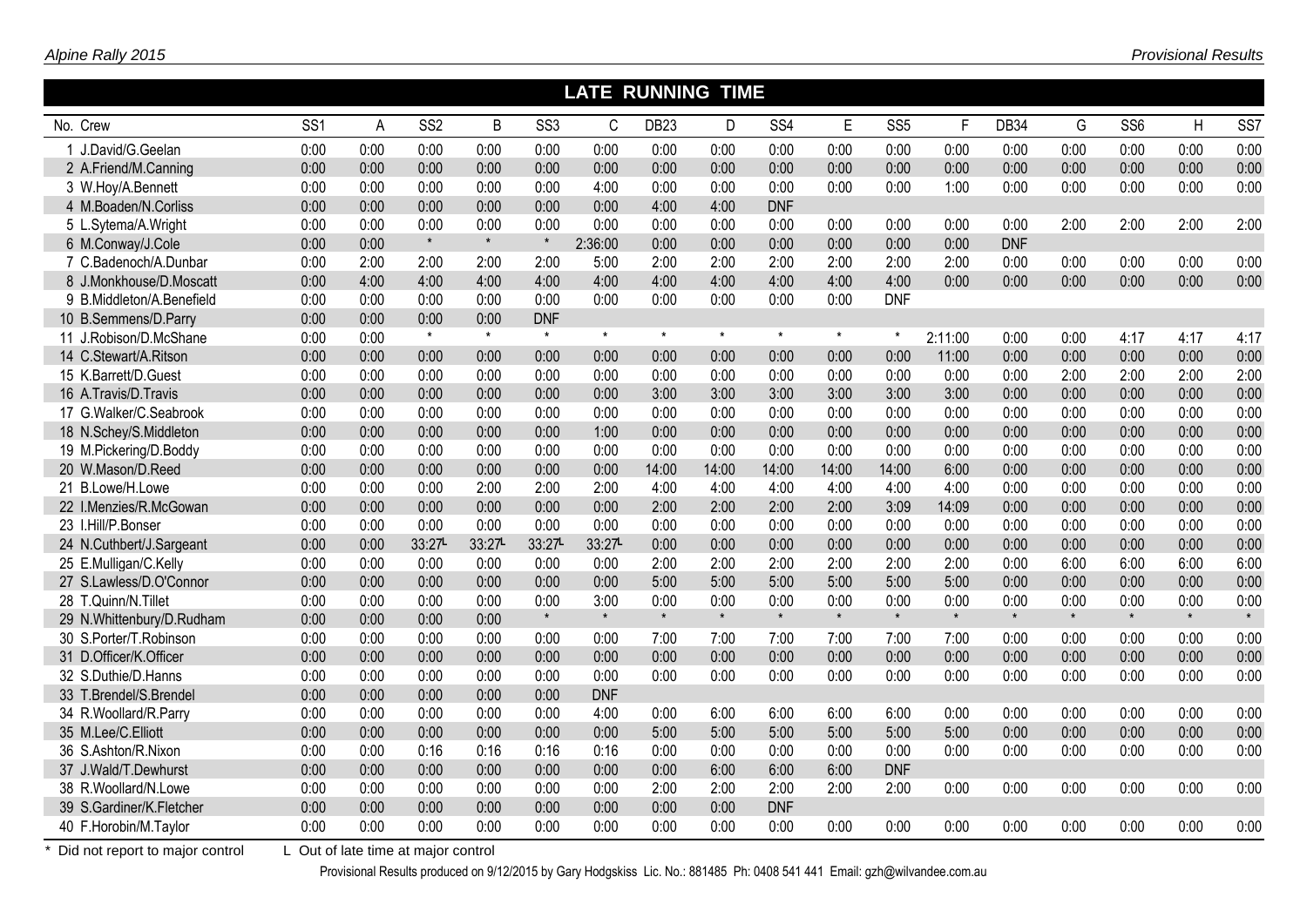|                           | <b>LATE RUNNING TIME</b> |       |                 |       |                 |       |                  |       |       |       |                 |       |       |       |                 |            |                 |
|---------------------------|--------------------------|-------|-----------------|-------|-----------------|-------|------------------|-------|-------|-------|-----------------|-------|-------|-------|-----------------|------------|-----------------|
| No. Crew                  | SS <sub>1</sub>          | A     | SS <sub>2</sub> | B     | SS <sub>3</sub> | C     | DB <sub>23</sub> | D     | SS4   | E     | SS <sub>5</sub> | F     | DB34  | G     | SS <sub>6</sub> | H          | SS <sub>7</sub> |
| 41 J.Davies/D.Booker      | 0:00                     | 0:00  | 0:00            | 0:00  | 0:00            | 0:00  | 2:00             | 2:00  | 2:00  | 2:00  | 2:00            | 5:00  | 0:00  | 0:00  | 0:00            | 4:00       | 4:00            |
| 42 H.Taylor/L.Tierney     | 0:00                     | 0:00  | 0:00            | 0:00  | 0:00            | 0:00  | 3:00             | 3:00  | 3:00  | 3:00  | <b>DNF</b>      |       |       |       |                 |            |                 |
| 43 J.Waterhouse/A.Topliff | 0:00                     | 0:00  | 0:00            | 0:00  | 0:00            | 0:00  | 0:00             | 0:00  | 0:00  | 0:00  | 0:00            | 0:00  | 0:00  | 0:00  | 0:00            | 0:00       | 0:00            |
| 44 D.Burn/S.Dunbar        | 0:00                     | 0:00  | 0:00            | 0:00  | 0:00            | 1:00  | 3:00             | 3:00  | 3:00  | 3:00  | 3:00            | 3:00  | 0:00  | 0:00  | 0:00            | 0:00       | 0:00            |
| 45 P.Houghton/L.Bylhouwer | 0:00                     | 0:00  | 0:00            | 0:00  | 0:00            | 0:00  | 0:00             | 0:00  | 0:00  | 0:00  | 0:00            | 0:00  | 0:00  | 0:00  | 0:00            | 0:00       | 0:00            |
| 46 B.Ross/J.Hague         | 0:00                     | 0:00  | 0:00            | 0:00  | 0:00            | 0:00  | 4:00             | 4:00  | 4:00  | 4:00  | 4:00            | 4:00  | 0:00  | 0:00  | 0:00            | 0:00       | 0:00            |
| 47 B.van Eck/J.Thornburn  | 0:00                     | 0:00  | 0:00            | 0:00  | 0:00            | 0:00  | 0:00             | 0:00  | 0:00  | 0:00  | 0:00            | 0:00  | 0:00  | 0:00  | 0:00            | 0:00       | 0:00            |
| 48 K.Millard/A.Bowering   | 0:00                     | 0:00  | 0:00            | 0:00  | 0:00            | 0:00  | 0:00             | 0:00  | 0:00  | 0:00  | 0:00            | 0:00  | 0:00  | 0:00  | 0:00            | 0:00       | 0:00            |
| 49 D.Fernie/G.Floyd       | 0:00                     | 0:00  | 0:00            | 0:00  | 0:00            | 0:00  | 0:00             | 0:00  | 0:00  | 0:00  | 0:00            | 0:00  | 0:00  | 0:00  | 0:00            | 0:00       | 0:00            |
| 50 T.Reed/B.Reed          | 0:00                     | 0:00  | 0:00            | 0:00  | 0:00            | 0:00  | 0:00             | 0:00  | 0:00  | 0:00  | 0:00            | 0:00  | 0:00  | 0:00  | 0:00            | 0:00       | 0:00            |
| 51 G.Wallis/B.Ward        | 0:00                     | 0:00  | 0:00            | 0:00  | 0:00            | 0:00  | 0:00             | 0:00  | 0:00  | 0:00  | 0:00            | 0:00  | 0:00  | 0:00  | 0:00            | 0:00       | 0:00            |
| 52 R.Dyer/S.Oake          | 0:00                     | 0:00  | 0:00            | 0:00  | 0:00            | 1:00  | 0:00             | 0:00  | 0:15  | 0:15  | 0:15            | 0:00  | 0:00  | 0:00  | 0:00            | 0:00       | 0:00            |
| 53 P.Leicht/M.Budd        | 0:00                     | 0:00  | 0:00            | 0:00  | 0:00            | 0:00  | 0:00             | 0:00  | 0:00  | 0:00  | 0:00            | 0:00  | 0:00  | 0:00  | 0:00            | <b>DNF</b> |                 |
| 55 S.Alker/K.Heimsohm     | 0:00                     | 0:00  | 0:00            | 0:00  | 0:00            | 0:00  | 0:00             | 0:00  | 0:00  | 0:00  | 0:00            | 0:00  | 0:00  | 0:00  | 0:00            | 0:00       | 0:00            |
| 56 K.Harper/C.Ellis       | 0:00                     | 0:00  | 0:00            | 0:00  | 0:00            | 2:00  | 10:00            | 10:00 | 10:00 | 10:00 | 10:00           | 10:00 | 0:00  | 0:00  | 0:00            | 0:00       | 0:00            |
| 58 A.Kovacevic/K.Cotter   | 0:00                     | 0:00  | 0:00            | 0:00  | 0:00            | 0:00  | 0:00             | 0:00  | 0:00  | 0:00  | 0:00            | 0:00  | 17:00 | 17:00 | 17:00           | 17:00      | 17:00           |
| 59 I.Curry/S.Curry        | 0:00                     | 0:00  | 0:00            | 0:00  | 0:00            | 4:00  | 1:00             | 1:00  | 1:00  | 1:00  | 1:00            | 1:00  | 0:00  | 0:00  | 0:00            | 0:00       | 0:00            |
| 60 J.Sims/K.Moore         | 0:00                     | 0:00  | 0:00            | 0:00  | 0:00            | 0:00  | 0:00             | 0:00  | 0:00  | 0:00  | 0:00            | 0:00  | 0:00  | 0:00  | 0:00            | 0:00       | 0:00            |
| 61 G.Yeomans/K.Baker      | 0:00                     | 0:00  | 0:00            | 0:00  | 0:00            | 0:00  | 0:00             | 0:00  | 0:00  | 0:00  | 0:00            | 0:00  | 0:00  | 0:00  | 0:00            | 0:00       | 0:00            |
| 62 M.Ward/G.Bashford      | 0:00                     | 0:00  | 7:51            | 7:51  | 7:51            | 7:51  | 0:00             | 0:00  | 0:00  | 0:00  | 0:00            | 0:00  | 0:00  | 0:00  | 0:00            | 0:00       | 0:00            |
| 63 A.Peart/K.O'Halloran   | 0:00                     | 0:00  | 0:00            | 0:00  | 0:00            | 0:00  | 0:00             | 0:00  | 0:00  | 0:00  | 0:00            | 0:00  | 0:00  | 0:00  | 0:00            | 0:00       | 0:00            |
| 64 I.Reddiex/M.Mitchell   | 0:00                     | 0:00  | 0:00            | 0:00  | 0:00            | 0:00  | 2:00             | 2:00  | 2:00  | 2:00  | 2:00            | 2:00  | 0:00  | 0:00  | 0:00            | 0:00       | 0:00            |
| 65 J.Reader/J.Milner      | 0:00                     | 15:00 | 15:00           | 15:00 | 15:40           | 15:40 | 0:00             | 0:00  | 0:00  | 0:00  | 0:00            | 0:00  | 5:00  | 5:00  | 5:00            | 5:00       | 5:00            |
| 66 A.Upton/M.Garrad       | 0:00                     | 0:00  | 0:00            | 0:00  | 0:00            | 0:00  | 0:00             | 0:00  | 0:00  | 0:00  | 0:00            | 0:00  | 0:00  | 0:00  | 0:00            | 0:00       | 0:00            |
| 67 R.Winks/S.Hodgkin      | 0:00                     | 0:00  | 0:00            | 0:00  | 0:00            | 5:00  | 0:00             | 0:00  | 0:00  | 0:00  | 0:00            | 0:00  | 0:00  | 0:00  | 0:00            | 0:00       | 0:00            |
| 68 M.Ellis/D.Neagle       | 0:00                     | 0:00  | 0:00            | 0:00  | 0:00            | 10:00 | 0:00             | 0:00  | 0:00  | 0:00  | 0:00            | 0:00  | 0:00  | 0:00  | 0:00            | 0:00       | 0:00            |
| 69 M.Arundel/S.Healey     | 0:00                     | 0:00  | 0:00            | 0:00  | 0:00            | 0:00  | 0:00             | 0:00  | 0:00  | 0:00  | 0:00            | 0:00  | 0:00  | 0:00  | 0:00            | 0:00       | 0:00            |
| 70 D.Lawrance/D.Davison   | 0:00                     | 0:00  | 0:00            | 0:00  | 0:00            | 0:00  | 0:00             | 0:00  | 0:00  | 0:00  | 0:00            | 0:00  | 0:00  | 0:00  | 0:00            | 0:00       | 0:00            |
| 71 N.Senior/L.Phillips    | 0:00                     | 0:00  | 0:00            | 0:00  | 0:00            | 0:00  | 0:00             | 0:00  | 0:00  | 0:00  | 0:00            | 0:00  | 0:00  | 0:00  | 0:00            | 0:00       | 0:00            |
| 72 M.Love/J.Love          | 0:00                     | 0:00  | 0:00            | 0:00  | 0:00            | 0:00  | 17:00            | 17:00 | 17:00 | 17:00 | 52:05           | 43:05 | 12:00 | 12:00 | 12:00           | 12:00      | 12:00           |
| 73 P.Thompson/K.Hind      | 0:00                     | 0:00  | 0:00            | 0:00  | 0:00            | 0:00  | 0:00             | 0:00  | 0:00  | 0:00  | 0:00            | 0:00  | 0:00  | 0:00  | 0:00            | 0:00       | 0:00            |
| 74 M.Ruggles/G.Ruggles    | 0:00                     | 0:00  | 0:00            | 0:00  | 0:00            | 0:00  | 0:00             | 0:00  | 0:00  | 0:00  | 0:00            | 0:00  | 0:00  | 0:00  | 0:00            | 0:00       | 0:00            |
| 75 T.Huggins/S.Huggins    | 0:00                     | 0:00  | 0:00            | 0:00  | 0:00            | 0:00  | 0:00             | 0:00  | 0:00  | 0:00  | 0:00            | 0:00  | 0:00  | 0:00  | 0:00            | 0:00       | 0:00            |
| 77 A.Daniell/T.Moore      | 0:00                     | 0:00  | 0:00            | 32:00 | 32:00           | 32:00 | 0:00             | 0:00  | 0:00  | 0:00  | 0:00            | 0:00  | 0:00  | 0:00  | 0:00            | 0:00       | 0:00            |
| 78 B.Field/L.Wilson       | 0:00                     | 0:00  | <b>DNF</b>      |       |                 |       |                  |       |       |       |                 |       |       |       |                 |            |                 |
| 79 T.Clark/C.Seabrook     | 0:00                     | 0:00  | 0:00            | 0:00  | 0:00            | 0:00  | 2:00             | 2:00  | 2:00  | 2:00  | 2:00            | 2:00  | 0:00  | 0:00  | 0:00            | 0:00       | 0:00            |
| 80 R.Carter/C.Oakey       | 0:00                     | 0:00  | 0:00            | 0:00  | 0:00            | 0:00  | 2:00             | 2:00  | 2:00  | 2:00  | 2:00            | 2:00  | 0:00  | 0:00  | 0:00            | 0:00       | 0:00            |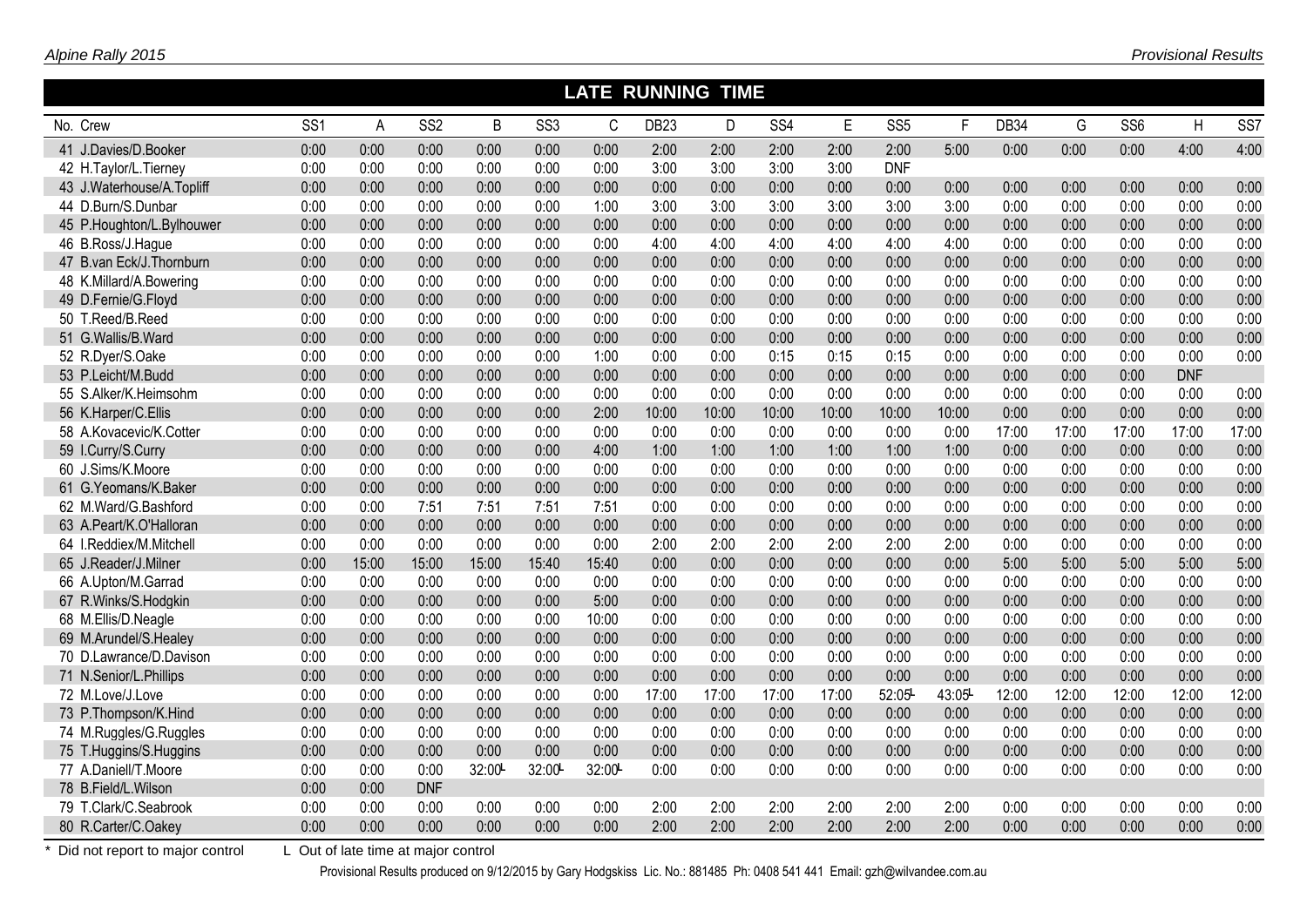|                                 |                 | <b>LATE RUNNING</b><br><b>TIME</b> |                 |         |                 |         |                  |         |                 |         |                 |       |      |      |                 |      |                 |
|---------------------------------|-----------------|------------------------------------|-----------------|---------|-----------------|---------|------------------|---------|-----------------|---------|-----------------|-------|------|------|-----------------|------|-----------------|
| No. Crew                        | SS <sub>1</sub> | A                                  | SS <sub>2</sub> | B       | SS <sub>3</sub> | C       | DB <sub>23</sub> | D.      | SS <sub>4</sub> | E       | SS <sub>5</sub> | F     | DB34 | G    | SS <sub>6</sub> | H    | SS <sub>7</sub> |
| 81 G.Hale/J.Pollock             | 0:00            | 0:00                               | 0:00            | 0:00    | 0:00            | 0:00    | 5:00             | 10:00   | 10:00           | 10:00   | 10:00           | 10:00 | 0:00 | 0:00 | 0:00            | 0:00 | 0:00            |
| 82 M.Bramble/M.Bannon           | 0:00            | 0:00                               | 0:00            | 0:00    | 0:00            | 0:00    | 0:00             | 0:00    | 0:00            | 0:00    | 0:00            | 0:00  | 0:00 | 0:00 | 0:00            | 0:00 | 0:00            |
| 83 T.Jordan/R.Davidson          | 0:00            | 0:00                               | 0:00            | 0:00    | 0:00            | 0:00    | 0:00             | 0:00    | 0:00            | 0:00    | 0:00            | 0:00  | 0:00 | 0:00 | 0:00            | 0:00 | 0:00            |
| 84 M.Trucano/H.Thaw             | 0:00            | 0:00                               | <b>DNF</b>      |         |                 |         |                  |         |                 |         |                 |       |      |      |                 |      |                 |
| 85 P.Bottomley/R.Baker          | 0:00            | 0:00                               | 0:00            | 0:00    | 0:00            | 0:00    | 0:00             | 0:00    | 0:00            | 0:00    | 0:00            | 0:00  | 0:00 | 0:00 | 0:00            | 0:00 | 0:00            |
| 86 N.Testa/N.Walters            | 0:00            | 0:00                               | 0:00            | 0:00    | 0:00            | 0:00    | 0:00             | 0:00    | 0:00            | 0:00    | 0:00            | 0:00  | 0:00 | 0:00 | 0:00            | 0:00 | 0:00            |
| 87 T.Perkins/J.Perkins          | 0:00            | 0:00                               | 0:00            | 0:00    | 0:00            | 0:00    | 0:00             | 0:00    | 0:00            | 0:00    | 0:00            | 0:00  | 0:00 | 0:00 | 0:00            | 0:00 | 0:00            |
| 88 T.Sullivan/D.Saltmarsh       | 0:00            | 0:00                               | 0:00            | 0:00    | 0:00            | 0:00    | 6:00             | 6:00    | 6:00            | 6:00    | 6:00            | 7:00  | 0:00 | 0:00 | 0:00            | 0:00 | 0:00            |
| 89 S.Anderson/M.Stratte         | 0:00            | 0:00                               | 0:00            | 0:00    | 0:00            | 0:00    | 3:00             | 3:00    | 3:00            | 3:00    | 3:00            | 6:00  | 0:00 | 0:00 | 0:00            | 0:00 | 0:00            |
| 90 B.Cromarty/H.Maslin          | 0:00            | 0:00                               | 0:00            | 0:00    | 0:00            | 0:00    | 1:00             | 1:00    | 1:00            | 1:00    | 1:00            | 1:00  | 0:00 | 0:00 | 0:00            | 0:00 | 0:00            |
| 91 D.Allwright/S.Allwright      | 0:00            | 0:00                               | 0:00            | 0:00    | 0:00            | 8:00    | 0:00             | 0:00    | 0:00            | 0:00    | 0:00            | 0:00  | 0:00 | 0:00 | 0:00            | 0:00 | 0:00            |
| 92 I.Morris/A.Molocznyk         | 0:00            | 0:00                               | 0:00            | 2:00    | 2:00            | 8:00    | 11:00            | 11:00   | 11:00           | 11:00   | 16:01           | 9:01  | 0:00 | 0:00 | 0:00            | 0:00 | 0:00            |
| 93 S.IIsley/R.McKenzie          | 0:00            | 0:00                               | 0:00            | 0:00    | 0:00            | 0:00    | 6:00             | 6:00    | 6:00            | 6:00    | 6:00            | 6:00  | 0:00 | 0:00 | 0:00            | 0:00 | 0:00            |
| 94 E.Martin/P.Neal              | 0:00            | 0:00                               | 4:07            | 4:07    | 4:07            | 4:07    | 4:00             | 4:00    | 4:00            | 4:00    | 4:00            | 4:00  | 0:00 | 0:00 | 0:00            | 0:00 | 0:00            |
| 95 R.Cranston/R.Opie            | 0:00            | 0:00                               | 0:00            | 0:00    | 0:00            | 0:00    | 1:00             | 1:00    | 1:00            | 1:00    | 1:00            | 0:00  | 0:00 | 5:00 | 5:00            | 5:00 | 5:00            |
| 96 G.Howard/M.Loxton            | 0:00            | 0:00                               | 0:00            | 0:00    | 0:00            | 0:00    | 0:00             | 0:00    | 0:00            | 0:00    | 0:00            | 0:00  | 0:00 | 0:00 | 0:00            | 0:00 | 0:00            |
| 97 B.Catt/B.Thomas              | 0:00            | 0:00                               | 0:00            | 0:00    | 0:00            | 0:00    | 0:00             | 0:00    | 0:00            | 0:00    | 0:00            | 0:00  | 0:00 | 0:00 | 0:00            | 0:00 | 0:00            |
| 98 C.McLean/C.McLean            | 0:00            | 0:00                               | 0:00            | 0:00    | 0:00            | 2:00    | 1:00             | 1:00    | 1:00            | 1:00    | 1:00            | 1:00  | 1:00 | 1:00 | 1:00            | 1:00 | 1:00            |
| 100 K.Day/A.Lawarik             | 0:00            | 0:00                               | 0:00            | 0:00    | 0:29            | 0:29    | 2:00             | 2:00    | 2:00            | 2:00    | 2:00            | 2:00  | 0:00 | 0:00 | 0:00            | 0:00 | 0:00            |
| 101 P.Hunter/L.Hunter           | 0:00            | 0:00                               | 0:00            | 0:00    | 0:00            | 0:00    | 2:00             | 28:00   | 28:00           | 28:00   | 28:00           | 28:00 | 0:00 | 0:00 | 0:00            | 0:00 | 0:00            |
| 102 L.Peterson/D.Willson        | 0:00            | 5:00                               | 5:48            | 49:48   | 49:48           | 54:48   | <b>DNF</b>       |         |                 |         |                 |       |      |      |                 |      |                 |
| 103 M.Rogers/D.Hedwards         | 0:00            | 0:00                               | 0:00            | 0:00    | 0:00            | 0:00    | 13:00            | 13:00   | 13:00           | 13:00   | 13:00           | 13:00 | 0:00 | 0:00 | 0:00            | 0:00 | 0:27            |
| 104 J.Ellis/A.Sietsma           | 0:00            | 0:00                               | 0:00            | 0:00    | 3:20            | 3:20    | 0:00             | 0:00    | 0:00            | 0:00    | 0:00            | 0:00  | 0:00 | 0:00 | 0:00            | 0:00 | 0:00            |
| 105 G.Carruthers/S.Carruthers   | 0:00            | 0:00                               | $\star$         | $\star$ | $\star$         | $\star$ | $\star$          | $\star$ | $\star$         | $\star$ | $\star$         | 41:00 | 0:00 | 0:00 | 0:00            | 0:00 | 0:00            |
| 106 A.Artamonov/G.Bonch-Osmolov | 0:00            | 0:00                               | 0:00            | 0:00    | 0:00            | 0:00    | 0:00             | 0:00    | 0:00            | 0:00    | 0:00            | 0:00  | 0:00 | 0:00 | 0:00            | 0:00 | 0:00            |
| 109 J.Wightman/S.Fischer        | 0:00            | 0:00                               | 0:00            | 0:00    | 0:00            | 0:00    | 0:00             | 0:00    | 0:00            | 0:00    | 0:00            | 0:00  | 0:00 | 0:00 | 0:00            | 0:00 | 0:00            |
| 110 B.Canny/D.Norman            | 0:00            | 0:00                               | 0:00            | 0:00    | 0:00            | 4:00    | 28:00            | 28:00   | 28:00           | 28:00   | 28:00           | 20:00 | 0:00 | 0:00 | 0:00            | 0:00 | 0:00            |
| 111 P.Jones/B.Jones             | 0:00            | 0:00                               | 0:00            | 0:00    | 0:00            | 0:00    | 0:00             | 0:00    | 0:00            | 0:00    | 0:00            | 0:00  | 0:00 | 0:00 | 0:00            | 0:00 | 0:00            |
| 112 M. Valantine/T. Valantine   | 0:00            | 0:00                               | 0:00            | 0:00    | 0:00            | 0:00    | 0:00             | 0:00    | 0:00            | 0:00    | 0:00            | 0:00  | 0:00 | 0:00 | 0:00            | 0:00 | 0:00            |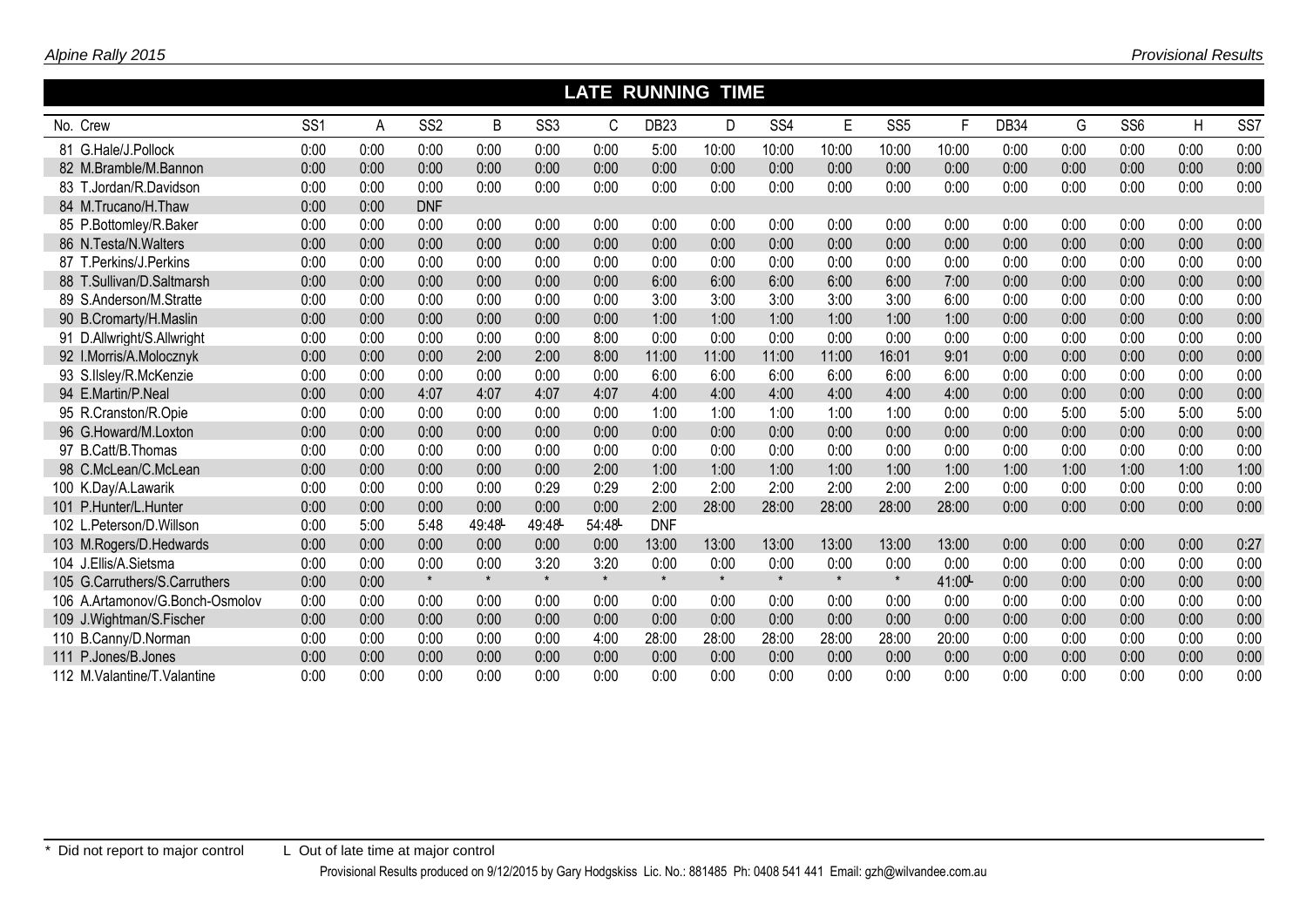|                           | <b>LATE RUNNING TIME</b><br><b>DB45</b><br>P<br>M<br>N<br>$\Omega$<br>Q<br>J.<br>$\mathsf{L}$ |       |       |                 |       |             |         |             |         |             |      |      |             |            |             |              |             |
|---------------------------|-----------------------------------------------------------------------------------------------|-------|-------|-----------------|-------|-------------|---------|-------------|---------|-------------|------|------|-------------|------------|-------------|--------------|-------------|
| No. Crew                  |                                                                                               |       |       | SS <sub>9</sub> |       | <b>DB56</b> |         | <b>SS10</b> |         | <b>SS11</b> |      |      | <b>SS12</b> |            | <b>SS13</b> | $\mathsf{R}$ | <b>SS14</b> |
| 1 J.David/G.Geelan        | 0:00                                                                                          | 0:00  | 0:00  | 0:00            | 0:00  | 0:00        | 0:00    | 0:00        | 0:00    | 0:00        | 0:00 | 0:00 | 0:00        | 0:00       | 0:00        | 0:00         | <b>DNF</b>  |
| 2 A.Friend/M.Canning      | 0:00                                                                                          | 0:00  | 0:00  | 0:00            | 0:00  | 0:00        | 0:00    | 0:00        | 0:00    | 0:00        | 0:00 | 0:00 | 0:00        | 0:00       | 0:00        | 0:00         | 0:00        |
| 3 W.Hoy/A.Bennett         | 0:00                                                                                          | 0:00  | 0:00  | 0:00            | 0:00  | 0:00        | 0:00    | 0:00        | 0:00    | 0:00        | 0:00 | 0:00 | 0:00        | 0:00       | 0:00        | 0:00         | 0:00        |
| 4 M.Boaden/N.Corliss      |                                                                                               |       |       |                 |       |             |         |             |         |             |      |      |             |            |             |              |             |
| 5 L.Sytema/A.Wright       | 2:00                                                                                          | 0:00  | 0:00  | 0:00            | 0:00  | 0:00        | 0:00    | 0:00        | 0:00    | 0:00        | 0:00 | 0:00 | 0:00        | 0:00       | 0:00        | 0:00         | 0:00        |
| 6 M.Conway/J.Cole         |                                                                                               |       |       |                 |       |             |         |             |         |             |      |      |             |            |             |              |             |
| 7 C.Badenoch/A.Dunbar     | 0:00                                                                                          | 0:00  | 0:00  | 0:00            | 0:00  | 0:00        | 0:00    | 0:00        | 0:00    | 0:00        | 2:00 | 0:00 | 0:00        | 0:00       | 0:00        | 0:00         | 0:00        |
| 8 J.Monkhouse/D.Moscatt   | 0:00                                                                                          | 0:00  | 0:00  | 0:00            | 0:00  | 0:00        | 0:00    | 0:00        | 0:00    | 0:00        | 0:00 | 0:00 | 0:00        | 0:00       | 0:00        | 0:00         | 0:00        |
| 9 B.Middleton/A.Benefield |                                                                                               |       |       |                 |       |             |         |             |         |             |      |      |             |            |             |              |             |
| 10 B.Semmens/D.Parry      |                                                                                               |       |       |                 |       |             |         |             |         |             |      |      |             |            |             |              |             |
| 11 J.Robison/D.McShane    | 4:17                                                                                          | 0:00  | 0:00  | 0:00            | 0:00  | 0:00        | 0:00    | 0:00        | 0:00    | 0:00        | 0:00 | 0:00 | 0:00        | 0:00       | 0:00        | 0:00         | 0:00        |
| 14 C.Stewart/A.Ritson     | 0:00                                                                                          | 0:00  | 0:00  | 0:00            | 0:00  | 0:00        | 1:00    | 1:00        | 1:00    | 1:00        | 1:00 | 0:00 | 0:00        | 0:00       | 0:00        | 0:00         | 0:00        |
| 15 K.Barrett/D.Guest      | 2:00                                                                                          | 0:00  | 0:00  | 0:00            | 0:00  | 0:00        | 0:00    | 0:00        | 0:00    | 0:00        | 0:00 | 0:00 | <b>DNF</b>  |            |             |              |             |
| 16 A.Travis/D.Travis      | 0:00                                                                                          | 0:00  | 0:00  | 0:00            | 0:00  | 0:00        | 0:00    | 0:00        | 0:00    | 0:00        | 0:00 | 0:00 | 0:00        | 0:00       | 0:00        | 0:00         | 0:00        |
| 17 G.Walker/C.Seabrook    | 0:00                                                                                          | 0:00  | 0:00  | 0:00            | 0:00  | 0:00        | 0:00    | 0:00        | 0:00    | 0:00        | 0:00 | 0:00 | 0:00        | 0:00       | 0:00        | 0:00         | 0:00        |
| 18 N.Schey/S.Middleton    | 0:00                                                                                          | 0:00  | 0:00  | 0:00            | 0:00  | 0:00        | 0:00    | 0:00        | 0:00    | 0:00        | 0:00 | 0:00 | 24:34       | 44:34L     | 44:56       | 44:56        | 44:56       |
| 19 M.Pickering/D.Boddy    | 0:00                                                                                          | 0:00  | 0:00  | 0:00            | 0:00  | 0:00        | 0:00    | 0:00        | 0:00    | 0:00        | 0:00 | 0:00 | 0:00        | 0:00       | 0:00        | 0:00         | 0:00        |
| 20 W.Mason/D.Reed         | 0:00                                                                                          | 0:00  | 0:00  | 0:00            | 0:00  | 0:00        | 0:00    | 0:00        | 0:00    | 0:00        | 0:00 | 0:00 | 0:00        | 0:00       | 0:00        | 0:00         | 0:00        |
| 21 B.Lowe/H.Lowe          | 0:00                                                                                          | 0:00  | 0:00  | 0:00            | 0:00  | 0:00        | 0:00    | 0:00        | 0:00    | 0:00        | 4:00 | 0:00 | 0:00        | <b>DNF</b> |             |              |             |
| 22 I.Menzies/R.McGowan    | 2:00                                                                                          | 0:00  | 0:00  | 0:00            | 0:00  | 0:00        | 0:00    | 0:00        | 0:00    | 0:00        | 0:00 | 0:00 | 0:00        | 0:00       | 0:00        | 5:00         | 5:00        |
| 23 I.Hill/P.Bonser        | 0:00                                                                                          | 0:00  | 0:00  | 0:00            | 0:00  | 0:00        | 0:00    | 0:00        | 0:00    | 0:00        | 0:00 | 0:00 | 0:00        | 0:00       | 2:56        | <b>DNF</b>   |             |
| 24 N.Cuthbert/J.Sargeant  | 0:00                                                                                          | 0:00  | 0:00  | 0:00            | 0:00  | 0:00        | 0:00    | 0:00        | 0:00    | 0:00        | 0:00 | 0:00 | 0:00        | 0:00       | 0:00        | 0:00         | 0:00        |
| 25 E.Mulligan/C.Kelly     | 6:00                                                                                          | 0:00  | 0:00  | 0:00            | 0:00  | 0:00        | 0:00    | 0:00        | 0:00    | 0:00        | 0:00 | 0:00 | 0:00        | 0:00       | 0:00        | 0:00         | 0:00        |
| 27 S.Lawless/D.O'Connor   | 0:00                                                                                          | 0:00  | 0:00  | 0:00            | 0:00  | 0:00        | 0:00    | 0:00        | 0:00    | 0:00        | 0:00 | 0:00 | 0:00        | 0:00       | 0:00        | 0:00         | 0:00        |
| 28 T.Quinn/N.Tillet       | 0:00                                                                                          | 0:00  | 0:00  | 0:00            | 0:00  | 0:00        | 0:00    | 0:00        | 0:00    | 0:00        | 0:00 | 0:00 | 0:00        | 0:00       | 0:00        | 0:00         | 0:00        |
| 29 N.Whittenbury/D.Rudham | 32:00                                                                                         | 0:00  | 0:00  | 0:00            | 0:00  | $\star$     | $\star$ | $\star$     | $\star$ | $\star$     | 0:00 | 0:00 | 0:00        | 0:00       | 0:00        | 0:00         | 0:00        |
| 30 S.Porter/T.Robinson    | 0:00                                                                                          | 25:00 | 25:00 | 25:00           | 25:00 | 4:00        | 4:00    | 4:00        | 4:00    | 4:00        | 4:00 | 0:00 | 0:00        | 0:00       | 0:00        | 0:00         | 0:00        |
| 31 D.Officer/K.Officer    | 0:00                                                                                          | 0:00  | 0:00  | 0:00            | 0:00  | 0:00        | 0:00    | 0:00        | 0:00    | 0:00        | 0:00 | 0:00 | 0:00        | 0:00       | 0:00        | 0:00         | 0:00        |
| 32 S.Duthie/D.Hanns       | 0:00                                                                                          | 0:00  | 0:00  | 0:00            | 0:00  | 0:00        | 0:00    | 0:00        | 0:00    | 0:00        | 0:00 | 0:00 | 0:00        | 0:00       | 0:00        | 0:00         | 0:00        |
| 33 T.Brendel/S.Brendel    |                                                                                               |       |       |                 |       |             |         |             |         |             |      |      |             |            |             |              |             |
| 34 R.Woollard/R.Parry     | 0:00                                                                                          | 0:00  | 0:00  | 0:00            | 0:00  | 0:00        | 0:00    | 0:00        | 0:00    | 0:00        | 3:00 | 0:00 | 0:00        | 0:00       | 0:00        | 0:00         | 0:00        |
| 35 M.Lee/C.Elliott        | 0:00                                                                                          | 0:00  | 0:00  | 0:00            | 0:00  | 0:00        | 0:00    | 0:00        | 0:00    | 0:00        | 0:00 | 0:00 | 0:00        | 0:00       | 0:00        | 0:00         | 0:00        |
| 36 S.Ashton/R.Nixon       | 0:00                                                                                          | 0:00  | 0:00  | 0:00            | 0:00  | 0:00        | 0:00    | 0:00        | 0:00    | 0:00        | 0:00 | 0:00 | 0:00        | 0:00       | 0:00        | 0:00         | 0:00        |
| 37 J.Wald/T.Dewhurst      |                                                                                               |       |       |                 |       |             |         |             |         |             |      |      |             |            |             |              |             |
| 38 R.Woollard/N.Lowe      | 0:00                                                                                          | 0:00  | 0:00  | 0:00            | 0:00  | 4:00        | 4:00    | 4:00        | 4:00    | 4:00        | 4:00 | 0:00 | 0:00        | 0:00       | 0:00        | 0:00         | 0:00        |
| 39 S.Gardiner/K.Fletcher  |                                                                                               |       |       |                 |       |             |         |             |         |             |      |      |             |            |             |              |             |
| 40 F.Horobin/M.Taylor     | 0:00                                                                                          | 0:00  | 0:00  | 0:00            | 0:00  | 0:00        | 0:00    | 0:00        | 0:00    | 0:00        | 0:00 | 6:00 | 6:00        | 6:00       | 6:00        | 6:00         | 6:00        |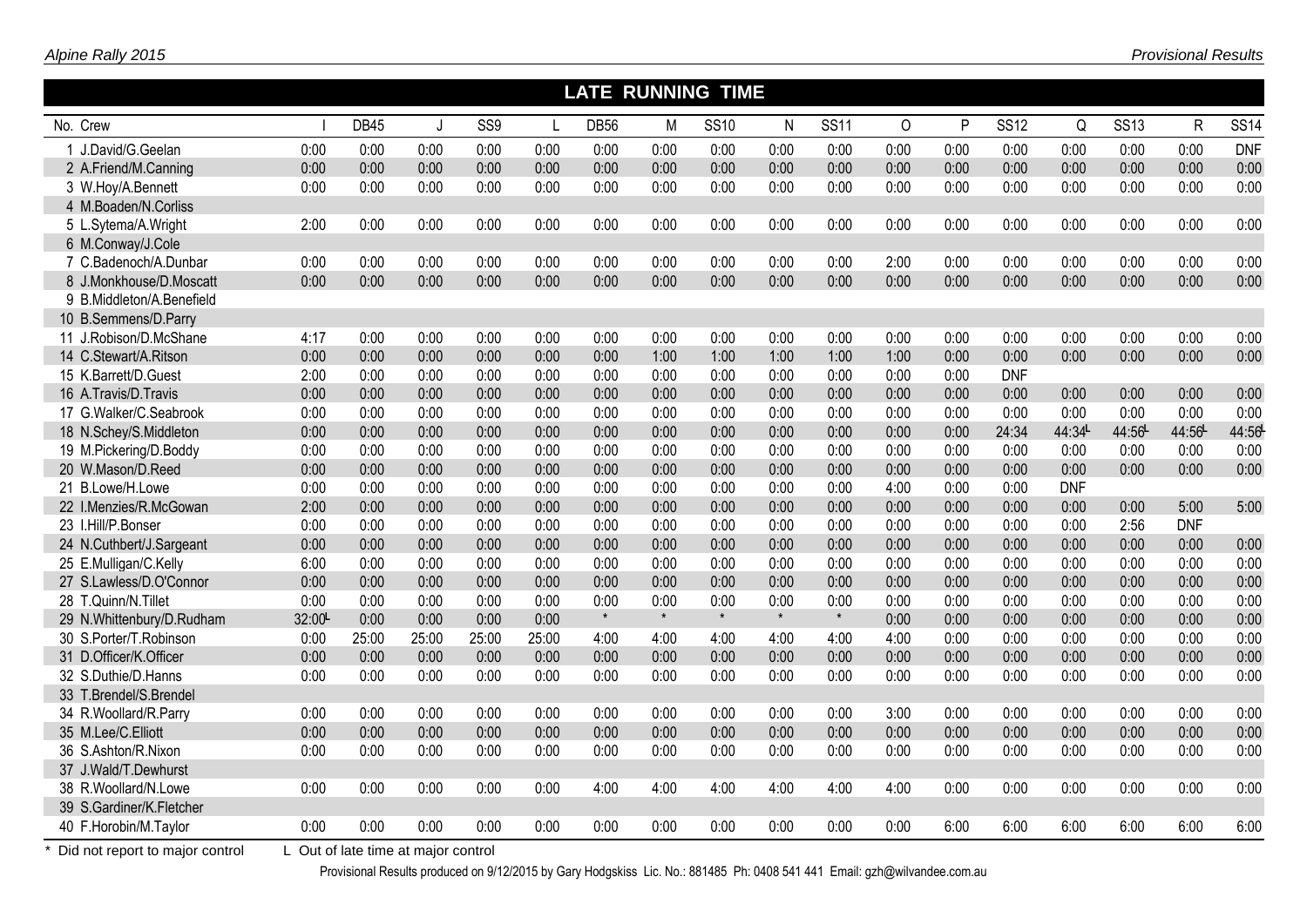|                                   | <b>LATE RUNNING TIME</b><br>$\overline{\text{SS}14}$<br><b>DB45</b><br>SS9<br>DB <sub>56</sub><br>M<br><b>SS10</b><br>$\mathsf{N}$<br><b>SS11</b><br>$\circ$<br>P<br><b>SS12</b><br>Q<br><b>SS13</b><br>$\mathsf{R}$<br>J |                                     |      |      |      |       |       |            |       |        |       |            |      |      |       |       |            |
|-----------------------------------|---------------------------------------------------------------------------------------------------------------------------------------------------------------------------------------------------------------------------|-------------------------------------|------|------|------|-------|-------|------------|-------|--------|-------|------------|------|------|-------|-------|------------|
| No. Crew                          |                                                                                                                                                                                                                           |                                     |      |      |      |       |       |            |       |        |       |            |      |      |       |       |            |
| 41 J.Davies/D.Booker              | 4:00                                                                                                                                                                                                                      | 0:00                                | 0:00 | 0:00 | 0:00 | 0:00  | 0:00  | 0:00       | 0:00  | 0:00   | 0:00  | 0:00       | 0:00 | 8:00 | 14:08 | 33:08 | 33:08      |
| 42 H.Taylor/L.Tierney             |                                                                                                                                                                                                                           |                                     |      |      |      |       |       |            |       |        |       |            |      |      |       |       |            |
| 43 J.Waterhouse/A.Topliff         | 0:00                                                                                                                                                                                                                      | 2:00                                | 2:00 | 2:00 | 2:00 | 0:00  | 0:00  | <b>DNF</b> |       |        |       |            |      |      |       |       |            |
| 44 D.Burn/S.Dunbar                | 0:00                                                                                                                                                                                                                      | 0:00                                | 0:00 | 0:00 | 0:00 | 4:00  | 4:00  | 4:00       | 4:00  | 4:00   | 4:00  | 0:00       | 0:00 | 0:00 | 0:00  | 0:00  | 0:00       |
| 45 P.Houghton/L.Bylhouwer         | 0:00                                                                                                                                                                                                                      | 0:00                                | 0:00 | 0:00 | 0:00 | 0:00  | 0:00  | 0:00       | 0:00  | 0:00   | 0:00  | 0:00       | 0:00 | 0:00 | 0:00  | 0:00  | 0:00       |
| 46 B.Ross/J.Hague                 | 0:00                                                                                                                                                                                                                      | 0:00                                | 0:00 | 0:00 | 0:00 | 2:00  | 2:00  | 2:00       | 2:00  | 2:00   | 2:00  | 0:00       | 0:00 | 0:00 | 0:00  | 0:00  | <b>DNF</b> |
| 47 B.van Eck/J.Thornburn          | 0:00                                                                                                                                                                                                                      | 0:00                                | 0:00 | 0:00 | 0:00 | 0:00  | 0:00  | 0:00       | 0:00  | 0:00   | 0:00  | 0:00       | 0:00 | 0:00 | 0:00  | 0:00  | 0:00       |
| 48 K.Millard/A.Bowering           | 0:00                                                                                                                                                                                                                      | 0:00                                | 0:00 | 0:00 | 0:00 | 0:00  | 10:00 | 10:00      | 10:00 | 10:00  | 10:00 | 0:00       | 0:00 | 0:00 | 0:00  | 0:00  | 0:00       |
| 49 D.Fernie/G.Floyd               | 0:00                                                                                                                                                                                                                      | <b>DNF</b>                          |      |      |      |       |       |            |       |        |       |            |      |      |       |       |            |
| 50 T.Reed/B.Reed                  | 0:00                                                                                                                                                                                                                      | 0:00                                | 0:00 | 0:00 | 0:00 | 0:00  | 0:00  | 0:00       | 0:00  | 0:00   | 0:00  | 0:00       | 0:00 | 0:00 | 0:10  | 0:10  | 6:02       |
| 51 G.Wallis/B.Ward                | 0:00                                                                                                                                                                                                                      | 0:00                                | 0:00 | 0:00 | 0:00 | 0:00  | 0:00  | 0:00       | 0:00  | 0:00   | 0:00  | 0:00       | 0:00 | 0:00 | 0:00  | 0:00  | 0:00       |
| 52 R.Dyer/S.Oake                  | 0:00                                                                                                                                                                                                                      | 0:00                                | 0:00 | 0:00 | 0:00 | 0:00  | 0:00  | 0:00       | 0:00  | 0:00   | 2:00  | 0:00       | 0:00 | 0:00 | 0:00  | 0:00  | 0:00       |
| 53 P.Leicht/M.Budd                |                                                                                                                                                                                                                           |                                     |      |      |      |       |       |            |       |        |       |            |      |      |       |       |            |
| 55 S.Alker/K.Heimsohm             | 0:00                                                                                                                                                                                                                      | 0:00                                | 0:00 | 0:00 | 2:00 | 0:00  | 0:00  | 0:00       | 0:00  | 0:00   | 0:00  | 0:00       | 0:00 | 0:00 | 0:20  | 0:20  | 0:20       |
| 56 K.Harper/C.Ellis               | 0:00                                                                                                                                                                                                                      | 0:00                                | 0:00 | 0:00 | 0:00 | 0:00  | 0:00  | 0:00       | 0:00  | 0:00   | 4:00  | 0:00       | 0:00 | 0:00 | 0:59  | 8:59  | 8:59       |
| 58 A.Kovacevic/K.Cotter           | 17:00                                                                                                                                                                                                                     | 0:00                                | 0:00 | 0:00 | 0:00 | 7:00  | 7:00  | 7:00       | 7:00  | 7:00   | 7:00  | <b>DNF</b> |      |      |       |       |            |
| 59 I.Curry/S.Curry                | 3:00                                                                                                                                                                                                                      | 0:00                                | 0:00 | 0:00 | 0:00 | 0:00  | 0:00  | 0:00       | 0:00  | 0:00   | 0:00  | 0:00       | 0:00 | 0:00 | 0:14  | 0:14  | 0:14       |
| 60 J.Sims/K.Moore                 | 0:00                                                                                                                                                                                                                      | 0:00                                | 0:00 | 0:00 | 0:00 | 0:00  | 0:00  | 0:00       | 0:00  | 0:00   | 0:00  | 0:00       | 0:00 | 0:00 | 0:00  | 0:00  | 0:00       |
| 61 G.Yeomans/K.Baker              | 0:00                                                                                                                                                                                                                      | 0:00                                | 0:00 | 0:00 | 0:00 | 0:00  | 0:00  | 0:00       | 0:00  | 0:00   | 0:00  | 0:00       | 0:00 | 0:00 | 0:00  | 0:00  | 0:00       |
| 62 M.Ward/G.Bashford              | 0:00                                                                                                                                                                                                                      | 0:00                                | 0:00 | 0:00 | 0:00 | 0:00  | 0:00  | 0:00       | 0:00  | 0:00   | 0:00  | 0:00       | 0:00 | 0:00 | 0:35  | 0:35  | 0:35       |
| 63 A.Peart/K.O'Halloran           | 0:00                                                                                                                                                                                                                      | 0:00                                | 0:00 | 0:00 | 0:00 | 0:00  | 0:00  | 0:00       | 0:00  | 0:00   | 1:00  | 0:00       | 0:00 | 0:00 | 0:00  | 0:00  | 0:00       |
| 64 I.Reddiex/M.Mitchell           | 0:00                                                                                                                                                                                                                      | 0:00                                | 0:00 | 0:00 | 0:00 | 0:00  | 0:00  | 0:00       | 0:00  | 0:00   | 0:00  | <b>DNF</b> |      |      |       |       |            |
| 65 J.Reader/J.Milner              | 5:00                                                                                                                                                                                                                      | 0:00                                | 0:00 | 0:00 | 0:00 | 0:00  | 0:00  | 0:00       | 0:00  | 0:00   | 0:00  | 0:00       | 0:00 | 0:00 | 0:00  | 0:00  | 0:00       |
| 66 A.Upton/M.Garrad               | 0:00                                                                                                                                                                                                                      | 0:00                                | 0:00 | 0:00 | 0:00 | 0:00  | 0:00  | 0:00       | 0:00  | 0:00   | 0:00  | 0:00       | 0:00 | 0:00 | 0:00  | 0:00  | 0:00       |
| 67 R.Winks/S.Hodgkin              | 0:00                                                                                                                                                                                                                      | 0:00                                | 0:00 | 0:00 | 0:00 | 4:00  | 4:00  | 4:00       | 4:00  | 4:00   | 4:00  | 0:00       | 0:00 | 0:00 | 0:00  | 0:00  | 0:00       |
| 68 M.Ellis/D.Neagle               | 0:00                                                                                                                                                                                                                      | 0:00                                | 0:00 | 0:00 | 0:00 | 0:00  | 0:00  | 0:00       | 0:00  | 0:00   | 0:00  | 0:00       | 0:00 | 0:00 | 0:03  | 0:03  | 0:03       |
| 69 M.Arundel/S.Healey             | 0:00                                                                                                                                                                                                                      | 0:00                                | 0:00 | 0:00 | 0:00 | 0:00  | 0:00  | 0:00       | 0:00  | 0:00   | 0:00  | 0:00       | 0:00 | 0:00 | 0:15  | 0:15  | 0:15       |
| 70 D.Lawrance/D.Davison           | 0:00                                                                                                                                                                                                                      | 0:00                                | 0:00 | 0:00 | 0:00 | 0:00  | 0:00  | 0:00       | 0:00  | 0:00   | 0:00  | 0:00       | 0:00 | 0:00 | 0:00  | 0:00  | 0:28       |
| 71 N.Senior/L.Phillips            | 0:00                                                                                                                                                                                                                      | 0:00                                | 0:00 | 0:00 | 0:00 | 0:00  | 0:00  | 0:00       | 0:00  | 0:00   | 0:00  | 0:00       | 0:00 | 0:00 | 0:00  | 0:00  | 0:00       |
| 72 M.Love/J.Love                  | 12:00                                                                                                                                                                                                                     | 0:00                                | 0:00 | 0:00 | 0:00 | 0:00  | 0:00  | 0:00       | 3:00  | 3:00   | 3:00  | 0:00       | 0:00 | 6:00 | 6:00  | 6:00  | 6:00       |
| 73 P.Thompson/K.Hind              | 0:00                                                                                                                                                                                                                      | 0:00                                | 0:00 | 0:00 | 0:00 | 0:00  | 0:00  | 0:00       | 0:00  | 0:00   | 0:00  | 0:00       | 0:00 | 0:00 | 0:15  | 0:15  | 0:15       |
| 74 M.Ruggles/G.Ruggles            | 0:00                                                                                                                                                                                                                      | 0:00                                | 0:00 | 0:00 | 0:00 | 0:00  | 1:00  | 1:00       | 1:00  | 1:00   | 1:00  | 0:00       | 0:00 | 0:00 | 0:00  | 0:00  | 0:00       |
| 75 T.Huggins/S.Huggins            | 0:00                                                                                                                                                                                                                      | 0:00                                | 0:00 | 0:00 | 0:00 | 0:00  | 0:00  | 0:00       | 0:00  | 0:00   | 6:00  | 0:00       | 0:00 | 0:00 | 1:39  | 1:39  | 1:39       |
| 77 A.Daniell/T.Moore              | 0:00                                                                                                                                                                                                                      | 0:00                                | 0:00 | 0:00 | 0:00 | 0:00  | 0:00  | 0:00       | 0:00  | 0:00   | 0:00  | 0:00       | 0:00 | 0:00 | 0:00  | 0:00  | 0:00       |
| 78 B.Field/L.Wilson               |                                                                                                                                                                                                                           |                                     |      |      |      |       |       |            |       |        |       |            |      |      |       |       |            |
| 79 T.Clark/C.Seabrook             | 0:00                                                                                                                                                                                                                      | 0:00                                | 0:00 | 0:00 | 0:00 | 0:00  | 0:00  | 0:00       | 0:00  | 0:00   | 0:00  | 0:00       | 0:00 | 0:00 | 0:00  | 0:00  | 2:36       |
| 80 R.Carter/C.Oakey               | 0:00                                                                                                                                                                                                                      | 0:00                                | 0:00 | 0:00 | 0:00 | 16:00 | 16:00 | 16:00      | 16:00 | 16:00L | 16:00 | 0:00       | 0:00 | 0:00 | 1:08  | 1:08  | 1:08       |
| * Did not report to major control |                                                                                                                                                                                                                           | L Out of late time at major control |      |      |      |       |       |            |       |        |       |            |      |      |       |       |            |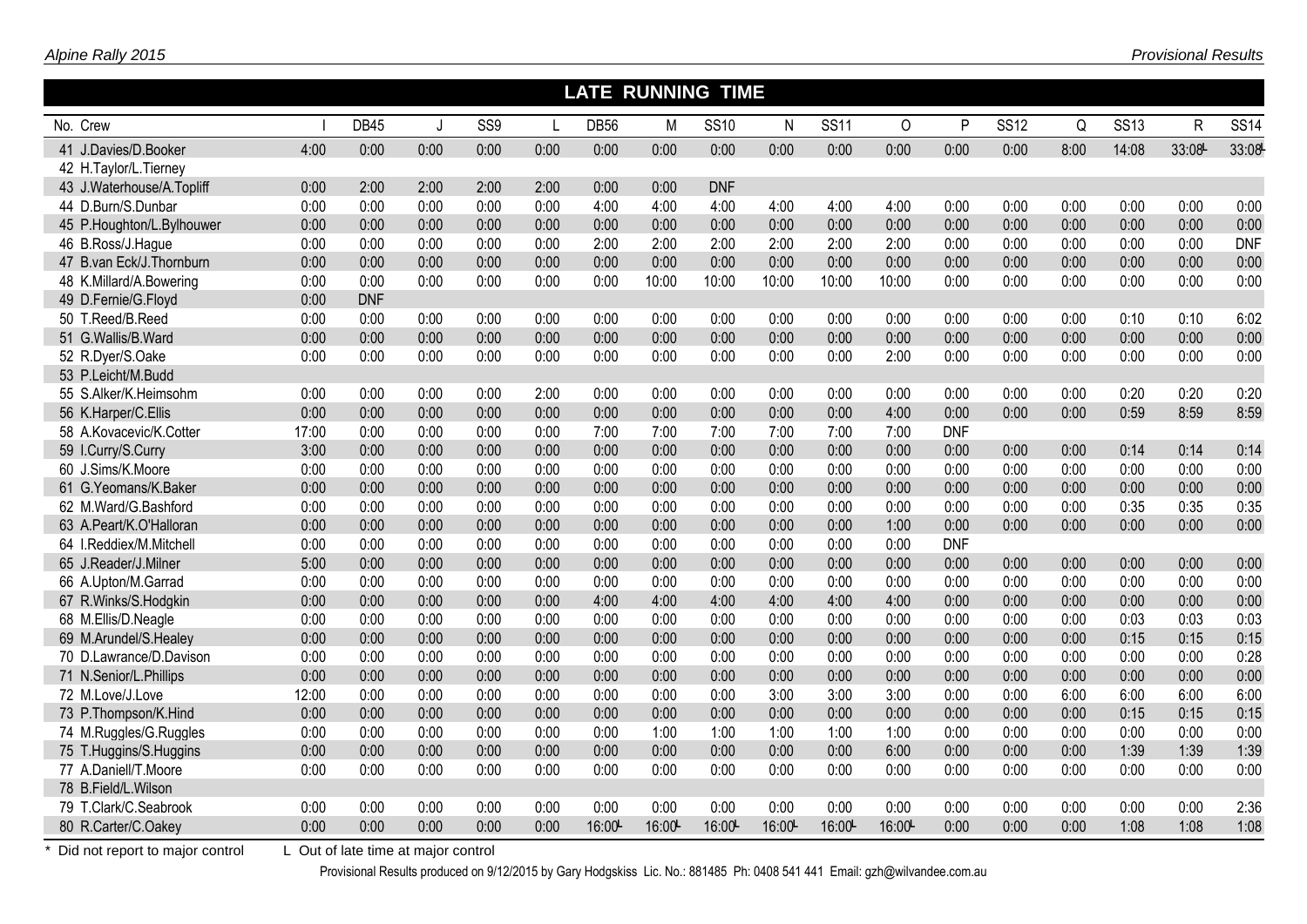| <b>LATE RUNNING TIME</b>        |      |             |         |                 |       |             |      |             |              |             |        |      |             |      |             |              |             |
|---------------------------------|------|-------------|---------|-----------------|-------|-------------|------|-------------|--------------|-------------|--------|------|-------------|------|-------------|--------------|-------------|
| No. Crew                        |      | <b>DB45</b> | $\cdot$ | SS <sub>9</sub> |       | <b>DB56</b> | M    | <b>SS10</b> | $\mathsf{N}$ | <b>SS11</b> | 0      | P    | <b>SS12</b> | Q    | <b>SS13</b> | $\mathsf{R}$ | <b>SS14</b> |
| 81 G.Hale/J.Pollock             | 0:00 | 0:00        | 0:00    | 0:00            | 0:00  | 0:00        | 0:00 | 0:00        | 0:00         | 0:00        | 0:00   | 0:00 | 0:00        | 0:00 | 0:29        | 0:29         | 0:29        |
| 82 M.Bramble/M.Bannon           | 0:00 | 0:00        | 0:00    | 0:00            | 0:00  | 0:00        | 0:00 | 0:00        | 0:00         | 0:00        | 0:00   | 0:00 | 0:00        | 0:00 | 0:00        | 0:00         | 0:00        |
| 83 T.Jordan/R.Davidson          | 0:00 | 0:00        | 0:00    | 0:00            | 0:00  | 0:00        | 0:00 | 0:00        | 0:00         | 0:00        | 0:00   | 0:00 | 0:00        | 0:00 | 0:00        | 0:00         | $\star$     |
| 84 M.Trucano/H.Thaw             |      |             |         |                 |       |             |      |             |              |             |        |      |             |      |             |              |             |
| 85 P.Bottomley/R.Baker          | 0:00 | 0:00        | 0:00    | 0:00            | 0:00  | 0:00        | 0:00 | 0:00        | 0:00         | 0:00        | 0:00   | 0:00 | 0:00        | 0:00 | 0:00        | 0:00         | 0:00        |
| 86 N.Testa/N.Walters            | 0:00 | 0:00        | 0:00    | 0:00            | 0:00  | 0:00        | 0:00 | 0:00        | 0:00         | 0:00        | 0:00   | 0:00 | 0:00        | 0:00 | 0:52        | 0:52         | 0:52        |
| 87 T.Perkins/J.Perkins          | 0:00 | 0:00        | 0:00    | 0:04            | 6:04  | 0:00        | 0:00 | 0:23        | 0:23         | 0:23        | 0:23   | 0:00 | 0:00        | 0:00 | 13:18       | 13:18        | 13:18       |
| 88 T.Sullivan/D.Saltmarsh       | 0:00 | 0:00        | 0:00    | 0:00            | 0:00  | 0:00        | 0:00 | 0:00        | 0:00         | 0:00        | 0:00   | 0:00 | 0:00        | 0:00 | 0:00        | 0:00         | 0:00        |
| 89 S.Anderson/M.Stratte         | 0:00 | 0:00        | 0:00    | 0:00            | 2:00  | 0:00        | 0:00 | 0:00        | 0:00         | 0:00        | 0:00   | 0:00 | 0:00        | 0:00 | 0:00        | 0:00         | <b>DNF</b>  |
| 90 B.Cromarty/H.Maslin          | 0:00 | 0:00        | 0:00    | 0:00            | 0:00  | 0:00        | 0:00 | 0:00        | 0:00         | 0:00        | 0:00   | 0:00 | 0:00        | 0:00 | 0:00        | 0:00         | 0:00        |
| 91 D.Allwright/S.Allwright      | 0:00 | 0:00        | 0:00    | 0:00            | 0:00  | 0:00        | 0:00 | 0:00        | 0:00         | 0:00        | 0:00   | 0:00 | 0:00        | 0:00 | 3:02        | 3:02         | 3:02        |
| 92 I.Morris/A.Molocznyk         | 2:00 | 0:00        | 0:00    | 0:00            | 0:00  | 0:00        | 0:00 | 0:00        | 0:00         | 0:00        | 0:00   | 0:00 | 0:00        | 0:00 | 1:55        | 1:55         | 1:55        |
| 93 S.IIsley/R.McKenzie          | 0:00 | 0:00        | 0:00    | 0:00            | 0:00  | 0:00        | 0:00 | 0:00        | 0:00         | 0:00        | 0:00   | 0:00 | 0:00        | 0:00 | 1:37        | 1:37         | 3:29        |
| 94 E.Martin/P.Neal              | 0:00 | 0:00        | 0:00    | 0:00            | 0:00  | 0:00        | 0:00 | 0:00        | 0:00         | 0:00        | 0:00   | 0:00 | 0:00        | 0:00 | 0:00        | 0:00         | 0:00        |
| 95 R.Cranston/R.Opie            | 5:00 | <b>DNF</b>  |         |                 |       |             |      |             |              |             |        |      |             |      |             |              |             |
| 96 G.Howard/M.Loxton            | 0:00 | 0:00        | 0:00    | 0:00            | 0:00  | 0:00        | 0:00 | 0:00        | 0:00         | 0:00        | 0:00   | 0:00 | 0:00        | 0:00 | 1:39        | 1:39         | 1:39        |
| 97 B.Catt/B.Thomas              | 0:00 | 0:00        | 0:00    | 0:00            | 0:00  | 0:00        | 0:00 | 0:00        | 0:00         | 0:00        | 0:00   | 0:00 | 0:00        | 0:00 | 0:31        | 0:31         | 0:31        |
| 98 C.McLean/C.McLean            | 1:00 | 0:00        | 0:00    | 0:00            | 0:00  | 0:00        | 0:00 | 0:25        | 0:25         | 0:25        | 6:25   | 0:00 | 0:00        | 0:00 | 1:34        | 1:34         | 1:34        |
| 100 K.Day/A.Lawarik             | 0:00 | 0:00        | 0:00    | 10:48           | 21:48 | 0:00        | 0:00 | 5:13        | 5:13         | 6:49        | 6:49   | 0:00 | 0:00        | 0:00 | 4:00        | 4:00         | 8:17        |
| 101 P.Hunter/L.Hunter           | 0:00 | 0:00        | 0:00    | 0:00            | 0:00  | 0:00        | 0:00 | 0:00        | 0:00         | 0:00        | 0:00   | 0:00 | 0:00        | 0:00 | 0:00        | 0:00         | 0:00        |
| 102 L.Peterson/D.Willson        |      |             |         |                 |       |             |      |             |              |             |        |      |             |      |             |              |             |
| 103 M.Rogers/D.Hedwards         | 0:27 | 2:00        | 2:00    | 2:00            | 2:00  | 0:00        | 0:00 | $\star$     | $\star$      | $\star$     | 0:00   | 0:00 | 0:00        | 0:00 | 0:51        | 0:51         | 0:51        |
| 104 J.Ellis/A.Sietsma           | 0:00 | 0:00        | 0:00    | 0:17            | 0:17  | 0:00        | 0:00 | 0:27        | 0:27         | 0:27        | 0:27   | 0:00 | 0:00        | 0:00 | 3:17        | 3:17         | 4:13        |
| 105 G.Carruthers/S.Carruthers   | 0:00 | 0:00        | 0:00    | 0:00            | 0:00  | 0:00        | 0:00 | 0:00        | 0:00         | 40:24L      | 41:24L | 0:00 | 0:00        | 0:00 | 1:27        | 1:27         | 1:27        |
| 106 A.Artamonov/G.Bonch-Osmolov | 0:00 | 0:00        | 0:00    | 0:00            | 0:00  | 0:00        | 0:00 | 0:00        | 0:00         | 0:39        | 0:39   | 0:00 | 0:00        | 0:00 | 0:52        | 9:52         | 9:52        |
| 109 J. Wightman/S. Fischer      | 0:00 | 0:00        | 0:00    | 0:00            | 0:00  | 0:00        | 1:00 | 1:00        | 1:00         | 1:00        | 1:00   | 0:00 | 0:00        | 0:00 | 0:00        | 0:00         | 0:00        |
| 110 B.Canny/D.Norman            | 0:00 | 0:00        | 0:00    | 0:00            | 0:00  | 9:00        | 9:00 | 9:00        | 9:00         | 9:00        | 9:00   | 0:00 | 0:00        | 0:00 | 0:18        | 0:18         | 0:18        |
| 111 P.Jones/B.Jones             | 0:00 | 0:00        | 0:00    | 0:00            | 30:00 | 0:00        | 0:00 | 0:00        | 4:00         | 4:00        | 4:00   | 0:00 | 0:00        | 0:00 | 0:00        | 0:00         | 0:00        |
| 112 M.Valantine/T.Valantine     | 0:00 | 0:00        | 0:00    | 0:00            | 0:00  | 0:00        | 0:00 | 0:00        | 0:00         | 0:00        | 0:00   | 0:00 | 0:00        | 0:00 | 0:00        | 0:00         | 0:00        |

*Provisional Results*

*Alpine Rally 2015*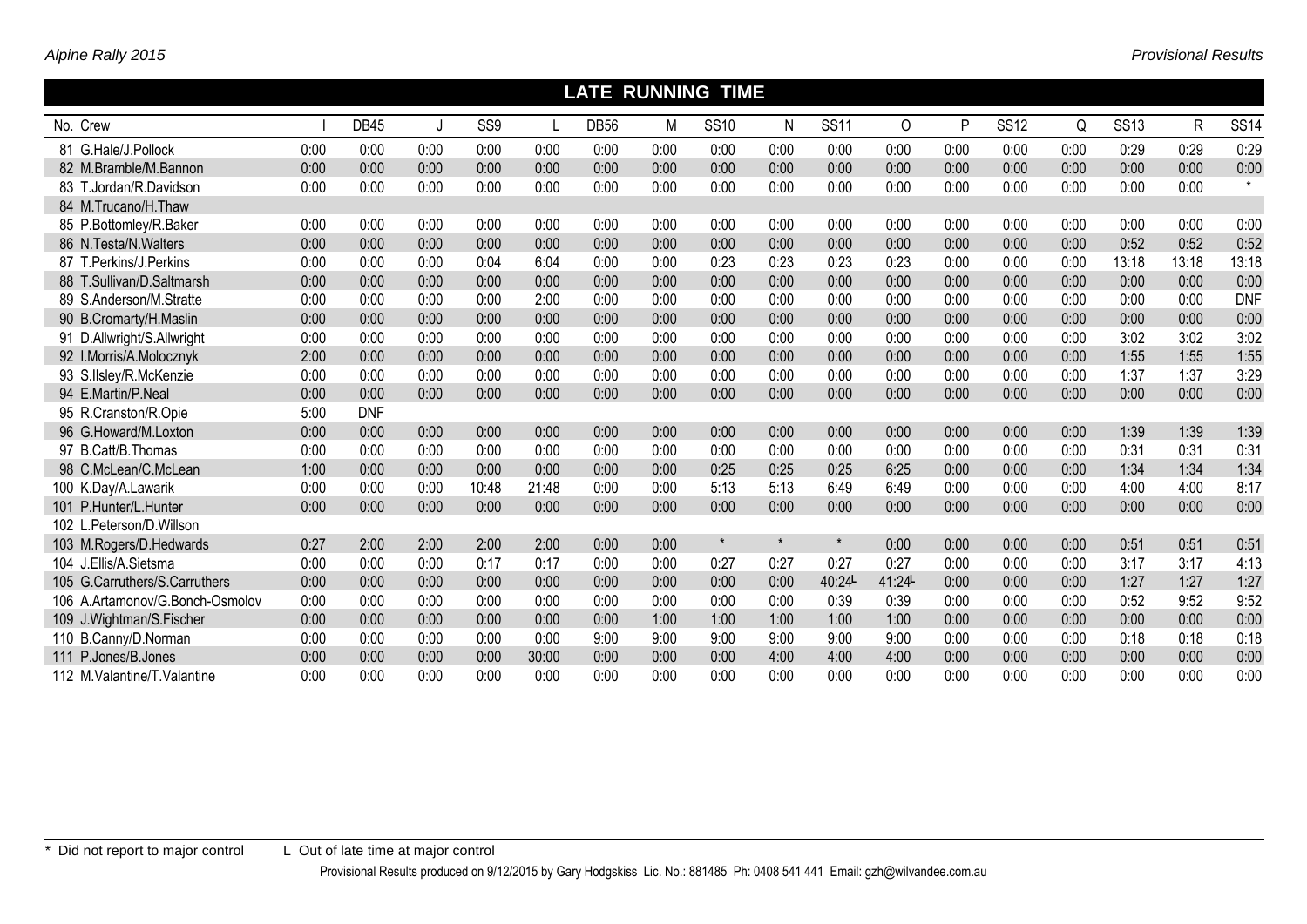|                           | <b>LATE RUNNING TIME</b> |             |       |             |       |             |      |             |       |            |        |             |            |  |
|---------------------------|--------------------------|-------------|-------|-------------|-------|-------------|------|-------------|-------|------------|--------|-------------|------------|--|
| No. Crew                  | S                        | <b>SS15</b> | T.    | <b>SS16</b> | U     | <b>DB78</b> | V    | <b>SS17</b> | W     | Srv        | X      | <b>SS18</b> | Y          |  |
| 1 J.David/G.Geelan        |                          |             |       |             |       |             |      |             |       |            |        |             |            |  |
| 2 A.Friend/M.Canning      | 0:00                     | 0:00        | 0:00  | 0:00        | 0:00  | 0:00        | 0:00 | 0:00        | 0:00  | 0:00       | 0:00   | 0:00        | 16:00      |  |
| 3 W.Hoy/A.Bennett         | 14:00                    | 14:00       | 14:00 | 14:00       | 14:00 | 0:00        | 0:00 | 0:00        | 0:00  | 0:00       | 0:00   | 0:00        | 0:00       |  |
| 4 M.Boaden/N.Corliss      |                          |             |       |             |       |             |      |             |       |            |        |             |            |  |
| 5 L.Sytema/A.Wright       | 0:00                     | 0:00        | 0:00  | 0:00        | 0:00  | 0:00        | 0:00 | 0:00        | 0:00  | 0:00       | 0:00   | 0:00        | 10:00      |  |
| 6 M.Conway/J.Cole         |                          |             |       |             |       |             |      |             |       |            |        |             |            |  |
| 7 C.Badenoch/A.Dunbar     | 0:00                     | 0:00        | 0:00  | 0:00        | 1:00  | 0:00        | 0:00 | 0:00        | 0:00  | 0:00       | 0:00   | 0:00        | 0:00       |  |
| 8 J.Monkhouse/D.Moscatt   | 0:00                     | 0:00        | 0:00  | 0:00        | 0:00  | 4:00        | 4:00 | 4:00        | 4:00  | 4:00       | 6:00   | 6:00        | 6:00       |  |
| 9 B.Middleton/A.Benefield |                          |             |       |             |       |             |      |             |       |            |        |             |            |  |
| 10 B.Semmens/D.Parry      |                          |             |       |             |       |             |      |             |       |            |        |             |            |  |
| 11 J.Robison/D.McShane    | 7:00                     | 7:00        | 7:00  | 7:00        | 7:00  | 0:00        | 0:00 | 0:00        | 19:00 | <b>DNF</b> |        |             |            |  |
| 14 C.Stewart/A.Ritson     | 1:00                     | 1:00        | 1:00  | 1:00        | 1:00  | 0:00        | 0:00 | 57:06       | 57:06 | 57:06      | 57:06- | 57:06       | 57:06-     |  |
| 15 K.Barrett/D.Guest      |                          |             |       |             |       |             |      |             |       |            |        |             |            |  |
| 16 A.Travis/D.Travis      | 3:00                     | 3:00        | 3:00  | 3:00        | 3:00  | 0:00        | 0:00 | 0:00        | 0:00  | 0:00       | 0:00   | 0:00        | 0:00       |  |
| 17 G.Walker/C.Seabrook    | 0:00                     | 0:00        | 0:00  | 0:00        | 0:00  | 0:00        | 0:00 | 0:00        | 0:00  | 0:00       | 0:00   | 0:00        | 0:00       |  |
| 18 N.Schey/S.Middleton    | 42:56                    | 42:56       | 42:56 | 42:56       | 42:56 | 0:00        | 0:00 | 0:00        | 0:00  | 0:00       | 0:00   | 0:00        | 0:00       |  |
| 19 M.Pickering/D.Boddy    | 0:00                     | 0:00        | 0:00  | 0:00        | 0:00  | 0:00        | 0:00 | 0:00        | 0:00  | 0:00       | 0:00   | 0:00        | 0:00       |  |
| 20 W.Mason/D.Reed         | 0:00                     | 0:00        | 0:00  | 0:00        | 0:00  | 0:00        | 0:00 | 0:00        | 0:00  | 0:00       | 0:00   | 0:00        | 0:00       |  |
| 21 B.Lowe/H.Lowe          |                          |             |       |             |       |             |      |             |       |            |        |             |            |  |
| 22 I.Menzies/R.McGowan    | 5:00                     | 5:00        | 5:00  | 5:00        | 5:00  | 0:00        | 0:00 | 0:00        | 0:00  | 0:00       | 0:00   | 0:00        | 0:00       |  |
| 23 I.Hill/P.Bonser        |                          |             |       |             |       |             |      |             |       |            |        |             |            |  |
| 24 N.Cuthbert/J.Sargeant  | 0:00                     | 0:00        | 0:00  | 0:00        | 0:00  | 0:00        | 0:00 | 0:00        | 0:00  | 0:00       | 0:00   | 0:00        | 0:00       |  |
| 25 E.Mulligan/C.Kelly     | 0:00                     | 0:00        | 0:00  | 0:00        | 0:00  | 0:00        | 0:00 | 0:00        | 0:00  | 0:00       | 0:00   | 0:00        | 0:00       |  |
| 27 S.Lawless/D.O'Connor   | 0:00                     | 0:00        | 0:00  | 0:00        | 0:00  | 0:00        | 0:00 | 0:00        | 0:00  | 0:00       | 0:00   | 0:00        | 0:00       |  |
| 28 T.Quinn/N.Tillet       | 0:00                     | 0:00        | 0:00  | 0:00        | 0:00  | 0:00        | 0:00 | 0:00        | 0:00  | 25:00      | 25:00  | 25:00       | 25:00      |  |
| 29 N.Whittenbury/D.Rudham | 2:00                     | 2:00        | 2:00  | 2:00        | 2:00  | 6:00        | 6:00 | 6:00        | 6:00  | 6:00       | 6:00   | 6:00        | <b>DNF</b> |  |
| 30 S.Porter/T.Robinson    | 5:00                     | 5:00        | 5:00  | 5:00        | 5:00  | 0:00        | 0:00 | 0:00        | 0:00  | 0:00       | 0:00   | 0:00        | 0:00       |  |
| 31 D.Officer/K.Officer    | 0:00                     | 0:00        | 0:00  | 0:00        | 0:00  | 0:00        | 0:00 | 0:00        | 0:00  | 0:00       | 0:00   | 0:00        | 0:00       |  |
| 32 S.Duthie/D.Hanns       | 0:00                     | 0:00        | 0:00  | 0:00        | 0:00  | 0:00        | 0:00 | 0:00        | 0:00  | 0:00       | 0:00   | 0:00        | 0:00       |  |
| 33 T.Brendel/S.Brendel    |                          |             |       |             |       |             |      |             |       |            |        |             |            |  |
| 34 R.Woollard/R.Parry     | 0:00                     | 0:00        | 0:00  | 0:00        | 0:00  | 0:00        | 0:00 | 0:00        | 0:00  | 30:00      | 32:00  | 39:22L      | 39:22L     |  |
| 35 M.Lee/C.Elliott        | 3:00                     | 3:00        | 3:00  | 3:00        | 3:00  | 0:00        | 0:00 | 0:00        | 0:00  | 0:00       | 0:00   | 0:00        | 0:00       |  |
| 36 S.Ashton/R.Nixon       | 0:00                     | 0:00        | 0:00  | 0:00        | 0:00  | 0:00        | 0:00 | 0:00        | 0:00  | 0:00       | 0:00   | 0:00        | 0:00       |  |
| 37 J.Wald/T.Dewhurst      |                          |             |       |             |       |             |      |             |       |            |        |             |            |  |
| 38 R.Woollard/N.Lowe      | 0:00                     | 0:00        | 0:00  | 0:00        | 0:00  | 0:00        | 0:00 | 0:00        | 0:00  | 0:00       | 0:00   | 0:00        | 0:00       |  |
| 39 S.Gardiner/K.Fletcher  |                          |             |       |             |       |             |      |             |       |            |        |             |            |  |
| 40 F.Horobin/M.Taylor     | 6:00                     | 6:00        | 6:00  | 6:00        | 6:00  | 0:00        | 0:00 | 0:00        | 0:00  | 0:00       | 0:00   | 0:00        | 0:00       |  |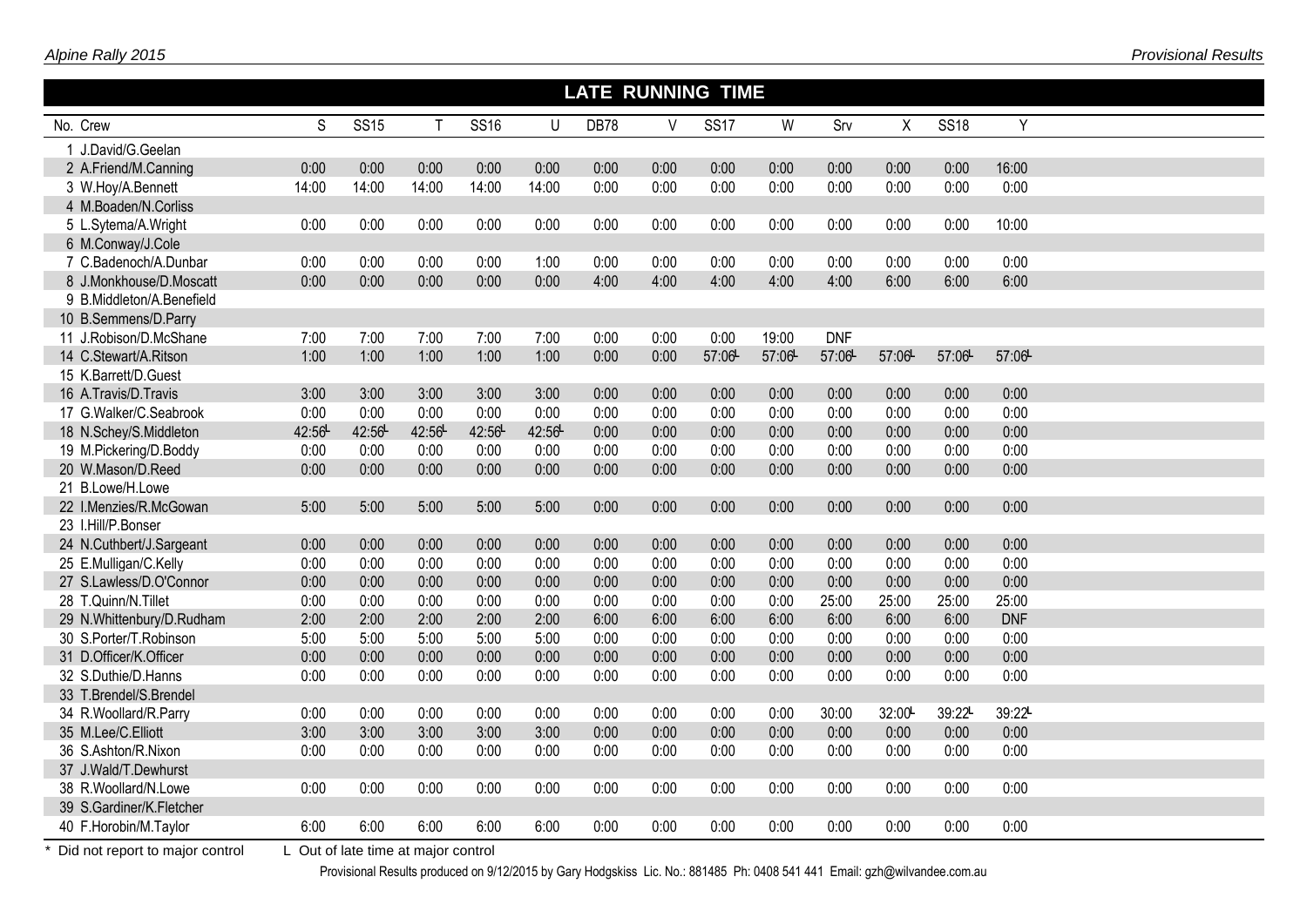|                           | <b>LATE RUNNING TIME</b> |             |        |             |        |             |       |             |       |        |       |             |        |  |  |
|---------------------------|--------------------------|-------------|--------|-------------|--------|-------------|-------|-------------|-------|--------|-------|-------------|--------|--|--|
| No. Crew                  | S                        | <b>SS15</b> | т      | <b>SS16</b> | U      | <b>DB78</b> | V     | <b>SS17</b> | W     | Srv    | X     | <b>SS18</b> | Y      |  |  |
| 41 J.Davies/D.Booker      | 37:08-                   | 37:08       | 37:08L | 37:08       | 37:08- | 0:00        | 0:00  | 0:00        | 0:00  | 0:00   | 0:00  | 0:00        | 0:00   |  |  |
| 42 H.Taylor/L.Tierney     |                          |             |        |             |        |             |       |             |       |        |       |             |        |  |  |
| 43 J.Waterhouse/A.Topliff |                          |             |        |             |        |             |       |             |       |        |       |             |        |  |  |
| 44 D.Burn/S.Dunbar        | 0:00                     | 0:00        | 0:00   | 0:00        | 4:00   | 1:00        | 1:00  | 1:00        | 1:00  | 4:00   | 4:00  | 4:00        | 4:00   |  |  |
| 45 P.Houghton/L.Bylhouwer | 0:00                     | 0:00        | 0:00   | 0:00        | 0:00   | 0:00        | 0:00  | 0:00        | 0:00  | 0:00   | 0:00  | 0:00        | 0:00   |  |  |
| 46 B.Ross/J.Hague         |                          |             |        |             |        |             |       |             |       |        |       |             |        |  |  |
| 47 B.van Eck/J.Thornburn  | 9:00                     | 9:00        | 9:00   | 9:00        | 9:00   | 0:00        | 0:00  | 0:00        | 0:00  | 0:00   | 0:00  | 0:00        | 0:00   |  |  |
| 48 K.Millard/A.Bowering   | 0:00                     | 0:00        | 0:00   | 0:00        | 0:00   | 0:00        | 0:00  | 0:00        | 0:00  | 0:00   | 0:00  | 0:00        | 0:00   |  |  |
| 49 D.Fernie/G.Floyd       |                          |             |        |             |        |             |       |             |       |        |       |             |        |  |  |
| 50 T.Reed/B.Reed          | 8:02                     | 8:02        | 8:02   | 8:02        | 8:02   | 6:00        | 6:00  | 6:00        | 6:00  | 6:00   | 6:00  | 6:00        | 6:00   |  |  |
| 51 G.Wallis/B.Ward        | 0:00                     | 0:00        | 0:00   | 0:00        | 0:00   | 0:00        | 0:00  | 0:00        | 0:00  | 0:00   | 0:00  | 0:00        | 0:00   |  |  |
| 52 R.Dyer/S.Oake          | 0:00                     | 0:00        | 0:00   | 0:00        | 0:00   | 5:00        | 5:00  | 5:00        | 5:00  | 5:00   | 5:00  | 5:00        | 5:00   |  |  |
| 53 P.Leicht/M.Budd        |                          |             |        |             |        |             |       |             |       |        |       |             |        |  |  |
| 55 S.Alker/K.Heimsohm     | 0:20                     | 0:20        | 0:20   | 0:20        | 0:20   | 0:00        | 0:00  | 0:00        | 0:00  | 0:00   | 0:00  | 0:00        | 0:00   |  |  |
| 56 K.Harper/C.Ellis       | 8:59                     | 8:59        | 8:59   | 8:59        | 8:59   | 0:00        | 0:00  | 0:00        | 2:00  | 2:00   | 2:00  | 5:44        | 5:44   |  |  |
| 58 A.Kovacevic/K.Cotter   |                          |             |        |             |        |             |       |             |       |        |       |             |        |  |  |
| 59 I.Curry/S.Curry        | 0:14                     | 0:14        | 0:14   | 0:14        | 1:14   | 0:00        | 0:00  | 0:00        | 0:00  | 0:00   | 0:00  | 0:00        | 0:00   |  |  |
| 60 J.Sims/K.Moore         | 0:00                     | 0:00        | 0:00   | 0:00        | 0:00   | 0:00        | 0:00  | 0:00        | 0:00  | 0:00   | 0:00  | 0:00        | 0:00   |  |  |
| 61 G.Yeomans/K.Baker      | 0:00                     | 0:00        | 0:00   | 0:00        | 0:00   | 0:00        | 0:00  | 0:00        | 0:00  | 0:00   | 0:00  | 0:00        | 0:00   |  |  |
| 62 M.Ward/G.Bashford      | 0:35                     | 0:35        | 0:35   | 0:35        | 0:35   | 8:00        | 8:00  | 8:00        | 8:00  | 8:00   | 8:00  | 8:00        | 8:00   |  |  |
| 63 A.Peart/K.O'Halloran   | 0:00                     | <b>DNF</b>  |        |             |        |             |       |             |       |        |       |             |        |  |  |
| 64 I.Reddiex/M.Mitchell   |                          |             |        |             |        |             |       |             |       |        |       |             |        |  |  |
| 65 J.Reader/J.Milner      | 0:00                     | 0:00        | 0:00   | 0:00        | 0:00   | 0:00        | 0:00  | 30:20       | 30:20 | 30:20L | 30:20 | 30:20       | 30:20L |  |  |
| 66 A.Upton/M.Garrad       | 0:00                     | 0:00        | 0:00   | 0:00        | 0:00   | 0:00        | 0:00  | 0:00        | 0:00  | 0:00   | 0:00  | 0:00        | 0:00   |  |  |
| 67 R.Winks/S.Hodgkin      | 0:00                     | 0:00        | 0:00   | 0:00        | 0:00   | 1:00        | 1:00  | 1:00        | 1:00  | 1:00   | 1:00  | 1:00        | 1:00   |  |  |
| 68 M.Ellis/D.Neagle       | 0:03                     | 0:03        | 0:03   | 0:03        | 0:03   | 0:00        | 0:00  | 0:00        | 1:00  | 1:00   | 1:00  | 1:00        | 1:00   |  |  |
| 69 M.Arundel/S.Healey     | 0:15                     | 0:15        | 0:15   | 0:15        | 0:15   | 0:00        | 10:00 | 10:00       | 10:00 | 10:00  | 10:00 | 10:00       | 10:00  |  |  |
| 70 D.Lawrance/D.Davison   | 0:28                     | 0:28        | 0:28   | 0:28        | 0:28   | 0:00        | 0:00  | 0:00        | 0:00  | 0:00   | 0:00  | 0:00        | 0:00   |  |  |
| 71 N.Senior/L.Phillips    | 0:00                     | 0:00        | 0:00   | 0:00        | 0:00   | 0:00        | 0:00  | 0:00        | 0:00  | 0:00   | 0:00  | 0:00        | 0:00   |  |  |
| 72 M.Love/J.Love          | 6:00                     | 6:00        | 6:00   | 6:00        | 6:00   | 0:00        | 0:00  | <b>DNF</b>  |       |        |       |             |        |  |  |
| 73 P.Thompson/K.Hind      | 0:15                     | 0:15        | 0:15   | 0:15        | 0:15   | 0:00        | 0:00  | 0:00        | 0:00  | 20:00  | 20:00 | 20:00       | 20:00  |  |  |
| 74 M.Ruggles/G.Ruggles    | 0:00                     | 0:00        | 0:00   | 0:00        | 0:00   | 0:00        | 0:00  | 0:00        | 0:00  | 0:00   | 0:00  | 0:00        | 0:00   |  |  |
| 75 T.Huggins/S.Huggins    | 1:39                     | 1:39        | 1:39   | 1:39        | 1:39   | 0:00        | 0:00  | 0:00        | 0:00  | 0:00   | 0:00  | 0:00        | 0:00   |  |  |
| 77 A.Daniell/T.Moore      | 0:00                     | 0:00        | 0:00   | 0:00        | 0:00   | 0:00        | 0:00  | 0:00        | 0:00  | 0:00   | 0:00  | 0:00        | 0:00   |  |  |
| 78 B.Field/L.Wilson       |                          |             |        |             |        |             |       |             |       |        |       |             |        |  |  |
| 79 T.Clark/C.Seabrook     | 2:36                     | 2:36        | 2:36   | 2:36        | 2:36   | 3:00        | 3:00  | 3:00        | 3:00  | 3:00   | 3:00  | 3:00        | 3:00   |  |  |
| 80 R.Carter/C.Oakey       | 1:08                     | 1:08        | 1:08   | 1:08        | 1:08   | 0:00        | 0:00  | 0:00        | 0:00  | 0:00   | 0:00  | 0:00        | 0:00   |  |  |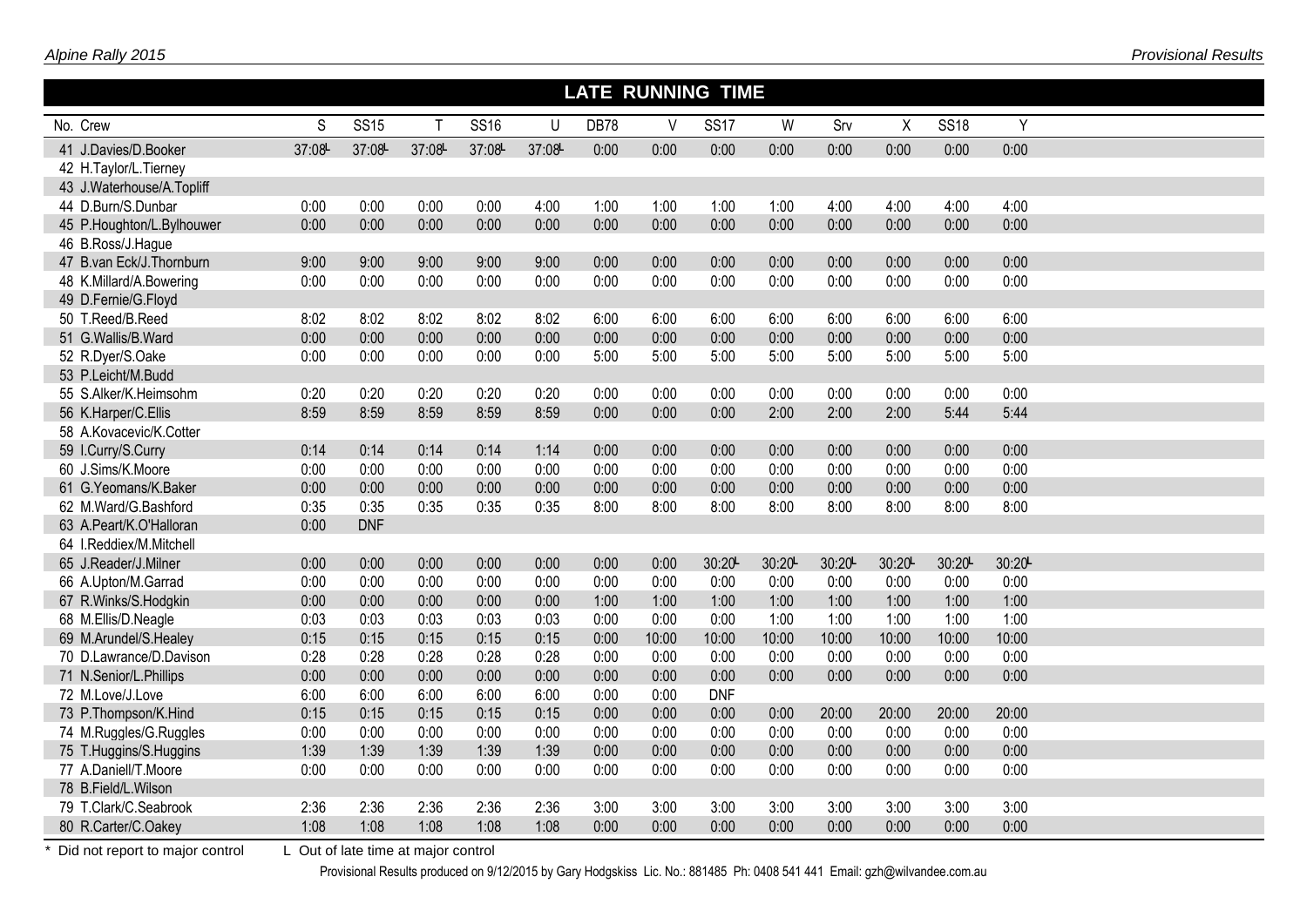|                                 | <b>LATE RUNNING TIME</b> |             |              |             |       |      |        |             |      |       |       |             |            |  |  |
|---------------------------------|--------------------------|-------------|--------------|-------------|-------|------|--------|-------------|------|-------|-------|-------------|------------|--|--|
| No. Crew                        | S                        | <b>SS15</b> | $\mathsf{T}$ | <b>SS16</b> | U     | DB78 | $\vee$ | <b>SS17</b> | W    | Srv   | X     | <b>SS18</b> | Y          |  |  |
| 81 G.Hale/J.Pollock             | 0:29                     | 0:29        | 0:29         | 0:29        | 0:29  | 2:00 | 2:00   | 2:00        | 2:00 | 2:00  | 2:00  | 2:00        | 2:00       |  |  |
| 82 M.Bramble/M.Bannon           | 0:00                     | 0:00        | 0:00         | 0:00        | 0:00  | 9:00 | 9:00   | 9:00        | 9:00 | 9:00  | 9:00  | 9:00        | 9:00       |  |  |
| 83 T.Jordan/R.Davidson          | $\star$                  | $\star$     | $\star$      | $\star$     | 0:00  | 0:00 | 0:00   | 0:00        | 0:00 | 0:00  | 0:00  | 0:00        | 0:00       |  |  |
| 84 M.Trucano/H.Thaw             |                          |             |              |             |       |      |        |             |      |       |       |             |            |  |  |
| 85 P.Bottomley/R.Baker          | 0:00                     | 0:00        | 0:00         | 0:00        | 0:00  | 0:00 | 0:00   | <b>DNF</b>  |      |       |       |             |            |  |  |
| 86 N.Testa/N.Walters            | 0:52                     | 0:52        | 0:52         | 0:52        | 0:00  | 0:00 | 0:00   | 0:00        | 0:00 | 0:00  | 6:00  | 6:00        | 6:00       |  |  |
| 87 T.Perkins/J.Perkins          | 13:18                    | 13:18       | 13:18        | 13:18       | 12:18 | 0:00 | 0:00   | 0:00        | 0:00 | 0:00  | 0:00  | 0:00        | 0:00       |  |  |
| 88 T.Sullivan/D.Saltmarsh       | 0:00                     | 0:00        | 0:00         | 0:00        | 2:00  | 9:00 | 9:00   | 9:00        | 9:00 | 18:00 | 18:00 | 18:00       | 18:00      |  |  |
| 89 S.Anderson/M.Stratte         |                          |             |              |             |       |      |        |             |      |       |       |             |            |  |  |
| 90 B.Cromarty/H.Maslin          | 0:00                     | 0:00        | 0:00         | 0:00        | 0:00  | 0:00 | 0:00   | 0:00        | 0:00 | 0:00  | 0:00  | 0:00        | 0:00       |  |  |
| 91 D.Allwright/S.Allwright      | 3:02                     | 3:02        | 3:02         | 3:02        | 3:02  | 0:00 | 0:00   | 0:00        | 0:00 | 0:00  | 0:00  | 0:00        | 0:00       |  |  |
| 92 I.Morris/A.Molocznyk         | 1:55                     | 1:55        | 1:55         | 1:55        | 1:55  | 0:00 | 0:00   | 0:00        | 0:00 | 0:00  | 0:00  | 0:00        | 0:00       |  |  |
| 93 S.IIsley/R.McKenzie          | 3:29                     | 3:29        | 3:29         | 3:29        | 3:29  | 5:00 | 5:00   | 5:00        | 5:00 | 5:00  | 5:00  | 5:00        | 5:00       |  |  |
| 94 E.Martin/P.Neal              | 0:00                     | 0:00        | 0:00         | 0:00        | 0:00  | 1:00 | 1:00   | 1:00        | 1:00 | 1:00  | 1:00  | 1:00        | 1:00       |  |  |
| 95 R.Cranston/R.Opie            |                          |             |              |             |       |      |        |             |      |       |       |             |            |  |  |
| 96 G.Howard/M.Loxton            | 1:39                     | 1:39        | 1:39         | 1:39        | 1:39  | 0:00 | 0:00   | 0:00        | 0:00 | 0:00  | 0:00  | 0:00        | 0:00       |  |  |
| 97 B.Catt/B.Thomas              | 0:31                     | 0:31        | 0:31         | 0:31        | 0:31  | 0:00 | 0:00   | 0:00        | 0:00 | 0:00  | 0:00  | 0:00        | 0:00       |  |  |
| 98 C.McLean/C.McLean            | 1:34                     | 1:34        | 1:34         | 1:34        | 4:34  | 2:00 | 2:00   | 2:00        | 1:00 | 1:00  | 0:00  | 0:00        | 0:00       |  |  |
| 100 K.Day/A.Lawarik             | 8:17                     | 8:17        | 8:17         | 8:17        | 8:17  | 0:00 | 0:00   | 4:59        | 4:59 | 4:59  | 4:59  | 4:59        | 4:59       |  |  |
| 101 P.Hunter/L.Hunter           | 0:00                     | 0:00        | 0:00         | 0:00        | 0:00  | 0:00 | 0:00   | 0:00        | 0:00 | 0:00  | 0:00  | 0:00        | 0:00       |  |  |
| 102 L.Peterson/D.Willson        |                          |             |              |             |       |      |        |             |      |       |       |             |            |  |  |
| 103 M.Rogers/D.Hedwards         | 0:51                     | 0:51        | 0:51         | 0:51        | 0:51  | 0:00 | 0:00   | 0:00        | 0:00 | 0:00  | 0:00  | 0:00        | 0:00       |  |  |
| 104 J.Ellis/A.Sietsma           | 4:13                     | 4:20        | 4:20         | 4:20        | 4:20  | 1:00 | 1:00   | 3:36        | 3:36 | 3:36  | 3:36  | 3:36        | 3:36       |  |  |
| 105 G.Carruthers/S.Carruthers   | 1:27                     | 1:27        | 1:27         | 1:27        | 1:27  | 0:00 | 0:00   | 0:00        | 0:00 | 0:00  | 0:00  | 0:00        | <b>DNF</b> |  |  |
| 106 A.Artamonov/G.Bonch-Osmolov | 9:52                     | 9:52        | 9:52         | 9:52        | 9:52  | 0:00 | 0:00   | 0:00        | 0:00 | 0:00  | 0:00  | 0:00        | 0:00       |  |  |
| 109 J.Wightman/S.Fischer        | 0:00                     | 0:00        | 0:00         | 0:00        | 0:00  | 0:00 | 0:00   | 0:00        | 0:00 | 0:00  | 0:00  | 0:00        | 0:00       |  |  |
| 110 B.Canny/D.Norman            | 0:18                     | <b>DNF</b>  |              |             |       |      |        |             |      |       |       |             |            |  |  |
| 111 P.Jones/B.Jones             | 0:00                     | 0:00        | 0:00         | 0:00        | 0:00  | 0:00 | 0:00   | 0:00        | 0:00 | 0:00  | 0:00  | 0:00        | 0:00       |  |  |
| 112 M. Valantine/T. Valantine   | 3:00                     | 3:00        | 3:00         | 3:00        | 3:00  | 1:00 | 1:00   | 1:00        | 1:00 | 1:00  | 1:00  | 59:26-      | 59:26-     |  |  |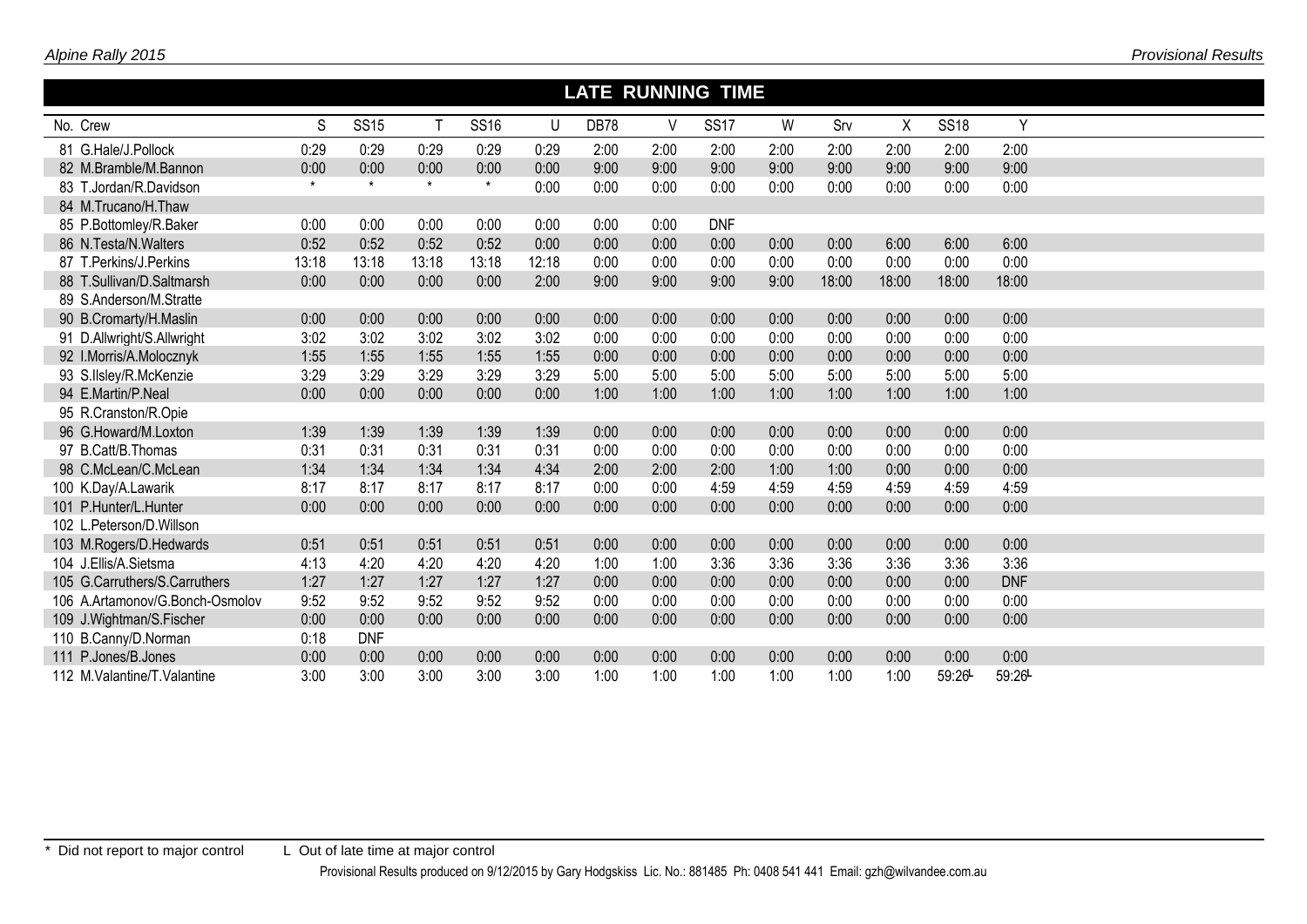|                           |              |             |                | <b>LATE RUNNING TIME</b> |
|---------------------------|--------------|-------------|----------------|--------------------------|
| No. Crew                  | $\mathsf{X}$ | <b>SS18</b> | $\overline{Y}$ |                          |
| 1 J.David/G.Geelan        |              |             |                |                          |
| 2 A.Friend/M.Canning      | 0:00         | 0:00        | 16:00          |                          |
| 3 W.Hoy/A.Bennett         | 0:00         | 0:00        | 0:00           |                          |
| 4 M.Boaden/N.Corliss      |              |             |                |                          |
| 5 L.Sytema/A.Wright       | 0:00         | 0:00        | 10:00          |                          |
| 6 M.Conway/J.Cole         |              |             |                |                          |
| 7 C.Badenoch/A.Dunbar     | 0:00         | 0:00        | 0:00           |                          |
| 8 J.Monkhouse/D.Moscatt   | 6:00         | 6:00        | 6:00           |                          |
| 9 B.Middleton/A.Benefield |              |             |                |                          |
| 10 B.Semmens/D.Parry      |              |             |                |                          |
| 11 J.Robison/D.McShane    |              |             |                |                          |
| 14 C.Stewart/A.Ritson     | 57:06        | 57:06       | 57:06          |                          |
| 15 K.Barrett/D.Guest      |              |             |                |                          |
| 16 A.Travis/D.Travis      | 0:00         | 0:00        | 0:00           |                          |
| 17 G.Walker/C.Seabrook    | 0:00         | 0:00        | 0:00           |                          |
| 18 N.Schey/S.Middleton    | 0:00         | 0:00        | 0:00           |                          |
| 19 M.Pickering/D.Boddy    | 0:00         | 0:00        | 0:00           |                          |
| 20 W.Mason/D.Reed         | 0:00         | 0:00        | 0:00           |                          |
| 21 B.Lowe/H.Lowe          |              |             |                |                          |
| 22 I.Menzies/R.McGowan    | 0:00         | 0:00        | 0:00           |                          |
| 23 I.Hill/P.Bonser        |              |             |                |                          |
| 24 N.Cuthbert/J.Sargeant  | 0:00         | 0:00        | 0:00           |                          |
| 25 E.Mulligan/C.Kelly     | 0:00         | 0:00        | 0:00           |                          |
| 27 S.Lawless/D.O'Connor   | 0:00         | 0:00        | 0:00           |                          |
| 28 T.Quinn/N.Tillet       | 25:00        | 25:00       | 25:00          |                          |
| 29 N.Whittenbury/D.Rudham | 6:00         | 6:00        | <b>DNF</b>     |                          |
| 30 S.Porter/T.Robinson    | 0:00         | 0:00        | 0:00           |                          |
| 31 D.Officer/K.Officer    | 0:00         | 0:00        | 0:00           |                          |
| 32 S.Duthie/D.Hanns       | 0:00         | 0:00        | 0:00           |                          |
| 33 T.Brendel/S.Brendel    |              |             |                |                          |
| 34 R.Woollard/R.Parry     | 32:00        | 39:22       | 39:22L         |                          |
| 35 M.Lee/C.Elliott        | 0:00         | 0:00        | 0:00           |                          |
| 36 S.Ashton/R.Nixon       | 0:00         | 0:00        | 0:00           |                          |
| 37 J.Wald/T.Dewhurst      |              |             |                |                          |
| 38 R.Woollard/N.Lowe      | 0:00         | 0:00        | 0:00           |                          |
| 39 S.Gardiner/K.Fletcher  |              |             |                |                          |
| 40 F.Horobin/M.Taylor     | 0:00         | 0:00        | 0:00           |                          |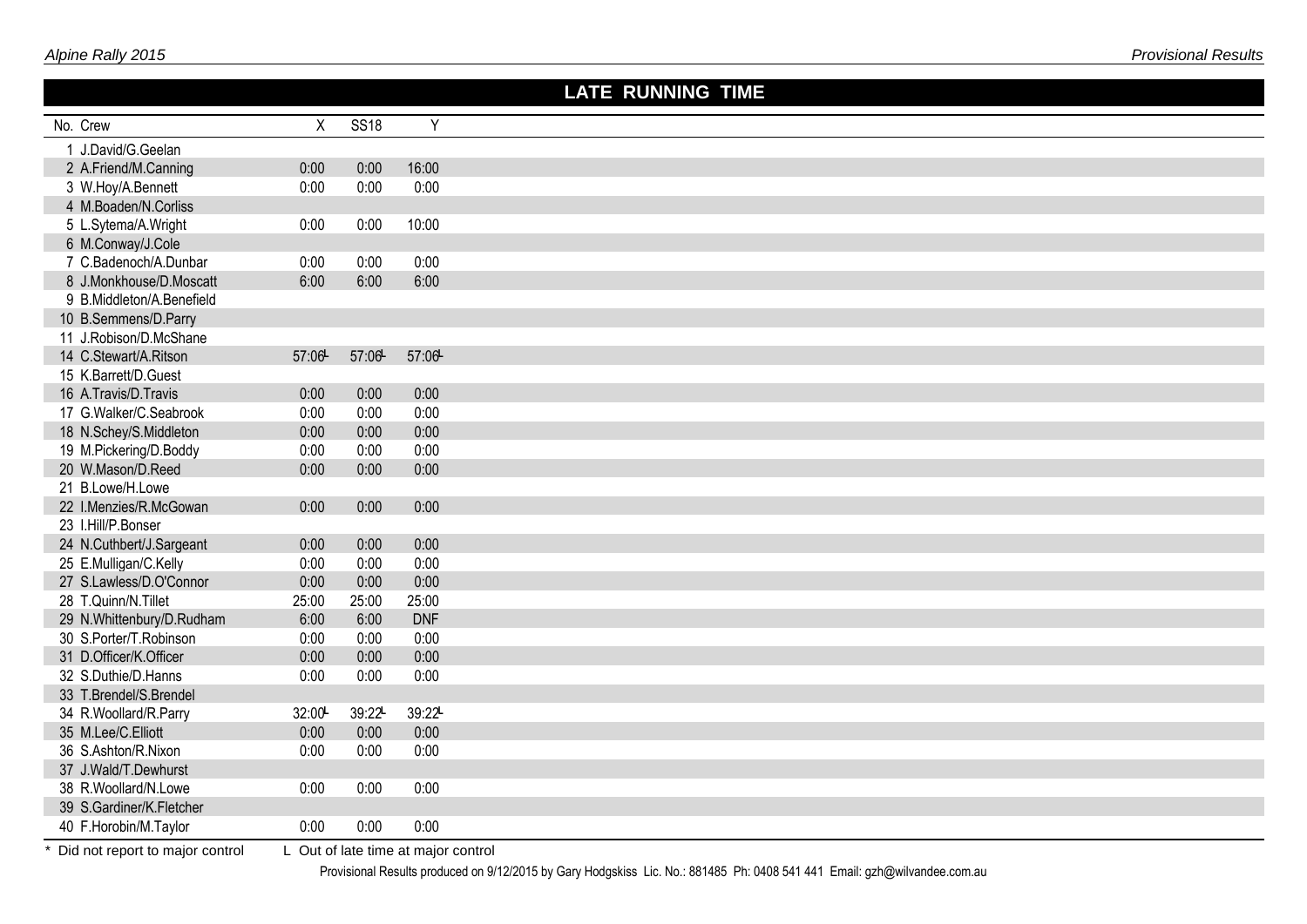|                                              |               |               |               | <b>LATE RUNNING TIME</b> |
|----------------------------------------------|---------------|---------------|---------------|--------------------------|
| No. Crew                                     | $\sf X$       | <b>SS18</b>   | Y             |                          |
| 41 J.Davies/D.Booker                         | 0:00          | 0:00          | 0:00          |                          |
| 42 H.Taylor/L.Tierney                        |               |               |               |                          |
| 43 J.Waterhouse/A.Topliff                    |               |               |               |                          |
| 44 D.Burn/S.Dunbar                           | 4:00          | 4:00          | 4:00          |                          |
| 45 P.Houghton/L.Bylhouwer                    | 0:00          | 0:00          | 0:00          |                          |
| 46 B.Ross/J.Hague                            |               |               |               |                          |
| 47 B.van Eck/J.Thornburn                     | 0:00          | 0:00          | 0:00          |                          |
| 48 K.Millard/A.Bowering                      | 0:00          | 0:00          | 0:00          |                          |
| 49 D.Fernie/G.Floyd                          |               |               |               |                          |
| 50 T.Reed/B.Reed                             | 6:00          | 6:00          | 6:00          |                          |
| 51 G.Wallis/B.Ward                           | 0:00          | 0:00          | 0:00          |                          |
| 52 R.Dyer/S.Oake                             | 5:00          | 5:00          | 5:00          |                          |
| 53 P.Leicht/M.Budd                           |               |               |               |                          |
| 55 S.Alker/K.Heimsohm                        | 0:00          | 0:00          | 0:00          |                          |
| 56 K.Harper/C.Ellis                          | 2:00          | 5:44          | 5:44          |                          |
| 58 A.Kovacevic/K.Cotter                      |               |               |               |                          |
| 59 I.Curry/S.Curry                           | 0:00          | 0:00          | 0:00          |                          |
| 60 J.Sims/K.Moore                            | 0:00          | 0:00          | 0:00          |                          |
| 61 G.Yeomans/K.Baker                         | 0:00          | 0:00          | 0:00          |                          |
| 62 M.Ward/G.Bashford                         | 8:00          | 8:00          | 8:00          |                          |
| 63 A.Peart/K.O'Halloran                      |               |               |               |                          |
| 64 I.Reddiex/M.Mitchell                      |               |               |               |                          |
| 65 J.Reader/J.Milner                         | 30:20L        | 30:20         | 30:20         |                          |
| 66 A.Upton/M.Garrad                          | 0:00          | 0:00          | 0:00          |                          |
| 67 R.Winks/S.Hodgkin                         | 1:00          | 1:00          | 1:00          |                          |
| 68 M.Ellis/D.Neagle<br>69 M.Arundel/S.Healey | 1:00<br>10:00 | 1:00<br>10:00 | 1:00<br>10:00 |                          |
| 70 D.Lawrance/D.Davison                      | 0:00          | 0:00          | 0:00          |                          |
| 71 N.Senior/L.Phillips                       | 0:00          | 0:00          | 0:00          |                          |
| 72 M.Love/J.Love                             |               |               |               |                          |
| 73 P.Thompson/K.Hind                         | 20:00         | 20:00         | 20:00         |                          |
| 74 M.Ruggles/G.Ruggles                       | 0:00          | 0:00          | 0:00          |                          |
| 75 T.Huggins/S.Huggins                       | 0:00          | 0:00          | 0:00          |                          |
| 77 A.Daniell/T.Moore                         | 0:00          | 0:00          | 0:00          |                          |
| 78 B.Field/L.Wilson                          |               |               |               |                          |
| 79 T.Clark/C.Seabrook                        | 3:00          | 3:00          | 3:00          |                          |
| 80 R.Carter/C.Oakey                          | 0:00          | 0:00          | 0:00          |                          |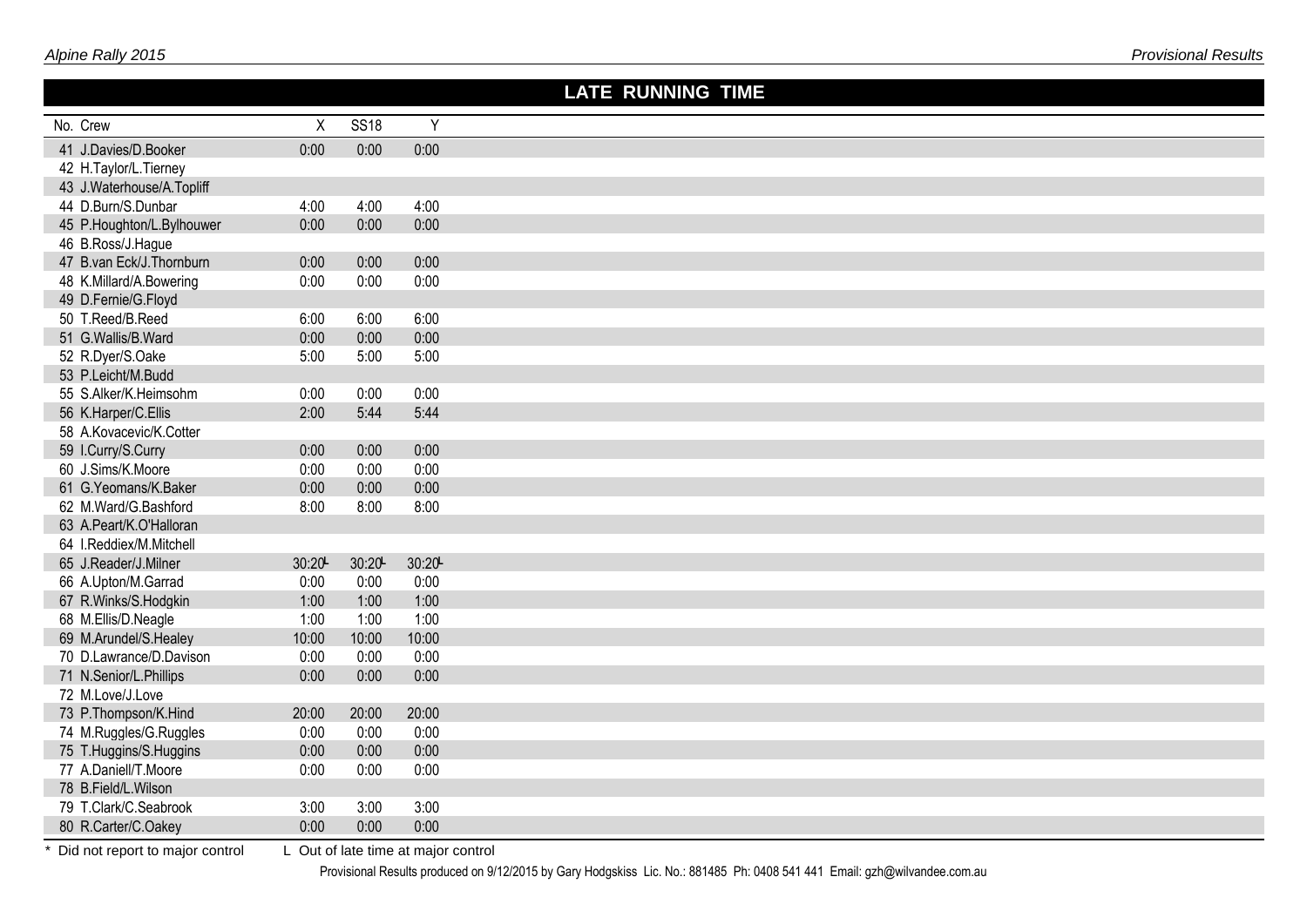|                                 |       |             |            | <b>LATE RUNNING TIME</b> |
|---------------------------------|-------|-------------|------------|--------------------------|
| No. Crew                        | X     | <b>SS18</b> | Y          |                          |
| 81 G.Hale/J.Pollock             | 2:00  | 2:00        | 2:00       |                          |
| 82 M.Bramble/M.Bannon           | 9:00  | 9:00        | 9:00       |                          |
| 83 T.Jordan/R.Davidson          | 0:00  | 0:00        | 0:00       |                          |
| 84 M.Trucano/H.Thaw             |       |             |            |                          |
| 85 P.Bottomley/R.Baker          |       |             |            |                          |
| 86 N.Testa/N.Walters            | 6:00  | 6:00        | 6:00       |                          |
| 87 T.Perkins/J.Perkins          | 0:00  | 0:00        | 0:00       |                          |
| 88 T.Sullivan/D.Saltmarsh       | 18:00 | 18:00       | 18:00      |                          |
| 89 S.Anderson/M.Stratte         |       |             |            |                          |
| 90 B.Cromarty/H.Maslin          | 0:00  | 0:00        | 0:00       |                          |
| 91 D.Allwright/S.Allwright      | 0:00  | 0:00        | 0:00       |                          |
| 92 I.Morris/A.Molocznyk         | 0:00  | 0:00        | 0:00       |                          |
| 93 S.IIsley/R.McKenzie          | 5:00  | 5:00        | 5:00       |                          |
| 94 E.Martin/P.Neal              | 1:00  | 1:00        | 1:00       |                          |
| 95 R.Cranston/R.Opie            |       |             |            |                          |
| 96 G.Howard/M.Loxton            | 0:00  | 0:00        | 0:00       |                          |
| 97 B.Catt/B.Thomas              | 0:00  | 0:00        | 0:00       |                          |
| 98 C.McLean/C.McLean            | 0:00  | 0:00        | 0:00       |                          |
| 100 K.Day/A.Lawarik             | 4:59  | 4:59        | 4:59       |                          |
| 101 P.Hunter/L.Hunter           | 0:00  | 0:00        | 0:00       |                          |
| 102 L.Peterson/D.Willson        |       |             |            |                          |
| 103 M.Rogers/D.Hedwards         | 0:00  | 0:00        | 0:00       |                          |
| 104 J.Ellis/A.Sietsma           | 3:36  | 3:36        | 3:36       |                          |
| 105 G.Carruthers/S.Carruthers   | 0:00  | 0:00        | <b>DNF</b> |                          |
| 106 A.Artamonov/G.Bonch-Osmolov | 0:00  | 0:00        | 0:00       |                          |
| 109 J. Wightman/S. Fischer      | 0:00  | 0:00        | 0:00       |                          |
| 110 B.Canny/D.Norman            |       |             |            |                          |
| 111 P.Jones/B.Jones             | 0:00  | 0:00        | 0:00       |                          |
| 112 M. Valantine/T. Valantine   | 1:00  | 59:26-      | 59:26L     |                          |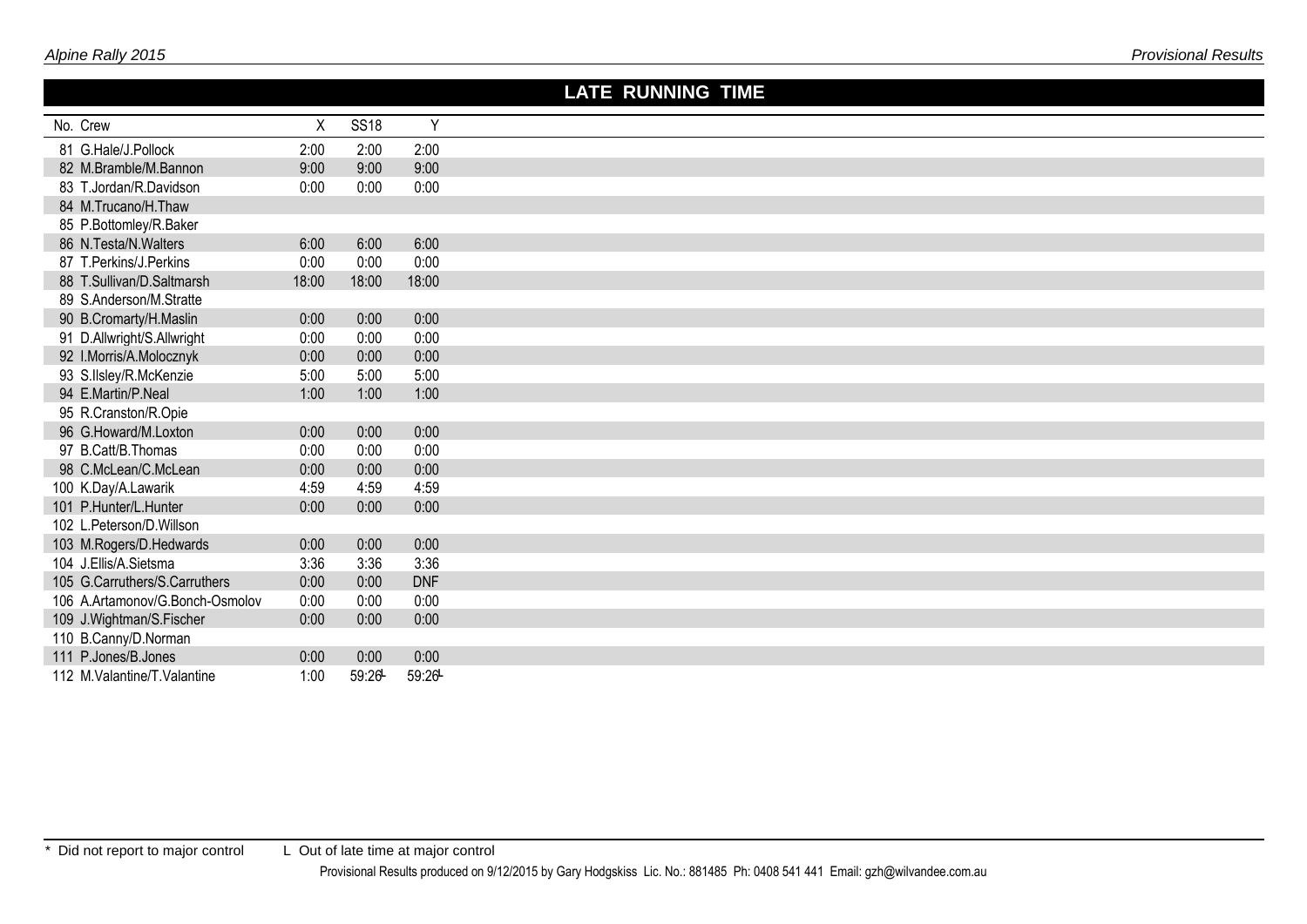| <b>SECONDS PER KILOMETRE</b> |                 |                 |                 |                 |                 |                 |         |                 |             |             |             |             |             |             |             |             |             |              |  |
|------------------------------|-----------------|-----------------|-----------------|-----------------|-----------------|-----------------|---------|-----------------|-------------|-------------|-------------|-------------|-------------|-------------|-------------|-------------|-------------|--------------|--|
| No. Crew                     | SS <sub>1</sub> | SS <sub>2</sub> | SS <sub>3</sub> | SS <sub>4</sub> | SS <sub>5</sub> | SS <sub>6</sub> | SS7     | SS <sub>9</sub> | <b>SS10</b> | <b>SS11</b> | <b>SS12</b> | <b>SS13</b> | <b>SS14</b> | <b>SS15</b> | <b>SS16</b> | <b>SS17</b> | <b>SS18</b> | <b>EVENT</b> |  |
| 1 J.David/G.Geelan           | 57.9            | 39.9            | 38.5            | 34.5            | 38.7            | 35.2            | 35.8    | 39.7            | 41.1        | 38.9        | 40.8        | 54.0        | <b>DNF</b>  |             |             |             |             | <b>DNF</b>   |  |
| 2 A.Friend/M.Canning         | 56.8            | 40.3            | 37.9            | 34.8            | 38.9            | 34.5            | 35.3    | 38.7            | 39.6        | 39.7        | 41.1        | 54.2        | 43.5        | 41.5        | 43.0        | 39.7        | 38.9        | 39.8         |  |
| 3 W.Hoy/A.Bennett            | 56.8            | 40.2            | 40.0            | 34.6            | 39.3            | 35.5            | 35.6    | 39.3            | 42.0        | 41.2        | 42.9        | 54.9        | 45.8        | 43.4        | 41.0        | 41.6        | 39.0        | 40.9         |  |
| 4 M.Boaden/N.Corliss         | 58.9            | 41.8            | 39.1            | <b>DNF</b>      |                 |                 |         |                 |             |             |             |             |             |             |             |             |             | <b>DNF</b>   |  |
| 5 L.Sytema/A.Wright          | 57.9            | 39.7            | 38.1            | 35.0            | 38.9            | 35.2            | 35.2    | 38.8            | 41.0        | 41.3        | 42.3        | 53.7        | 43.8        | 41.8        | 40.0        | 41.0        | 39.6        | 40.1         |  |
| 6 M.Conway/J.Cole            | 55.8            | $\star$         | $\star$         | 35.9            | 39.8            | <b>DNF</b>      |         |                 |             |             |             |             |             |             |             |             |             | <b>DNF</b>   |  |
| 7 C.Badenoch/A.Dunbar        | 60.0            | 43.0            | 40.2            | 38.5            | 42.0            | 38.5            | 38.5    | 41.8            | 44.2        | 44.6        | 41.7        | 54.2        | 44.6        | 42.1        | 43.0        | 42.4        | 40.4        | 42.2         |  |
| 8 J.Monkhouse/D.Moscatt      | 56.8            | 38.5            | 38.8            | 34.7            | 38.8            | 34.8            | 35.2    | 39.0            | 41.0        | 40.2        | 40.0        | 53.5        | 42.9        | 41.3        | 43.0        | 39.8        | 38.0        | 39.7         |  |
| 9 B.Middleton/A.Benefield    | 60.0            | 39.9            | 39.5            | 35.8            | <b>DNF</b>      |                 |         |                 |             |             |             |             |             |             |             |             |             | <b>DNF</b>   |  |
| 10 B.Semmens/D.Parry         | 60.0            | 39.5            | <b>DNF</b>      |                 |                 |                 |         |                 |             |             |             |             |             |             |             |             |             | <b>DNF</b>   |  |
| 11 J.Robison/D.McShane       | 61.1            | $\star$         | $\star$         | $\star$         | $\star$         | 68.2            | 36.3    | 38.3            | 50.9        | 44.0        | 40.4        | 53.4        | 50.8        | 40.0        | 43.0        | 40.4        | <b>DNF</b>  | <b>DNF</b>   |  |
| 14 C.Stewart/A.Ritson        | 56.8            | 40.1            | 39.2            | 34.6            | 39.4            | 35.8            | 36.6    | 39.1            | 43.2        | 43.5        | 42.0        | 54.6        | 45.1        | 43.8        | 42.0        | 128.5       | 40.1        | 51.4         |  |
| 15 K.Barrett/D.Guest         | 55.8            | 39.1            | 38.0            | 33.9            | 38.0            | 35.0            | 34.8    | 38.6            | 42.2        | 41.9        | <b>DNF</b>  |             |             |             |             |             |             | <b>DNF</b>   |  |
| 16 A.Travis/D.Travis         | 62.1            | 41.2            | 39.6            | 35.9            | 39.0            | 35.9            | 35.6    | 39.7            | 44.0        | 42.6        | 43.7        | 55.0        | 44.1        | 41.8        | 43.0        | 41.3        | 39.8        | 40.9         |  |
| 17 G.Walker/C.Seabrook       | 55.8            | 40.7            | 39.3            | 35.5            | 46.6            | 36.2            | 35.9    | 40.2            | 44.5        | 51.5        | 42.3        | 54.3        | 43.4        | 41.5        | 180.0       | 40.9        | 40.0        | 42.1         |  |
| 18 N.Schey/S.Middleton       | 65.3            | 39.5            | 38.6            | 35.6            | 38.5            | 35.6            | 35.5    | 39.1            | 42.8        | 43.8        | 183.8       | 59.9        | 50.3        | 43.5        | 52.0        | 42.2        | 40.9        | 46.0         |  |
| 19 M.Pickering/D.Boddy       | 62.1            | 43.9            | 44.2            | 37.0            | 43.9            | 38.6            | 39.1    | 43.0            | 51.9        | 51.8        | 45.1        | 56.8        | 51.5        | 44.7        | 43.0        | 44.9        | 41.5        | 44.7         |  |
| 20 W.Mason/D.Reed            | 58.9            | 41.6            | 39.2            | 36.0            | 40.3            | 37.1            | 37.3    | 54.0            | 44.0        | 45.9        | 42.9        | 54.7        | 45.1        | 43.2        | 41.0        | 43.1        | 41.0        | 43.1         |  |
| 21 B.Lowe/H.Lowe             | 66.3            | 44.6            | 41.1            | 38.3            | 41.3            | 38.3            | 38.9    | 41.6            | 48.6        | 50.5        | 46.3        | <b>DNF</b>  |             |             |             |             |             | <b>DNF</b>   |  |
| 22 I.Menzies/R.McGowan       | 63.2            | 41.7            | 39.6            | 35.7            | 56.4            | 36.3            | 37.8    | 40.9            | 48.5        | 48.6        | 42.4        | 56.2        | 44.7        | 43.1        | 40.0        | 41.9        | 40.2        | 43.8         |  |
| 23 I.Hill/P.Bonser           | 62.1            | 41.7            | 39.1            | 35.7            | 39.2            | 36.1            | 35.9    | 42.2            | 43.7        | 46.1        | 42.3        | 67.0        | <b>DNF</b>  |             |             |             |             | <b>DNF</b>   |  |
| 24 N.Cuthbert/J.Sargeant     | 76.8            | 193.4           | 39.4            | 36.3            | 40.0            | 37.1            | 36.4    | 40.8            | 49.6        | 50.8        | 44.0        | 54.7        | 44.6        | 42.6        | 41.0        | 42.1        | 40.6        | 47.8         |  |
| 25 E.Mulligan/C.Kelly        | 58.9            | 41.7            | 42.4            | 36.8            | 40.6            | 37.6            | 37.4    | 41.4            | 49.9        | 55.4        | 44.3        | 54.9        | 45.3        | 43.1        | 41.0        | 42.9        | 41.8        | 42.8         |  |
| 27 S.Lawless/D.O'Connor      | 66.3            | 40.9            | 41.6            | 37.8            | 40.7            | 38.5            | 39.8    | 42.5            | 50.6        | 52.9        | 44.9        | 57.5        | 47.2        | 44.3        | 42.0        | 43.7        | 41.1        | 43.5         |  |
| 28 T.Quinn/N.Tillet          | 58.9            | 41.4            | 42.7            | 35.2            | 39.4            | 37.1            | 37.6    | 41.0            | 46.5        | 48.9        | 43.3        | 56.2        | 46.0        | 42.2        | 41.0        | 45.4        | 41.2        | 42.6         |  |
| 29 N.Whittenbury/D.Rudham    | 58.9            | 41.5            | $\star$         | $\star$         | $\star$         | $\star$         | $\star$ | 41.5            | $\star$     | $\star$     | 43.4        | 57.1        | 45.2        | 42.5        | 50.0        | 41.4        | 41.2        | <b>DNF</b>   |  |
| 30 S.Porter/T.Robinson       | 57.9            | 40.2            | 39.4            | 34.7            | 38.4            | 39.3            | 36.0    | 40.0            | 48.5        | 44.5        | 43.8        | 56.6        | 43.4        | 41.6        | 41.0        | 41.2        | 39.9        | 41.3         |  |
| 31 D.Officer/K.Officer       | 63.2            | 43.6            | 41.9            | 38.8            | 42.3            | 38.8            | 38.9    | 41.9            | 48.2        | 49.2        | 46.3        | 57.8        | 47.2        | 45.1        | 43.0        | 44.9        | 43.2        | 44.0         |  |
| 32 S.Duthie/D.Hanns          | 63.2            | 42.6            | 39.8            | 36.6            | 40.4            | 36.7            | 37.2    | 40.6            | 45.5        | 46.2        | 41.8        | 55.4        | 44.9        | 51.3        | 42.0        | 41.3        | 40.9        | 42.4         |  |
| 33 T.Brendel/S.Brendel       | 62.1            | 44.4            | 42.4            | <b>DNF</b>      |                 |                 |         |                 |             |             |             |             |             |             |             |             |             | <b>DNF</b>   |  |
| 34 R.Woollard/R.Parry        | 57.9            | 39.7            | 39.1            | 35.0            | 38.5            | 35.1            | 35.2    | 38.9            | 43.6        | 44.6        | 41.5        | 53.3        | 42.7        | 40.7        | 41.0        | 50.5        | 75.0        | 43.7         |  |
| 35 M.Lee/C.Elliott           | 61.1            | 43.6            | 42.8            | 38.5            | 41.6            | 38.8            | 38.1    | 41.2            | 50.4        | 46.1        | 45.5        | 56.3        | 46.5        | 43.7        | 42.0        | 43.4        | 43.1        | 43.5         |  |
| 36 S.Ashton/R.Nixon          | 74.7            | 60.9            | 41.3            | 38.3            | 42.6            | 39.3            | 39.5    | 42.5            | 47.9        | 46.5        | 45.9        | 55.6        | 47.3        | 44.2        | 43.0        | 44.5        | 42.4        | 44.4         |  |
| 37 J.Wald/T.Dewhurst         | 70.5            | 42.0            | 41.6            | 37.2            | <b>DNF</b>      |                 |         |                 |             |             |             |             |             |             |             |             |             | <b>DNF</b>   |  |
| 38 R.Woollard/N.Lowe         | 61.1            | 47.0            | 41.2            | 37.3            | 40.5            | 37.1            | 37.3    | 41.5            | 50.4        | 49.2        | 43.7        | 55.5        | 46.4        | 43.1        | 49.0        | 43.2        | 41.6        | 43.0         |  |
| 39 S.Gardiner/K.Fletcher     | 63.2            | 41.7            | 42.5            | <b>DNF</b>      |                 |                 |         |                 |             |             |             |             |             |             |             |             |             | <b>DNF</b>   |  |
| 40 F.Horobin/M.Taylor        | 62.1            | 40.3            | 39.5            | 35.7            | 39.5            | 36.6            | 36.5    | 40.6            | 49.8        | 48.8        | 43.6        | 56.0        | 44.9        | 42.6        | 42.0        | 41.9        | 40.8        | 41.8         |  |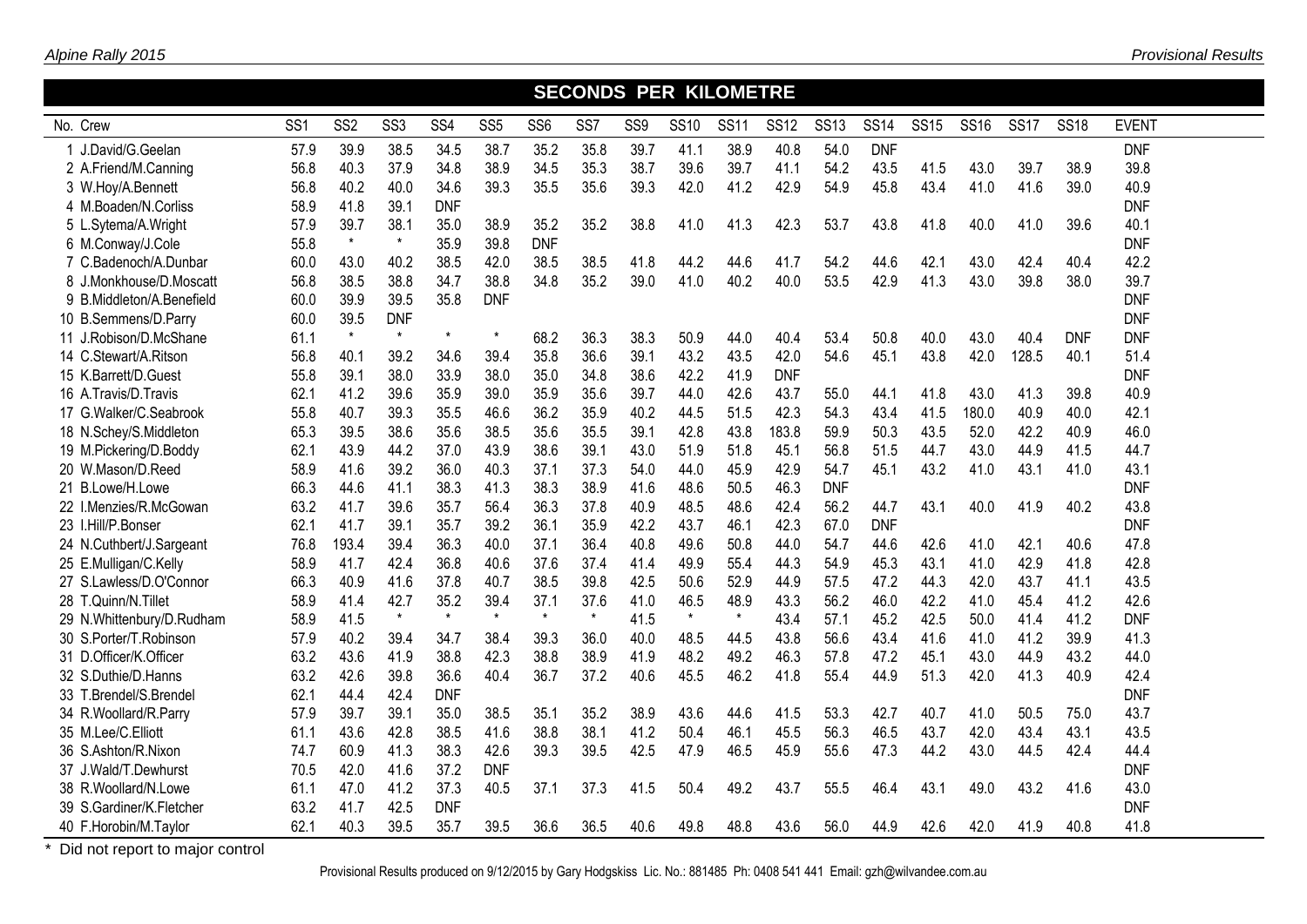| <b>SECONDS PER KILOMETRE</b> |                 |                 |                 |                 |                 |                 |            |                 |             |             |             |             |             |             |             |             |             |              |  |
|------------------------------|-----------------|-----------------|-----------------|-----------------|-----------------|-----------------|------------|-----------------|-------------|-------------|-------------|-------------|-------------|-------------|-------------|-------------|-------------|--------------|--|
| No. Crew                     | SS <sub>1</sub> | SS <sub>2</sub> | SS <sub>3</sub> | SS <sub>4</sub> | SS <sub>5</sub> | SS <sub>6</sub> | SS7        | SS <sub>9</sub> | <b>SS10</b> | <b>SS11</b> | <b>SS12</b> | <b>SS13</b> | <b>SS14</b> | <b>SS15</b> | <b>SS16</b> | <b>SS17</b> | <b>SS18</b> | <b>EVENT</b> |  |
| 41 J.Davies/D.Booker         | 61.1            | 41.2            | 40.1            | 35.8            | 40.0            | 39.5            | 37.3       | 39.9            | 49.1        | 45.2        | 41.9        | 76.0        | 44.9        | 42.3        | 43.0        | 41.1        | 41.1        | 43.0         |  |
| 42 H.Taylor/L.Tierney        | 60.0            | 39.6            | 39.6            | 35.0            | <b>DNF</b>      |                 |            |                 |             |             |             |             |             |             |             |             |             | <b>DNF</b>   |  |
| 43 J.Waterhouse/A.Topliff    | 64.2            | 40.4            | 39.9            | 36.3            | 39.2            | 36.1            | 36.2       | 39.7            | <b>DNF</b>  |             |             |             |             |             |             |             |             | <b>DNF</b>   |  |
| 44 D.Burn/S.Dunbar           | 62.1            | 42.0            | 40.6            | 37.0            | 41.7            | 38.8            | 38.5       | 41.8            | 51.1        | 45.6        | 44.3        | 56.3        | 46.6        | 45.5        | 43.0        | 44.4        | 43.5        | 43.5         |  |
| 45 P.Houghton/L.Bylhouwer    | 75.8            | 43.3            | 41.9            | 38.1            | 41.4            | 38.0            | 39.0       | 41.4            | 51.6        | 52.4        | 45.0        | 57.2        | 46.3        | 44.3        | 47.0        | 43.4        | 41.8        | 43.6         |  |
| 46 B.Ross/J.Hague            | 67.4            | 43.6            | 41.6            | 36.7            | 41.5            | 38.7            | 39.4       | 42.7            | 53.9        | 48.8        | 44.2        | 58.0        | <b>DNF</b>  |             |             |             |             | <b>DNF</b>   |  |
| 47 B.van Eck/J.Thornburn     | 61.1            | 40.4            | 38.8            | 35.4            | 39.3            | 35.7            | 35.4       | 39.9            | 45.7        | 46.2        | 43.3        | 54.5        | 43.8        | 41.9        | 44.0        | 41.0        | 38.8        | 40.8         |  |
| 48 K.Millard/A.Bowering      | 60.0            | 44.2            | 43.3            | 38.2            | 42.0            | 39.3            | 39.0       | 41.9            | 51.1        | 47.6        | 45.0        | 56.8        | 45.8        | 44.2        | 42.0        | 44.3        | 53.7        | 44.7         |  |
| 49 D.Fernie/G.Floyd          | 64.2            | 43.1            | 43.1            | 38.9            | 52.5            | 38.8            | 39.6       |                 |             |             |             |             |             |             |             |             |             | <b>DNF</b>   |  |
| 50 T.Reed/B.Reed             | 75.8            | 42.9            | 41.3            | 39.2            | 42.1            | 37.6            | 38.0       | 41.5            | 46.2        | 45.9        | 47.4        | 59.3        | 73.7        | 45.6        | 43.0        | 45.8        | 42.7        | 45.5         |  |
| 51 G.Wallis/B.Ward           | 65.3            | 45.2            | 44.5            | 39.7            | 42.9            | 40.5            | 40.7       | 43.7            | 50.1        | 48.2        | 47.6        | 57.7        | 50.0        | 46.6        | 43.0        | 45.7        | 56.6        | 46.3         |  |
| 52 R.Dyer/S.Oake             | 61.1            | 44.0            | 42.7            | 59.5            | 42.1            | 39.8            | 39.1       | 44.8            | 51.4        | 47.5        | 48.9        | 58.5        | 49.5        | 44.6        | 42.0        | 46.8        | 43.4        | 45.7         |  |
| 53 P.Leicht/M.Budd           | 58.9            | 41.6            | 41.1            | 36.7            | 51.6            | 37.9            | <b>DNF</b> |                 |             |             |             |             |             |             |             |             |             | <b>DNF</b>   |  |
| 55 S.Alker/K.Heimsohm        | 66.3            | 45.6            | 46.9            | 41.1            | 45.7            | 39.9            | 39.7       | 43.5            | 48.1        | 45.8        | 46.4        | 59.8        | 49.3        | 47.1        | 48.0        | 46.3        | 44.9        | 45.9         |  |
| 56 K.Harper/C.Ellis          | 63.2            | 45.2            | 44.5            | 39.7            | 43.8            | 41.3            | 39.5       | 45.6            | 51.0        | 47.1        | 46.7        | 61.6        | 52.4        | 46.6        | 43.0        | 46.1        | 66.8        | 47.6         |  |
| 58 A.Kovacevic/K.Cotter      | 63.2            | 44.4            | 43.5            | 39.4            | 54.5            | 40.8            | 40.4       | 44.4            | 50.3        | 49.9        | <b>DNF</b>  |             |             |             |             |             |             | <b>DNF</b>   |  |
| 59 I.Curry/S.Curry           | 66.3            | 45.3            | 46.4            | 39.7            | 44.5            | 40.2            | 41.5       | 47.1            | 51.8        | 49.6        | 48.0        | 59.5        | 50.5        | 45.7        | 42.0        | 48.1        | 45.7        | 46.7         |  |
| 60 J.Sims/K.Moore            | 60.0            | 42.1            | 42.2            | 37.7            | 41.3            | 37.6            | 38.6       | 43.2            | 50.9        | 48.2        | 44.0        | 57.1        | 47.2        | 44.2        | 41.0        | 46.3        | 42.4        | 43.9         |  |
| 61 G. Yeomans/K. Baker       | 61.1            | 40.8            | 40.1            | 35.8            | 40.3            | 37.6            | 37.9       | 41.0            | 48.7        | 53.4        | 43.1        | 55.1        | 45.6        | 43.0        | 43.0        | 43.1        | 40.7        | 42.4         |  |
| 62 M.Ward/G.Bashford         | 73.7            | 91.2            | 45.3            | 40.7            | 44.8            | 41.8            | 43.0       | 46.9            | 52.7        | 48.9        | 48.4        | 60.5        | 49.3        | 48.8        | 45.0        | 47.6        | 46.4        | 48.9         |  |
| 63 A.Peart/K.O'Halloran      | 62.1            | 43.0            | 42.3            | 37.9            | 41.1            | 38.1            | 39.6       | 43.2            | 50.9        | 50.2        | 45.8        | 57.3        | 48.0        | <b>DNF</b>  |             |             |             | <b>DNF</b>   |  |
| 64 I.Reddiex/M.Mitchell      | 62.1            | 42.4            | 40.4            | 37.4            | 41.1            | 37.3            | 37.5       | 41.4            | 47.2        | 45.6        | <b>DNF</b>  |             |             |             |             |             |             | <b>DNF</b>   |  |
| 65 J.Reader/J.Milner         | 63.2            | 43.2            | 54.3            | 37.0            | 41.0            | 37.3            | 39.2       | 41.7            | 50.1        | 46.5        | 44.5        | 57.0        | 47.3        | 43.2        | 44.0        | 94.2        | 47.9        | 50.9         |  |
| 66 A.Upton/M.Garrad          | 64.2            | 44.0            | 45.1            | 39.2            | 43.9            | 40.6            | 40.2       | 43.7            | 52.7        | 49.5        | 46.2        | 57.0        | 46.3        | 44.6        | 42.0        | 44.4        | 42.6        | 44.9         |  |
| 67 R.Winks/S.Hodgkin         | 60.0            | 40.8            | 41.8            | 36.7            | 41.0            | 37.3            | 47.8       | 41.6            | 51.7        | 50.5        | 44.9        | 57.7        | 46.9        | 44.6        | 42.0        | 44.3        | 42.8        | 44.2         |  |
| 68 M.Ellis/D.Neagle          | 64.2            | 44.8            | 42.5            | 39.0            | 42.2            | 39.0            | 39.4       | 43.3            | 50.1        | 47.6        | 46.7        | 59.0        | 48.6        | 46.2        | 43.0        | 45.8        | 44.4        | 44.8         |  |
| 69 M.Arundel/S.Healey        | 62.1            | 46.2            | 45.2            | 39.2            | 44.0            | 40.4            | 40.0       | 45.2            | 56.2        | 54.5        | 47.4        | 59.5        | 49.5        | 46.6        | 42.0        | 49.2        | 44.5        | 46.6         |  |
| 70 D.Lawrance/D.Davison      | 62.1            | 45.1            | 44.5            | 40.2            | 43.2            | 40.4            | 41.1       | 44.7            | 54.4        | 53.4        | 47.1        | 58.3        | 60.4        | 47.0        | 43.0        | 46.7        | 46.4        | 46.8         |  |
| 71 N.Senior/L.Phillips       | 66.3            | 45.5            | 43.2            | 39.2            | 43.2            | 40.5            | 40.2       | 45.5            | 53.1        | 48.6        | 47.1        | 58.4        | 48.5        | 46.1        | 45.0        | 46.3        | 44.0        | 45.6         |  |
| 72 M.Love/J.Love             | 67.4            | 47.2            | 45.2            | 38.7            | 103.0           | 41.1            | 39.8       | 46.7            | 48.2        | 45.6        | 49.4        | 58.3        | 51.6        | 46.6        | 42.0        | <b>DNF</b>  |             | <b>DNF</b>   |  |
| 73 P.Thompson/K.Hind         | 75.8            | 49.2            | 46.5            | 41.3            | 45.6            | 41.7            | 42.0       | 46.9            | 53.8        | 50.2        | 49.2        | 59.5        | 51.5        | 49.7        | 45.0        | 49.4        | 46.7        | 47.9         |  |
| 74 M.Ruggles/G.Ruggles       | 58.9            | 40.9            | 40.4            | 35.6            | 40.7            | 37.3            | 37.2       | 39.9            | 51.3        | 46.9        | 43.5        | 54.0        | 44.4        | 44.5        | 43.0        | 42.5        | 40.1        | 42.1         |  |
| 75 T.Huggins/S.Huggins       | 70.5            | 48.1            | 47.1            | 41.0            | 45.6            | 41.1            | 41.9       | 46.4            | 53.6        | 50.9        | 53.6        | 63.4        | 54.2        | 49.8        | 44.0        | 50.2        | 48.0        | 48.5         |  |
| 77 A.Daniell/T.Moore         | 69.5            | 39.7            | 39.9            | 34.8            | 38.7            | 34.8            | 45.0       | 38.4            | 48.4        | 44.6        | 42.5        | 53.4        | 44.3        | 41.2        | 41.0        | 40.5        | 38.6        | 41.3         |  |
| 78 B.Field/L.Wilson          | 64.2            | <b>DNF</b>      |                 |                 |                 |                 |            |                 |             |             |             |             |             |             |             |             |             | <b>DNF</b>   |  |
| 79 T.Clark/C.Seabrook        | 62.1            | 43.1            | 45.3            | 37.2            | 41.3            | 37.5            | 37.7       | 42.9            | 46.5        | 43.8        | 45.4        | 56.1        | 65.7        | 43.8        | 42.0        | 53.2        | 42.5        | 45.8         |  |
| 80 R.Carter/C.Oakey          | 61.1            | 45.4            | 45.7            | 39.4            | 44.5            | 39.9            | 41.9       | 47.0            | 55.2        | 57.5        | 49.5        | 62.0        | 56.0        | 49.8        | 46.0        | 48.6        | 45.2        | 47.8         |  |